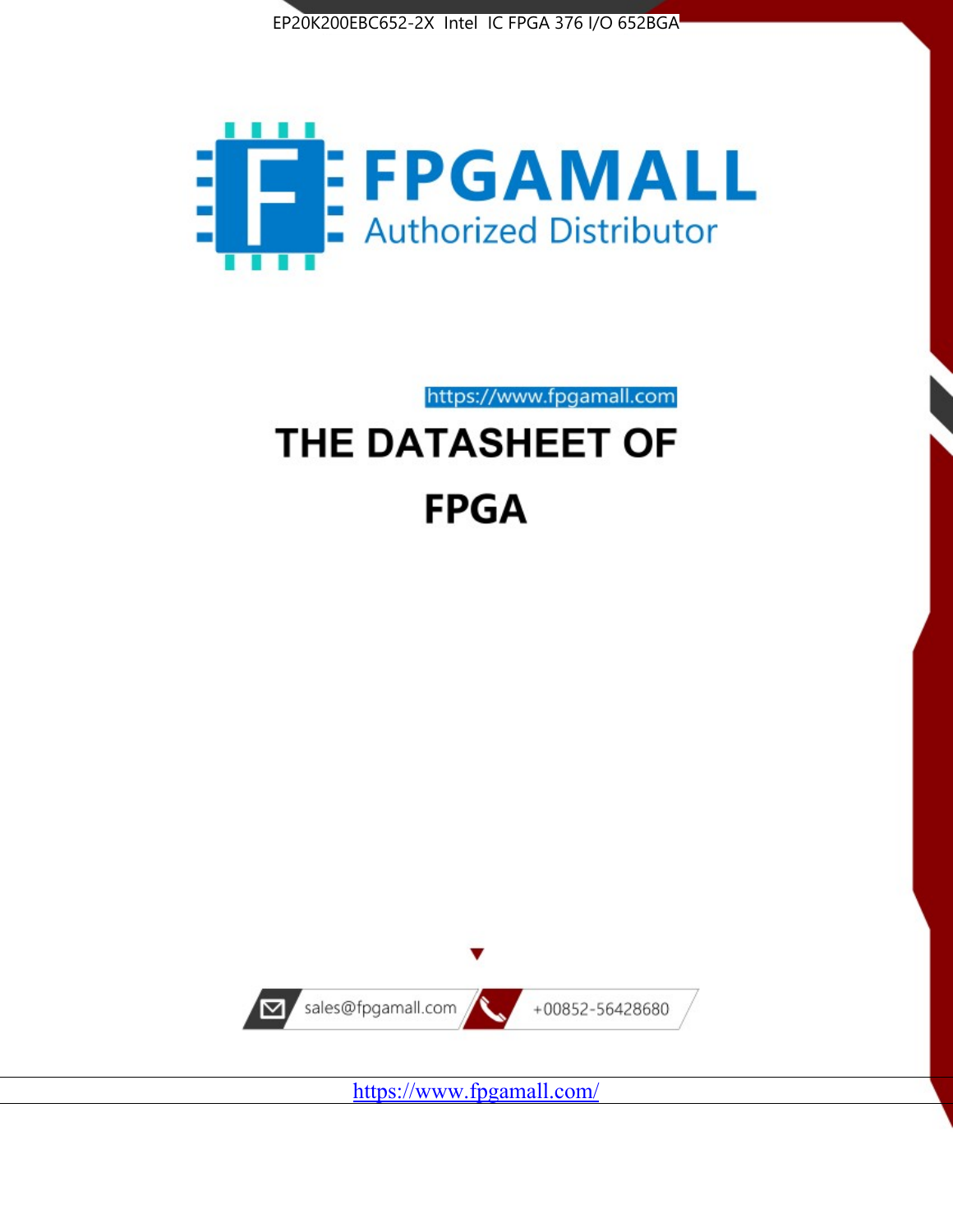#### EP20K200EBC652-2X Intel IC FPGA 376 I/O 652BGA



# **APEX 20K**

**Programmable Logic Device Family**

#### **March 2004, ver. 5.1 Data Sheet**

**Features ■** Industry's first programmable logic device (PLD) incorporating system-on-a-programmable-chip (SOPC) integration

- MultiCore™ architecture integrating look-up table (LUT) logic, product-term logic, and embedded memory
- LUT logic used for register-intensive functions
- Embedded system block (ESB) used to implement memory functions, including first-in first-out (FIFO) buffers, dual-port RAM, and content-addressable memory (CAM)
- ESB implementation of product-term logic used for combinatorial-intensive functions
- High density
	- 30,000 to 1.5 million typical gates (see Tables 1 and 2)
	- Up to 51,840 logic elements (LEs)
	- Up to 442,368 RAM bits that can be used without reducing available logic
	- Up to 3,456 product-term-based macrocells

|                             | Table 1. APEX 20K Device Features |          | Note $(1)$      |                  |                  |                 |                  |
|-----------------------------|-----------------------------------|----------|-----------------|------------------|------------------|-----------------|------------------|
| <b>Feature</b>              | <b>EP20K30E</b>                   | EP20K60E | <b>EP20K100</b> | <b>EP20K100E</b> | <b>EP20K160E</b> | <b>EP20K200</b> | <b>EP20K200E</b> |
| Maximum<br>system<br>gates  | 113,000                           | 162,000  | 263,000         | 263,000          | 404.000          | 526,000         | 526,000          |
| Typical<br>gates            | 30,000                            | 60.000   | 100,000         | 100,000          | 160,000          | 200,000         | 200,000          |
| <b>LEs</b>                  | 1,200                             | 2,560    | 4,160           | 4.160            | 6.400            | 8,320           | 8,320            |
| <b>ESBs</b>                 | 12                                | 16       | 26              | 26               | 40               | 52              | 52               |
| Maximum<br>RAM bits         | 24,576                            | 32,768   | 53,248          | 53,248           | 81,920           | 106,496         | 106,496          |
| Maximum<br>macrocells       | 192                               | 256      | 416             | 416              | 640              | 832             | 832              |
| Maximum<br>user I/O<br>pins | 128                               | 196      | 252             | 246              | 316              | 382             | 376              |

#### **Altera Corporation 1**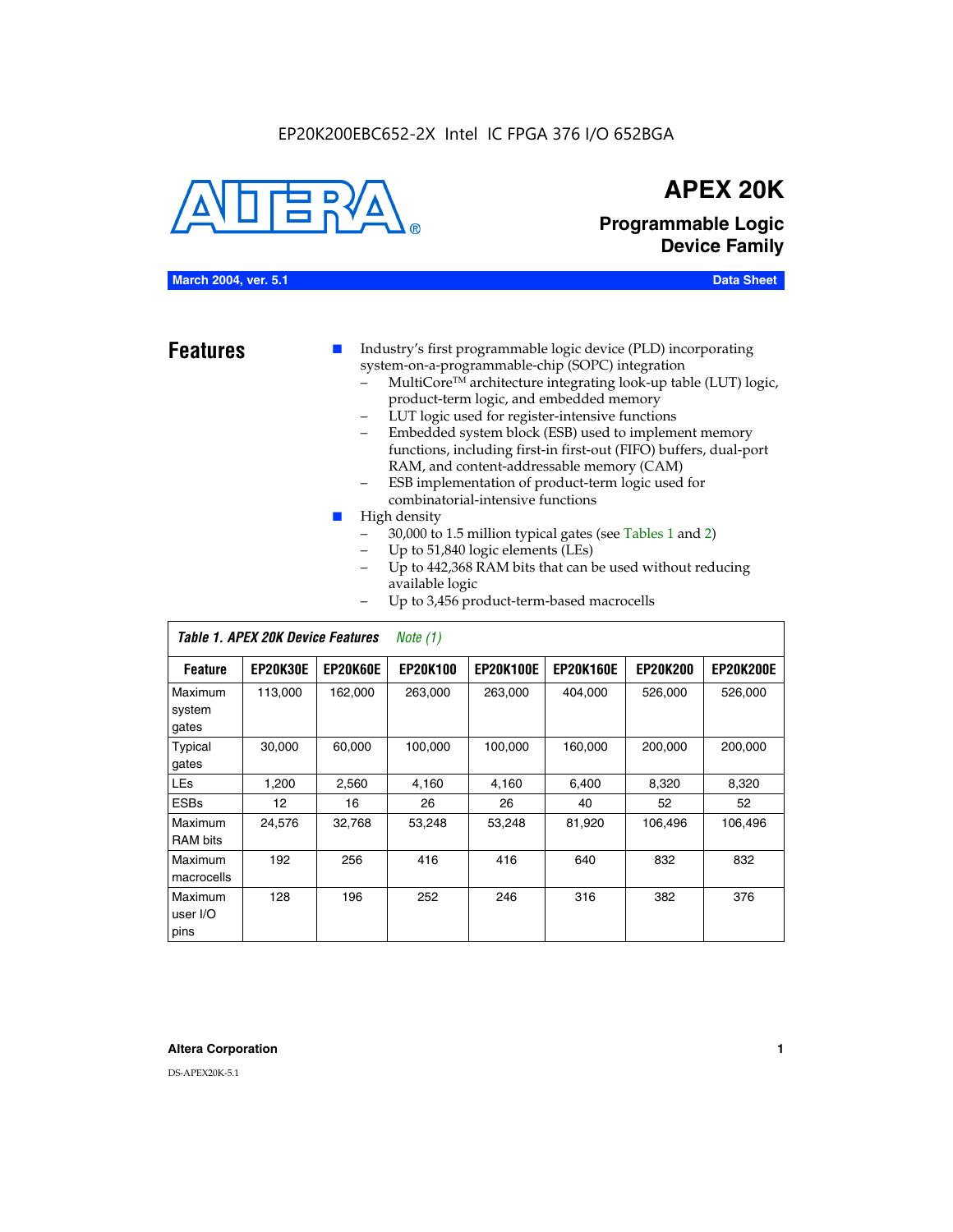| Table 2. Additional APEX 20K Device Features |                  |                 | <i>Note</i> $(1)$ |                  |                   |                   |
|----------------------------------------------|------------------|-----------------|-------------------|------------------|-------------------|-------------------|
| <b>Feature</b>                               | <b>EP20K300E</b> | <b>EP20K400</b> | <b>EP20K400E</b>  | <b>EP20K600E</b> | <b>EP20K1000E</b> | <b>EP20K1500E</b> |
| Maximum system<br>gates                      | 728,000          | 1,052,000       | 1,052,000         | 1,537,000        | 1,772,000         | 2,392,000         |
| <b>Typical gates</b>                         | 300,000          | 400,000         | 400,000           | 600,000          | 1,000,000         | 1,500,000         |
| <b>LEs</b>                                   | 11,520           | 16.640          | 16,640            | 24,320           | 38,400            | 51,840            |
| <b>ESBs</b>                                  | 72               | 104             | 104               | 152              | 160               | 216               |
| Maximum<br><b>RAM bits</b>                   | 147,456          | 212,992         | 212.992           | 311,296          | 327,680           | 442.368           |
| Maximum<br>macrocells                        | 1,152            | 1,664           | 1,664             | 2.432            | 2,560             | 3,456             |
| Maximum user I/O<br>pins                     | 408              | 502             | 488               | 588              | 708               | 808               |

#### *Note to Tables 1 and 2:*

(1) The embedded IEEE Std. 1149.1 Joint Test Action Group (JTAG) boundary-scan circuitry contributes up to 57,000 additional gates.

**Additional Features**

- Designed for low-power operation
	- 1.8-V and 2.5-V supply voltage (see Table 3)
	- $-$  MultiVolt<sup>TM</sup> I/O interface support to interface with 1.8-V, 2.5-V, 3.3-V, and 5.0-V devices (see Table 3)
	- ESB offering programmable power-saving mode

| <b>Table 3. APEX 20K Supply Voltages</b>                                       |                                                       |                                                                                                                                                                          |  |  |  |  |  |  |
|--------------------------------------------------------------------------------|-------------------------------------------------------|--------------------------------------------------------------------------------------------------------------------------------------------------------------------------|--|--|--|--|--|--|
| <b>Feature</b>                                                                 | <b>Device</b>                                         |                                                                                                                                                                          |  |  |  |  |  |  |
|                                                                                | <b>EP20K100</b><br><b>EP20K200</b><br><b>EP20K400</b> | EP20K30E<br>EP20K60E<br><b>EP20K100E</b><br><b>EP20K160E</b><br>EP20K200E<br><b>EP20K300E</b><br><b>EP20K400E</b><br>EP20K600E<br><b>EP20K1000E</b><br><b>EP20K1500E</b> |  |  |  |  |  |  |
| Internal supply voltage (V <sub>CCINT</sub> )                                  | 2.5V                                                  | 1.8V                                                                                                                                                                     |  |  |  |  |  |  |
| MultiVolt I/O interface voltage levels $(V_{\text{CCIO}})$ 2.5 V, 3.3 V, 5.0 V |                                                       | 1.8 V, 2.5 V, 3.3 V, 5.0 V $(1)$                                                                                                                                         |  |  |  |  |  |  |

#### *Note to Table 3:*

(1) APEX 20KE devices can be 5.0-V tolerant by using an external resistor.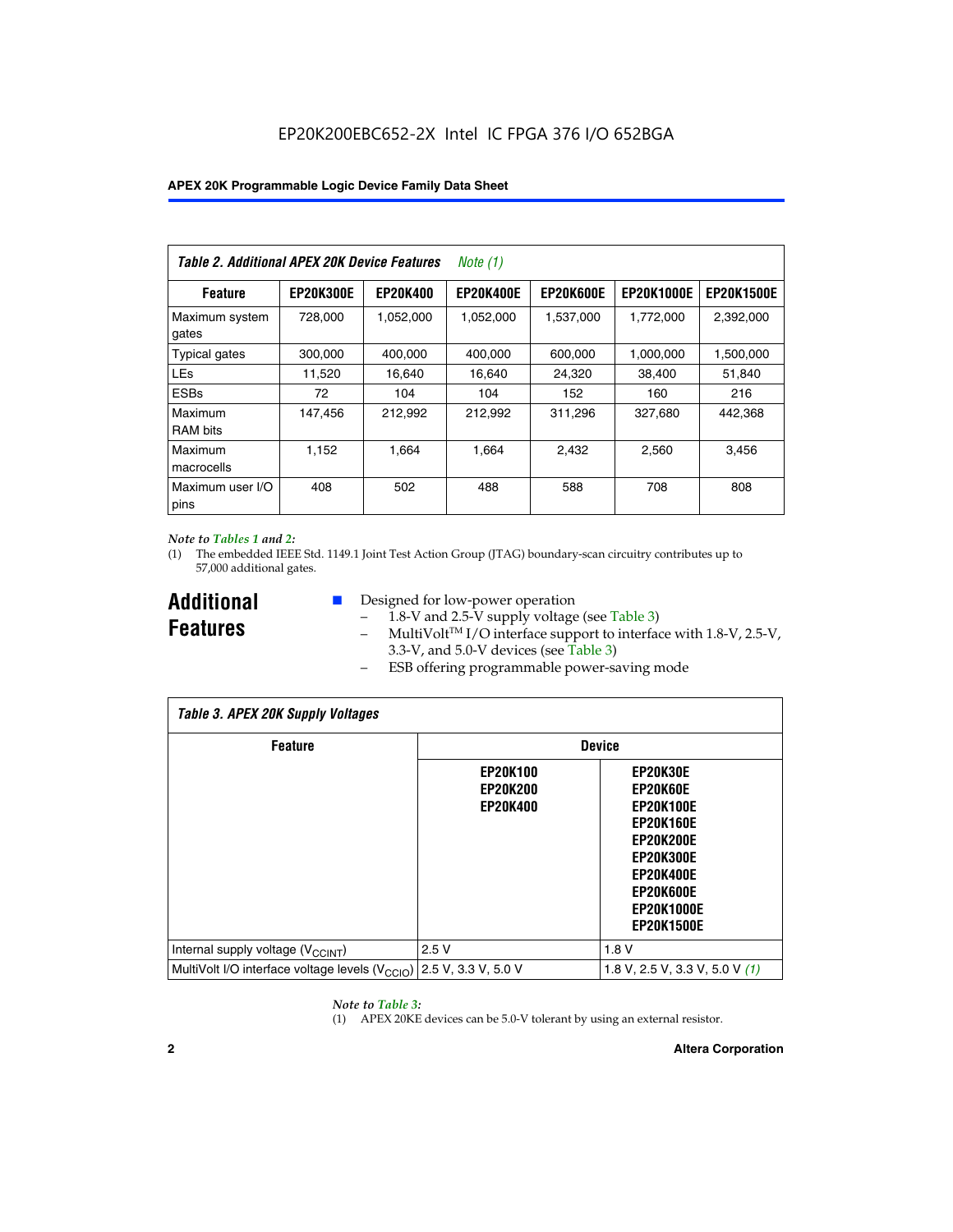### EP20K200EBC652-2X Intel IC FPGA 376 I/O 652BGA

#### **APEX 20K Programmable Logic Device Family Data Sheet**

- Flexible clock management circuitry with up to four phase-locked loops (PLLs)
	- Built-in low-skew clock tree
	- Up to eight global clock signals
	- $ClockLock^{\circledR}$  feature reducing clock delay and skew
	- $ClockBoost^{\circledR}$  feature providing clock multiplication and division
	- ClockShiftTM programmable clock phase and delay shifting
- Powerful I/O features
	- Compliant with peripheral component interconnect Special Interest Group (PCI SIG) *PCI Local Bus Specification, Revision 2.2* for 3.3-V operation at 33 or 66 MHz and 32 or 64 bits
	- Support for high-speed external memories, including DDR SDRAM and ZBT SRAM (ZBT is a trademark of Integrated Device Technology, Inc.)
	- Bidirectional I/O performance  $(t_{CO} + t_{SU})$  up to 250 MHz
	- LVDS performance up to 840 Mbits per channel
	- Direct connection from I/O pins to local interconnect providing fast  $t_{CO}$  and  $t_{SU}$  times for complex logic
	- MultiVolt I/O interface support to interface with 1.8-V, 2.5-V, 3.3-V, and 5.0-V devices (see Table 3)
	- Programmable clamp to  $V_{\text{C}CD}$
	- Individual tri-state output enable control for each pin
	- Programmable output slew-rate control to reduce switching noise
	- Support for advanced I/O standards, including low-voltage differential signaling (LVDS), LVPECL, PCI-X, AGP, CTT, stubseries terminated logic (SSTL-3 and SSTL-2), Gunning transceiver logic plus (GTL+), and high-speed terminated logic (HSTL Class I)
	- Pull-up on I/O pins before and during configuration
- Advanced interconnect structure
	- Four-level hierarchical FastTrack® Interconnect structure providing fast, predictable interconnect delays
	- Dedicated carry chain that implements arithmetic functions such as fast adders, counters, and comparators (automatically used by software tools and megafunctions)
	- Dedicated cascade chain that implements high-speed, high-fan-in logic functions (automatically used by software tools and megafunctions)
	- Interleaved local interconnect allows one LE to drive 29 other LEs through the fast local interconnect
- Advanced packaging options
	- Available in a variety of packages with 144 to 1,020 pins (see Tables 4 through 7)
	- FineLine BGA® packages maximize board space efficiency
- Advanced software support
	- Software design support and automatic place-and-route provided by the Altera® Quartus® II development system for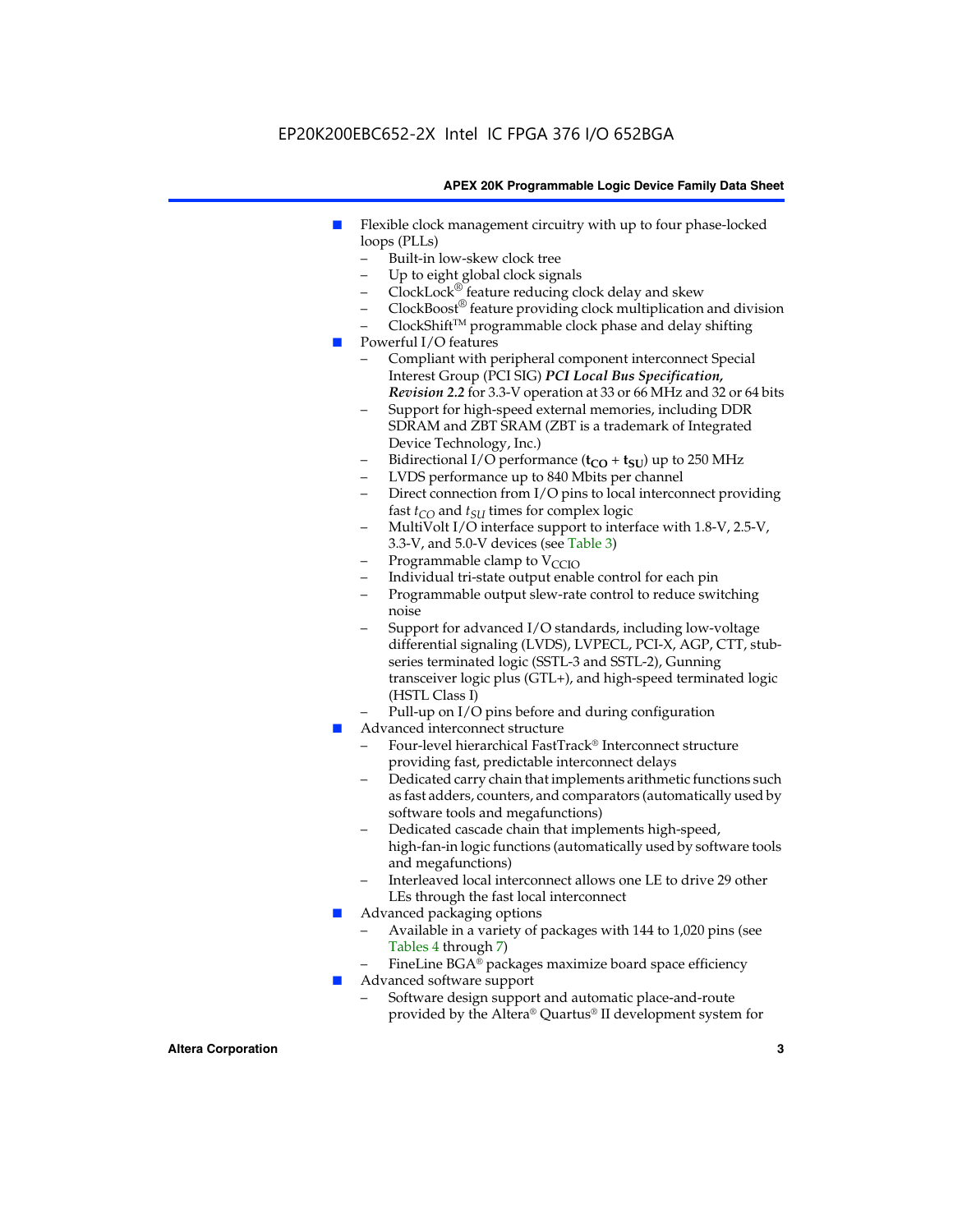Windows-based PCs, Sun SPARCstations, and HP 9000 Series 700/800 workstations

- Altera MegaCore® functions and Altera Megafunction Partners Program (AMPP<sup>SM</sup>) megafunctions
- NativeLink<sup>™</sup> integration with popular synthesis, simulation, and timing analysis tools
- Quartus II SignalTap® embedded logic analyzer simplifies in-system design evaluation by giving access to internal nodes during device operation
- Supports popular revision-control software packages including PVCS, Revision Control System (RCS), and Source Code Control System (SCCS )

#### *Table 4. APEX 20K QFP, BGA & PGA Package Options & I/O Count Notes (1), (2)*

| <b>Device</b>   | 144-Pin<br><b>TQFP</b> | 208-Pin<br><b>PQFP</b><br><b>ROFP</b> | 240-Pin<br><b>PQFP</b><br><b>ROFP</b> |     | 356-Pin BGA   652-Pin BGA | 655-Pin PGA |
|-----------------|------------------------|---------------------------------------|---------------------------------------|-----|---------------------------|-------------|
| EP20K30E        | 92                     | 125                                   |                                       |     |                           |             |
| <b>EP20K60E</b> | 92                     | 148                                   | 151                                   | 196 |                           |             |
| EP20K100        | 101                    | 159                                   | 189                                   | 252 |                           |             |
| EP20K100E       | 92                     | 151                                   | 183                                   | 246 |                           |             |
| EP20K160E       | 88                     | 143                                   | 175                                   | 271 |                           |             |
| EP20K200        |                        | 144                                   | 174                                   | 277 |                           |             |
| EP20K200E       |                        | 136                                   | 168                                   | 271 | 376                       |             |
| EP20K300E       |                        |                                       | 152                                   |     | 408                       |             |
| EP20K400        |                        |                                       |                                       |     | 502                       | 502         |
| EP20K400E       |                        |                                       |                                       |     | 488                       |             |
| EP20K600E       |                        |                                       |                                       |     | 488                       |             |
| EP20K1000E      |                        |                                       |                                       |     | 488                       |             |
| EP20K1500E      |                        |                                       |                                       |     | 488                       |             |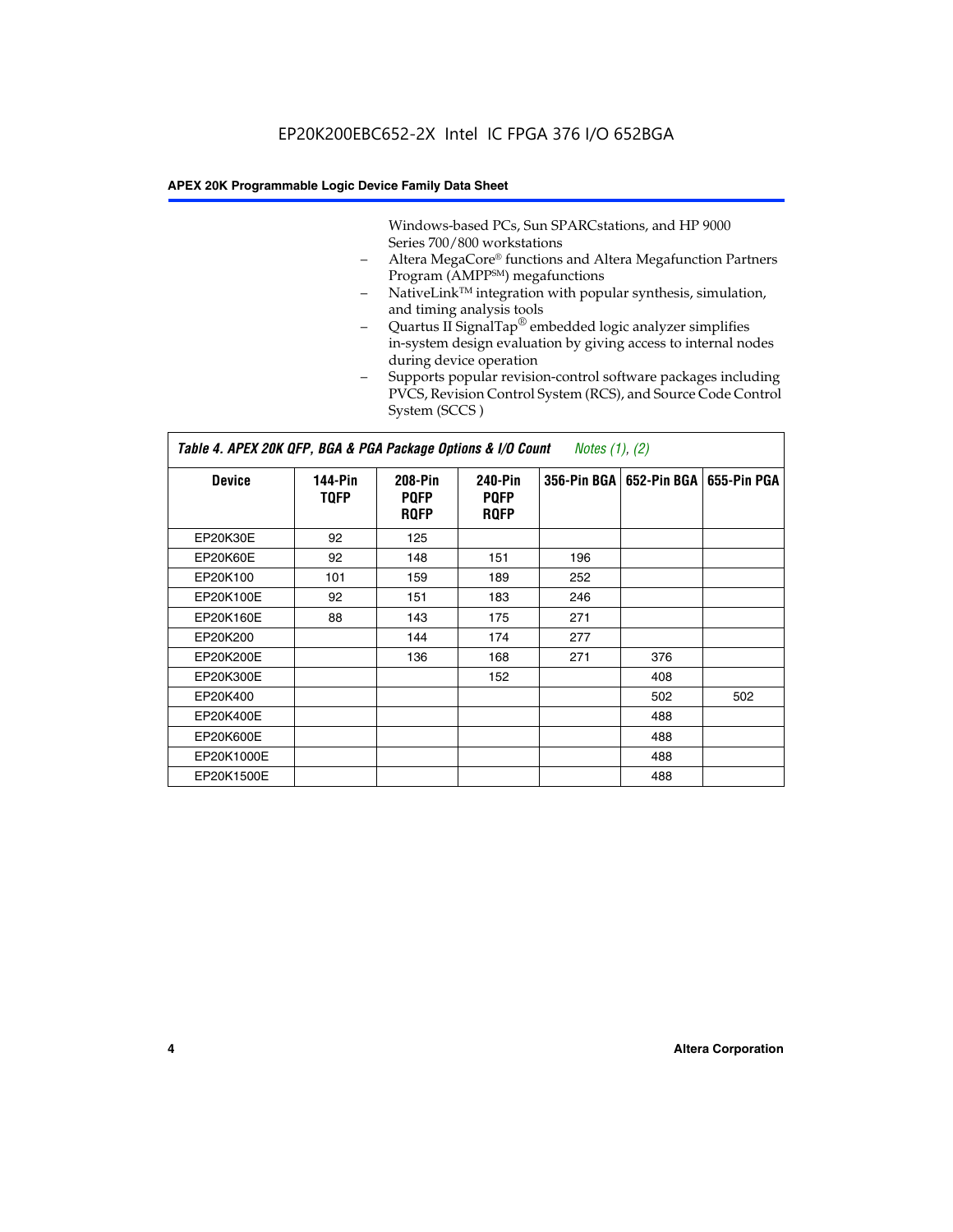|  | APEX 20K Programmable Logic Device Family Data Sheet |
|--|------------------------------------------------------|
|--|------------------------------------------------------|

| Table 5. APEX 20K FineLine BGA Package Options & I/O Count<br>Notes $(1)$ , $(2)$ |                |                |                |           |           |  |  |
|-----------------------------------------------------------------------------------|----------------|----------------|----------------|-----------|-----------|--|--|
| <b>Device</b>                                                                     | <b>144 Pin</b> | <b>324 Pin</b> | <b>484 Pin</b> | 672 Pin   | 1,020 Pin |  |  |
| EP20K30E                                                                          | 93             | 128            |                |           |           |  |  |
| <b>EP20K60E</b>                                                                   | 93             | 196            |                |           |           |  |  |
| EP20K100                                                                          |                | 252            |                |           |           |  |  |
| EP20K100E                                                                         | 93             | 246            |                |           |           |  |  |
| EP20K160E                                                                         |                |                | 316            |           |           |  |  |
| EP20K200                                                                          |                |                | 382            |           |           |  |  |
| EP20K200E                                                                         |                |                | 376            | 376       |           |  |  |
| EP20K300E                                                                         |                |                |                | 408       |           |  |  |
| EP20K400                                                                          |                |                |                | 502 $(3)$ |           |  |  |
| EP20K400E                                                                         |                |                |                | 488 $(3)$ |           |  |  |
| EP20K600E                                                                         |                |                |                | 508 $(3)$ | 588       |  |  |
| EP20K1000E                                                                        |                |                |                | 508 $(3)$ | 708       |  |  |
| EP20K1500E                                                                        |                |                |                |           | 808       |  |  |

#### *Notes to Tables 4 and 5:*

(1) I/O counts include dedicated input and clock pins.

(2) APEX 20K device package types include thin quad flat pack (TQFP), plastic quad flat pack (PQFP), power quad flat pack (RQFP), 1.27-mm pitch ball-grid array (BGA), 1.00-mm pitch FineLine BGA, and pin-grid array (PGA) packages.

(3) This device uses a thermally enhanced package, which is taller than the regular package. Consult the *Altera Device Package Information Data Sheet* for detailed package size information.

| Table 6. APEX 20K QFP, BGA & PGA Package Sizes |                |                    |                    |                |                |                    |  |  |  |
|------------------------------------------------|----------------|--------------------|--------------------|----------------|----------------|--------------------|--|--|--|
| <b>Feature</b>                                 | 144-Pin TQFP   | 208-Pin QFP        | 240-Pin QFP        | 356-Pin BGA    | 652-Pin BGA    | 655-Pin PGA        |  |  |  |
| Pitch (mm)                                     | 0.50           | 0.50               | 0.50               | 1.27           | 1.27           |                    |  |  |  |
| Area ( $mm2$ )                                 | 484            | 924                | 1.218              | 1.225          | 2.025          | 3,906              |  |  |  |
| Length $\times$ Width<br>$(mm \times mm)$      | $22 \times 22$ | $30.4 \times 30.4$ | $34.9 \times 34.9$ | $35 \times 35$ | $45 \times 45$ | $62.5 \times 62.5$ |  |  |  |

| Table 7. APEX 20K FineLine BGA Package Sizes |                |                |                |                |                  |  |  |  |
|----------------------------------------------|----------------|----------------|----------------|----------------|------------------|--|--|--|
| <b>Feature</b>                               | 144 Pin        | <b>324 Pin</b> | 484 Pin        | 672 Pin        | <b>1,020 Pin</b> |  |  |  |
| Pitch (mm)                                   | 1.00           | 1.00           | 1.00           | 1.00           | 1.00             |  |  |  |
| Area ( $mm2$ )                               | 169            | 361            | 529            | 729            | 1,089            |  |  |  |
| Length $\times$ Width (mm $\times$ mm)       | $13 \times 13$ | $19 \times 19$ | $23 \times 23$ | $27 \times 27$ | $33 \times 33$   |  |  |  |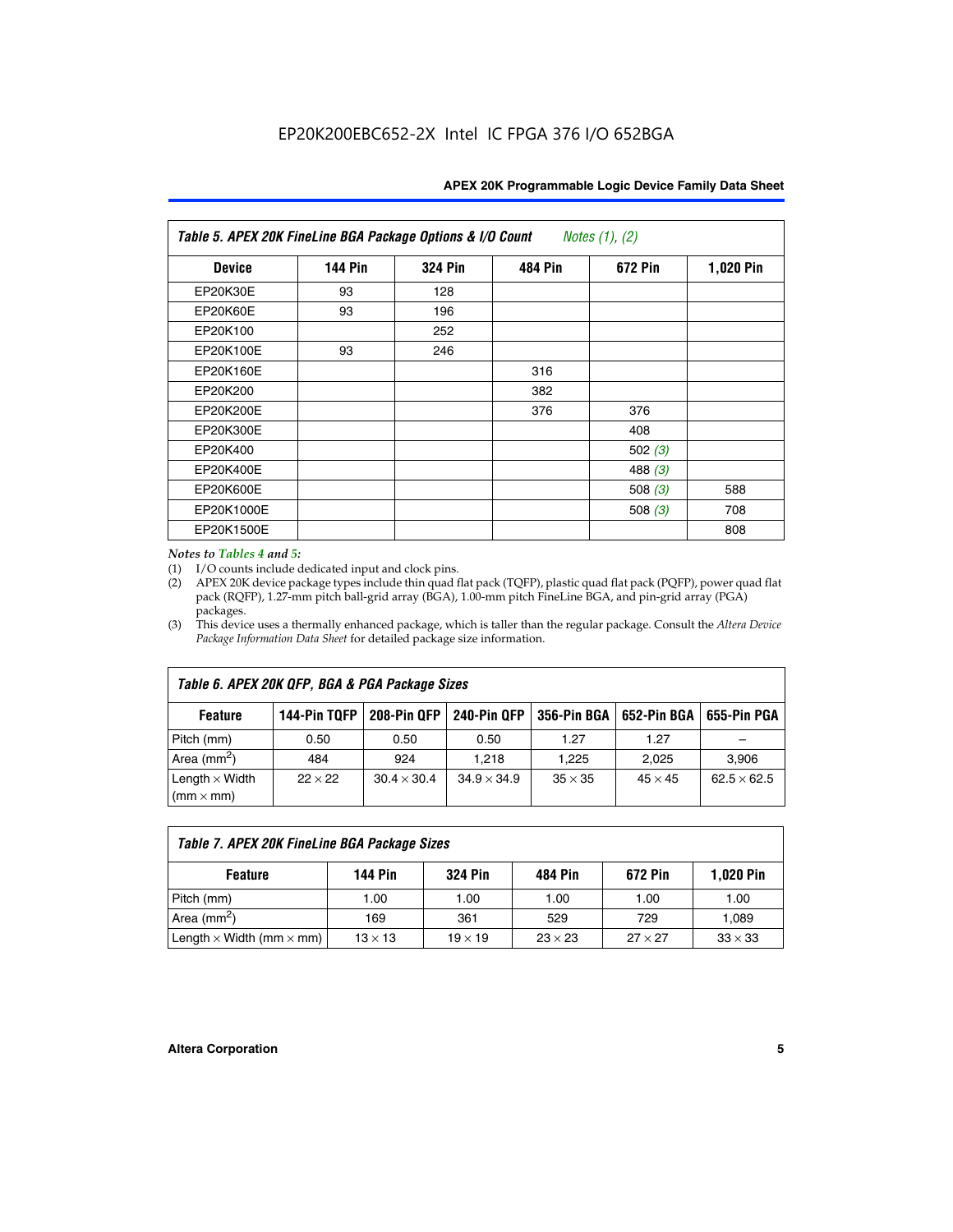### **General Description**

APEXTM 20K devices are the first PLDs designed with the MultiCore architecture, which combines the strengths of LUT-based and productterm-based devices with an enhanced memory structure. LUT-based logic provides optimized performance and efficiency for data-path, registerintensive, mathematical, or digital signal processing (DSP) designs. Product-term-based logic is optimized for complex combinatorial paths, such as complex state machines. LUT- and product-term-based logic combined with memory functions and a wide variety of MegaCore and AMPP functions make the APEX 20K device architecture uniquely suited for system-on-a-programmable-chip designs. Applications historically requiring a combination of LUT-, product-term-, and memory-based devices can now be integrated into one APEX 20K device.

APEX 20KE devices are a superset of APEX 20K devices and include additional features such as advanced I/O standard support, CAM, additional global clocks, and enhanced ClockLock clock circuitry. In addition, APEX 20KE devices extend the APEX 20K family to 1.5 million gates. APEX 20KE devices are denoted with an "E" suffix in the device name (e.g., the EP20K1000E device is an APEX 20KE device). Table 8 compares the features included in APEX 20K and APEX 20KE devices.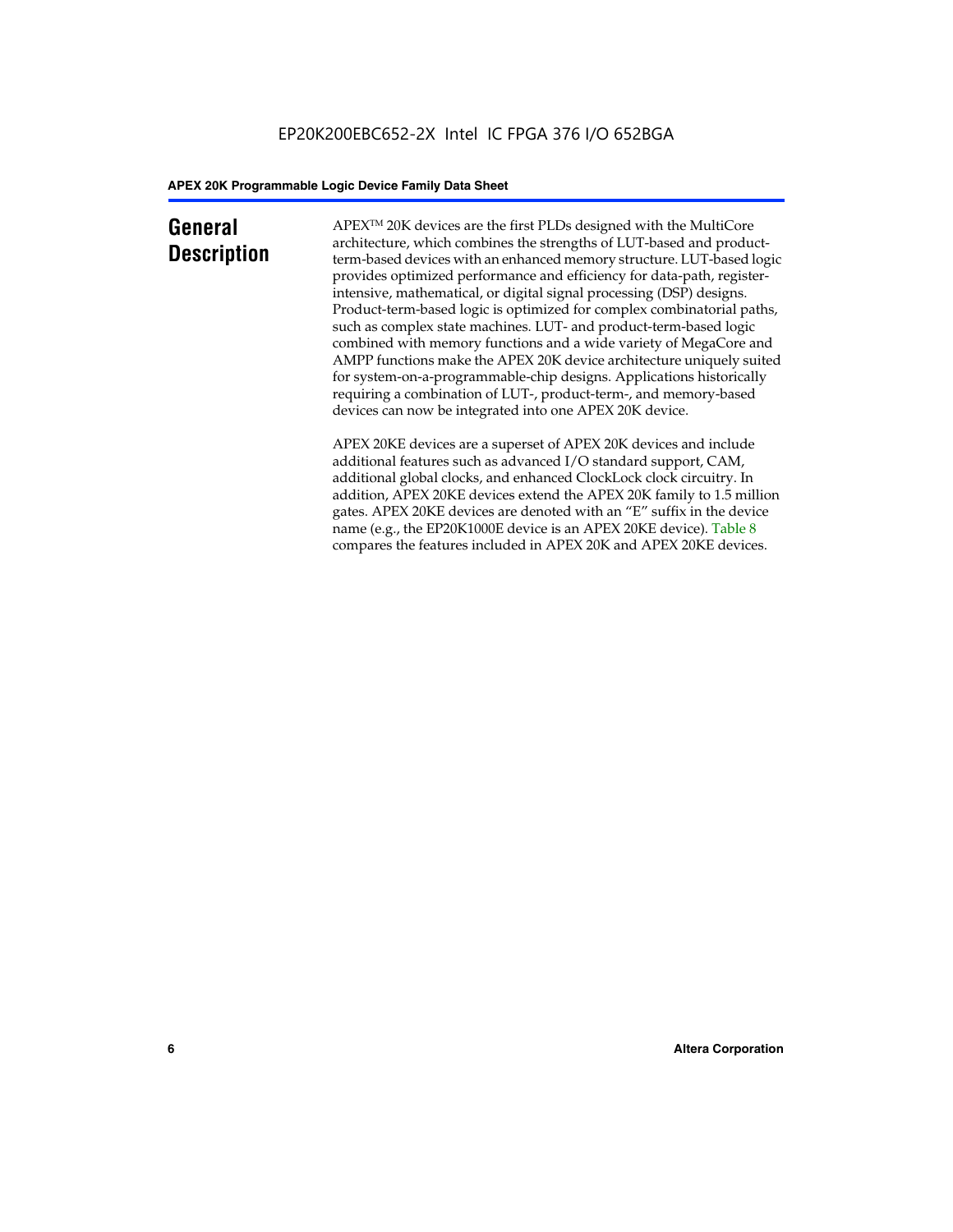| Table 8. Comparison of APEX 20K & APEX 20KE Features |                                                                                                                                                                     |                                                                                                                                                                                                                                                                                                                                                                                                                                                                                              |  |  |  |  |
|------------------------------------------------------|---------------------------------------------------------------------------------------------------------------------------------------------------------------------|----------------------------------------------------------------------------------------------------------------------------------------------------------------------------------------------------------------------------------------------------------------------------------------------------------------------------------------------------------------------------------------------------------------------------------------------------------------------------------------------|--|--|--|--|
| <b>Feature</b>                                       | <b>APEX 20K Devices</b>                                                                                                                                             | <b>APEX 20KE Devices</b>                                                                                                                                                                                                                                                                                                                                                                                                                                                                     |  |  |  |  |
| MultiCore system integration                         | Full support                                                                                                                                                        | Full support                                                                                                                                                                                                                                                                                                                                                                                                                                                                                 |  |  |  |  |
| SignalTap logic analysis                             | Full support                                                                                                                                                        | Full support                                                                                                                                                                                                                                                                                                                                                                                                                                                                                 |  |  |  |  |
| 32/64-Bit, 33-MHz PCI                                | Full compliance in -1, -2 speed<br>grades                                                                                                                           | Full compliance in -1, -2 speed grades                                                                                                                                                                                                                                                                                                                                                                                                                                                       |  |  |  |  |
| 32/64-Bit, 66-MHz PCI                                |                                                                                                                                                                     | Full compliance in -1 speed grade                                                                                                                                                                                                                                                                                                                                                                                                                                                            |  |  |  |  |
| MultiVolt I/O                                        | 2.5-V or 3.3-V V <sub>CCIO</sub><br>V <sub>CCIO</sub> selected for device<br>Certain devices are 5.0-V tolerant                                                     | 1.8-V, 2.5-V, or 3.3-V V <sub>CCIO</sub><br>V <sub>CCIO</sub> selected block-by-block<br>5.0-V tolerant with use of external resistor                                                                                                                                                                                                                                                                                                                                                        |  |  |  |  |
| ClockLock support                                    | Clock delay reduction<br>$2\times$ and $4\times$ clock multiplication                                                                                               | Clock delay reduction<br>$m/(n \times v)$ or $m/(n \times k)$ clock multiplication<br>Drive ClockLock output off-chip<br>External clock feedback<br><b>ClockShift</b><br>LVDS support<br>Up to four PLLs<br>ClockShift, clock phase adjustment                                                                                                                                                                                                                                               |  |  |  |  |
| Dedicated clock and input pins                       | Six                                                                                                                                                                 | Eight                                                                                                                                                                                                                                                                                                                                                                                                                                                                                        |  |  |  |  |
| I/O standard support                                 | 2.5-V, 3.3-V, 5.0-V I/O<br>3.3-V PCI<br>Low-voltage complementary<br>metal-oxide semiconductor<br>(LVCMOS)<br>Low-voltage transistor-to-transistor<br>logic (LVTTL) | 1.8-V, 2.5-V, 3.3-V, 5.0-V I/O<br>2.5-V I/O<br>3.3-V PCI and PCI-X<br>3.3-V Advanced Graphics Port (AGP)<br>Center tap terminated (CTT)<br>$GTL+$<br><b>LVCMOS</b><br><b>LVTTL</b><br>True-LVDS and LVPECL data pins<br>(in EP20K300E and larger devices)<br>LVDS and LVPECL signaling (in all BGA<br>and FineLine BGA devices)<br>LVDS and LVPECL data pins up to<br>156 Mbps (in -1 speed grade devices)<br><b>HSTL Class I</b><br>PCI-X<br>SSTL-2 Class I and II<br>SSTL-3 Class I and II |  |  |  |  |
| Memory support                                       | Dual-port RAM<br><b>FIFO</b><br><b>RAM</b><br><b>ROM</b>                                                                                                            | CAM<br>Dual-port RAM<br><b>FIFO</b><br>RAM<br><b>ROM</b>                                                                                                                                                                                                                                                                                                                                                                                                                                     |  |  |  |  |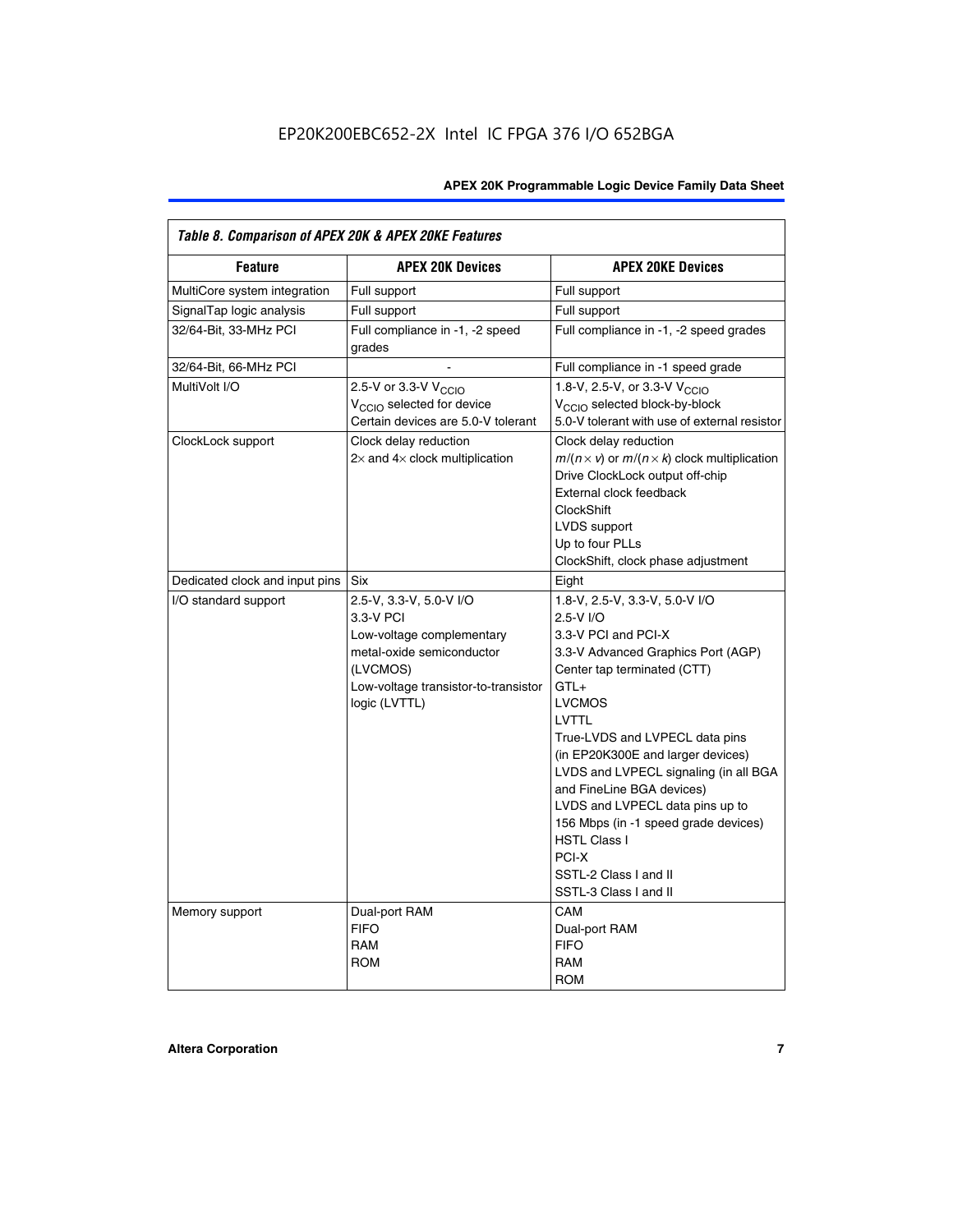All APEX 20K devices are reconfigurable and are 100% tested prior to shipment. As a result, test vectors do not have to be generated for fault coverage purposes. Instead, the designer can focus on simulation and design verification. In addition, the designer does not need to manage inventories of different application-specific integrated circuit (ASIC) designs; APEX 20K devices can be configured on the board for the specific functionality required.

APEX 20K devices are configured at system power-up with data stored in an Altera serial configuration device or provided by a system controller. Altera offers in-system programmability (ISP)-capable EPC1, EPC2, and EPC16 configuration devices, which configure APEX 20K devices via a serial data stream. Moreover, APEX 20K devices contain an optimized interface that permits microprocessors to configure APEX 20K devices serially or in parallel, and synchronously or asynchronously. The interface also enables microprocessors to treat APEX 20K devices as memory and configure the device by writing to a virtual memory location, making reconfiguration easy.

After an APEX 20K device has been configured, it can be reconfigured in-circuit by resetting the device and loading new data. Real-time changes can be made during system operation, enabling innovative reconfigurable computing applications.

APEX 20K devices are supported by the Altera Quartus II development system, a single, integrated package that offers HDL and schematic design entry, compilation and logic synthesis, full simulation and worst-case timing analysis, SignalTap logic analysis, and device configuration. The Quartus II software runs on Windows-based PCs, Sun SPARCstations, and HP 9000 Series 700/800 workstations.

The Quartus II software provides NativeLink interfaces to other industrystandard PC- and UNIX workstation-based EDA tools. For example, designers can invoke the Quartus II software from within third-party design tools. Further, the Quartus II software contains built-in optimized synthesis libraries; synthesis tools can use these libraries to optimize designs for APEX 20K devices. For example, the Synopsys Design Compiler library, supplied with the Quartus II development system, includes DesignWare functions optimized for the APEX 20K architecture.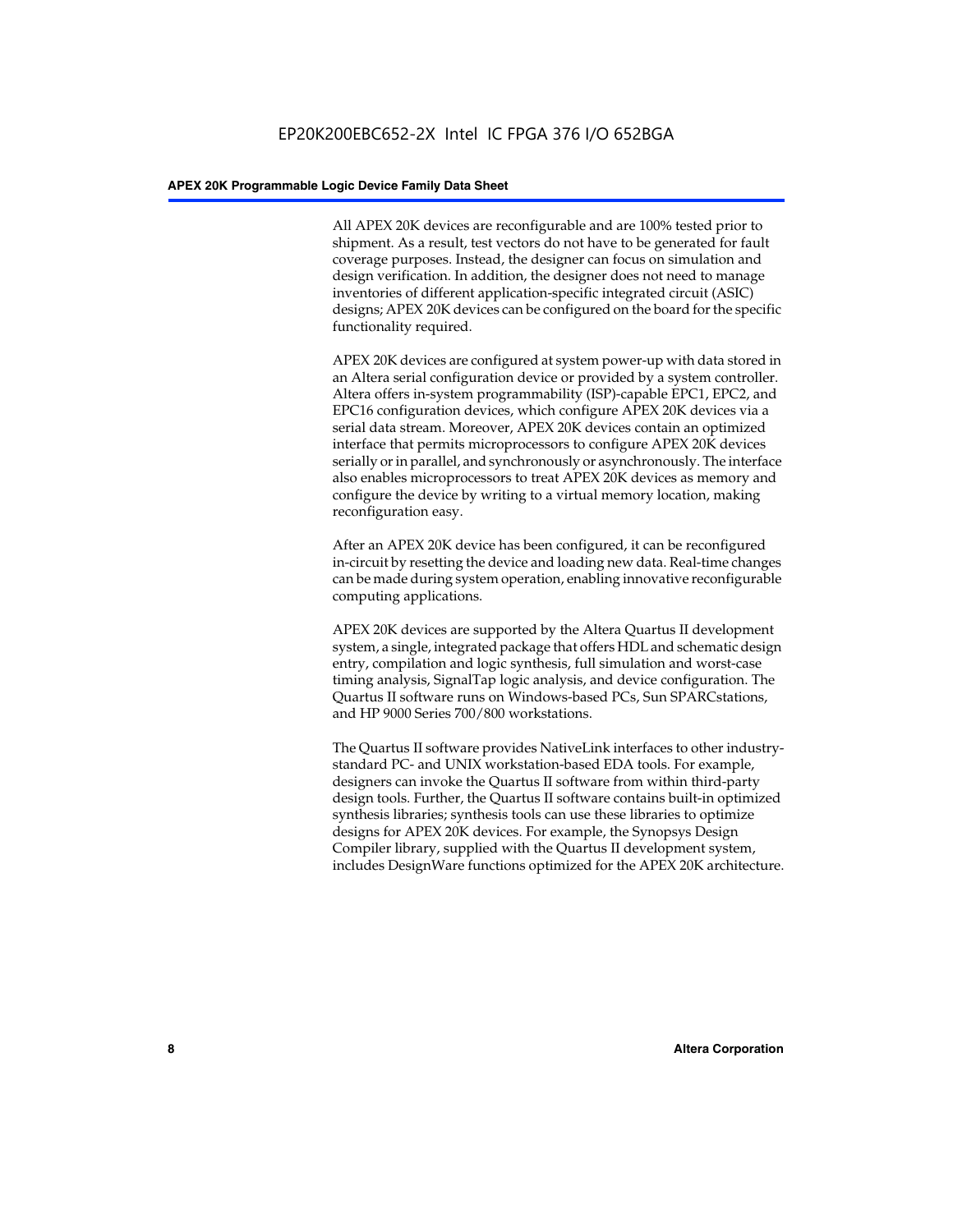| <b>Functional</b><br><b>Description</b> | APEX 20K devices incorporate LUT-based logic, product-term-based<br>logic, and memory into one device. Signal interconnections within<br>APEX 20K devices (as well as to and from device pins) are provided by the<br>FastTrack <sup>®</sup> Interconnect—a series of fast, continuous row and column<br>channels that run the entire length and width of the device.                                                                                                                                                                                                                                                                                                                                                                                              |
|-----------------------------------------|--------------------------------------------------------------------------------------------------------------------------------------------------------------------------------------------------------------------------------------------------------------------------------------------------------------------------------------------------------------------------------------------------------------------------------------------------------------------------------------------------------------------------------------------------------------------------------------------------------------------------------------------------------------------------------------------------------------------------------------------------------------------|
|                                         | Each I/O pin is fed by an I/O element (IOE) located at the end of each row<br>and column of the FastTrack Interconnect. Each IOE contains a<br>bidirectional I/O buffer and a register that can be used as either an input<br>or output register to feed input, output, or bidirectional signals. When<br>used with a dedicated clock pin, these registers provide exceptional<br>performance. IOEs provide a variety of features, such as 3.3-V, 64-bit,<br>66-MHz PCI compliance; JTAG BST support; slew-rate control; and<br>tri-state buffers. APEX 20KE devices offer enhanced I/O support,<br>including support for 1.8-V I/O, 2.5-V I/O, LVCMOS, LVTTL, LVPECL,<br>3.3-V PCI, PCI-X, LVDS, GTL+, SSTL-2, SSTL-3, HSTL, CTT, and 3.3-V<br>AGP I/O standards. |
|                                         | The ESB can implement a variety of memory functions, including CAM,<br>RAM, dual-port RAM, ROM, and FIFO functions. Embedding the<br>memory directly into the die improves performance and reduces die area<br>compared to distributed-RAM implementations. Moreover, the<br>abundance of cascadable ESBs ensures that the APEX 20K device can<br>implement multiple wide memory blocks for high-density designs. The<br>ESB's high speed ensures it can implement small memory blocks without<br>any speed penalty. The abundance of ESBs ensures that designers can                                                                                                                                                                                              |



create as many different-sized memory blocks as the system requires.

Figure 1 shows an overview of the APEX 20K device.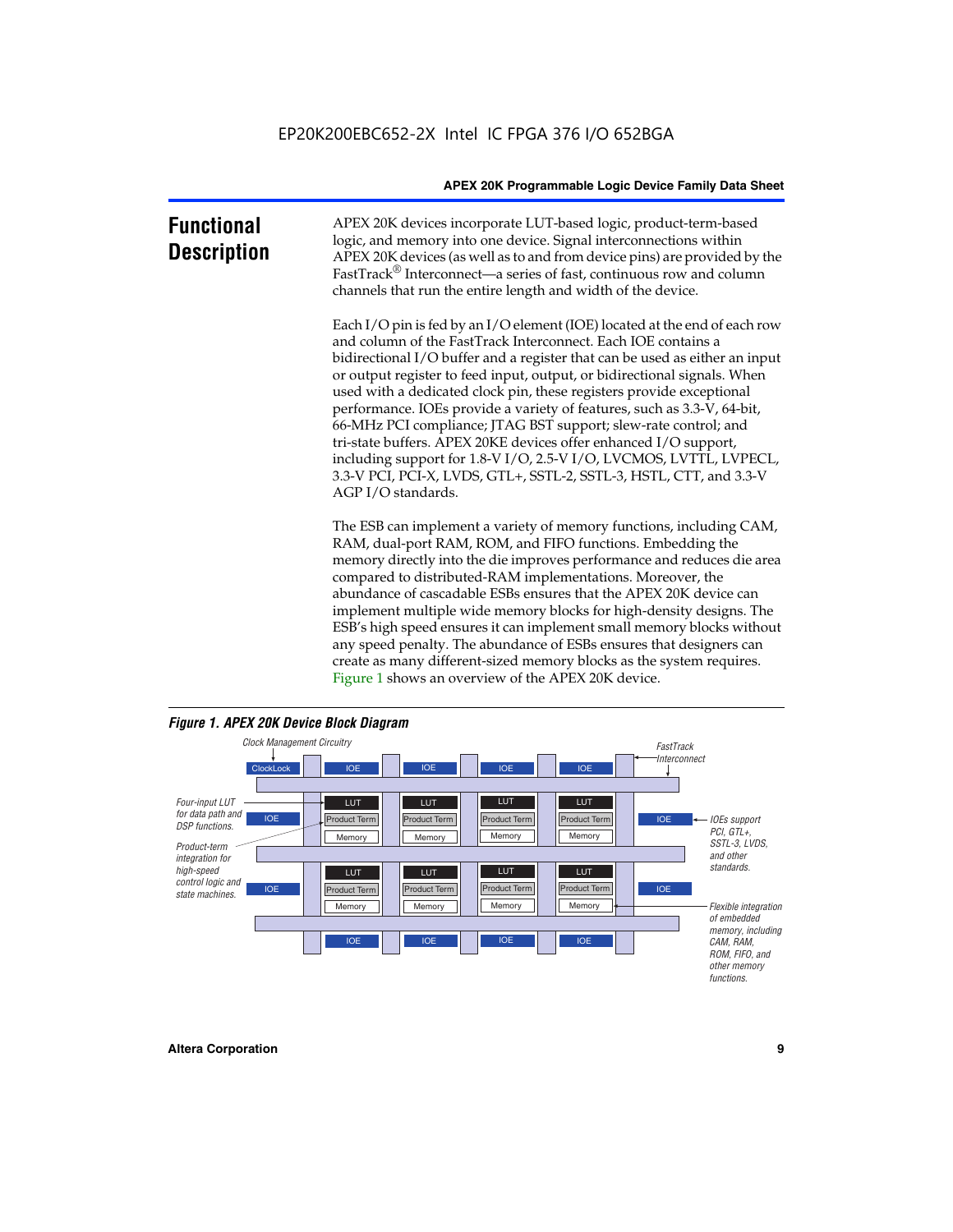APEX 20K devices provide two dedicated clock pins and four dedicated input pins that drive register control inputs. These signals ensure efficient distribution of high-speed, low-skew control signals. These signals use dedicated routing channels to provide short delays and low skews. Four of the dedicated inputs drive four global signals. These four global signals can also be driven by internal logic, providing an ideal solution for a clock divider or internally generated asynchronous clear signals with high fan-out. The dedicated clock pins featured on the APEX 20K devices can also feed logic. The devices also feature ClockLock and ClockBoost clock management circuitry. APEX 20KE devices provide two additional dedicated clock pins, for a total of four dedicated clock pins.

#### **MegaLAB Structure**

APEX 20K devices are constructed from a series of MegaLAB<sup>™</sup> structures. Each MegaLAB structure contains a group of logic array blocks (LABs), one ESB, and a MegaLAB interconnect, which routes signals within the MegaLAB structure. The EP20K30E device has 10 LABs, EP20K60E through EP20K600E devices have 16 LABs, and the EP20K1000E and EP20K1500E devices have 24 LABs. Signals are routed between MegaLAB structures and I/O pins via the FastTrack Interconnect. In addition, edge LABs can be driven by I/O pins through the local interconnect. Figure 2 shows the MegaLAB structure.



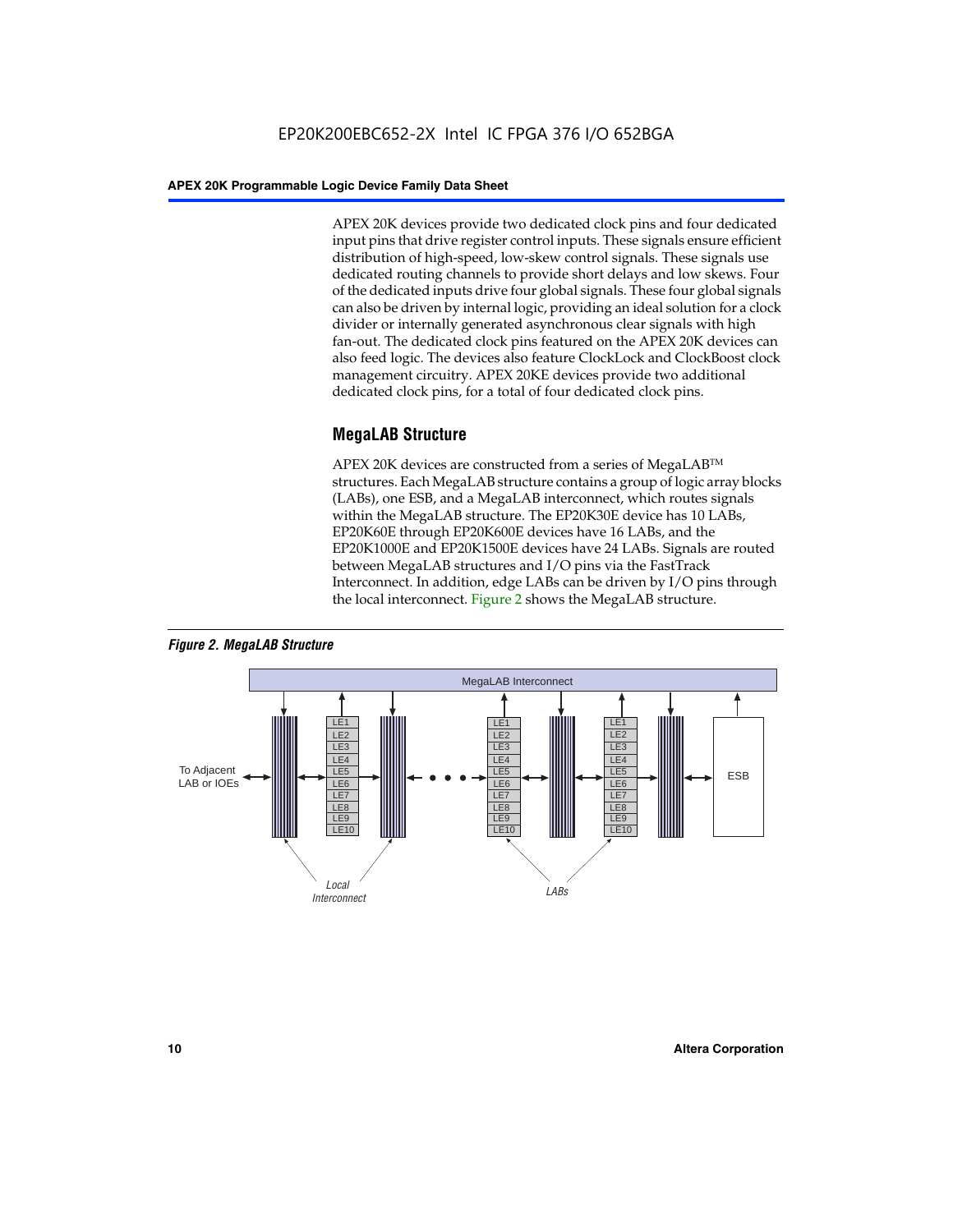#### **Logic Array Block**

Each LAB consists of 10 LEs, the LEs' associated carry and cascade chains, LAB control signals, and the local interconnect. The local interconnect transfers signals between LEs in the same or adjacent LABs, IOEs, or ESBs. The Quartus II Compiler places associated logic within an LAB or adjacent LABs, allowing the use of a fast local interconnect for high performance. Figure 3 shows the APEX 20K LAB.

APEX 20K devices use an interleaved LAB structure. This structure allows each LE to drive two local interconnect areas. This feature minimizes use of the MegaLAB and FastTrack interconnect, providing higher performance and flexibility. Each LE can drive 29 other LEs through the fast local interconnect.

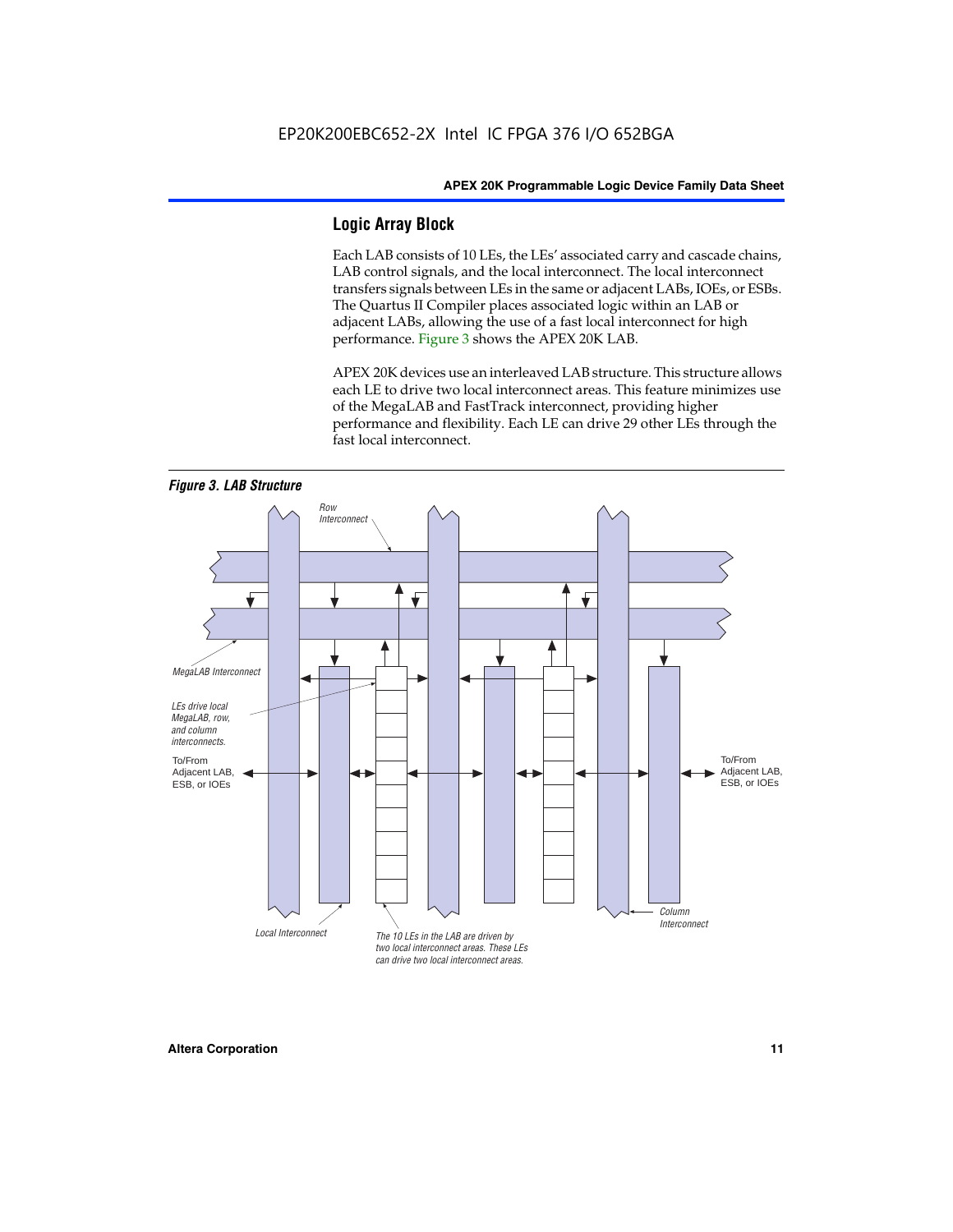Each LAB contains dedicated logic for driving control signals to its LEs and ESBs. The control signals include clock, clock enable, asynchronous clear, asynchronous preset, asynchronous load, synchronous clear, and synchronous load signals. A maximum of six control signals can be used at a time. Although synchronous load and clear signals are generally used when implementing counters, they can also be used with other functions.

Each LAB can use two clocks and two clock enable signals. Each LAB's clock and clock enable signals are linked (e.g., any LE in a particular LAB using CLK1 will also use CLKENA1). LEs with the same clock but different clock enable signals either use both clock signals in one LAB or are placed into separate LABs.

If both the rising and falling edges of a clock are used in a LAB, both LABwide clock signals are used.

The LAB-wide control signals can be generated from the LAB local interconnect, global signals, and dedicated clock pins. The inherent low skew of the FastTrack Interconnect enables it to be used for clock distribution. Figure 4 shows the LAB control signal generation circuit.



#### *Figure 4. LAB Control Signal Generation*

#### *Notes to Figure 4:*

- (1) APEX 20KE devices have four dedicated clocks.
- (2) The LABCLR1 and LABCLR2 signals also control asynchronous load and asynchronous preset for LEs within the LAB.
- (3) The SYNCCLR signal can be generated by the local interconnect or global signals.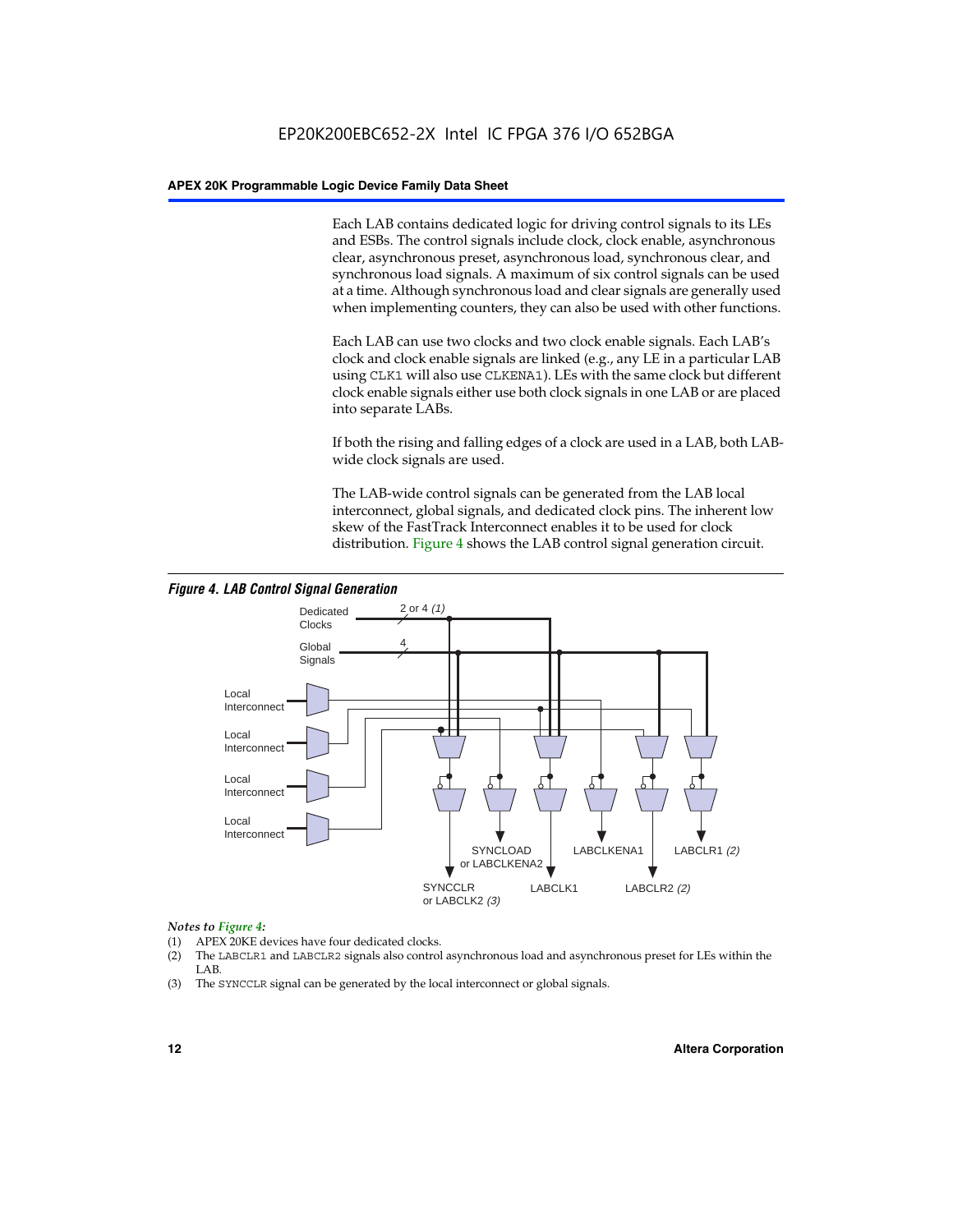#### **Logic Element**

The LE, the smallest unit of logic in the APEX 20K architecture, is compact and provides efficient logic usage. Each LE contains a four-input LUT, which is a function generator that can quickly implement any function of four variables. In addition, each LE contains a programmable register and carry and cascade chains. Each LE drives the local interconnect, MegaLAB interconnect, and FastTrack Interconnect routing structures. See Figure 5.



*Figure 5. APEX 20K Logic Element*

Each LE's programmable register can be configured for D, T, JK, or SR operation. The register's clock and clear control signals can be driven by global signals, general-purpose I/O pins, or any internal logic. For combinatorial functions, the register is bypassed and the output of the LUT drives the outputs of the LE.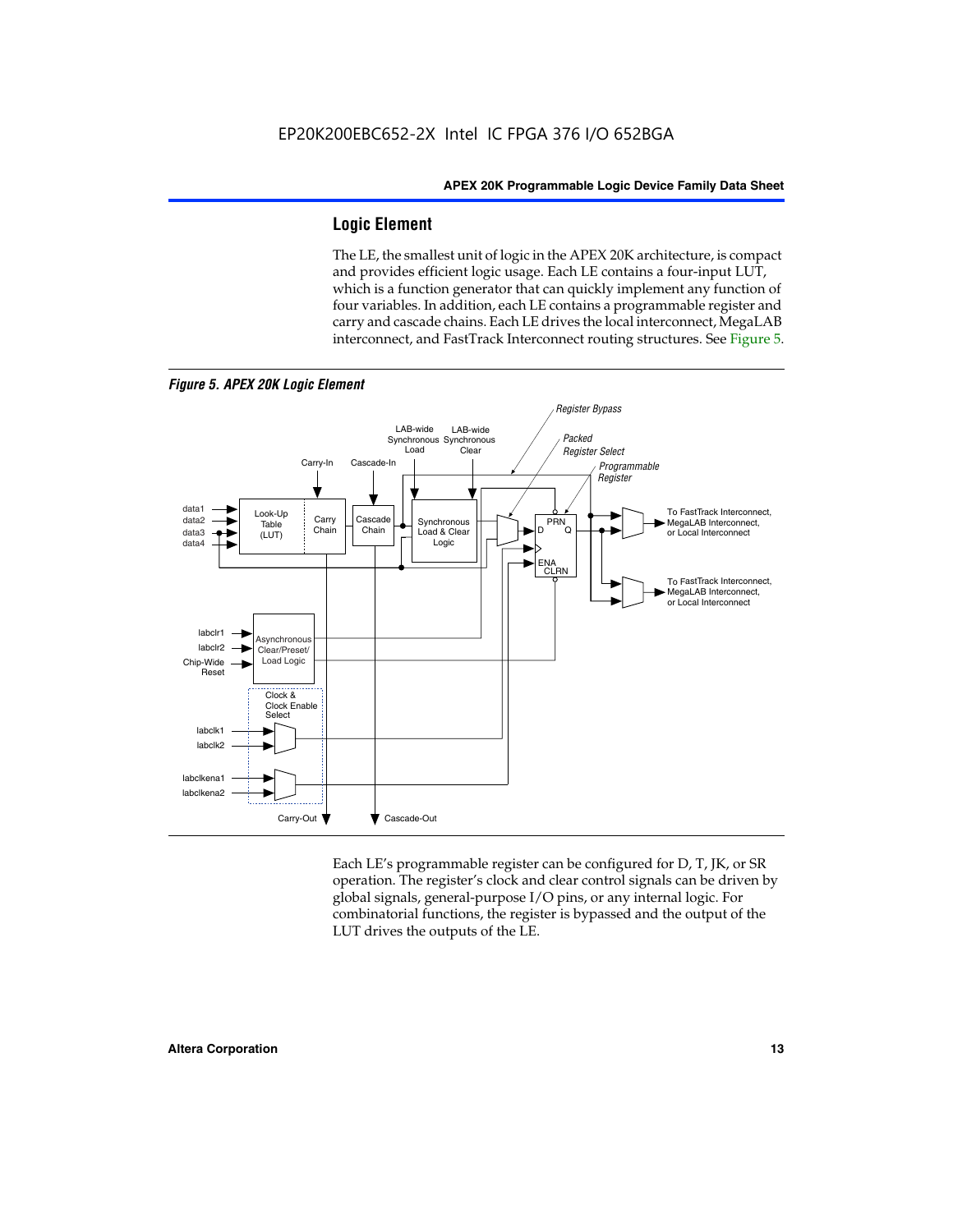Each LE has two outputs that drive the local, MegaLAB, or FastTrack Interconnect routing structure. Each output can be driven independently by the LUT's or register's output. For example, the LUT can drive one output while the register drives the other output. This feature, called register packing, improves device utilization because the register and the LUT can be used for unrelated functions. The LE can also drive out registered and unregistered versions of the LUT output.

The APEX 20K architecture provides two types of dedicated high-speed data paths that connect adjacent LEs without using local interconnect paths: carry chains and cascade chains. A carry chain supports high-speed arithmetic functions such as counters and adders, while a cascade chain implements wide-input functions such as equality comparators with minimum delay. Carry and cascade chains connect LEs 1 through 10 in an LAB and all LABs in the same MegaLAB structure.

#### *Carry Chain*

The carry chain provides a very fast carry-forward function between LEs. The carry-in signal from a lower-order bit drives forward into the higherorder bit via the carry chain, and feeds into both the LUT and the next portion of the carry chain. This feature allows the APEX 20K architecture to implement high-speed counters, adders, and comparators of arbitrary width. Carry chain logic can be created automatically by the Quartus II software Compiler during design processing, or manually by the designer during design entry. Parameterized functions such as library of parameterized modules (LPM) and DesignWare functions automatically take advantage of carry chains for the appropriate functions.

The Quartus II software Compiler creates carry chains longer than ten LEs by linking LABs together automatically. For enhanced fitting, a long carry chain skips alternate LABs in a MegaLAB<sup>™</sup> structure. A carry chain longer than one LAB skips either from an even-numbered LAB to the next evennumbered LAB, or from an odd-numbered LAB to the next oddnumbered LAB. For example, the last LE of the first LAB in the upper-left MegaLAB structure carries to the first LE of the third LAB in the MegaLAB structure.

Figure 6 shows how an *n*-bit full adder can be implemented in *n* + 1 LEs with the carry chain. One portion of the LUT generates the sum of two bits using the input signals and the carry-in signal; the sum is routed to the output of the LE. The register can be bypassed for simple adders or used for accumulator functions. Another portion of the LUT and the carry chain logic generates the carry-out signal, which is routed directly to the carryin signal of the next-higher-order bit. The final carry-out signal is routed to an LE, where it is driven onto the local, MegaLAB, or FastTrack Interconnect routing structures.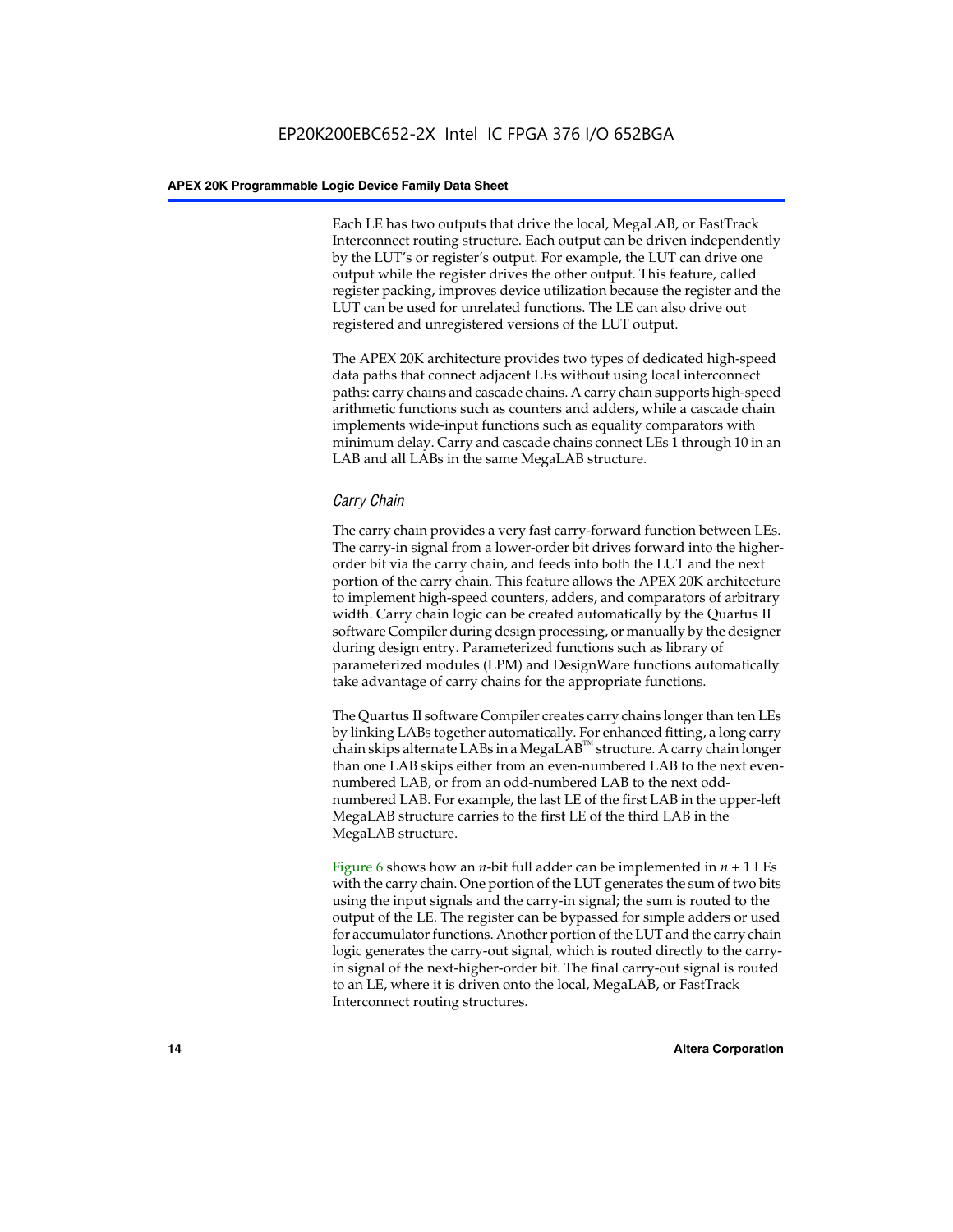

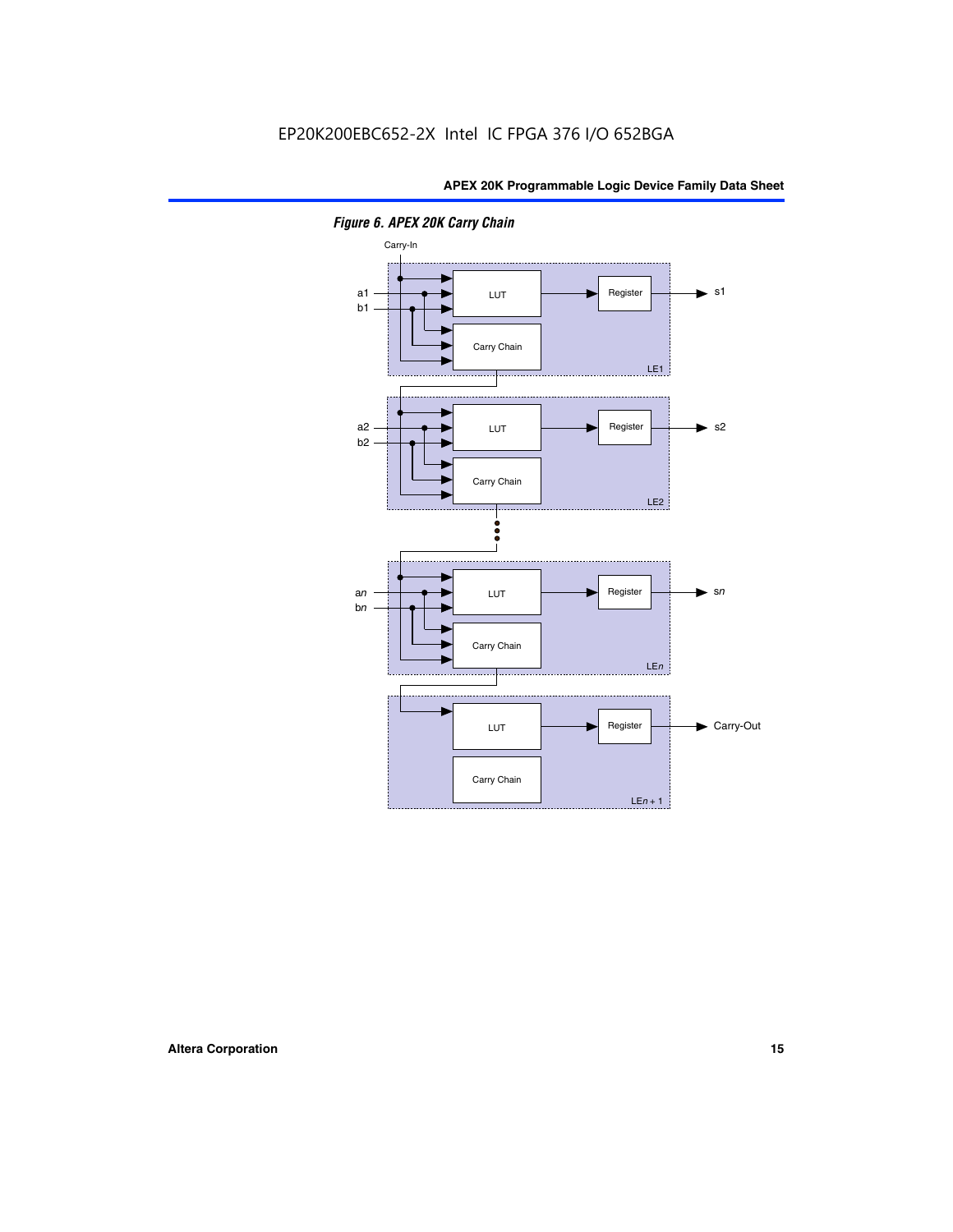#### *Cascade Chain*

With the cascade chain, the APEX 20K architecture can implement functions with a very wide fan-in. Adjacent LUTs can compute portions of a function in parallel; the cascade chain serially connects the intermediate values. The cascade chain can use a logical AND or logical OR (via De Morgan's inversion) to connect the outputs of adjacent LEs. Each additional LE provides four more inputs to the effective width of a function, with a short cascade delay. Cascade chain logic can be created automatically by the Quartus II software Compiler during design processing, or manually by the designer during design entry.

Cascade chains longer than ten LEs are implemented automatically by linking LABs together. For enhanced fitting, a long cascade chain skips alternate LABs in a MegaLAB structure. A cascade chain longer than one LAB skips either from an even-numbered LAB to the next even-numbered LAB, or from an odd-numbered LAB to the next odd-numbered LAB. For example, the last LE of the first LAB in the upper-left MegaLAB structure carries to the first LE of the third LAB in the MegaLAB structure. Figure 7 shows how the cascade function can connect adjacent LEs to form functions with a wide fan-in.



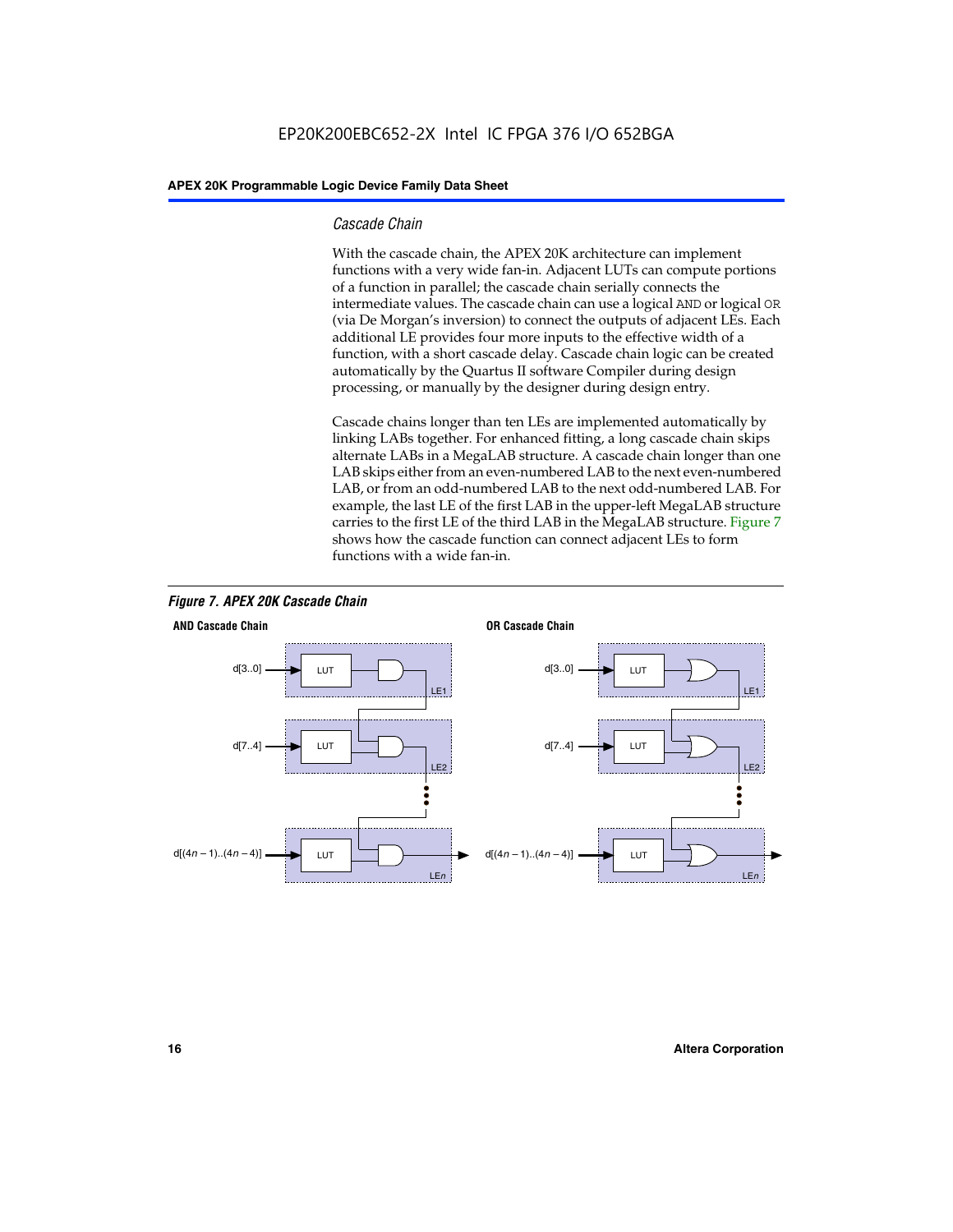#### *LE Operating Modes*

The APEX 20K LE can operate in one of the following three modes:

- Normal mode
- Arithmetic mode
- Counter mode

Each mode uses LE resources differently. In each mode, seven available inputs to the LE—the four data inputs from the LAB local interconnect, the feedback from the programmable register, and the carry-in and cascade-in from the previous LE—are directed to different destinations to implement the desired logic function. LAB-wide signals provide clock, asynchronous clear, asynchronous preset, asynchronous load, synchronous clear, synchronous load, and clock enable control for the register. These LAB-wide signals are available in all LE modes.

The Quartus II software, in conjunction with parameterized functions such as LPM and DesignWare functions, automatically chooses the appropriate mode for common functions such as counters, adders, and multipliers. If required, the designer can also create special-purpose functions that specify which LE operating mode to use for optimal performance. Figure 8 shows the LE operating modes.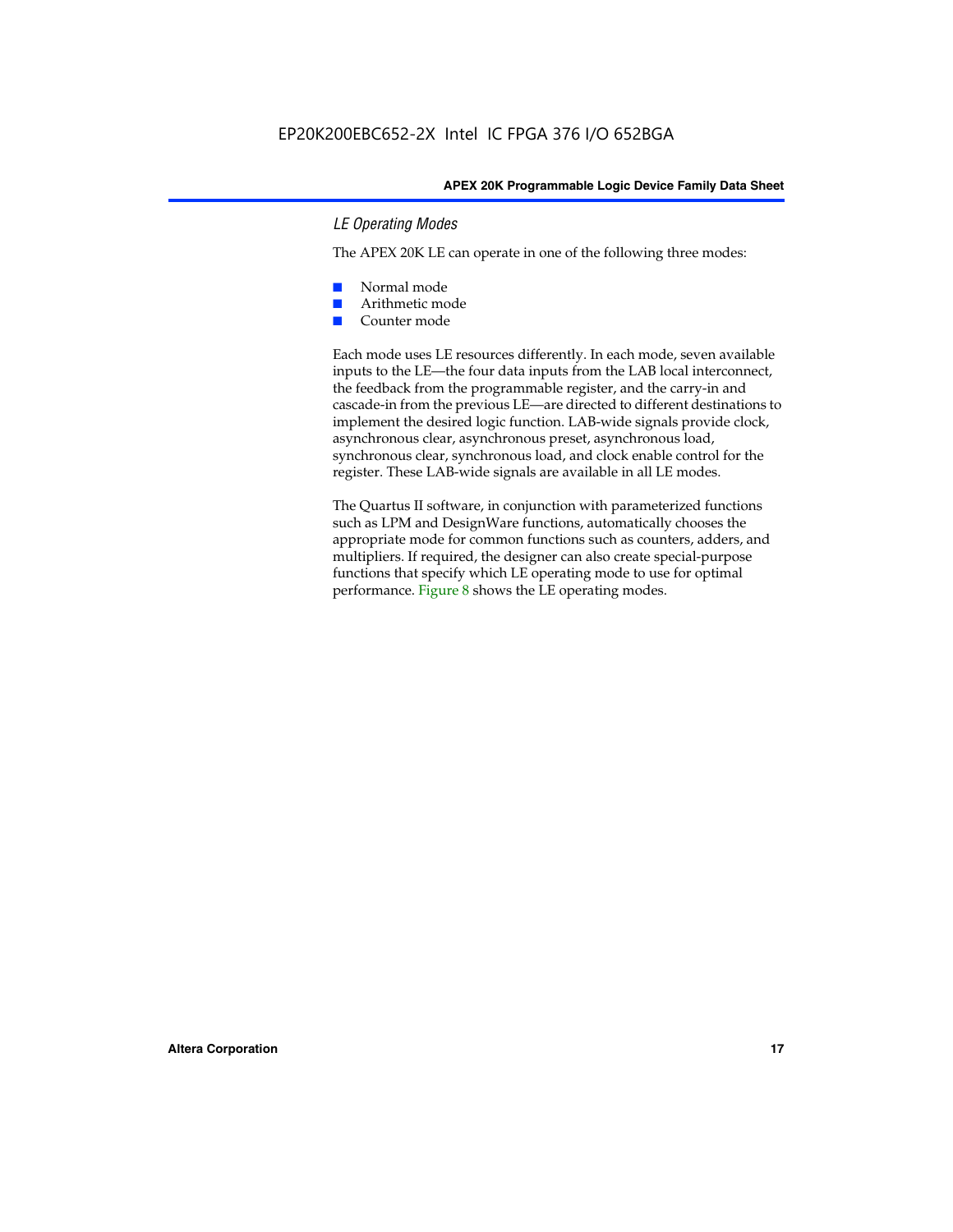#### *Figure 8. APEX 20K LE Operating Modes*



#### *Notes to Figure 8:*

- (1) LEs in normal mode support register packing.
- (2) There are two LAB-wide clock enables per LAB.
- (3) When using the carry-in in normal mode, the packed register feature is unavailable.
- (4) A register feedback multiplexer is available on LE1 of each LAB.
- (5) The DATA1 and DATA2 input signals can supply counter enable, up or down control, or register feedback signals for LEs other than the second LE in an LAB.
- (6) The LAB-wide synchronous clear and LAB wide synchronous load affect all registers in an LAB.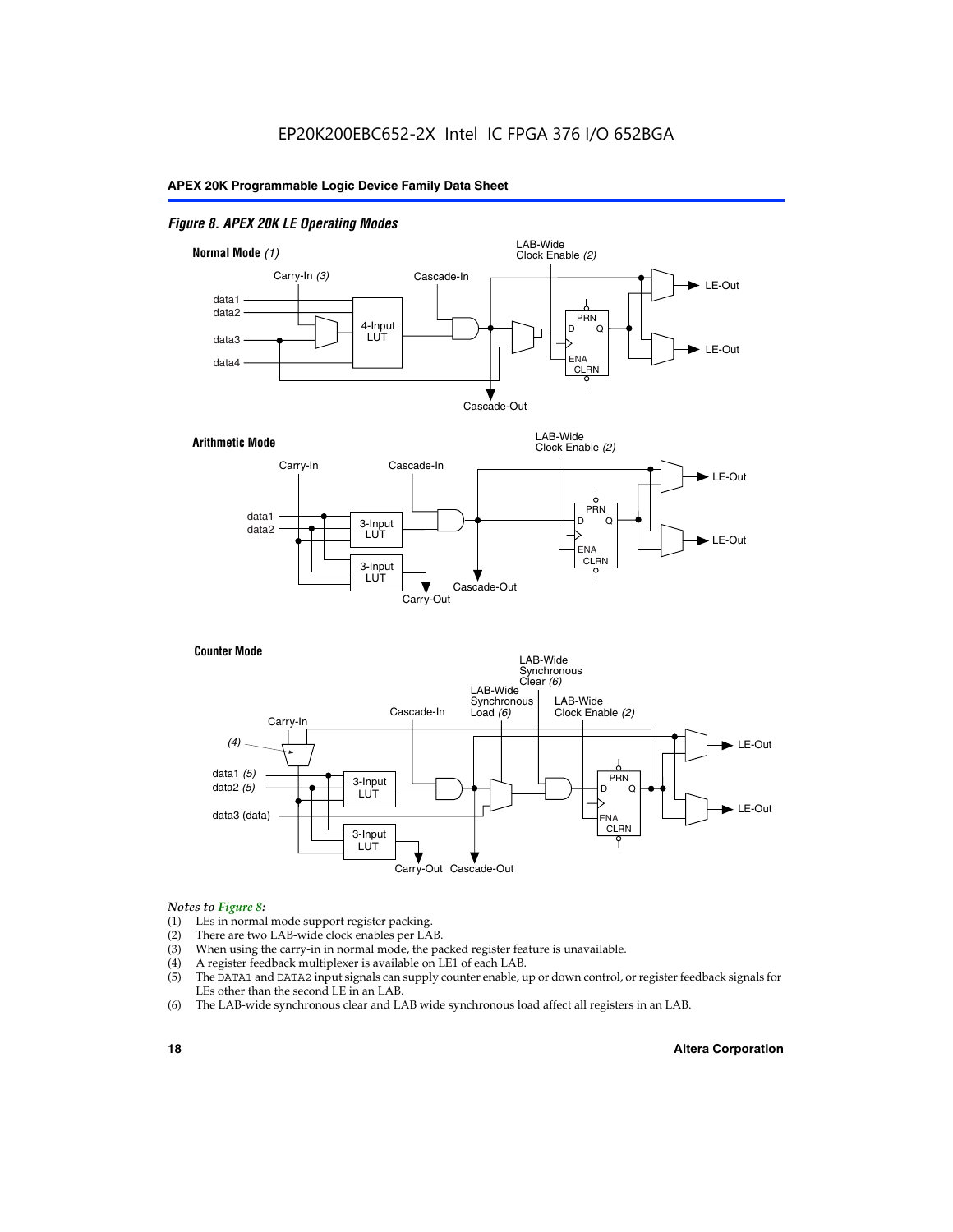#### **Normal Mode**

The normal mode is suitable for general logic applications, combinatorial functions, or wide decoding functions that can take advantage of a cascade chain. In normal mode, four data inputs from the LAB local interconnect and the carry-in are inputs to a four-input LUT. The Quartus II software Compiler automatically selects the carry-in or the DATA3 signal as one of the inputs to the LUT. The LUT output can be combined with the cascade-in signal to form a cascade chain through the cascade-out signal. LEs in normal mode support packed registers.

#### **Arithmetic Mode**

The arithmetic mode is ideal for implementing adders, accumulators, and comparators. An LE in arithmetic mode uses two 3-input LUTs. One LUT computes a three-input function; the other generates a carry output. As shown in Figure 8, the first LUT uses the carry-in signal and two data inputs from the LAB local interconnect to generate a combinatorial or registered output. For example, when implementing an adder, this output is the sum of three signals: DATA1, DATA2, and carry-in. The second LUT uses the same three signals to generate a carry-out signal, thereby creating a carry chain. The arithmetic mode also supports simultaneous use of the cascade chain. LEs in arithmetic mode can drive out registered and unregistered versions of the LUT output.

The Quartus II software implements parameterized functions that use the arithmetic mode automatically where appropriate; the designer does not need to specify how the carry chain will be used.

#### **Counter Mode**

The counter mode offers clock enable, counter enable, synchronous up/down control, synchronous clear, and synchronous load options. The counter enable and synchronous up/down control signals are generated from the data inputs of the LAB local interconnect. The synchronous clear and synchronous load options are LAB-wide signals that affect all registers in the LAB. Consequently, if any of the LEs in an LAB use the counter mode, other LEs in that LAB must be used as part of the same counter or be used for a combinatorial function. The Quartus II software automatically places any registers that are not used by the counter into other LABs.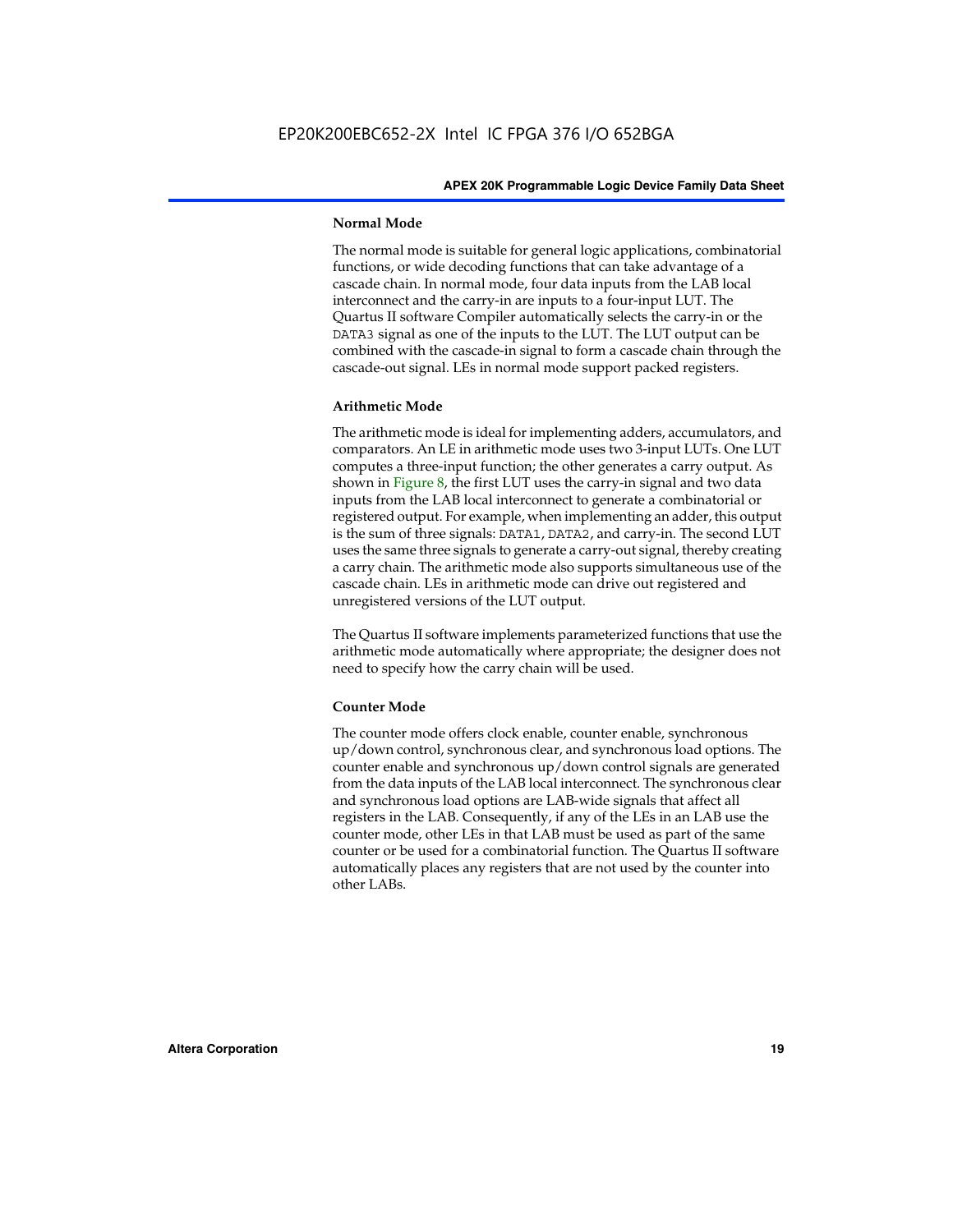The counter mode uses two three-input LUTs: one generates the counter data, and the other generates the fast carry bit. A 2-to-1 multiplexer provides synchronous loading, and another AND gate provides synchronous clearing. If the cascade function is used by an LE in counter mode, the synchronous clear or load overrides any signal carried on the cascade chain. The synchronous clear overrides the synchronous load. LEs in arithmetic mode can drive out registered and unregistered versions of the LUT output.

#### *Clear & Preset Logic Control*

Logic for the register's clear and preset signals is controlled by LAB-wide signals. The LE directly supports an asynchronous clear function. The Quartus II software Compiler can use a NOT-gate push-back technique to emulate an asynchronous preset. Moreover, the Quartus II software Compiler can use a programmable NOT-gate push-back technique to emulate simultaneous preset and clear or asynchronous load. However, this technique uses three additional LEs per register. All emulation is performed automatically when the design is compiled. Registers that emulate simultaneous preset and load will enter an unknown state upon power-up or when the chip-wide reset is asserted.

In addition to the two clear and preset modes, APEX 20K devices provide a chip-wide reset pin (DEV\_CLRn) that resets all registers in the device. Use of this pin is controlled through an option in the Quartus II software that is set before compilation. The chip-wide reset overrides all other control signals. Registers using an asynchronous preset are preset when the chip-wide reset is asserted; this effect results from the inversion technique used to implement the asynchronous preset.

#### **FastTrack Interconnect**

In the APEX 20K architecture, connections between LEs, ESBs, and I/O pins are provided by the FastTrack Interconnect. The FastTrack Interconnect is a series of continuous horizontal and vertical routing channels that traverse the device. This global routing structure provides predictable performance, even in complex designs. In contrast, the segmented routing in FPGAs requires switch matrices to connect a variable number of routing paths, increasing the delays between logic resources and reducing performance.

The FastTrack Interconnect consists of row and column interconnect channels that span the entire device. The row interconnect routes signals throughout a row of MegaLAB structures; the column interconnect routes signals throughout a column of MegaLAB structures. When using the row and column interconnect, an LE, IOE, or ESB can drive any other LE, IOE, or ESB in a device. See Figure 9.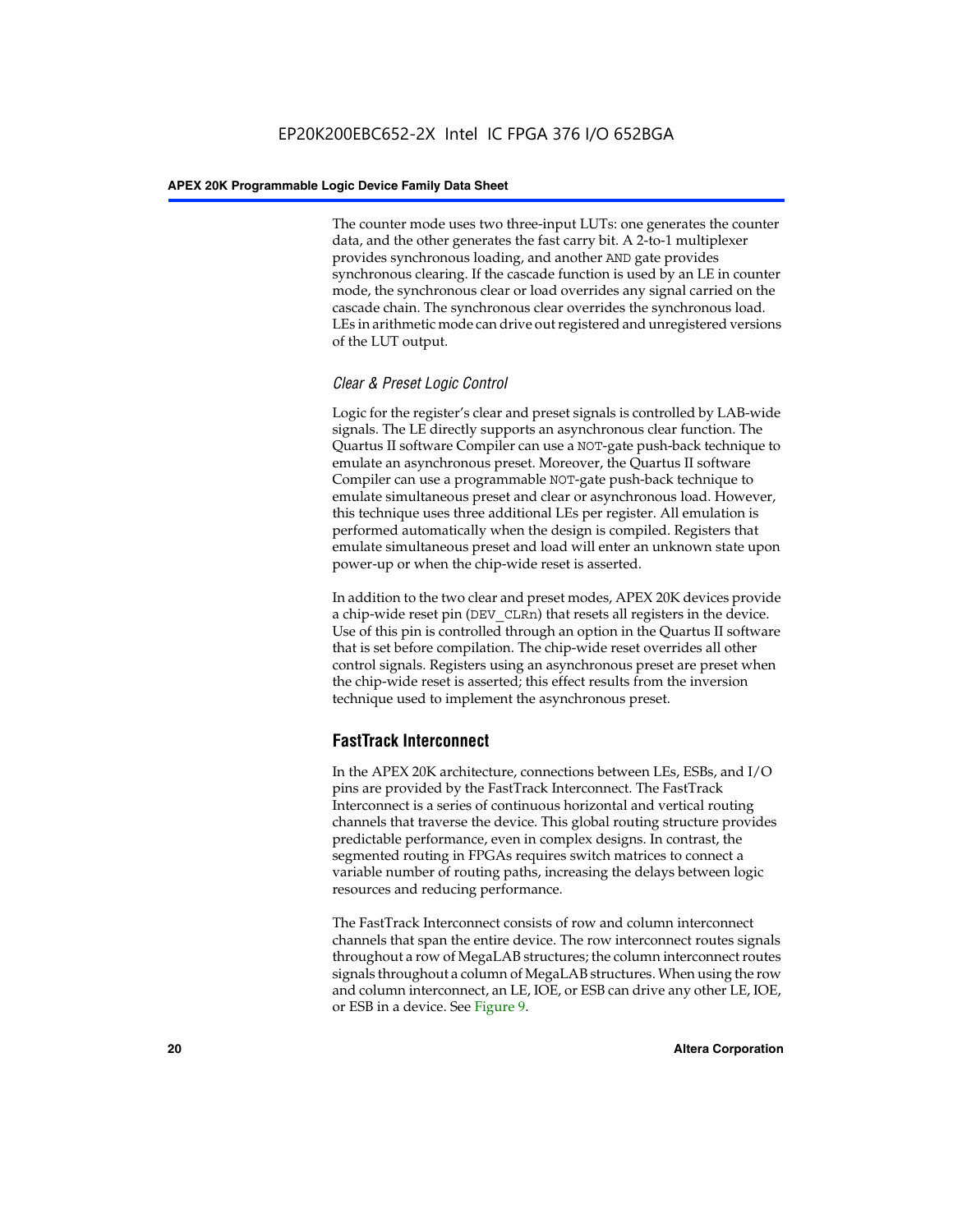



#### *Figure 9. APEX 20K Interconnect Structure*

A row line can be driven directly by LEs, IOEs, or ESBs in that row. Further, a column line can drive a row line, allowing an LE, IOE, or ESB to drive elements in a different row via the column and row interconnect. The row interconnect drives the MegaLAB interconnect to drive LEs, IOEs, or ESBs in a particular MegaLAB structure.

A column line can be directly driven by LEs, IOEs, or ESBs in that column. A column line on a device's left or right edge can also be driven by row IOEs. The column line is used to route signals from one row to another. A column line can drive a row line; it can also drive the MegaLAB interconnect directly, allowing faster connections between rows.

Figure 10 shows how the FastTrack Interconnect uses the local interconnect to drive LEs within MegaLAB structures.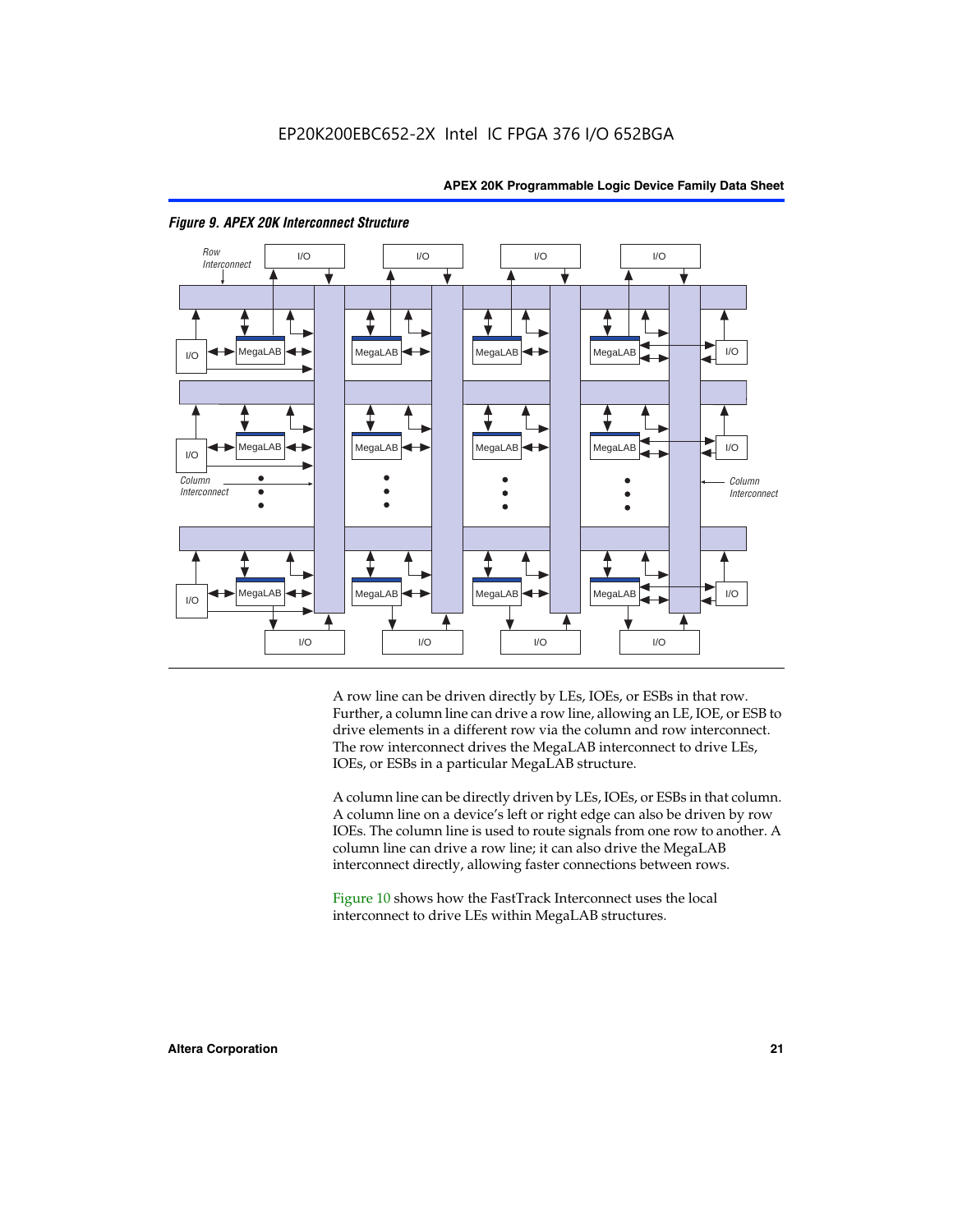

*Figure 10. FastTrack Connection to Local Interconnect*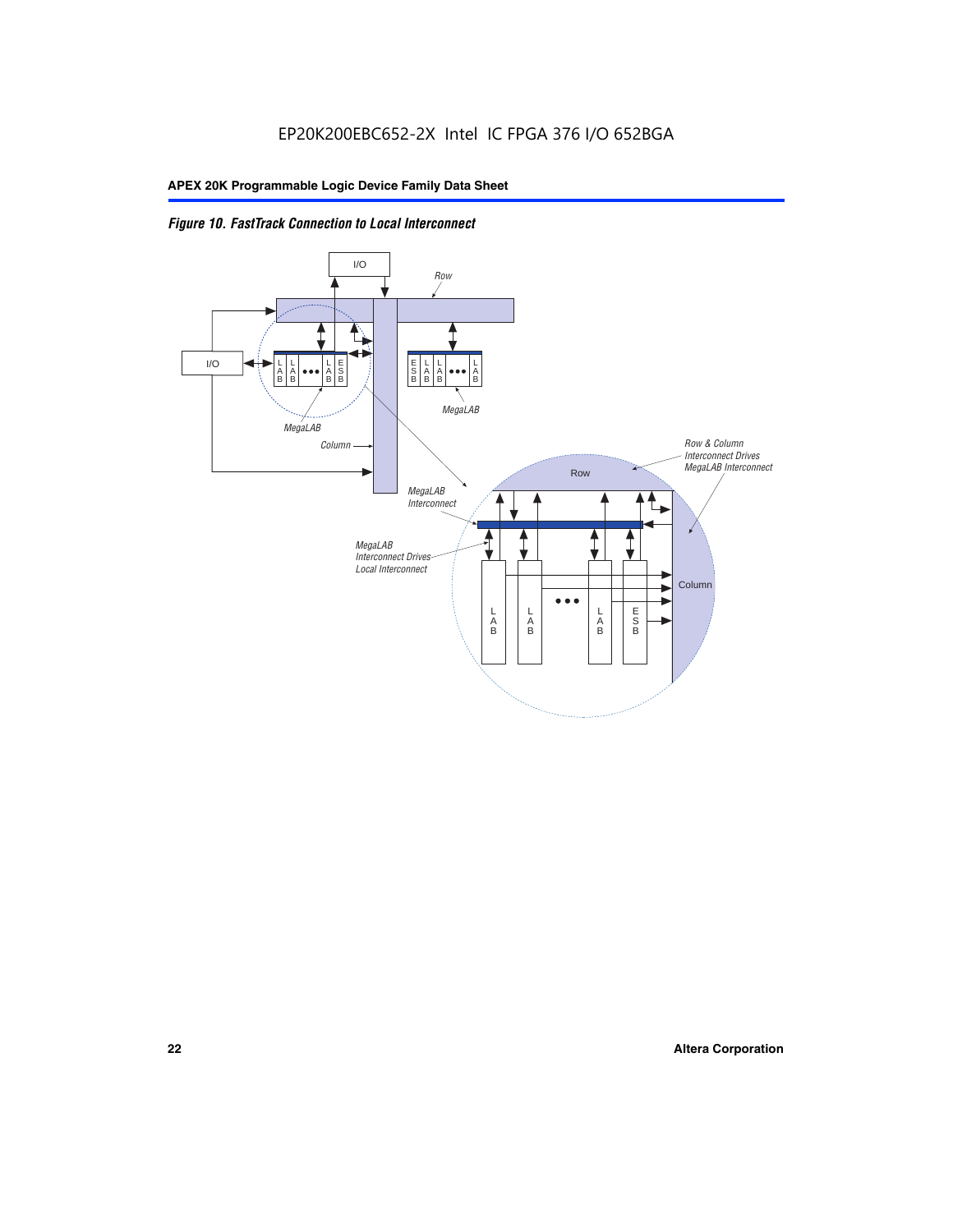Figure 11 shows the intersection of a row and column interconnect, and how these forms of interconnects and LEs drive each other.





APEX 20KE devices include an enhanced interconnect structure for faster routing of input signals with high fan-out. Column I/O pins can drive the FastRow<sup>™</sup> interconnect, which routes signals directly into the local interconnect without having to drive through the MegaLAB interconnect. FastRow lines traverse two MegaLAB structures. Also, these pins can drive the local interconnect directly for fast setup times. On EP20K300E and larger devices, the FastRow interconnect drives the two MegaLABs in the top left corner, the two MegaLABs in the top right corner, the two MegaLABS in the bottom left corner, and the two MegaLABs in the bottom right corner. On EP20K200E and smaller devices, FastRow interconnect drives the two MegaLABs on the top and the two MegaLABs on the bottom of the device. On all devices, the FastRow interconnect drives all local interconnect in the appropriate MegaLABs except the local interconnect on the side of the MegaLAB opposite the ESB. Pins using the FastRow interconnect achieve a faster set-up time, as the signal does not need to use a MegaLAB interconnect line to reach the destination LE. Figure 12 shows the FastRow interconnect.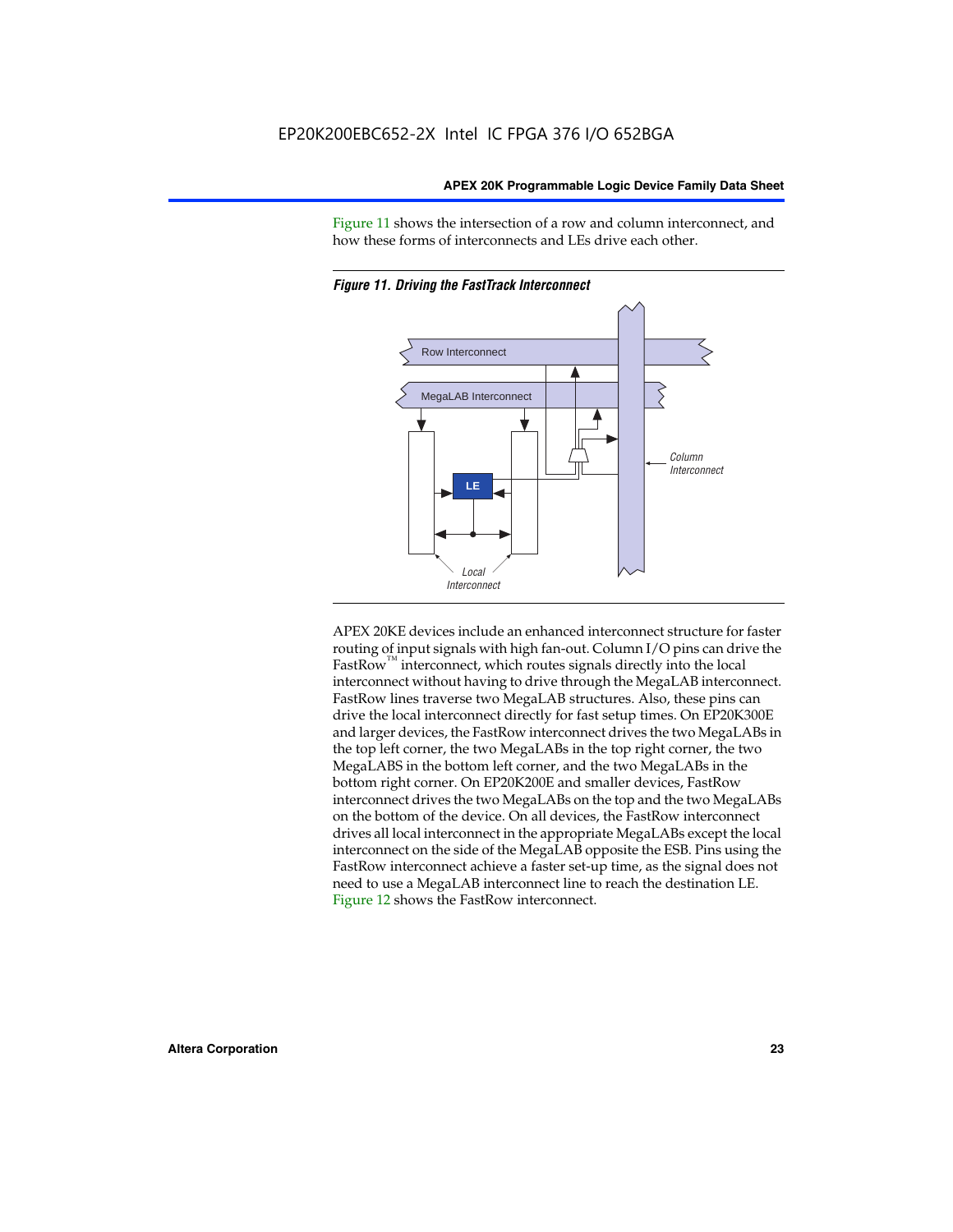

Table 9 summarizes how various elements of the APEX 20K architecture drive each other.

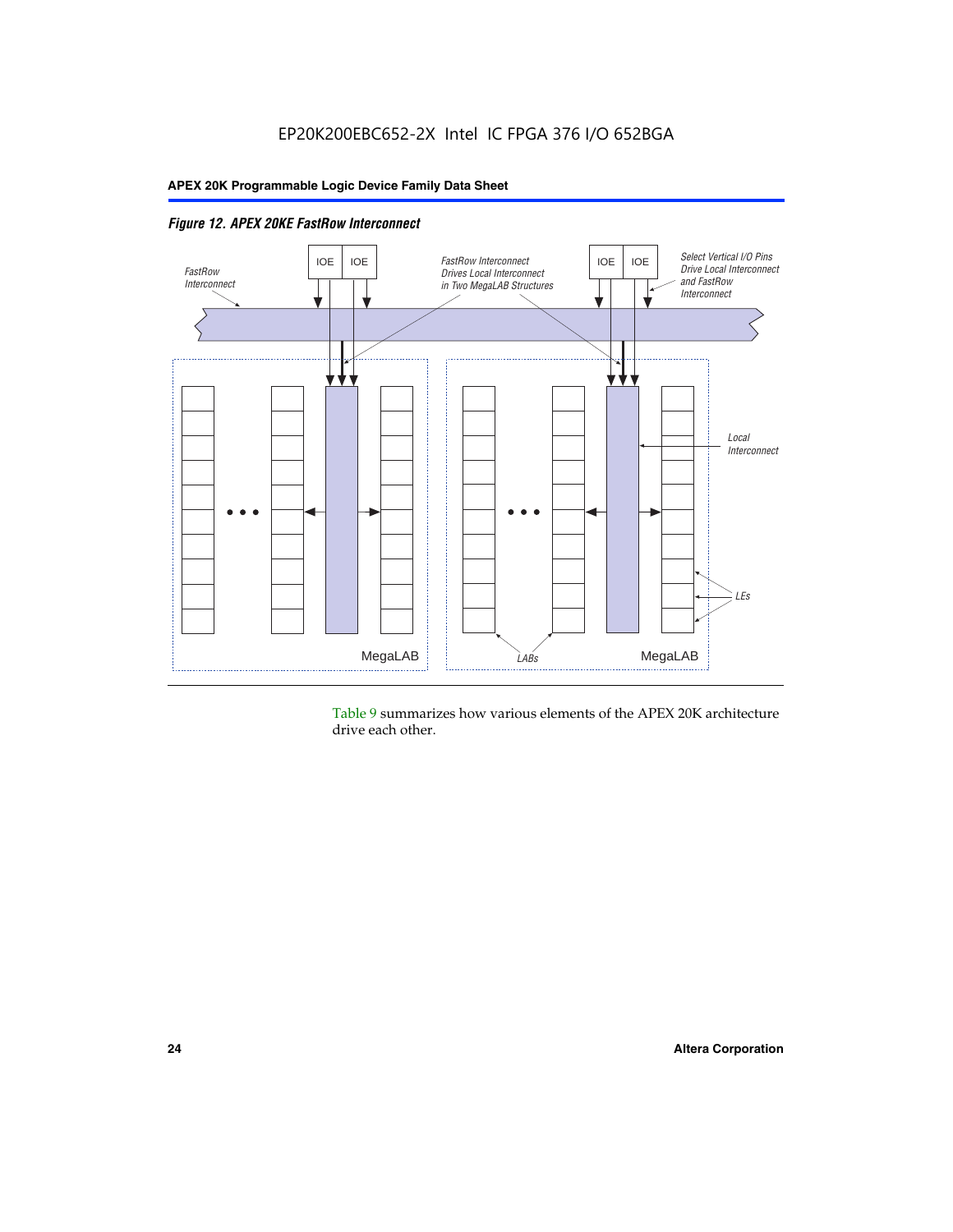| <b>Table 9. APEX 20K Routing Scheme</b> |                    |                      |              |              |                              |                                |                                                |                                            |                                |
|-----------------------------------------|--------------------|----------------------|--------------|--------------|------------------------------|--------------------------------|------------------------------------------------|--------------------------------------------|--------------------------------|
| <b>Source</b>                           | <b>Destination</b> |                      |              |              |                              |                                |                                                |                                            |                                |
|                                         | Row<br>$1/0$ Pin   | Column<br>$I/O P$ in | LE           | <b>ESB</b>   | Local<br><b>Interconnect</b> | <b>MegaLAB</b><br>Interconnect | Row<br><b>FastTrack</b><br><b>Interconnect</b> | Column<br><b>FastTrack</b><br>Interconnect | <b>FastRow</b><br>Interconnect |
| Row I/O Pin                             |                    |                      |              |              | $\checkmark$                 | $\checkmark$                   | $\checkmark$                                   | $\checkmark$                               |                                |
| Column I/O<br>Pin                       |                    |                      |              |              |                              |                                |                                                | $\checkmark$                               | $\checkmark$<br>(1)            |
| LE                                      |                    |                      |              |              | $\checkmark$                 | $\checkmark$                   | $\checkmark$                                   | $\checkmark$                               |                                |
| <b>ESB</b>                              |                    |                      |              |              | $\checkmark$                 | $\checkmark$                   | $\checkmark$                                   | $\checkmark$                               |                                |
| Local<br>Interconnect                   | $\checkmark$       | $\checkmark$         | $\checkmark$ | $\checkmark$ |                              |                                |                                                |                                            |                                |
| MegaLAB<br>Interconnect                 |                    |                      |              |              | $\checkmark$                 |                                |                                                |                                            |                                |
| Row<br>FastTrack<br>Interconnect        |                    |                      |              |              |                              | $\checkmark$                   |                                                | $\checkmark$                               |                                |
| Column<br>FastTrack<br>Interconnect     |                    |                      |              |              |                              | $\checkmark$                   | $\checkmark$                                   |                                            |                                |
| FastRow<br>Interconnect                 |                    |                      |              |              | $\checkmark$<br>(1)          |                                |                                                |                                            |                                |

#### *Note to Table 9:*

(1) This connection is supported in APEX 20KE devices only.

#### **Product-Term Logic**

The product-term portion of the MultiCore architecture is implemented with the ESB. The ESB can be configured to act as a block of macrocells on an ESB-by-ESB basis. Each ESB is fed by 32 inputs from the adjacent local interconnect; therefore, it can be driven by the MegaLAB interconnect or the adjacent LAB. Also, nine ESB macrocells feed back into the ESB through the local interconnect for higher performance. Dedicated clock pins, global signals, and additional inputs from the local interconnect drive the ESB control signals.

In product-term mode, each ESB contains 16 macrocells. Each macrocell consists of two product terms and a programmable register. Figure 13 shows the ESB in product-term mode.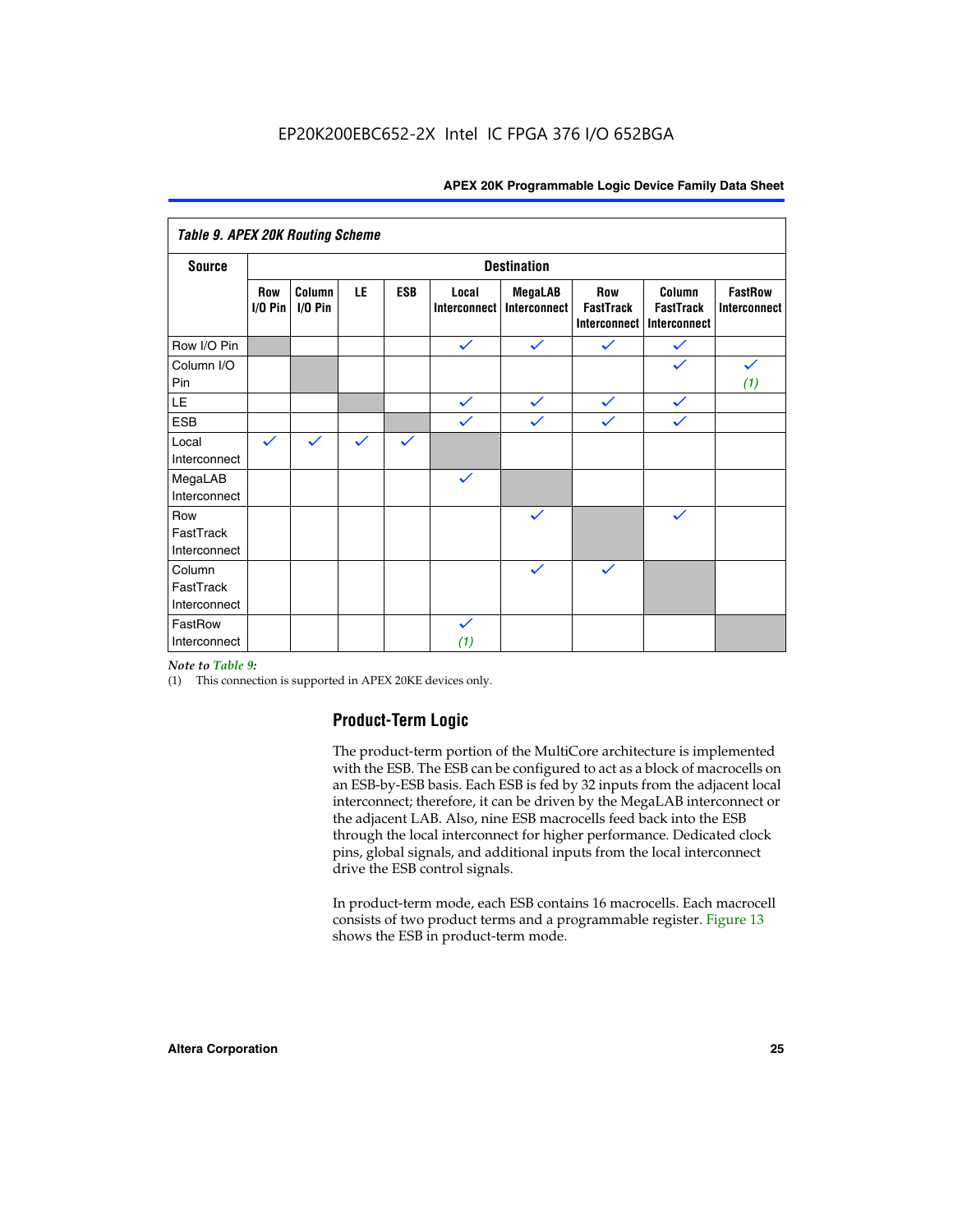#### *Figure 13. Product-Term Logic in ESB*



(1) APEX 20KE devices have four dedicated clocks.

#### *Macrocells*

APEX 20K macrocells can be configured individually for either sequential or combinatorial logic operation. The macrocell consists of three functional blocks: the logic array, the product-term select matrix, and the programmable register.

Combinatorial logic is implemented in the product terms. The productterm select matrix allocates these product terms for use as either primary logic inputs (to the OR and XOR gates) to implement combinatorial functions, or as parallel expanders to be used to increase the logic available to another macrocell. One product term can be inverted; the Quartus II software uses this feature to perform DeMorgan's inversion for more efficient implementation of wide OR functions. The Quartus II software Compiler can use a NOT-gate push-back technique to emulate an asynchronous preset. Figure 14 shows the APEX 20K macrocell.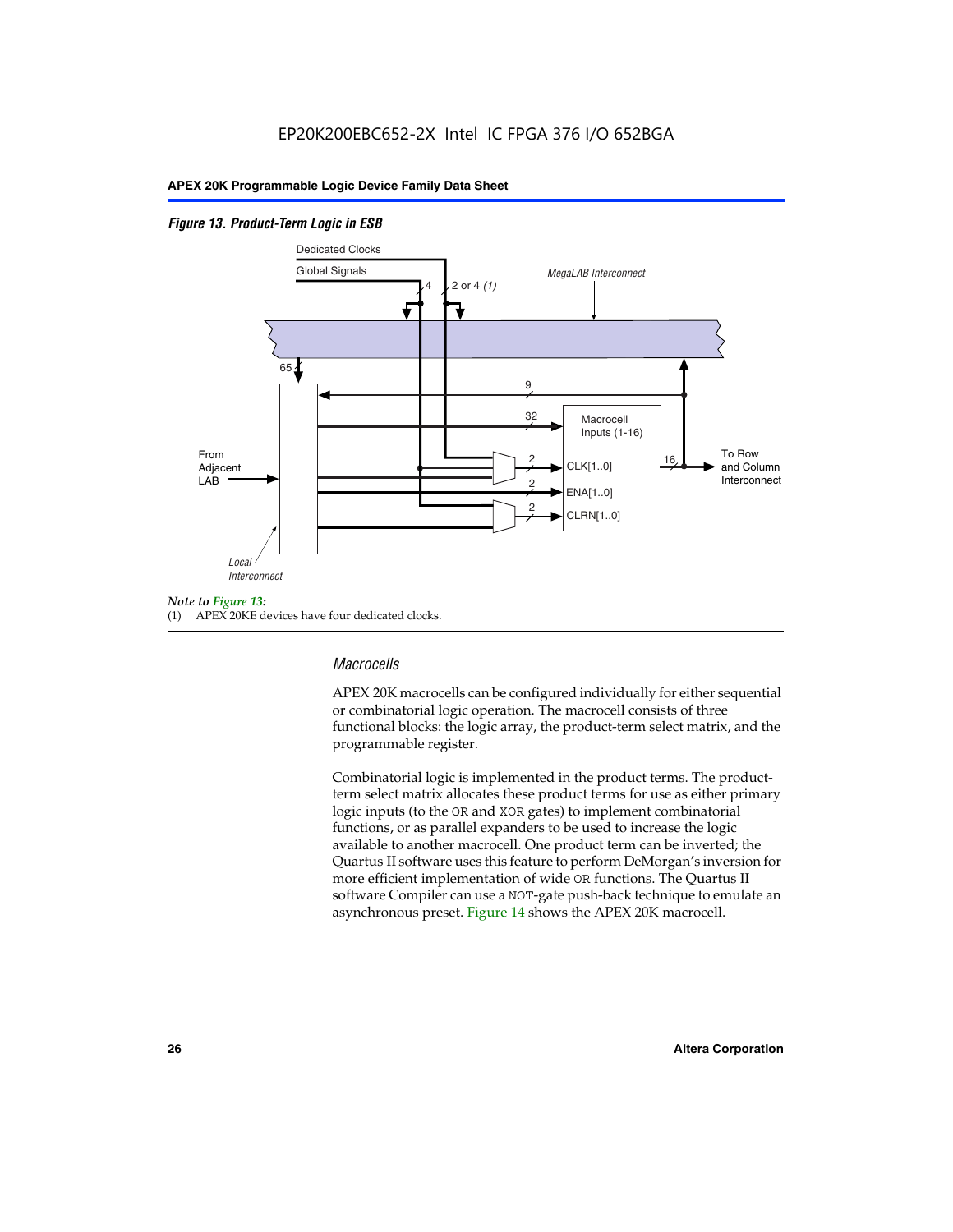

#### *Figure 14. APEX 20K Macrocell*

For registered functions, each macrocell register can be programmed individually to implement D, T, JK, or SR operation with programmable clock control. The register can be bypassed for combinatorial operation. During design entry, the designer specifies the desired register type; the Quartus II software then selects the most efficient register operation for each registered function to optimize resource utilization. The Quartus II software or other synthesis tools can also select the most efficient register operation automatically when synthesizing HDL designs.

Each programmable register can be clocked by one of two ESB-wide clocks. The ESB-wide clocks can be generated from device dedicated clock pins, global signals, or local interconnect. Each clock also has an associated clock enable, generated from the local interconnect. The clock and clock enable signals are related for a particular ESB; any macrocell using a clock also uses the associated clock enable.

If both the rising and falling edges of a clock are used in an ESB, both ESB-wide clock signals are used.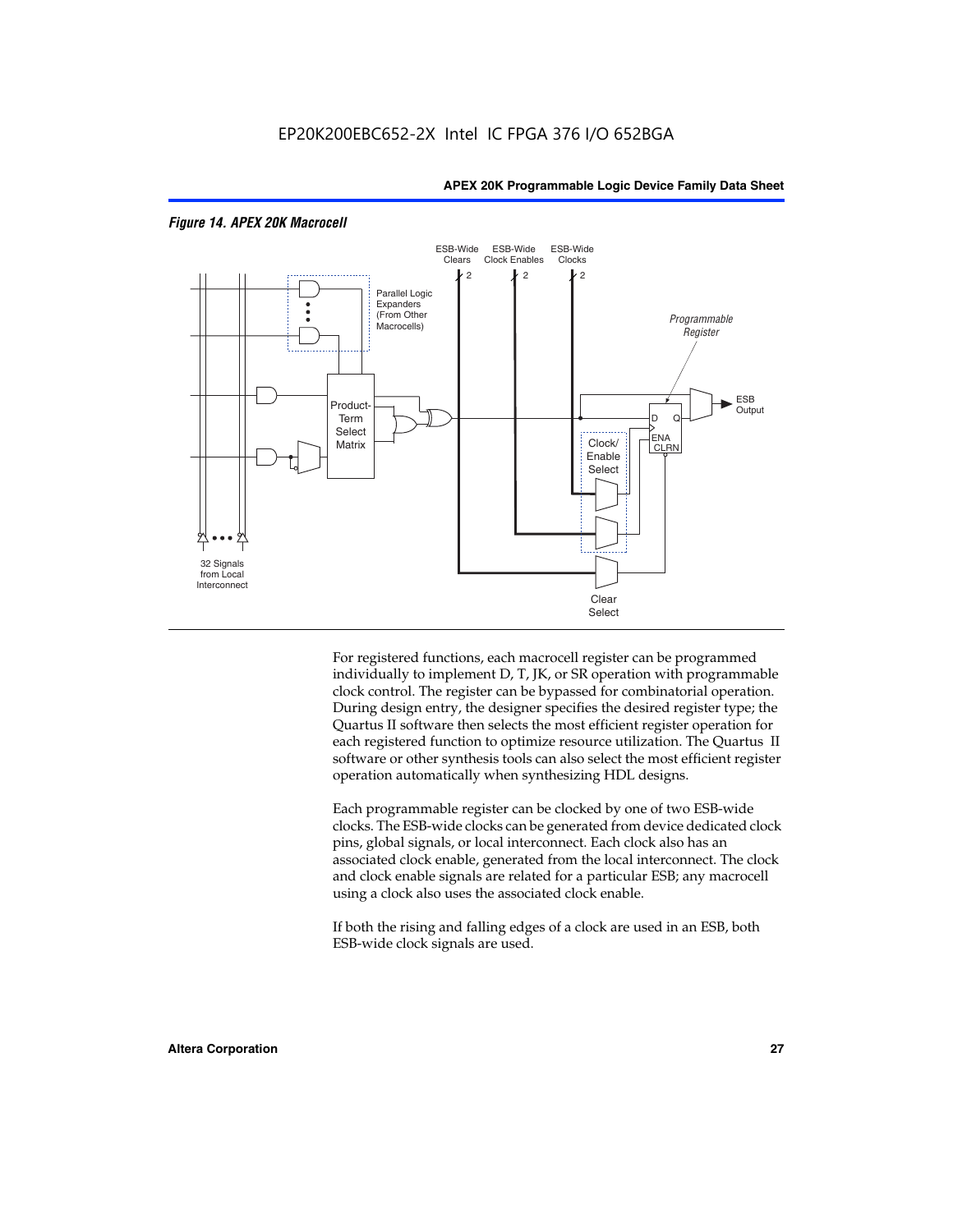The programmable register also supports an asynchronous clear function. Within the ESB, two asynchronous clears are generated from global signals and the local interconnect. Each macrocell can either choose between the two asynchronous clear signals or choose to not be cleared. Either of the two clear signals can be inverted within the ESB. Figure 15 shows the ESB control logic when implementing product-terms.





(1) APEX 20KE devices have four dedicated clocks.

#### *Parallel Expanders*

Parallel expanders are unused product terms that can be allocated to a neighboring macrocell to implement fast, complex logic functions. Parallel expanders allow up to 32 product terms to feed the macrocell OR logic directly, with two product terms provided by the macrocell and 30 parallel expanders provided by the neighboring macrocells in the ESB.

The Quartus II software Compiler can allocate up to 15 sets of up to two parallel expanders per set to the macrocells automatically. Each set of two parallel expanders incurs a small, incremental timing delay. Figure 16 shows the APEX 20K parallel expanders.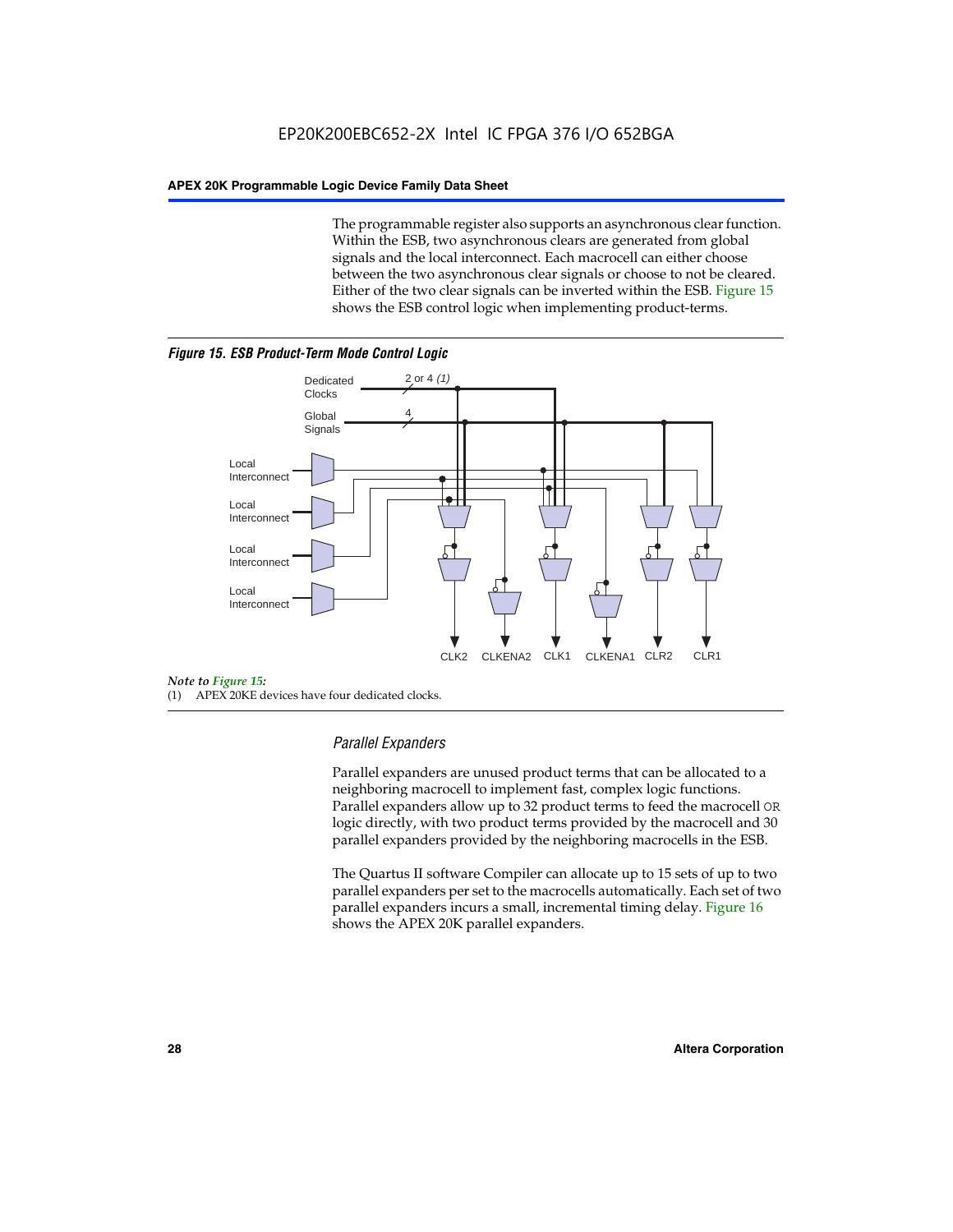



# **Embedded System Block**

The ESB can implement various types of memory blocks, including dual-port RAM, ROM, FIFO, and CAM blocks. The ESB includes input and output registers; the input registers synchronize writes, and the output registers can pipeline designs to improve system performance. The ESB offers a dual-port mode, which supports simultaneous reads and writes at two different clock frequencies. Figure 17 shows the ESB block diagram.



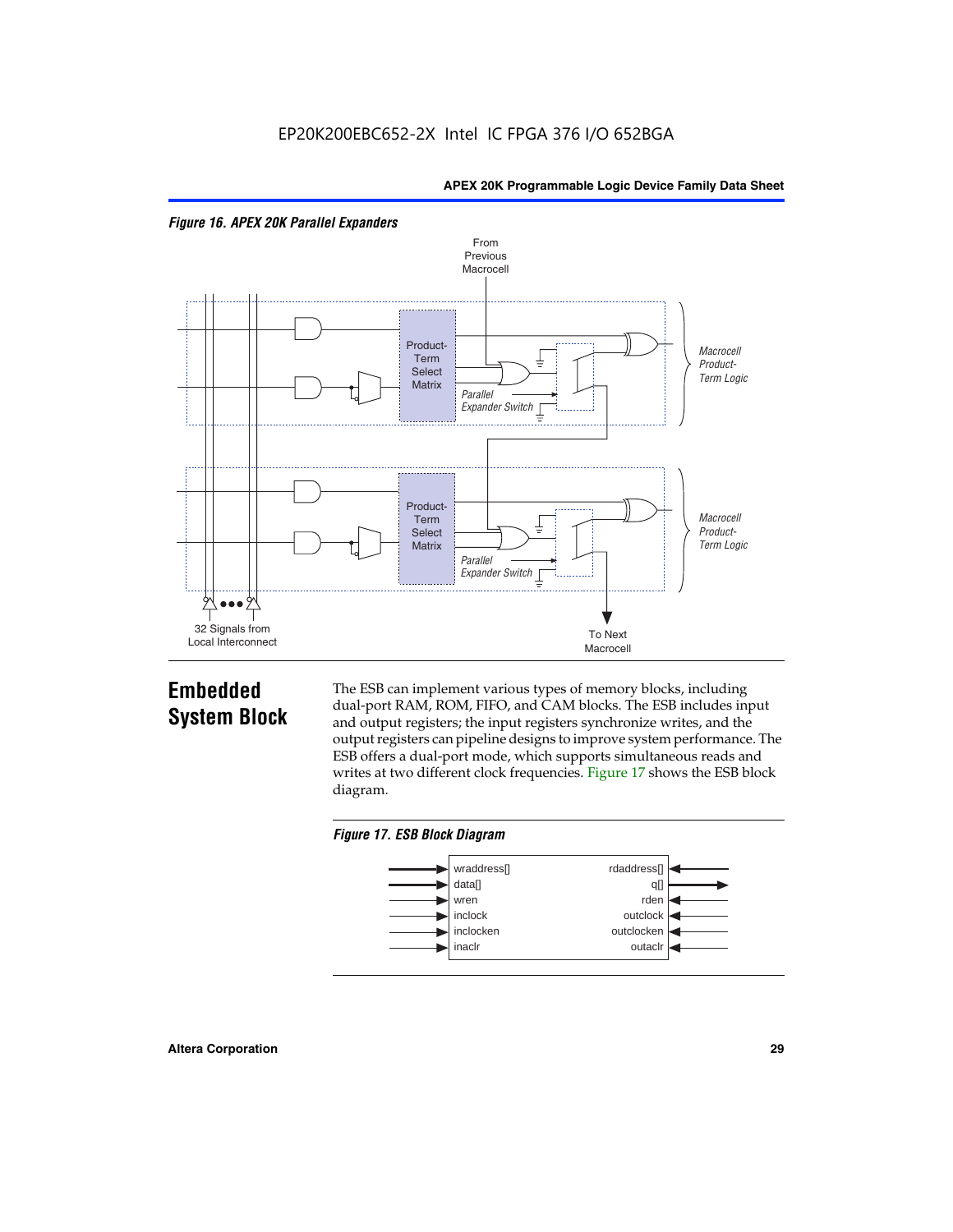ESBs can implement synchronous RAM, which is easier to use than asynchronous RAM. A circuit using asynchronous RAM must generate the RAM write enable (WE) signal, while ensuring that its data and address signals meet setup and hold time specifications relative to the WE signal. In contrast, the ESB's synchronous RAM generates its own WE signal and is self-timed with respect to the global clock. Circuits using the ESB's selftimed RAM must only meet the setup and hold time specifications of the global clock.

ESB inputs are driven by the adjacent local interconnect, which in turn can be driven by the MegaLAB or FastTrack Interconnect. Because the ESB can be driven by the local interconnect, an adjacent LE can drive it directly for fast memory access. ESB outputs drive the MegaLAB and FastTrack Interconnect. In addition, ten ESB outputs, nine of which are unique output lines, drive the local interconnect for fast connection to adjacent LEs or for fast feedback product-term logic.

When implementing memory, each ESB can be configured in any of the following sizes:  $128 \times 16$ ,  $256 \times 8$ ,  $512 \times 4$ ,  $1,024 \times 2$ , or  $2,048 \times 1$ . By combining multiple ESBs, the Quartus II software implements larger memory blocks automatically. For example, two  $128 \times 16$  RAM blocks can be combined to form a  $128 \times 32$  RAM block, and two  $512 \times 4$  RAM blocks can be combined to form a  $512 \times 8$  RAM block. Memory performance does not degrade for memory blocks up to 2,048 words deep. Each ESB can implement a 2,048-word-deep memory; the ESBs are used in parallel, eliminating the need for any external control logic and its associated delays.

To create a high-speed memory block that is more than 2,048 words deep, ESBs drive tri-state lines. Each tri-state line connects all ESBs in a column of MegaLAB structures, and drives the MegaLAB interconnect and row and column FastTrack Interconnect throughout the column. Each ESB incorporates a programmable decoder to activate the tri-state driver appropriately. For instance, to implement 8,192-word-deep memory, four ESBs are used. Eleven address lines drive the ESB memory, and two more drive the tri-state decoder. Depending on which 2,048-word memory page is selected, the appropriate ESB driver is turned on, driving the output to the tri-state line. The Quartus II software automatically combines ESBs with tri-state lines to form deeper memory blocks. The internal tri-state control logic is designed to avoid internal contention and floating lines. See Figure 18.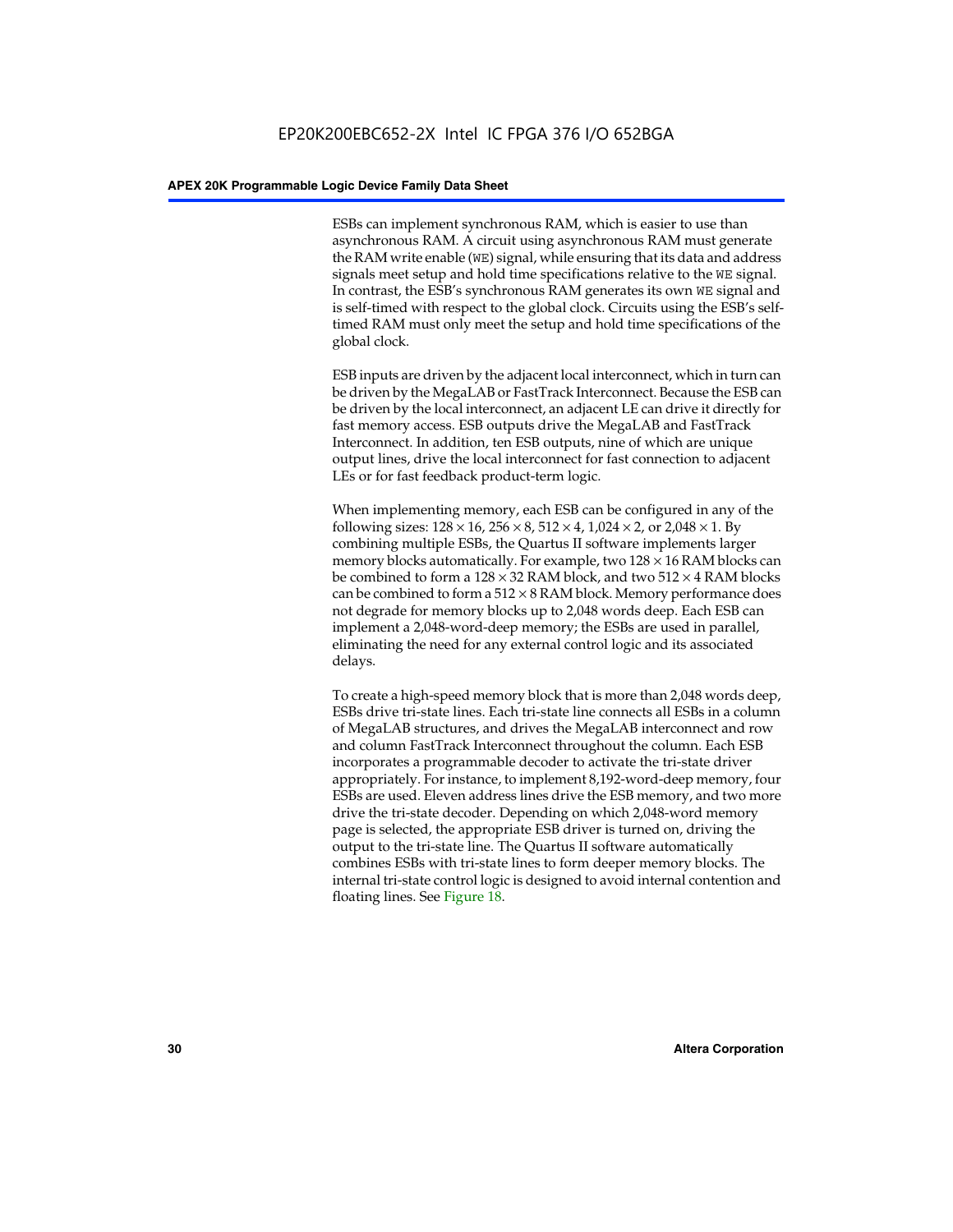

*Figure 18. Deep Memory Block Implemented with Multiple ESBs*

The ESB implements two forms of dual-port memory: read/write clock mode and input/output clock mode. The ESB can also be used for bidirectional, dual-port memory applications in which two ports read or write simultaneously. To implement this type of dual-port memory, two or four ESBs are used to support two simultaneous reads or writes. This functionality is shown in Figure 19.

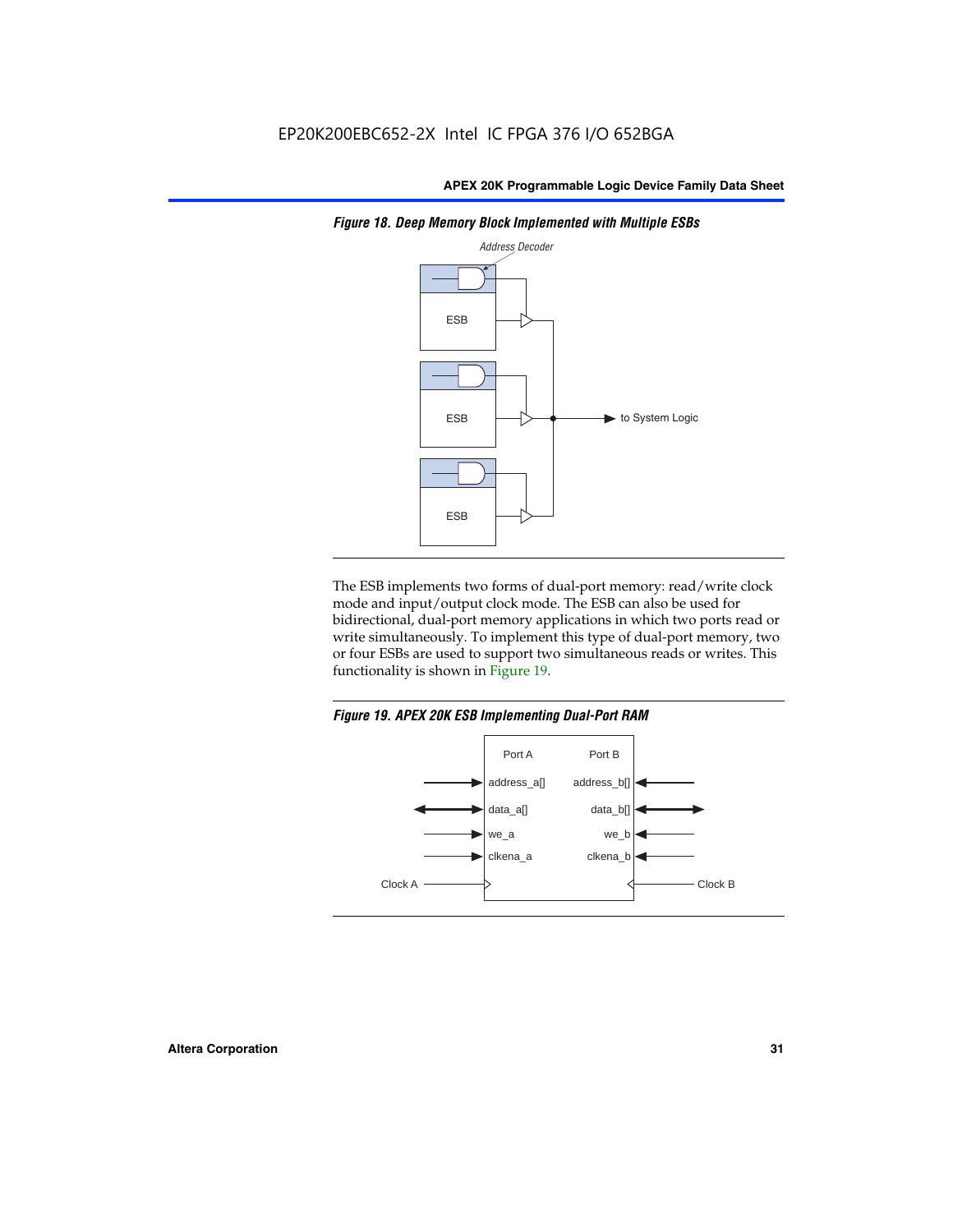#### **Read/Write Clock Mode**

The read/write clock mode contains two clocks. One clock controls all registers associated with writing: data input, WE, and write address. The other clock controls all registers associated with reading: read enable (RE), read address, and data output. The ESB also supports clock enable and asynchronous clear signals; these signals also control the read and write registers independently. Read/write clock mode is commonly used for applications where reads and writes occur at different system frequencies. Figure 20 shows the ESB in read/write clock mode.



# *Notes to Figure 20:*

- (1) All registers can be cleared asynchronously by ESB local interconnect signals, global signals, or the chip-wide reset.
- (2) APEX 20KE devices have four dedicated clocks.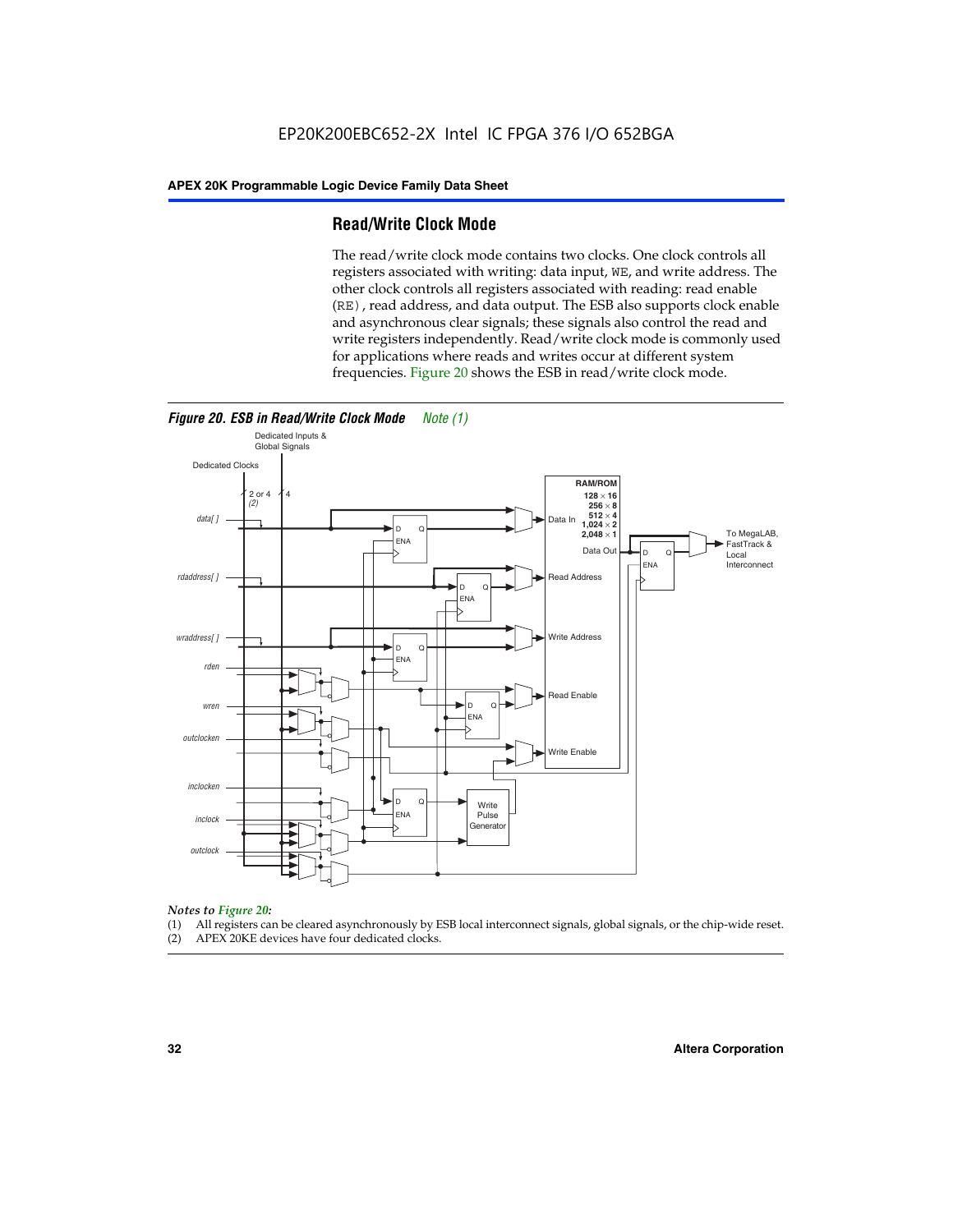#### **Input/Output Clock Mode**

The input/output clock mode contains two clocks. One clock controls all registers for inputs into the ESB: data input, WE, RE, read address, and write address. The other clock controls the ESB data output registers. The ESB also supports clock enable and asynchronous clear signals; these signals also control the reading and writing of registers independently. Input/output clock mode is commonly used for applications where the reads and writes occur at the same system frequency, but require different clock enable signals for the input and output registers. Figure 21 shows the ESB in input/output clock mode.



#### *Figure 21. ESB in Input/Output Clock Mode Note (1)*

#### *Notes to Figure 21:*

(1) All registers can be cleared asynchronously by ESB local interconnect signals, global signals, or the chip-wide reset.

(2) APEX 20KE devices have four dedicated clocks.

#### **Single-Port Mode**

The APEX 20K ESB also supports a single-port mode, which is used when simultaneous reads and writes are not required. See Figure 22.

#### **Altera Corporation 33**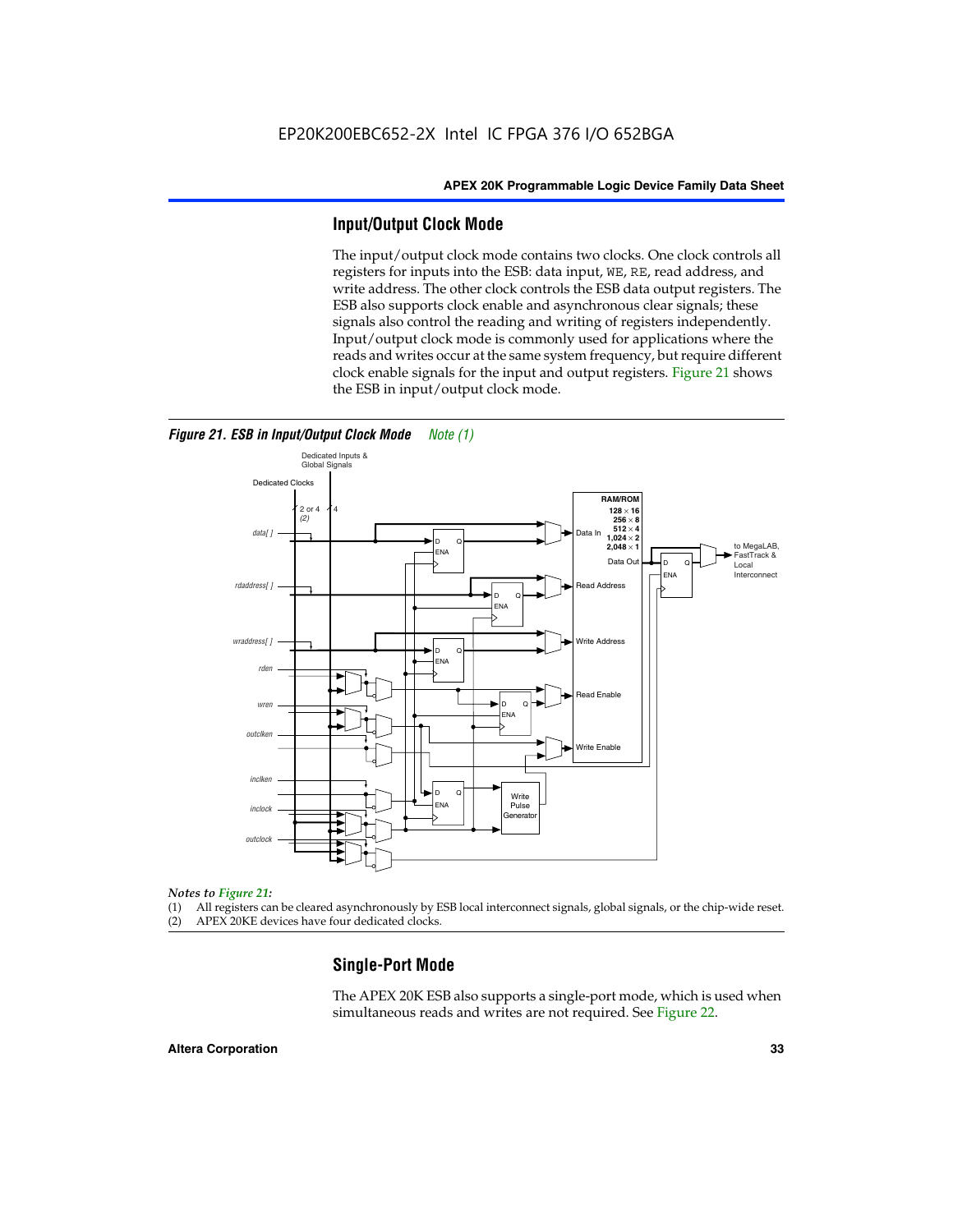#### *Figure 22. ESB in Single-Port Mode Note (1)*



#### *Notes to Figure 22:*

(1) All registers can be asynchronously cleared by ESB local interconnect signals, global signals, or the chip-wide reset.

(2) APEX 20KE devices have four dedicated clocks.

#### **Content-Addressable Memory**

In APEX 20KE devices, the ESB can implement CAM. CAM can be thought of as the inverse of RAM. When read, RAM outputs the data for a given address. Conversely, CAM outputs an address for a given data word. For example, if the data FA12 is stored in address 14, the CAM outputs 14 when FA12 is driven into it.

CAM is used for high-speed search operations. When searching for data within a RAM block, the search is performed serially. Thus, finding a particular data word can take many cycles. CAM searches all addresses in parallel and outputs the address storing a particular word. When a match is found, a match flag is set high. Figure 23 shows the CAM block diagram.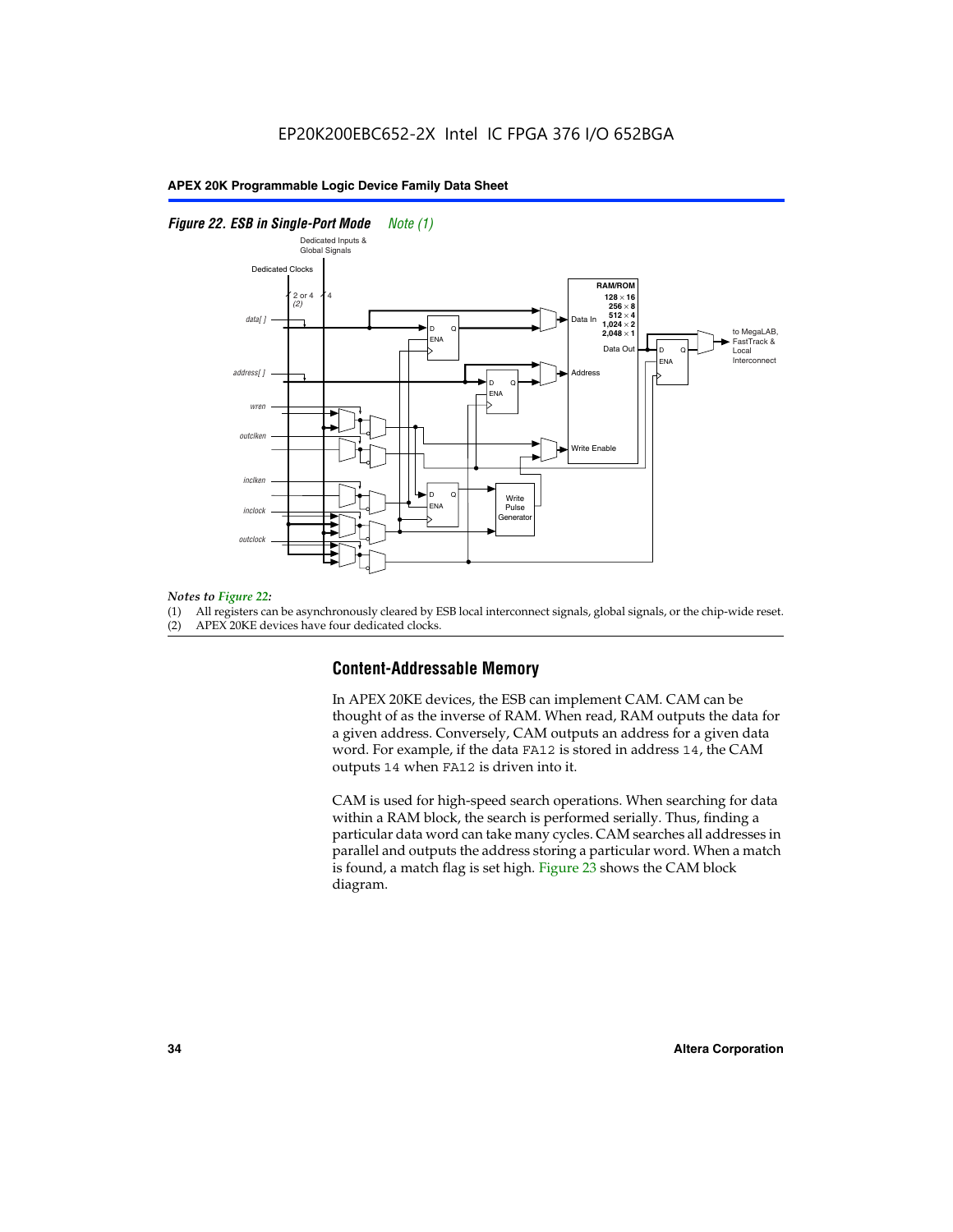

#### *Figure 23. APEX 20KE CAM Block Diagram*

CAM can be used in any application requiring high-speed searches, such as networking, communications, data compression, and cache management.

The APEX 20KE on-chip CAM provides faster system performance than traditional discrete CAM. Integrating CAM and logic into the APEX 20KE device eliminates off-chip and on-chip delays, improving system performance.

When in CAM mode, the ESB implements 32-word, 32-bit CAM. Wider or deeper CAM can be implemented by combining multiple CAMs with some ancillary logic implemented in LEs. The Quartus II software combines ESBs and LEs automatically to create larger CAMs.

CAM supports writing "don't care" bits into words of the memory. The "don't-care" bit can be used as a mask for CAM comparisons; any bit set to "don't-care" has no effect on matches.

The output of the CAM can be encoded or unencoded. When encoded, the ESB outputs an encoded address of the data's location. For instance, if the data is located in address 12, the ESB output is 12. When unencoded, the ESB uses its 16 outputs to show the location of the data over two clock cycles. In this case, if the data is located in address 12, the 12th output line goes high. When using unencoded outputs, two clock cycles are required to read the output because a 16-bit output bus is used to show the status of 32 words.

The encoded output is better suited for designs that ensure duplicate data is not written into the CAM. If duplicate data is written into two locations, the CAM's output will be incorrect. If the CAM may contain duplicate data, the unencoded output is a better solution; CAM with unencoded outputs can distinguish multiple data locations.

CAM can be pre-loaded with data during configuration, or it can be written during system operation. In most cases, two clock cycles are required to write each word into CAM. When "don't-care" bits are used, a third clock cycle is required.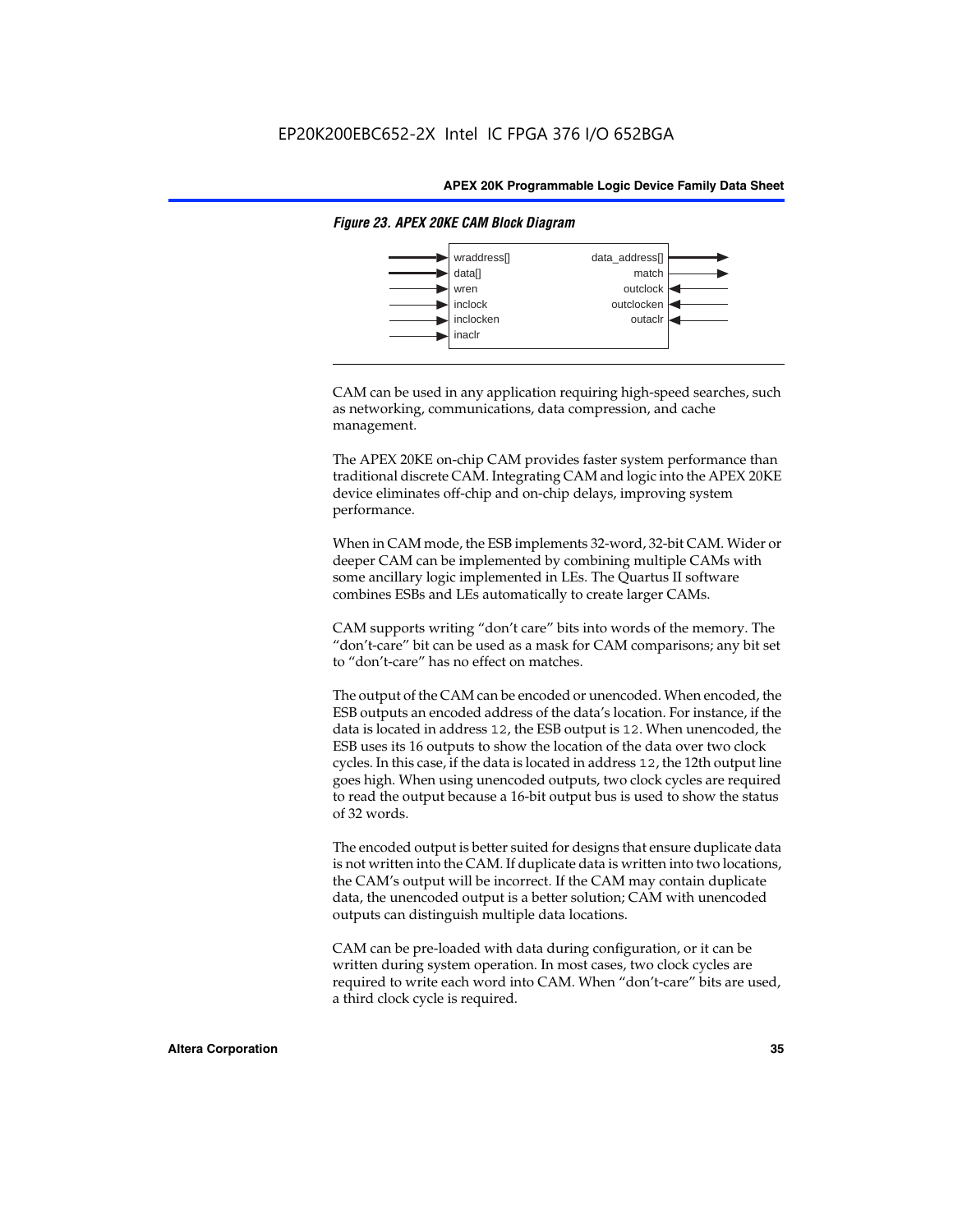

For more information on APEX 20KE devices and CAM, see *Application Note 119 (Implementing High-Speed Search Applications with APEX CAM).*

# **Driving Signals to the ESB**

ESBs provide flexible options for driving control signals. Different clocks can be used for the ESB inputs and outputs. Registers can be inserted independently on the data input, data output, read address, write address, WE, and RE signals. The global signals and the local interconnect can drive the WE and RE signals. The global signals, dedicated clock pins, and local interconnect can drive the ESB clock signals. Because the LEs drive the local interconnect, the LEs can control the WE and RE signals and the ESB clock, clock enable, and asynchronous clear signals. Figure 24 shows the ESB control signal generation logic.





### *Note to Figure 24:*

(1) APEX 20KE devices have four dedicated clocks.

An ESB is fed by the local interconnect, which is driven by adjacent LEs (for high-speed connection to the ESB) or the MegaLAB interconnect. The ESB can drive the local, MegaLAB, or FastTrack Interconnect routing structure to drive LEs and IOEs in the same MegaLAB structure or anywhere in the device.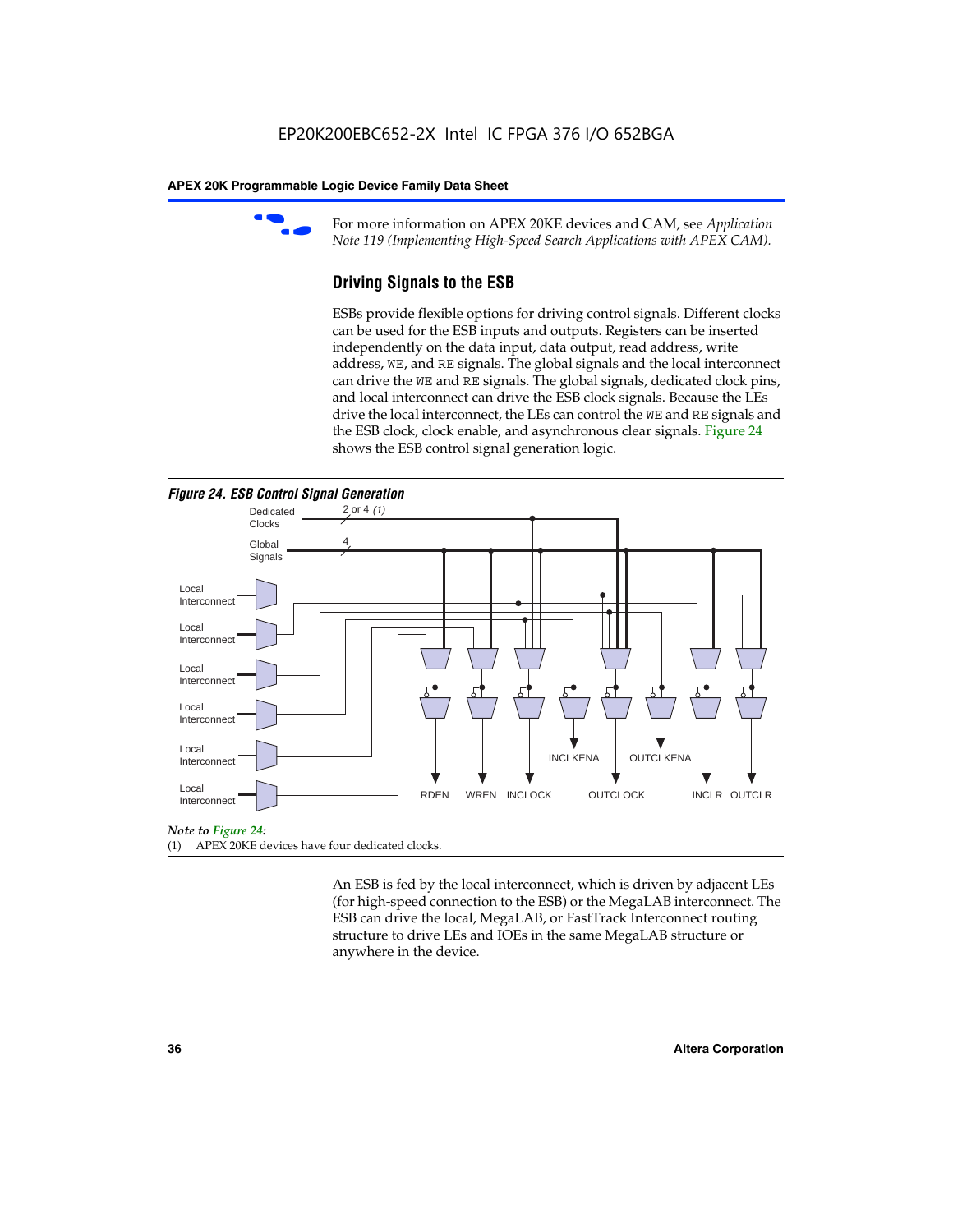# **Implementing Logic in ROM**

In addition to implementing logic with product terms, the ESB can implement logic functions when it is programmed with a read-only pattern during configuration, creating a large LUT. With LUTs, combinatorial functions are implemented by looking up the results, rather than by computing them. This implementation of combinatorial functions can be faster than using algorithms implemented in general logic, a performance advantage that is further enhanced by the fast access times of ESBs. The large capacity of ESBs enables designers to implement complex functions in one logic level without the routing delays associated with linked LEs or distributed RAM blocks. Parameterized functions such as LPM functions can take advantage of the ESB automatically. Further, the Quartus II software can implement portions of a design with ESBs where appropriate.

# **Programmable Speed/Power Control**

APEX 20K ESBs offer a high-speed mode that supports very fast operation on an ESB-by-ESB basis. When high speed is not required, this feature can be turned off to reduce the ESB's power dissipation by up to 50%. ESBs that run at low power incur a nominal timing delay adder. This Turbo  $Bit^{TM}$  option is available for ESBs that implement product-term logic or memory functions. An ESB that is not used will be powered down so that it does not consume DC current.

Designers can program each ESB in the APEX 20K device for either high-speed or low-power operation. As a result, speed-critical paths in the design can run at high speed, while the remaining paths operate at reduced power.

**I/O Structure** The APEX 20K IOE contains a bidirectional I/O buffer and a register that can be used either as an input register for external data requiring fast setup times, or as an output register for data requiring fast clock-to-output performance. IOEs can be used as input, output, or bidirectional pins. For fast bidirectional I/O timing, LE registers using local routing can improve setup times and OE timing. The Quartus II software Compiler uses the programmable inversion option to invert signals from the row and column interconnect automatically where appropriate. Because the APEX 20K IOE offers one output enable per pin, the Quartus II software Compiler can emulate open-drain operation efficiently.

> The APEX 20K IOE includes programmable delays that can be activated to ensure zero hold times, minimum clock-to-output times, input IOE register-to-core register transfers, or core-to-output IOE register transfers. A path in which a pin directly drives a register may require the delay to ensure zero hold time, whereas a path in which a pin drives a register through combinatorial logic may not require the delay.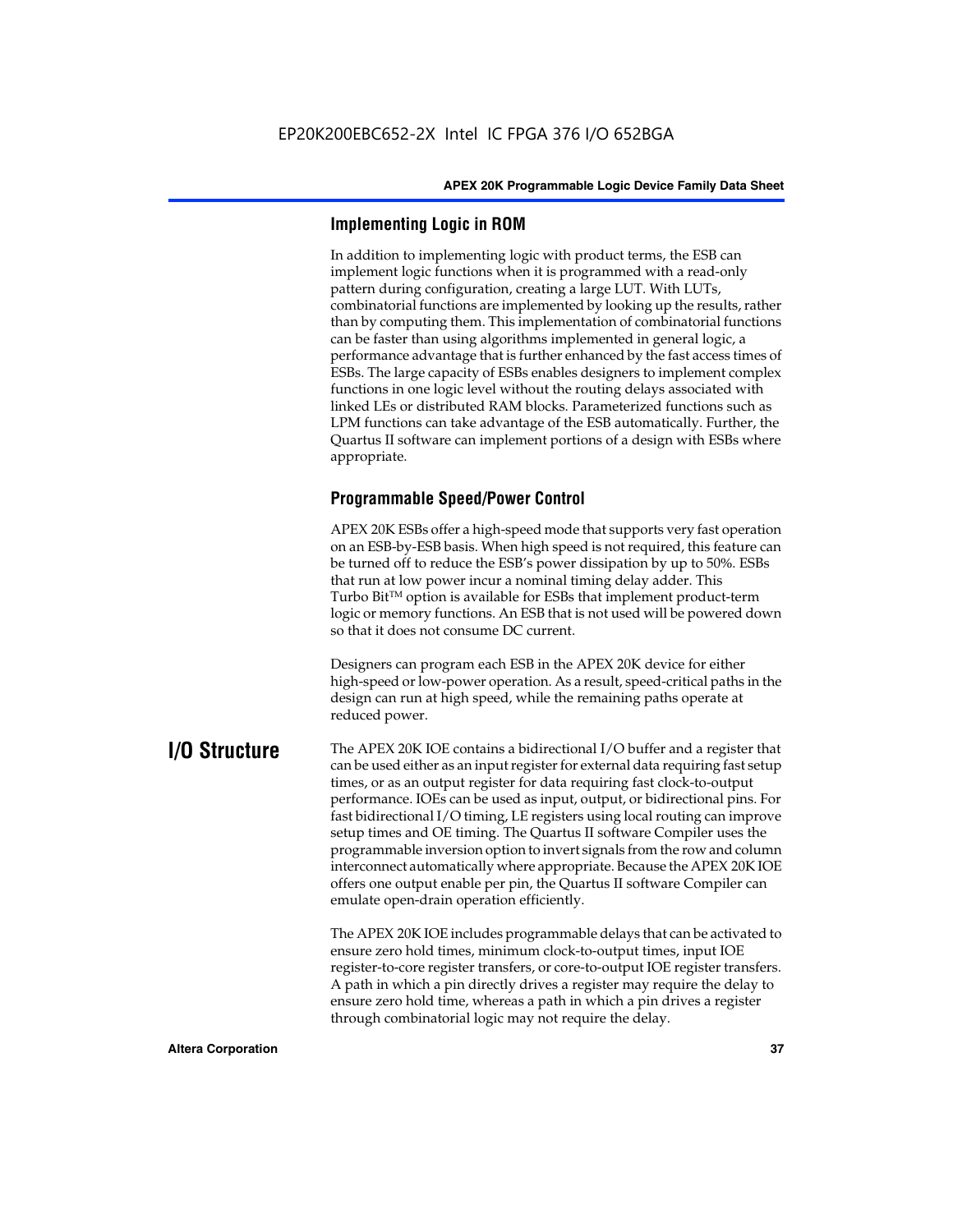Table 10 describes the APEX 20K programmable delays and their logic options in the Quartus II software.

| Table 10. APEX 20K Programmable Delay Chains |                                         |  |  |  |
|----------------------------------------------|-----------------------------------------|--|--|--|
| <b>Programmable Delays</b>                   | <b>Quartus II Logic Option</b>          |  |  |  |
| Input pin to core delay                      | Decrease input delay to internal cells  |  |  |  |
| Input pin to input register delay            | Decrease input delay to input register  |  |  |  |
| Core to output register delay                | Decrease input delay to output register |  |  |  |
| Output register $t_{\rm CO}$ delay           | Increase delay to output pin            |  |  |  |

The Quartus II software compiler can program these delays automatically to minimize setup time while providing a zero hold time. Figure 25 shows how fast bidirectional I/Os are implemented in APEX 20K devices.

The register in the APEX 20K IOE can be programmed to power-up high or low after configuration is complete. If it is programmed to power-up low, an asynchronous clear can control the register. If it is programmed to power-up high, the register cannot be asynchronously cleared or preset. This feature is useful for cases where the APEX 20K device controls an active-low input or another device; it prevents inadvertent activation of the input upon power-up.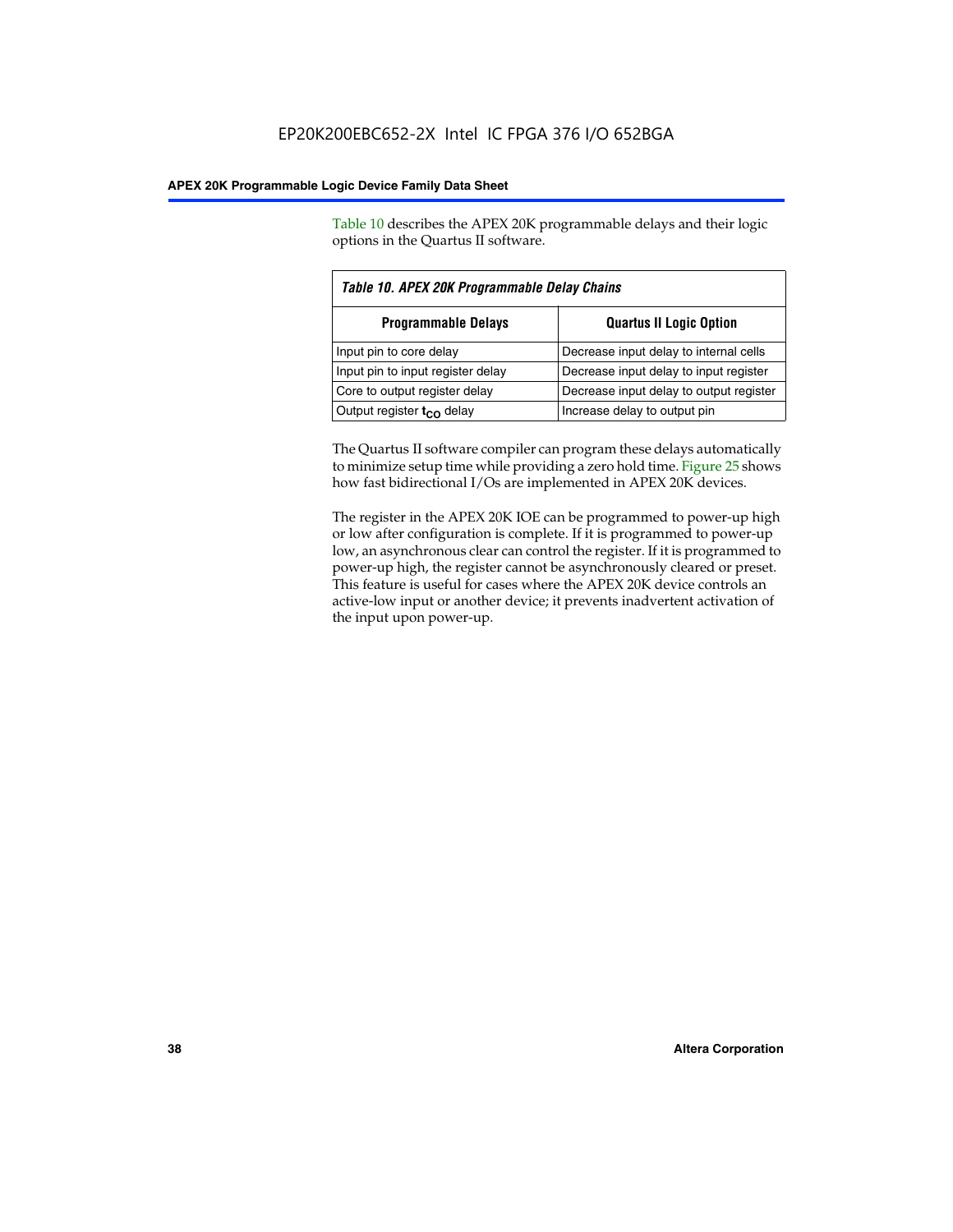

# *Figure 25. APEX 20K Bidirectional I/O Registers Note (1)*



### **Altera Corporation 39**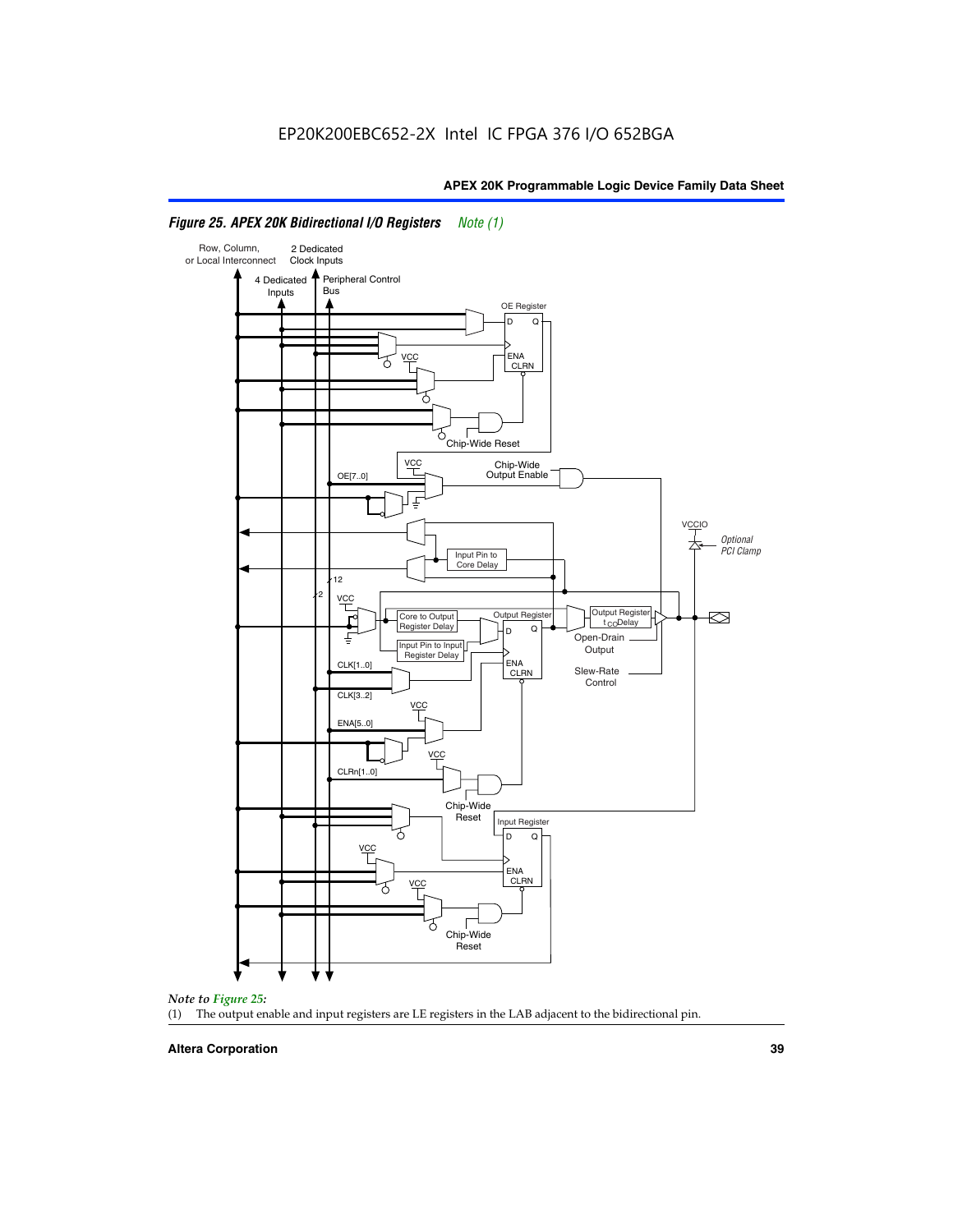APEX 20KE devices include an enhanced IOE, which drives the FastRow interconnect. The FastRow interconnect connects a column I/O pin directly to the LAB local interconnect within two MegaLAB structures. This feature provides fast setup times for pins that drive high fan-outs with complex logic, such as PCI designs. For fast bidirectional I/O timing, LE registers using local routing can improve setup times and OE timing. The APEX 20KE IOE also includes direct support for open-drain operation, giving faster clock-to-output for open-drain signals. Some programmable delays in the APEX 20KE IOE offer multiple levels of delay to fine-tune setup and hold time requirements. The Quartus II software compiler can set these delays automatically to minimize setup time while providing a zero hold time.

Table 11 describes the APEX 20KE programmable delays and their logic options in the Quartus II software.

| Table 11. APEX 20KE Programmable Delay Chains |                                         |  |  |  |
|-----------------------------------------------|-----------------------------------------|--|--|--|
| <b>Programmable Delays</b>                    | <b>Quartus II Logic Option</b>          |  |  |  |
| Input Pin to Core Delay                       | Decrease input delay to internal cells  |  |  |  |
| Input Pin to Input Register Delay             | Decrease input delay to input registers |  |  |  |
| Core to Output Register Delay                 | Decrease input delay to output register |  |  |  |
| Output Register t <sub>CO</sub> Delay         | Increase delay to output pin            |  |  |  |
| <b>Clock Enable Delay</b>                     | Increase clock enable delay             |  |  |  |

The register in the APEX 20KE IOE can be programmed to power-up high or low after configuration is complete. If it is programmed to power-up low, an asynchronous clear can control the register. If it is programmed to power-up high, an asynchronous preset can control the register. Figure 26 shows how fast bidirectional I/O pins are implemented in APEX 20KE devices. This feature is useful for cases where the APEX 20KE device controls an active-low input or another device; it prevents inadvertent activation of the input upon power-up.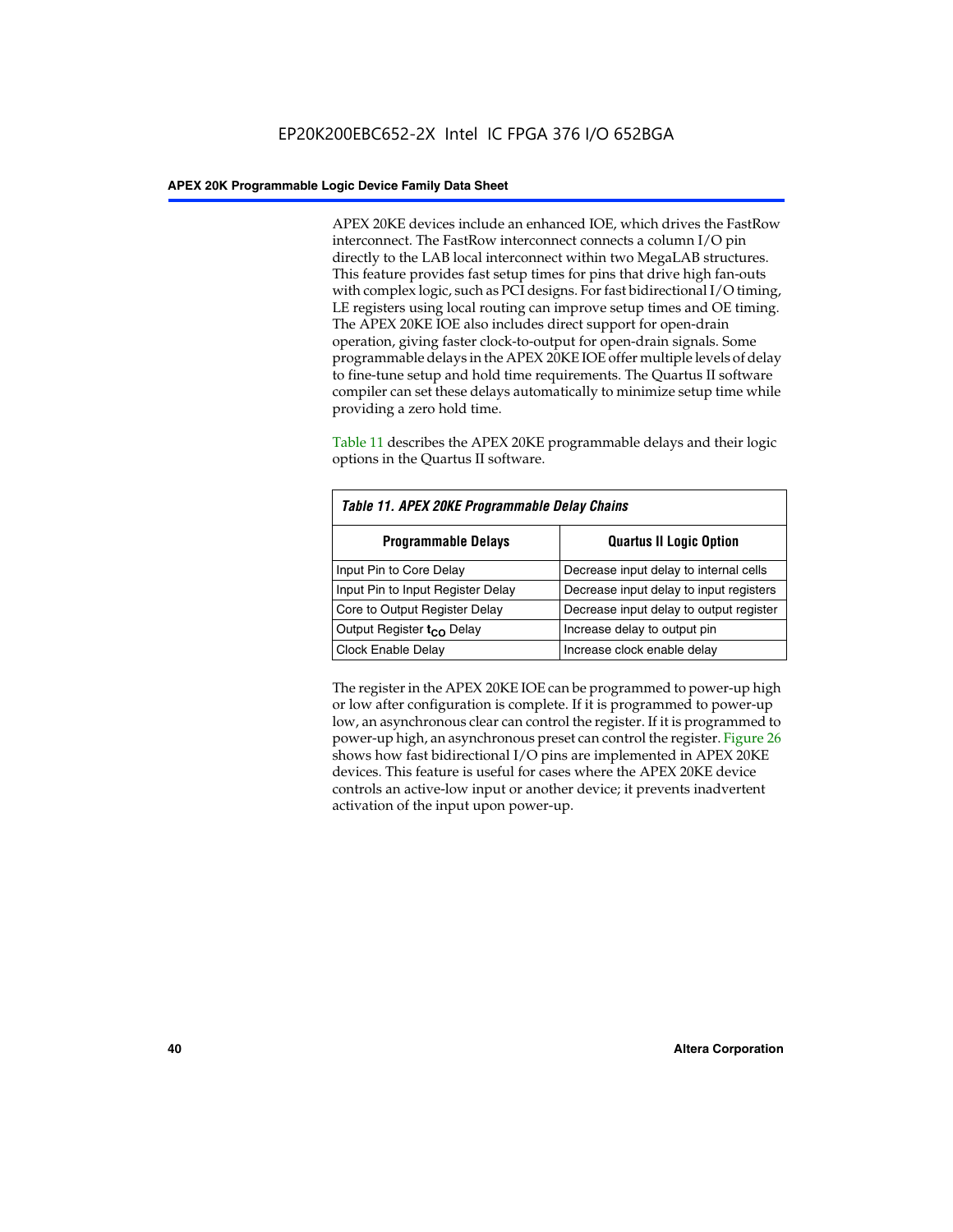### Row, Column, FastRow, 4 Dedicated or Local Interconnect Clock Inputs Peripheral Control 4 Dedicated **Bus** Inputs OE Register D Q ENA VCC CLRN 7 Chip-Wide Reset YCC Chip-Wide Output Enable OE[7..0] VC Input Pin to **Optional** Core Delay (1) PCI Clamp Input Pin to Core Delay (1) 12 4 **VCC** Output Register **Output Registe**  $\approx$ Core to Output | Output Hegister | Durbut Tropieding | Contput Tropieding | Durbut Tropieding | Output Tropied<br>Register Delay | Durbut Tropieding | Contput Tropieding | Contput Tropieding | O t<sub>CO</sub>Delay  $D$  Q ŧ Open-Drain Input Pin to Input **Output** Register Delay ENA CLK[1..0] CLRN/ Slew-Rate PR<sub>N</sub> Control CLK[3..0] VCC ENA[5..0] Clock Enable Delay (1) VCC CLRn[1..0] Chip-Wide Input Pin to Core Delay (1) Reset Input Register D Q <u>vcc</u> .<br>ENA CLRN **VCC** Chip-Wide Reset

# *Figure 26. APEX 20KE Bidirectional I/O Registers Notes (1), (2)*

### *Notes to Figure 26:*

- (1) This programmable delay has four settings: off and three levels of delay.<br>(2) The output enable and input registers are LE registers in the LAB adjacer
- The output enable and input registers are LE registers in the LAB adjacent to the bidirectional pin.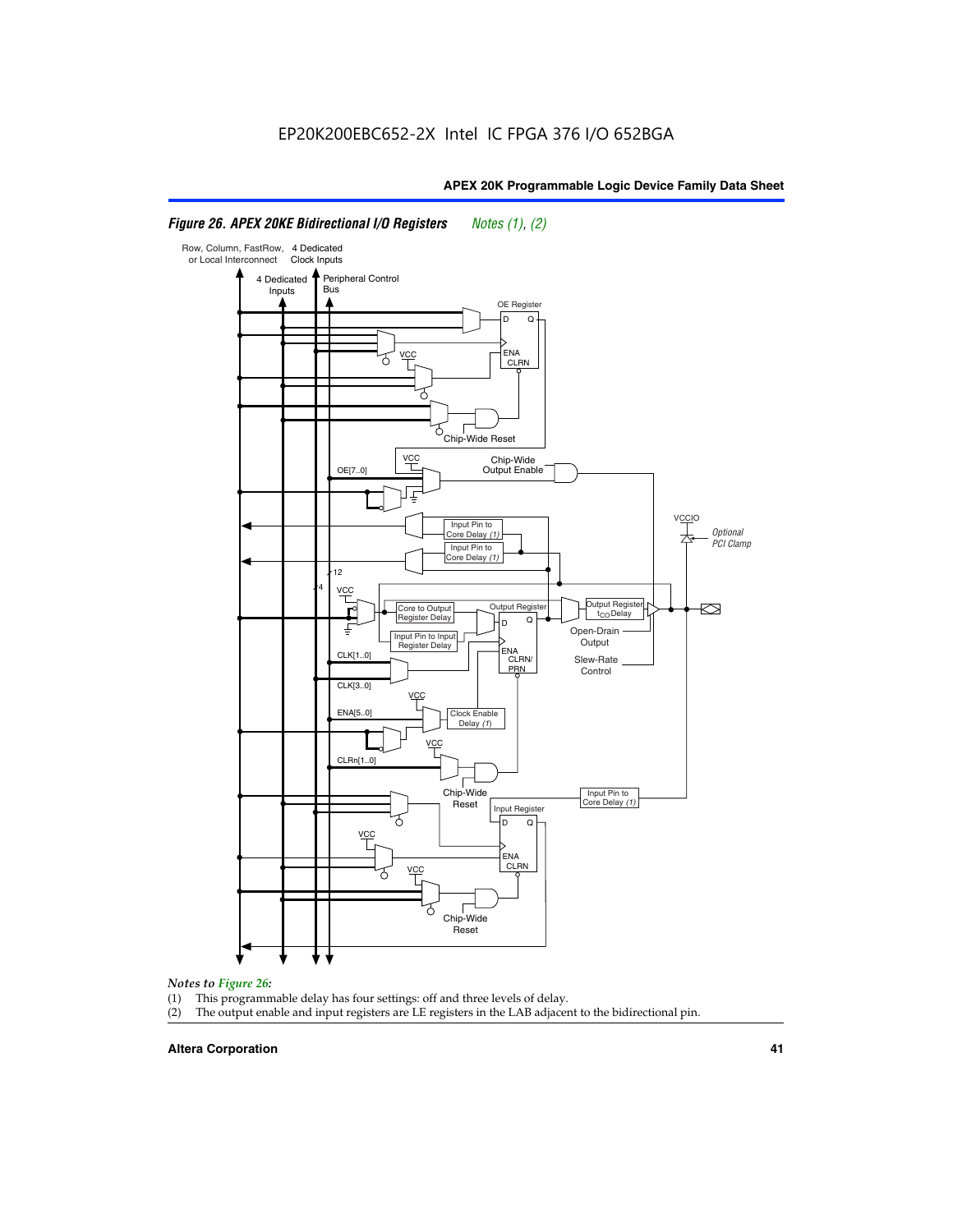Each IOE drives a row, column, MegaLAB, or local interconnect when used as an input or bidirectional pin. A row IOE can drive a local, MegaLAB, row, and column interconnect; a column IOE can drive the column interconnect. Figure 27 shows how a row IOE connects to the interconnect.

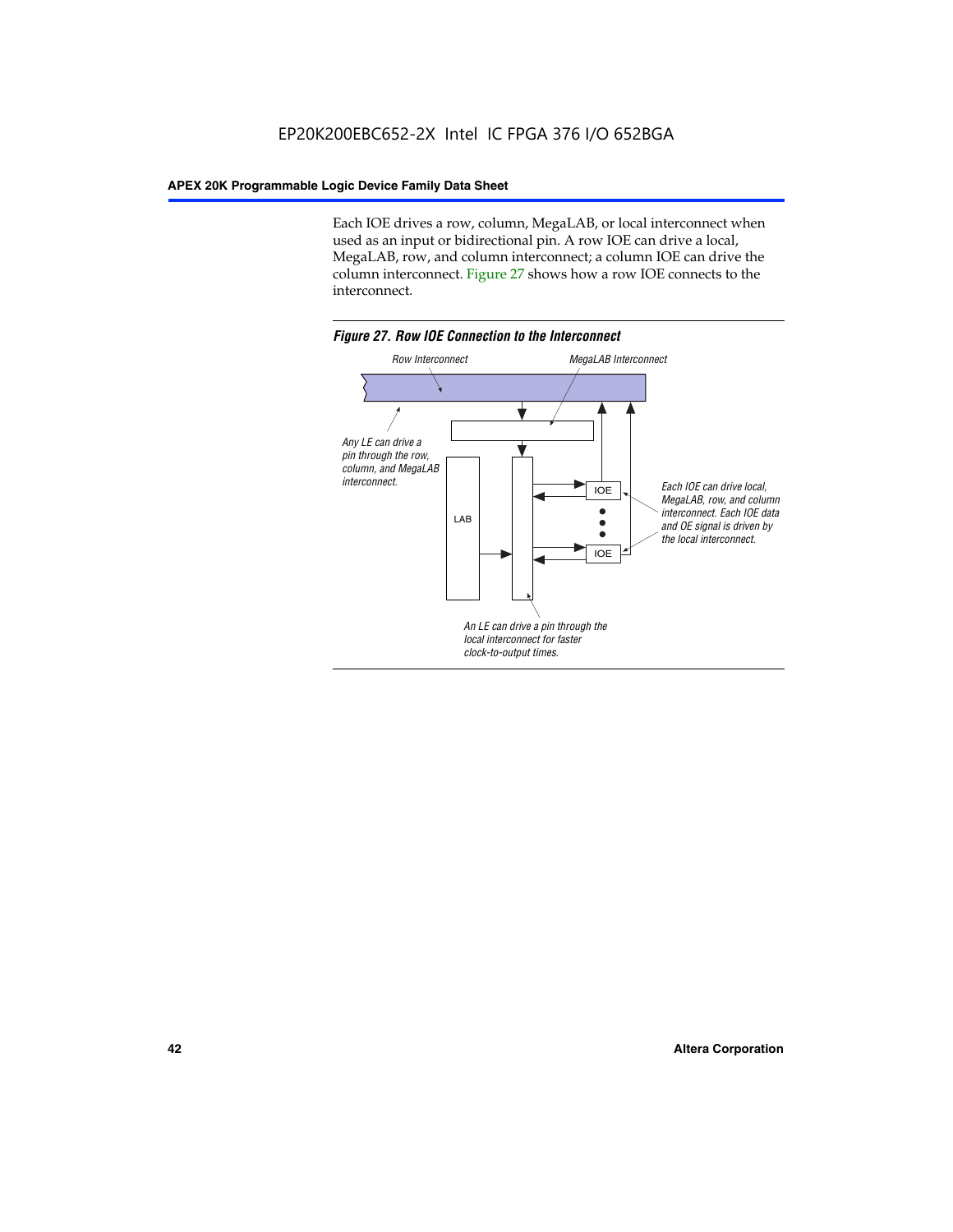Figure 28 shows how a column IOE connects to the interconnect.

# *Figure 28. Column IOE Connection to the Interconnect*



# **Dedicated Fast I/O Pins**

APEX 20KE devices incorporate an enhancement to support bidirectional pins with high internal fanout such as PCI control signals. These pins are called Dedicated Fast I/O pins (FAST1, FAST2, FAST3, and FAST4) and replace dedicated inputs. These pins can be used for fast clock, clear, or high fanout logic signal distribution. They also can drive out. The Dedicated Fast I/O pin data output and tri-state control are driven by local interconnect from the adjacent MegaLAB for high speed.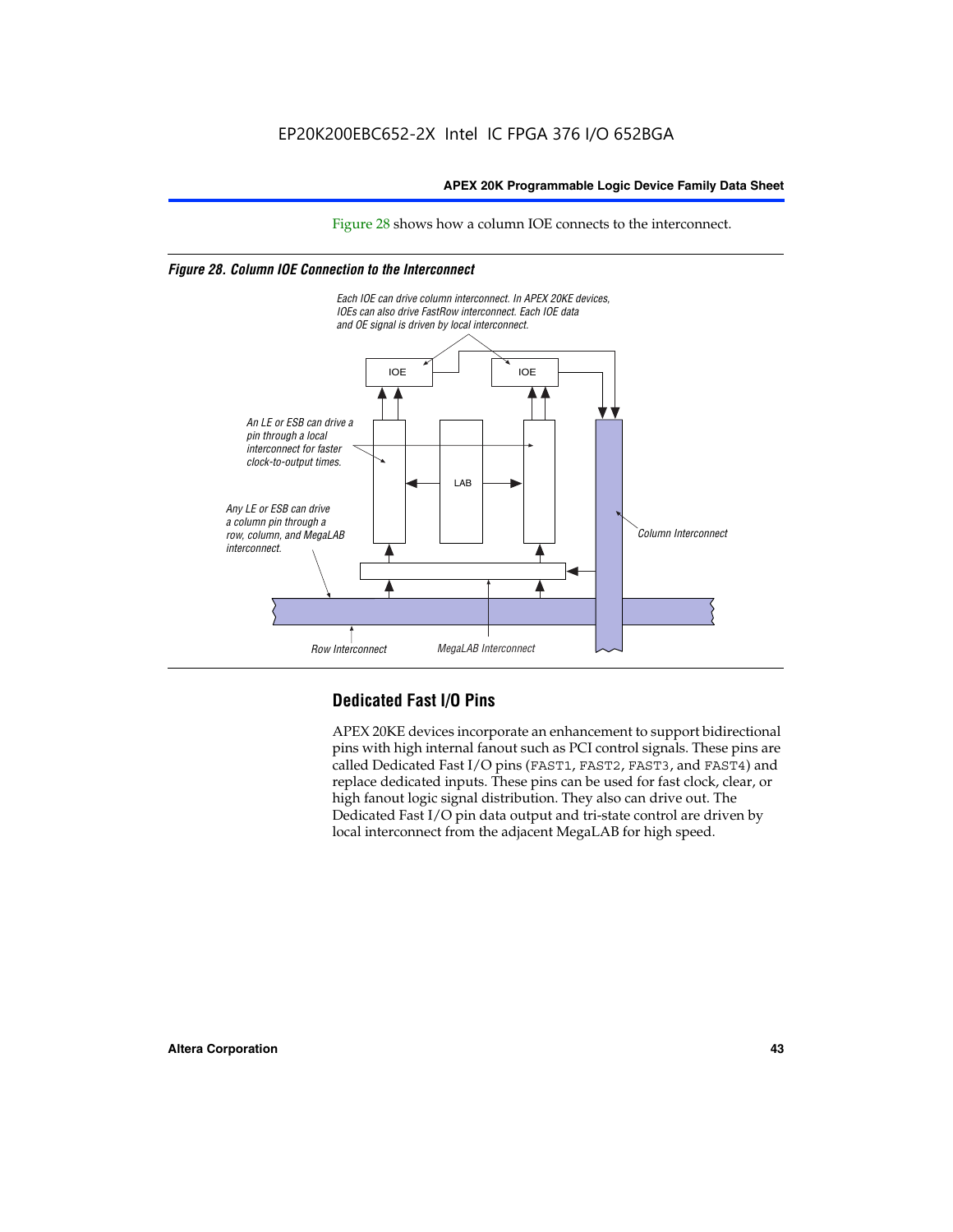# **Advanced I/O Standard Support**

APEX 20KE IOEs support the following I/O standards: LVTTL, LVCMOS, 1.8-V I/O, 2.5-V I/O, 3.3-V PCI, PCI-X, 3.3-V AGP, LVDS, LVPECL, GTL+, CTT, HSTL Class I, SSTL-3 Class I and II, and SSTL-2 Class I and II.



For more information on I/O standards supported by APEX 20KE devices, see *Application Note 117 (Using Selectable I/O Standards in Altera Devices)*.

The APEX 20KE device contains eight I/O banks. In QFP packages, the banks are linked to form four I/O banks. The I/O banks directly support all standards except LVDS and LVPECL. All I/O banks can support LVDS and LVPECL with the addition of external resistors. In addition, one block within a bank contains circuitry to support high-speed True-LVDS and LVPECL inputs, and another block within a particular bank supports high-speed True-LVDS and LVPECL outputs. The LVDS blocks support all of the I/O standards. Each I/O bank has its own VCCIO pins. A single device can support 1.8-V, 2.5-V, and 3.3-V interfaces; each bank can support a different standard independently. Each bank can also use a separate  $V_{\text{REF}}$  level so that each bank can support any of the terminated standards (such as SSTL-3) independently. Within a bank, any one of the terminated standards can be supported. EP20K300E and larger APEX 20KE devices support the LVDS interface for data pins (smaller devices support LVDS clock pins, but not data pins). All EP20K300E and larger devices support the LVDS interface for data pins up to 155 Mbit per channel; EP20K400E devices and larger with an X-suffix on the ordering code add a serializer/deserializer circuit and PLL for higher-speed support.

Each bank can support multiple standards with the same VCCIO for output pins. Each bank can support one voltage-referenced I/O standard, but it can support multiple I/O standards with the same VCCIO voltage level. For example, when VCCIO is 3.3 V, a bank can support LVTTL, LVCMOS, 3.3-V PCI, and SSTL-3 for inputs and outputs.

When the LVDS banks are not used as LVDS I/O banks, they support all of the other I/O standards. Figure 29 shows the arrangement of the APEX 20KE I/O banks.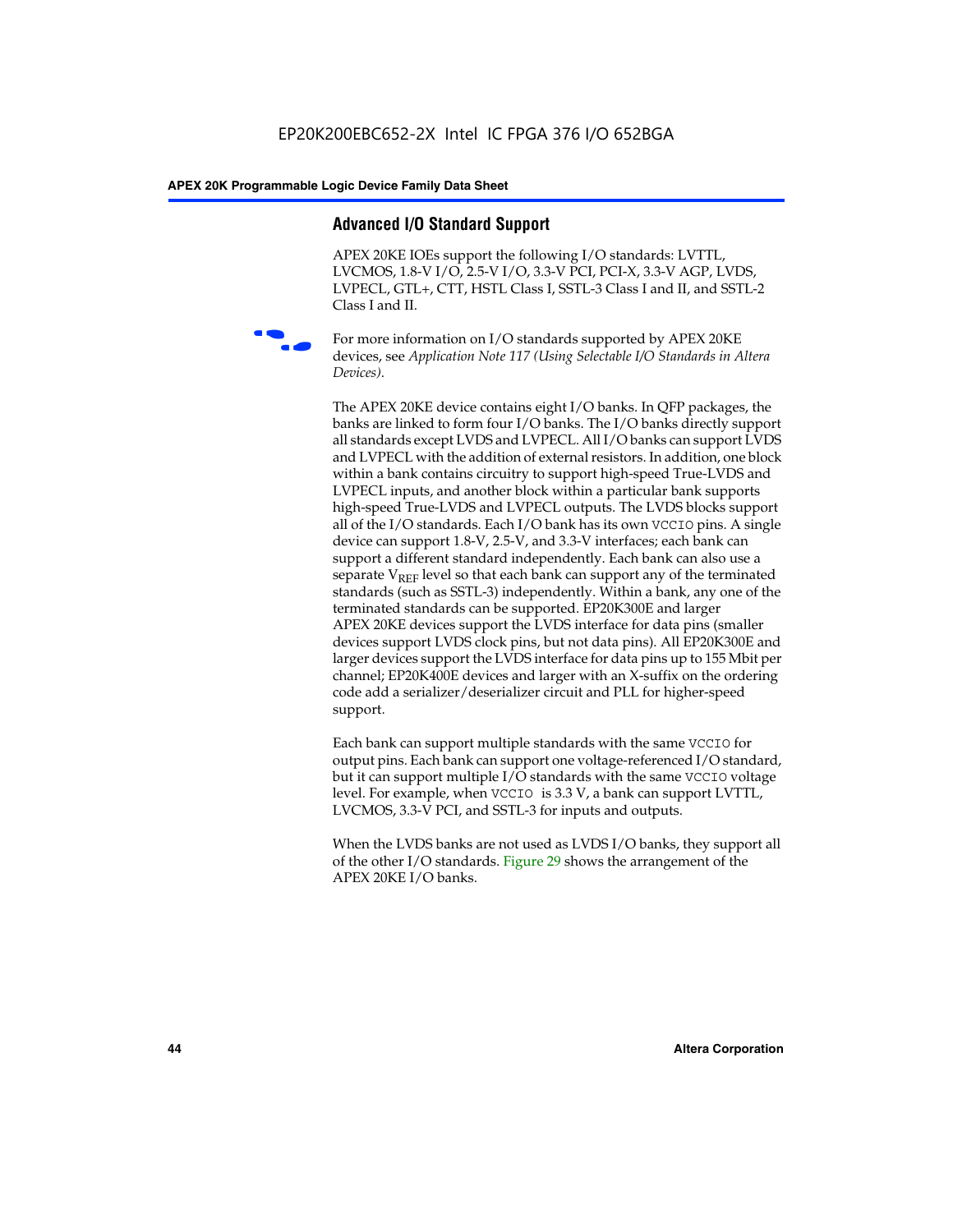

## *Figure 29. APEX 20KE I/O Banks*

### *Notes to Figure 29:*

- (1) For more information on placing I/O pins in LVDS blocks, refer to the *Guidelines for Using LVDS Blocks* section in *Application Note 120 (Using LVDS in APEX 20KE Devices*).
- (2) If the LVDS input and output blocks are not used for LVDS, they can support all of the I/O standards and can be used as input, output, or bidirectional pins with  $V_{\text{C} \cap \text{O}}$  set to 3.3 V, 2.5 V, or 1.8 V.

# **Power Sequencing & Hot Socketing**

Because APEX 20K and APEX 20KE devices can be used in a mixedvoltage environment, they have been designed specifically to tolerate any possible power-up sequence. Therefore, the  $V_{\text{CCIO}}$  and  $V_{\text{CCINT}}$  power supplies may be powered in any order.

For more information, please refer to the "Power Sequencing Considerations" section in the *Configuring APEX 20KE & APEX 20KC Devices* chapter of the *Configuration Devices Handbook*.

Signals can be driven into APEX 20K devices before and during power-up without damaging the device. In addition, APEX 20K devices do not drive out during power-up. Once operating conditions are reached and the device is configured, APEX 20K and APEX 20KE devices operate as specified by the user.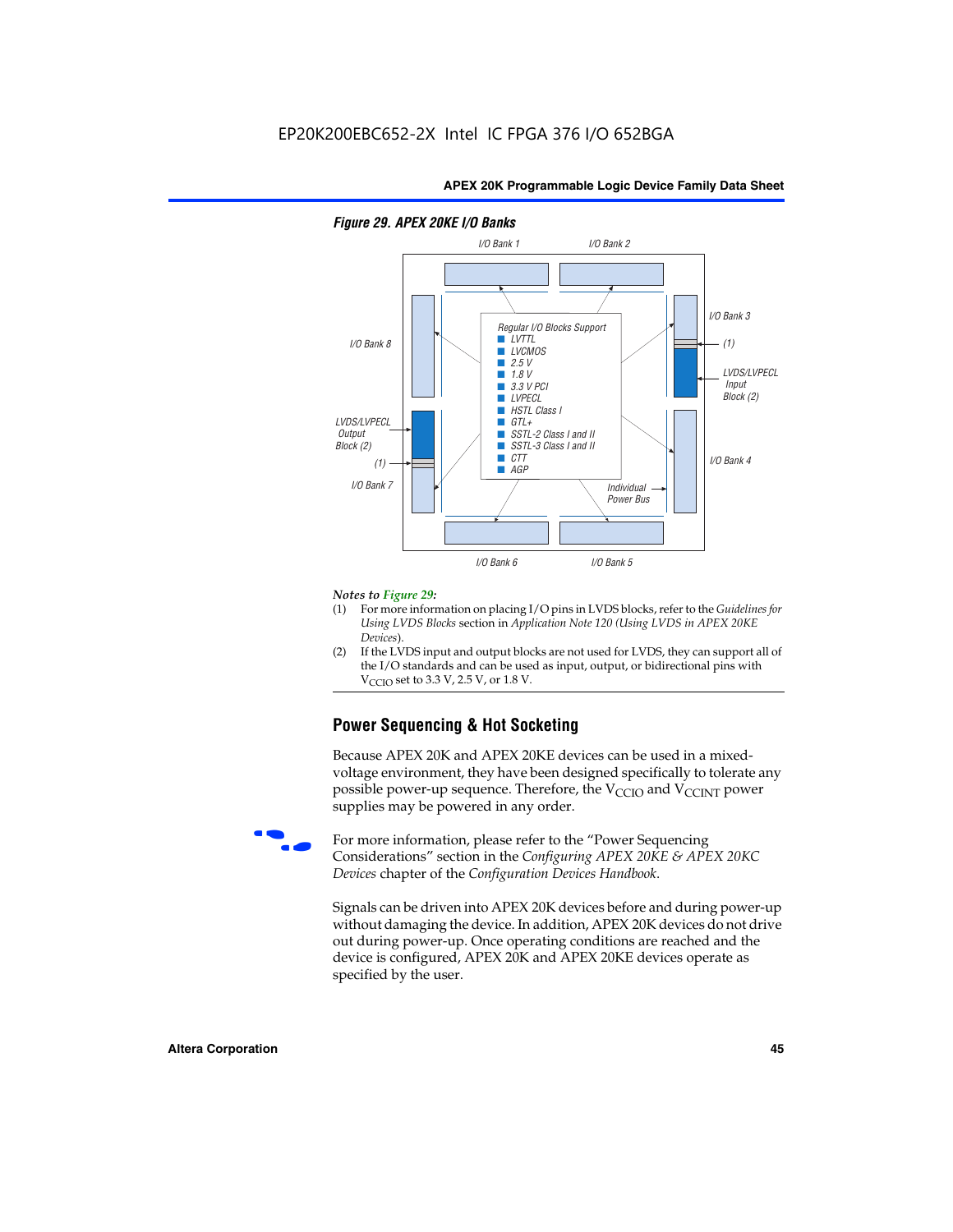Under hot socketing conditions, APEX 20KE devices will not sustain any damage, but the I/O pins will drive out.

# **MultiVolt I/O Interface**

The APEX device architecture supports the MultiVolt I/O interface feature, which allows APEX devices in all packages to interface with systems of different supply voltages. The devices have one set of VCC pins for internal operation and input buffers (VCCINT), and another set for I/O output drivers (VCCIO).

The APEX 20K VCCINT pins must always be connected to a 2.5 V power supply. With a 2.5-V  $V_{\text{CCMT}}$  level, input pins are 2.5-V, 3.3-V, and 5.0-V tolerant. The VCCIO pins can be connected to either a 2.5-V or 3.3-V power supply, depending on the output requirements. When VCCIO pins are connected to a 2.5-V power supply, the output levels are compatible with 2.5-V systems. When the VCCIO pins are connected to a 3.3-V power supply, the output high is 3.3 V and is compatible with 3.3-V or 5.0-V systems.

| Table 12. 5.0-V Tolerant APEX 20K MultiVolt I/O Support |     |                                                |     |     |     |     |
|---------------------------------------------------------|-----|------------------------------------------------|-----|-----|-----|-----|
| $V_{\text{CCIO}}(V)$                                    |     | Input Signals (V)<br><b>Output Signals (V)</b> |     |     |     |     |
|                                                         | 2.5 | 3.3                                            | 5.0 | 2.5 | 3.3 | 5.0 |
| 2.5                                                     |     | $\checkmark$ (1)                               |     |     |     |     |
| 3.3                                                     |     |                                                |     |     |     |     |

Table 12 summarizes 5.0-V tolerant APEX 20K MultiVolt I/O support.

### *Notes to Table 12:*

- (1) The PCI clamping diode must be disabled to drive an input with voltages higher than  $V_{CCIO}$ .
- (2) When  $V_{CCIO} = 3.3 V$ , an APEX 20K device can drive a 2.5-V device with 3.3-V tolerant inputs.

Open-drain output pins on 5.0-V tolerant APEX 20K devices (with a pullup resistor to the 5.0-V supply) can drive 5.0-V CMOS input pins that require a  $V_{IH}$  of 3.5 V. When the pin is inactive, the trace will be pulled up to 5.0 V by the resistor. The open-drain pin will only drive low or tri-state; it will never drive high. The rise time is dependent on the value of the pullup resistor and load impedance. The  $I_{OI}$  current specification should be considered when selecting a pull-up resistor.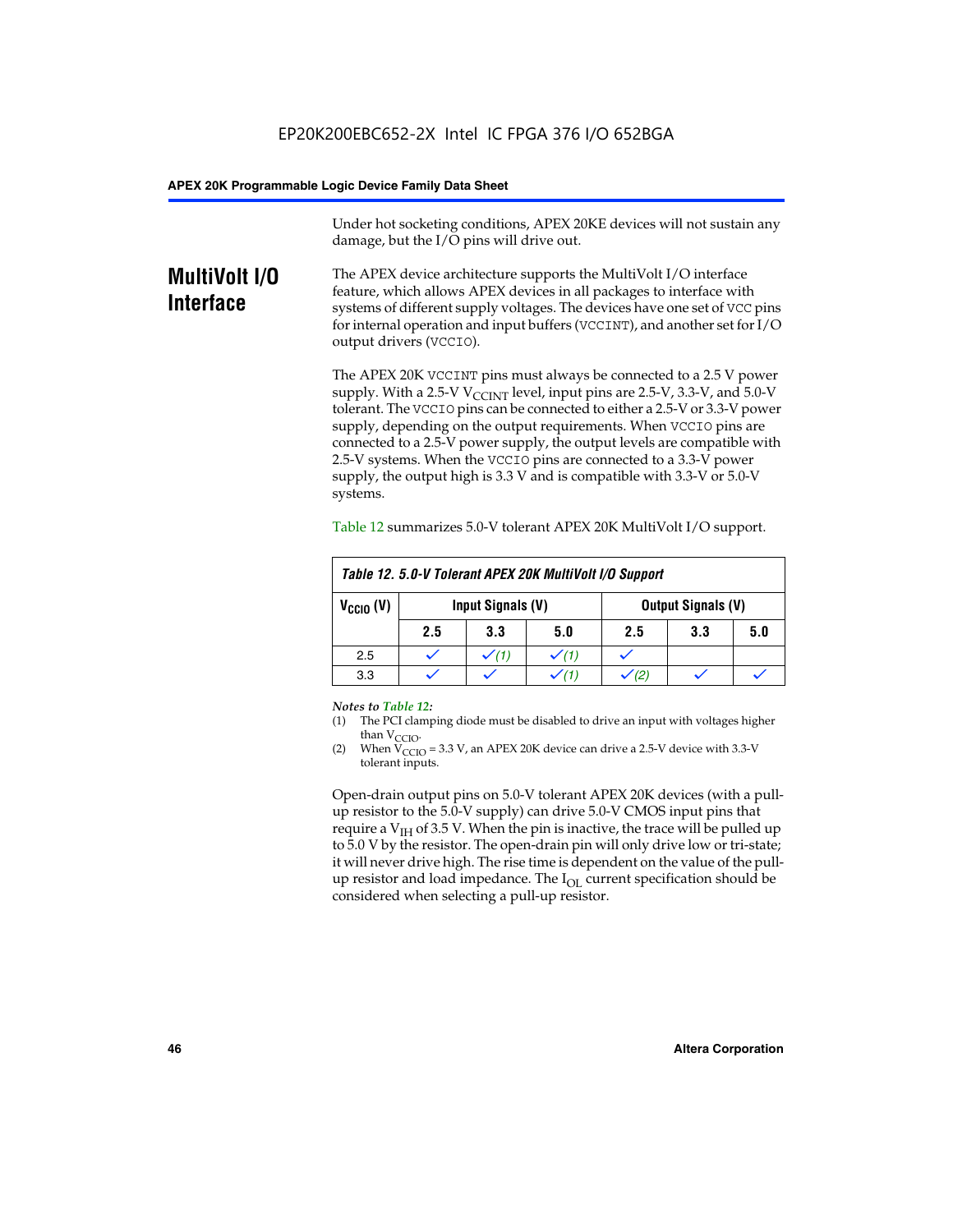APEX 20KE devices also support the MultiVolt I/O interface feature. The APEX 20KE VCCINT pins must always be connected to a 1.8-V power supply. With a 1.8-V  $V_{\text{CCINT}}$  level, input pins are 1.8-V, 2.5-V, and 3.3-V tolerant. The VCCIO pins can be connected to either a 1.8-V, 2.5-V, or 3.3-V power supply, depending on the I/O standard requirements. When the VCCIO pins are connected to a 1.8-V power supply, the output levels are compatible with 1.8-V systems. When VCCIO pins are connected to a 2.5-V power supply, the output levels are compatible with 2.5-V systems. When VCCIO pins are connected to a 3.3-V power supply, the output high is 3.3 V and compatible with 3.3-V or 5.0-V systems. An APEX 20KE device is 5.0-V tolerant with the addition of a resistor.

# Table 13 summarizes APEX 20KE MultiVolt I/O support.

|                      | Table 13. APEX 20KE MultiVolt I/O Support<br>Note (1) |     |                   |                   |     |     |                           |     |
|----------------------|-------------------------------------------------------|-----|-------------------|-------------------|-----|-----|---------------------------|-----|
| $V_{\text{CCIO}}(V)$ |                                                       |     | Input Signals (V) |                   |     |     | <b>Output Signals (V)</b> |     |
|                      | 1.8                                                   | 2.5 | 3.3               | 5.0               | 1.8 | 2.5 | 3.3                       | 5.0 |
| 1.8                  |                                                       |     |                   |                   |     |     |                           |     |
| 2.5                  |                                                       |     |                   |                   |     |     |                           |     |
| 3.3                  |                                                       |     |                   | $\left( 2\right)$ |     |     | (3)                       |     |

# *Notes to Table 13:*

(1) The PCI clamping diode must be disabled to drive an input with voltages higher than  $V_{CCIO}$ , except for the 5.0-V input case.

(2) An APEX 20KE device can be made 5.0-V tolerant with the addition of an external resistor. You also need a PCI clamp and series resistor.

(3) When  $V_{\text{CCIO}} = 3.3$  V, an APEX 20KE device can drive a 2.5-V device with 3.3-V tolerant inputs.

# **ClockLock & ClockBoost Features**

APEX 20K devices support the ClockLock and ClockBoost clock management features, which are implemented with PLLs. The ClockLock circuitry uses a synchronizing PLL that reduces the clock delay and skew within a device. This reduction minimizes clock-to-output and setup times while maintaining zero hold times. The ClockBoost circuitry, which provides a clock multiplier, allows the designer to enhance device area efficiency by sharing resources within the device. The ClockBoost circuitry allows the designer to distribute a low-speed clock and multiply that clock on-device. APEX 20K devices include a high-speed clock tree; unlike ASICs, the user does not have to design and optimize the clock tree. The ClockLock and ClockBoost features work in conjunction with the APEX 20K device's high-speed clock to provide significant improvements in system performance and band-width. Devices with an X-suffix on the ordering code include the ClockLock circuit.

The ClockLock and ClockBoost features in APEX 20K devices are enabled through the Quartus II software. External devices are not required to use these features.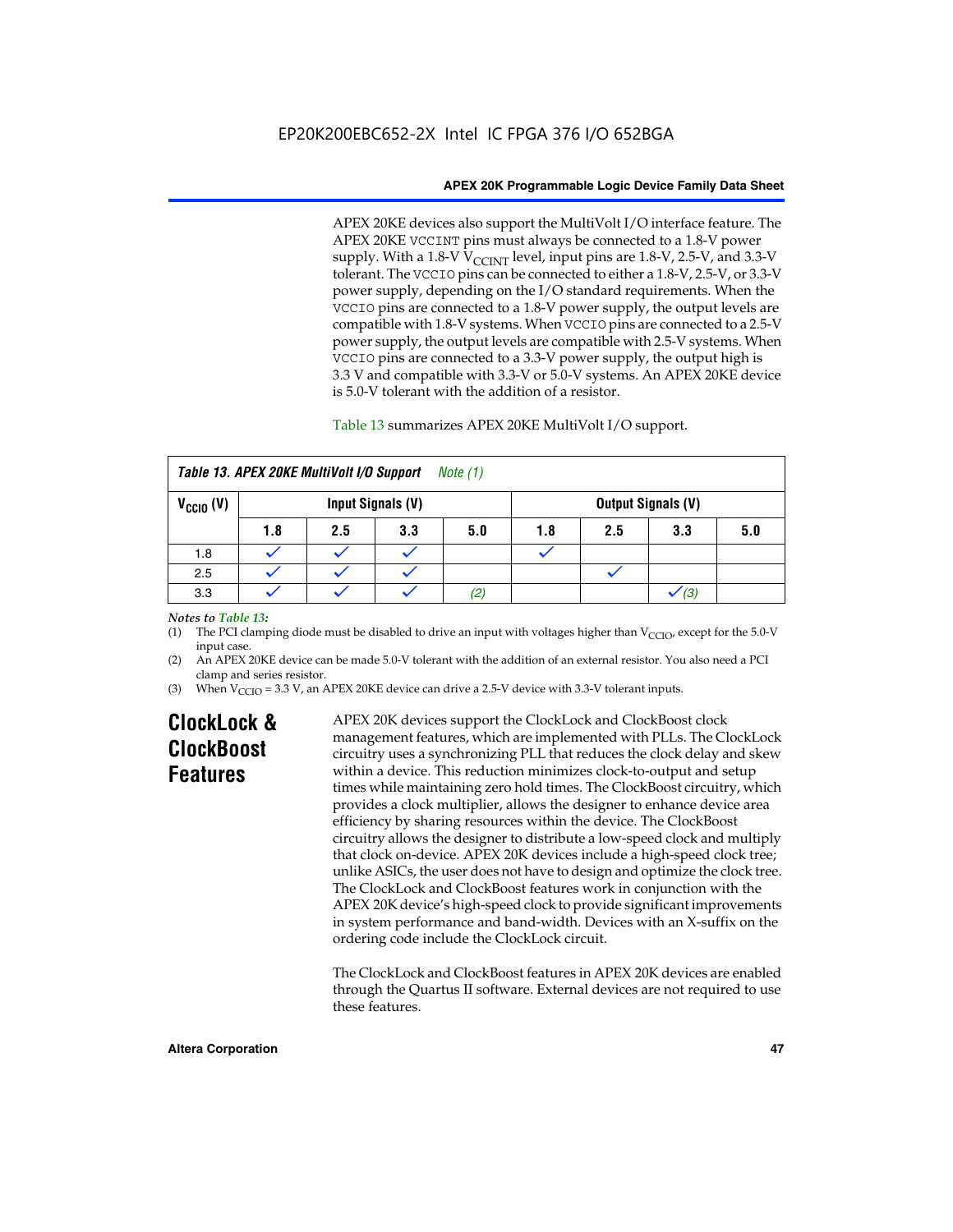For designs that require both a multiplied and non-multiplied clock, the clock trace on the board can be connected to CLK2p. Table 14 shows the combinations supported by the ClockLock and ClockBoost circuitry. The CLK2p pin can feed both the ClockLock and ClockBoost circuitry in the APEX 20K device. However, when both circuits are used, the other clock pin (CLK1p) cannot be used.

| <b>Table 14. Multiplication Factor Combinations</b> |                    |  |
|-----------------------------------------------------|--------------------|--|
| Clock <sub>1</sub>                                  | Clock <sub>2</sub> |  |
| $\times$ 1                                          | ×1                 |  |
| $\times$ 1, $\times$ 2                              | $\times 2$         |  |
| $\times$ 1, $\times$ 2, $\times$ 4                  | ×4                 |  |

# **APEX 20KE ClockLock Feature**

APEX 20KE devices include an enhanced ClockLock feature set. These devices include up to four PLLs, which can be used independently. Two PLLs are designed for either general-purpose use or LVDS use (on devices that support LVDS I/O pins). The remaining two PLLs are designed for general-purpose use. The EP20K200E and smaller devices have two PLLs; the EP20K300E and larger devices have four PLLs.

The following sections describe some of the features offered by the APEX 20KE PLLs.

# *External PLL Feedback*

The ClockLock circuit's output can be driven off-chip to clock other devices in the system; further, the feedback loop of the PLL can be routed off-chip. This feature allows the designer to exercise fine control over the I/O interface between the APEX 20KE device and another high-speed device, such as SDRAM.

# *Clock Multiplication*

The APEX 20KE ClockBoost circuit can multiply or divide clocks by a programmable number. The clock can be multiplied by  $m/(n \times k)$  or  $m/(n \times v)$ , where *m* and *k* range from 2 to 160, and *n* and *v* range from 1 to 16. Clock multiplication and division can be used for time-domain multiplexing and other functions, which can reduce design LE requirements.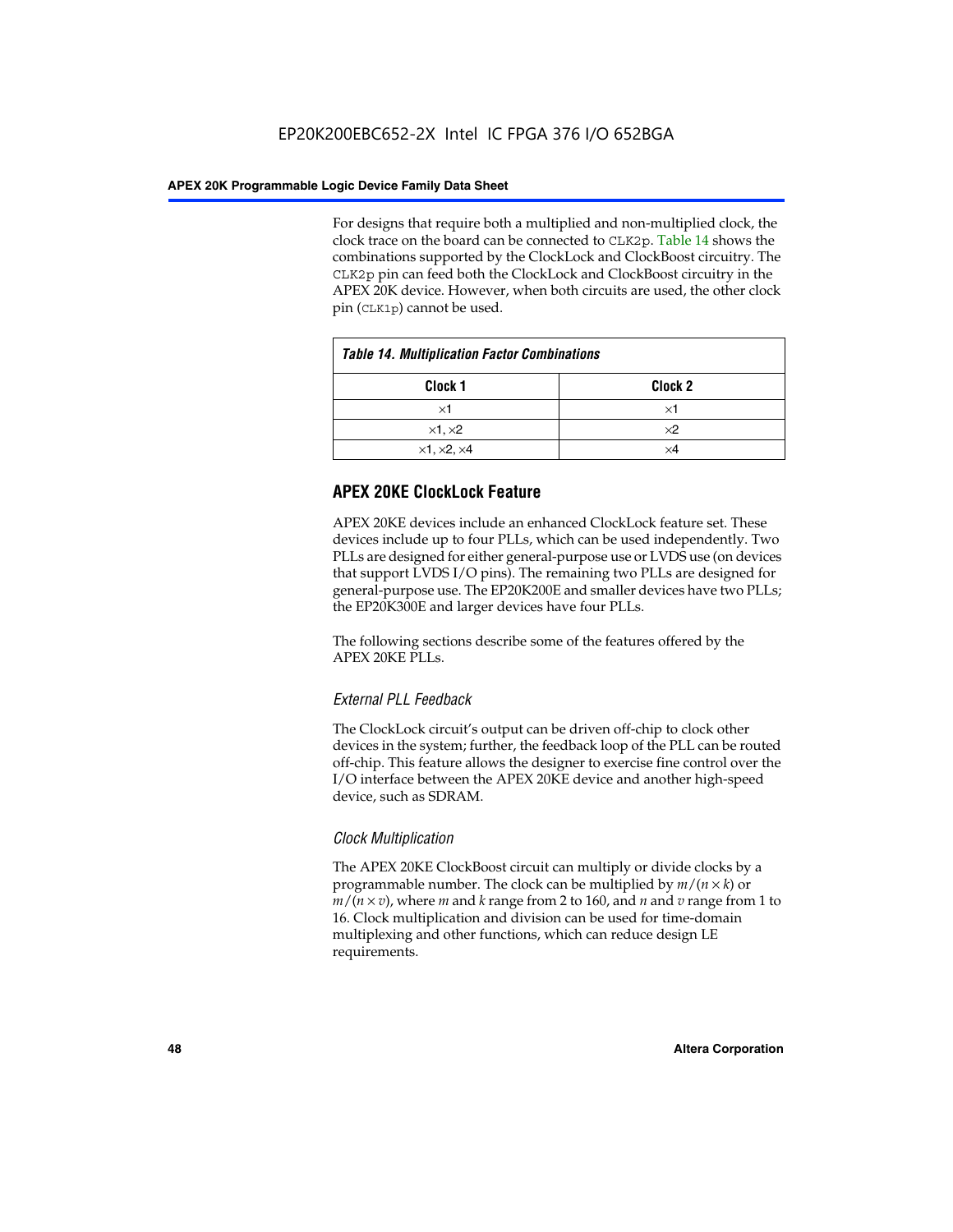# *Clock Phase & Delay Adjustment*

The APEX 20KE ClockShift feature allows the clock phase and delay to be adjusted. The clock phase can be adjusted by 90° steps. The clock delay can be adjusted to increase or decrease the clock delay by an arbitrary amount, up to one clock period.

# *LVDS Support*

Two PLLs are designed to support the LVDS interface. When using LVDS, the I/O clock runs at a slower rate than the data transfer rate. Thus, PLLs are used to multiply the I/O clock internally to capture the LVDS data. For example, an I/O clock may run at 105 MHz to support 840 megabits per second (Mbps) LVDS data transfer. In this example, the PLL multiplies the incoming clock by eight to support the high-speed data transfer. You can use PLLs in EP20K400E and larger devices for high-speed LVDS interfacing.

# *Lock Signals*

The APEX 20KE ClockLock circuitry supports individual LOCK signals. The LOCK signal drives high when the ClockLock circuit has locked onto the input clock. The LOCK signals are optional for each ClockLock circuit; when not used, they are I/O pins.

# **ClockLock & ClockBoost Timing Parameters**

For the ClockLock and ClockBoost circuitry to function properly, the incoming clock must meet certain requirements. If these specifications are not met, the circuitry may not lock onto the incoming clock, which generates an erroneous clock within the device. The clock generated by the ClockLock and ClockBoost circuitry must also meet certain specifications. If the incoming clock meets these requirements during configuration, the APEX 20K ClockLock and ClockBoost circuitry will lock onto the clock during configuration. The circuit will be ready for use immediately after configuration. In APEX 20KE devices, the clock input standard is programmable, so the PLL cannot respond to the clock until the device is configured. The PLL locks onto the input clock as soon as configuration is complete. Figure 30 shows the incoming and generated clock specifications.

 $\mathbb{I} \mathcal{F}$  For more information on ClockLock and ClockBoost circuitry, see *Application Note 115: Using the ClockLock and ClockBoost PLL Features in APEX Devices*.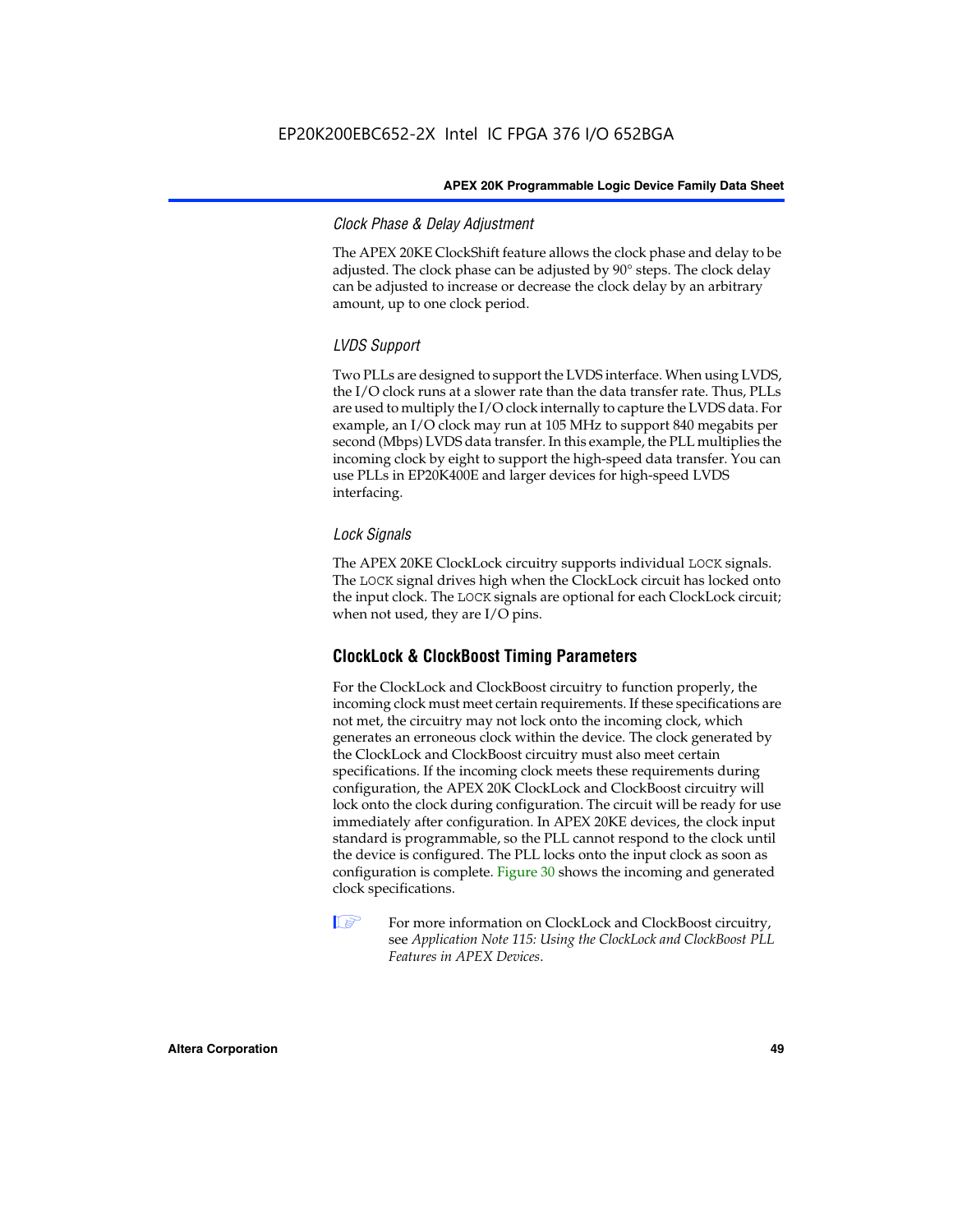

# *Figure 30. Specifications for the Incoming & Generated Clocks Note (1)*

# *Note to Figure 30:*

The tI parameter refers to the nominal input clock period; the tO parameter refers to the nominal output clock period.

Table 15 summarizes the APEX 20K ClockLock and ClockBoost parameters for -1 speed-grade devices.

| <b>Symbol</b>                                                                                                                                       | <b>Parameter</b>                                                           | Min | Max       | <b>Unit</b> |
|-----------------------------------------------------------------------------------------------------------------------------------------------------|----------------------------------------------------------------------------|-----|-----------|-------------|
| $f_{OUT}$                                                                                                                                           | Output frequency                                                           | 25  | 180       | MHz         |
| $f_{CLK1}$ $(1)$                                                                                                                                    | Input clock frequency (ClockBoost clock<br>multiplication factor equals 1) | 25  | 180 $(1)$ | <b>MHz</b>  |
| $f_{CLK2}$                                                                                                                                          | Input clock frequency (ClockBoost clock<br>multiplication factor equals 2) | 16  | 90        | <b>MHz</b>  |
| $f_{CLK4}$                                                                                                                                          | Input clock frequency (ClockBoost clock<br>multiplication factor equals 4) | 10  | 48        | <b>MHz</b>  |
| toutputy                                                                                                                                            | Duty cycle for ClockLock/ClockBoost-generated<br>clock                     | 40  | 60        | %           |
| Input deviation from user specification in the<br><b>f</b> CLKDEV<br>Quartus II software (ClockBoost clock<br>multiplication factor equals 1) $(2)$ |                                                                            |     | 25,000(3) | <b>PPM</b>  |
| $t_{\mathsf{R}}$                                                                                                                                    | Input rise time                                                            |     | 5         | ns          |
| $t_{\mathsf{F}}$                                                                                                                                    | Input fall time                                                            |     | 5         | ns          |
| <sup>t</sup> LOCK                                                                                                                                   | Time required for ClockLock/ClockBoost to<br>acquire lock (4)              |     | 10        | μs          |

 $\mathsf I$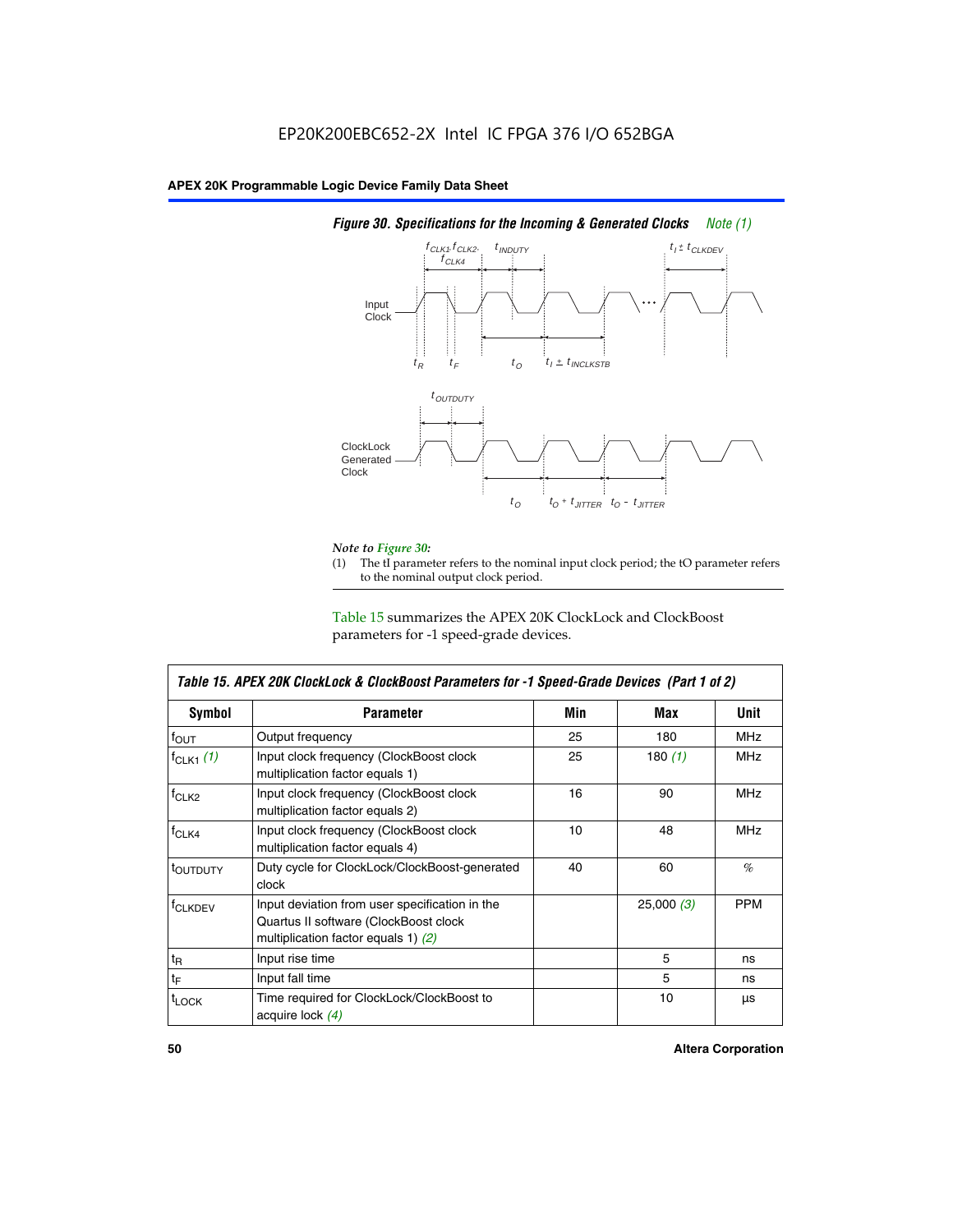| Table 15. APEX 20K ClockLock & ClockBoost Parameters for -1 Speed-Grade Devices (Part 2 of 2) |                                                                     |     |     |      |
|-----------------------------------------------------------------------------------------------|---------------------------------------------------------------------|-----|-----|------|
| <b>Symbol</b>                                                                                 | <b>Parameter</b>                                                    | Min | Max | Unit |
| t <sub>SKEW</sub>                                                                             | Skew delay between related<br>ClockLock/ClockBoost-generated clocks |     | 500 | ps   |
| <b>UITTER</b>                                                                                 | Jitter on ClockLock/ClockBoost-generated clock<br>(5)               |     | 200 | ps   |
| <b>INCLKSTB</b>                                                                               | Input clock stability (measured between adjacent<br>clocks)         |     | 50  | ps   |

*Notes to Table 15:*

- (1) The PLL input frequency range for the EP20K100-1X device for 1x multiplication is 25 MHz to 175 MHz.
- (2) All input clock specifications must be met. The PLL may not lock onto an incoming clock if the clock specifications are not met, creating an erroneous clock within the device.
- (3) During device configuration, the ClockLock and ClockBoost circuitry is configured first. If the incoming clock is supplied during configuration, the ClockLock and ClockBoost circuitry locks during configuration, because the lock time is less than the configuration time.
- (4) The jitter specification is measured under long-term observation.
- (5) If the input clock stability is 100 ps,  $t_{\text{JITTER}}$  is 250 ps.

# Table 16 summarizes the APEX 20K ClockLock and ClockBoost parameters for -2 speed grade devices.

| Symbol                                                                                | <b>Parameter</b>                                                                                                                   | Min | Max       | Unit       |
|---------------------------------------------------------------------------------------|------------------------------------------------------------------------------------------------------------------------------------|-----|-----------|------------|
| $f_{\text{OUT}}$                                                                      | Output frequency                                                                                                                   | 25  | 170       | <b>MHz</b> |
| <sup>T</sup> CLK1                                                                     | Input clock frequency (ClockBoost clock multiplication<br>factor equals 1)                                                         | 25  | 170       | <b>MHz</b> |
| $f_{CLK2}$                                                                            | Input clock frequency (ClockBoost clock multiplication<br>factor equals 2)                                                         |     | 80        | <b>MHz</b> |
| Input clock frequency (ClockBoost clock multiplication<br>$tCLK4$<br>factor equals 4) |                                                                                                                                    | 10  | 34        | <b>MHz</b> |
| <sup>t</sup> OUTDUTY                                                                  | Duty cycle for ClockLock/ClockBoost-generated clock                                                                                | 40  | 60        | $\%$       |
| <sup>T</sup> CLKDEV                                                                   | Input deviation from user specification in the Quartus II<br>software (ClockBoost clock multiplication factor equals<br>one) $(1)$ |     | 25,000(2) | <b>PPM</b> |
| $t_{\mathsf{R}}$                                                                      | Input rise time                                                                                                                    |     | 5         | ns         |
| $t_F$                                                                                 | Input fall time                                                                                                                    |     | 5         | ns         |
| $t_{\text{LOCK}}$                                                                     | Time required for ClockLock/ ClockBoost to acquire<br>lock $(3)$                                                                   |     | 10        | μs         |
| t <sub>SKEW</sub>                                                                     | Skew delay between related ClockLock/ ClockBoost-<br>generated clock                                                               | 500 | 500       | ps         |
| t <sub>JITTER</sub>                                                                   | Jitter on ClockLock/ ClockBoost-generated clock (4)                                                                                |     | 200       | ps         |
| <sup>I</sup> INCLKSTB                                                                 | Input clock stability (measured between adjacent<br>clocks)                                                                        |     | 50        | ps         |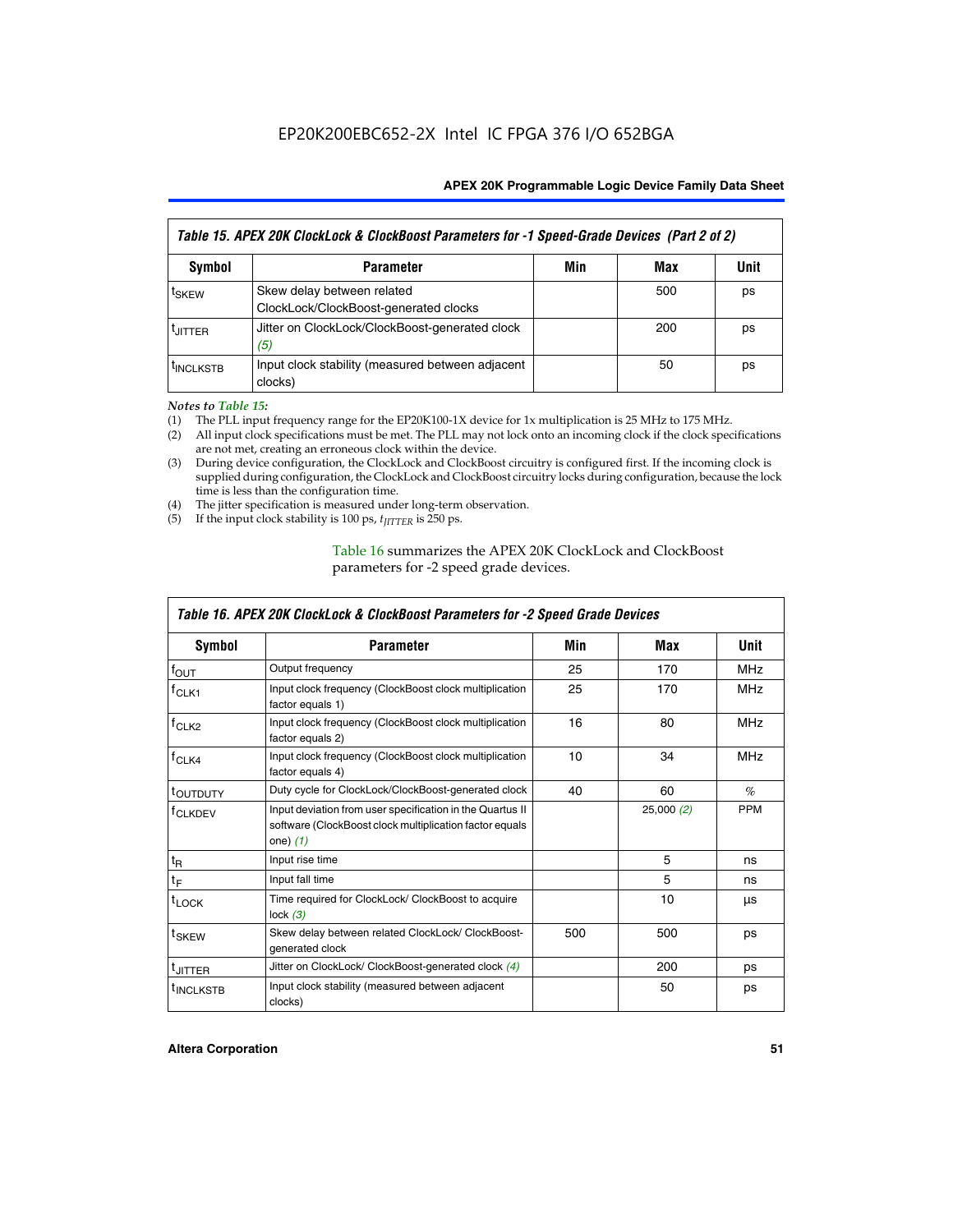- *Notes to Table 16:* (1) To implement the ClockLock and ClockBoost circuitry with the Quartus II software, designers must specify the input frequency. The Quartus II software tunes the PLL in the ClockLock and ClockBoost circuitry to this frequency. The *f<sub>CLKDEV</sub>* parameter specifies how much the incoming clock can differ from the specified frequency during device operation. Simulation does not reflect this parameter.
- (2) Twenty-five thousand parts per million (PPM) equates to 2.5% of input clock period.
- (3) During device configuration, the ClockLock and ClockBoost circuitry is configured before the rest of the device. If the incoming clock is supplied during configuration, the ClockLock and ClockBoost circuitry locks during configuration because the  $t_{LOCK}$  value is less than the time required for configuration.
- (4) The  $t_{\text{ITTTER}}$  specification is measured under long-term observation.

Tables 17 and 18 summarize the ClockLock and ClockBoost parameters for APEX 20KE devices.

|                            | Table 17. APEX 20KE ClockLock & ClockBoost Parameters        |                   | Note (1) |     |                             |                  |
|----------------------------|--------------------------------------------------------------|-------------------|----------|-----|-----------------------------|------------------|
| Symbol                     | <b>Parameter</b>                                             | <b>Conditions</b> | Min      | Typ | Max                         | <b>Unit</b>      |
| $t_{R}$                    | Input rise time                                              |                   |          |     | 5                           | ns               |
| tF                         | Input fall time                                              |                   |          |     | 5                           | ns               |
| <sup>t</sup> INDUTY        | Input duty cycle                                             |                   | 40       |     | 60                          | %                |
| <sup>t</sup> INJITTER      | Input jitter peak-to-peak                                    |                   |          |     | 2% of input<br>period       | peak-to-<br>peak |
| <sup>t</sup> OUTJITTER     | Jitter on ClockLock or ClockBoost-<br>generated clock        |                   |          |     | $0.35%$ of<br>output period | <b>RMS</b>       |
| toutbuty                   | Duty cycle for ClockLock or<br>ClockBoost-generated clock    |                   | 45       |     | 55                          | $\%$             |
| $t_{\text{LOCK}}$ (2), (3) | Time required for ClockLock or<br>ClockBoost to acquire lock |                   |          |     | 40                          | μs               |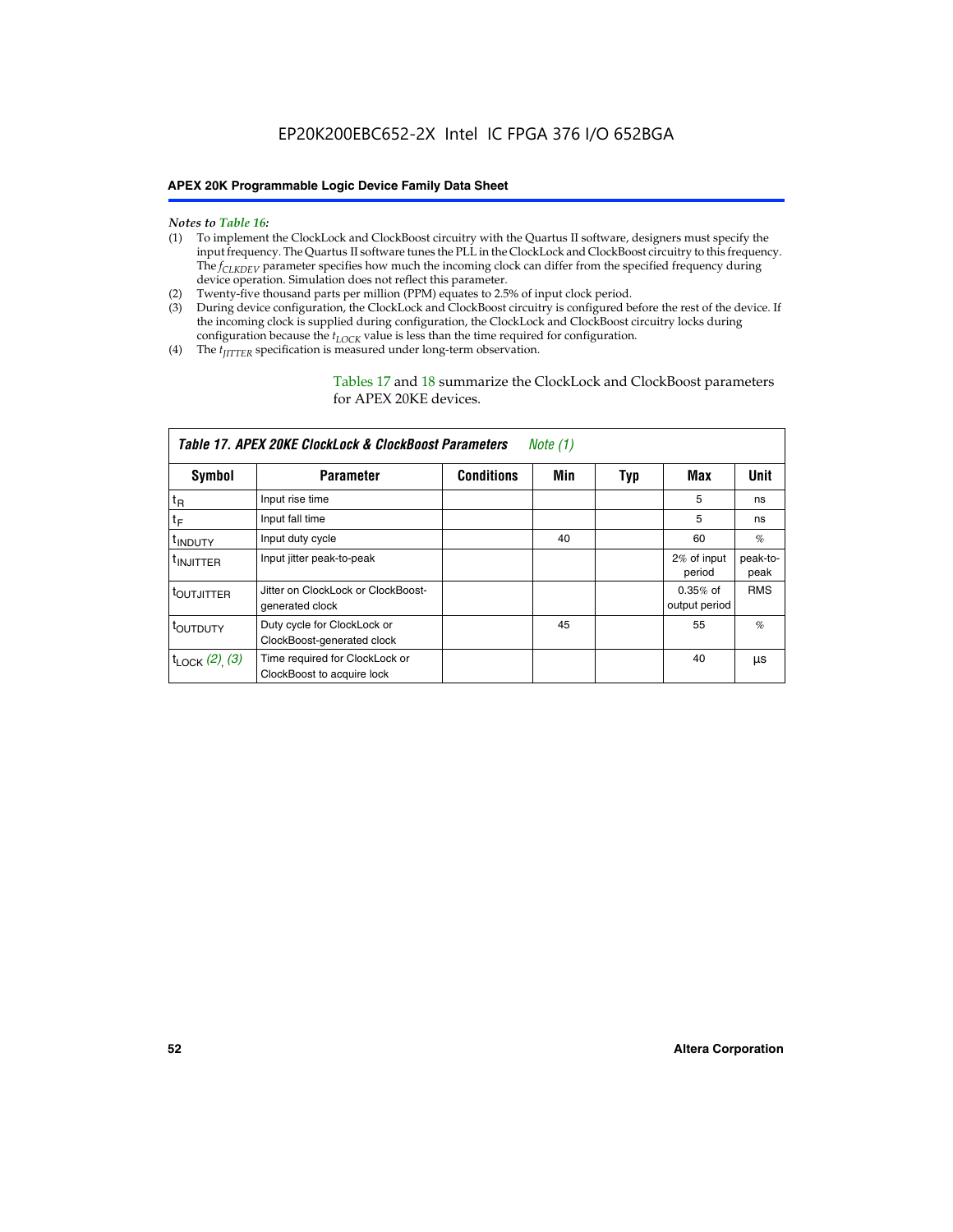| Table 18. APEX 20KE Clock Input & Output Parameters<br>(Part 1 of 2)<br>Note $(1)$ |                                                  |                   |     |                 |                 |     |              |
|------------------------------------------------------------------------------------|--------------------------------------------------|-------------------|-----|-----------------|-----------------|-----|--------------|
| <b>Symbol</b>                                                                      | <b>Parameter</b>                                 | I/O Standard      |     | -1X Speed Grade | -2X Speed Grade |     | <b>Units</b> |
|                                                                                    |                                                  |                   | Min | <b>Max</b>      | Min             | Max |              |
| $f_{VCO}$ $(4)$                                                                    | Voltage controlled oscillator<br>operating range |                   | 200 | 500             | 200             | 500 | <b>MHz</b>   |
| f <sub>CLOCK0</sub>                                                                | Clock0 PLL output frequency<br>for internal use  |                   | 1.5 | 335             | 1.5             | 200 | <b>MHz</b>   |
| f <sub>CLOCK1</sub>                                                                | Clock1 PLL output frequency<br>for internal use  |                   | 20  | 335             | 20              | 200 | <b>MHz</b>   |
| f <sub>CLOCK0_EXT</sub>                                                            | Output clock frequency for                       | 3.3-V LVTTL       | 1.5 | 245             | 1.5             | 226 | <b>MHz</b>   |
|                                                                                    | external clock0 output                           | 2.5-V LVTTL       | 1.5 | 234             | 1.5             | 221 | <b>MHz</b>   |
|                                                                                    |                                                  | 1.8-V LVTTL       | 1.5 | 223             | 1.5             | 216 | <b>MHz</b>   |
|                                                                                    |                                                  | $GTL+$            | 1.5 | 205             | 1.5             | 193 | <b>MHz</b>   |
|                                                                                    |                                                  | SSTL-2 Class<br>L | 1.5 | 158             | 1.5             | 157 | <b>MHz</b>   |
|                                                                                    |                                                  | SSTL-2 Class<br>Ш | 1.5 | 142             | 1.5             | 142 | <b>MHz</b>   |
|                                                                                    |                                                  | SSTL-3 Class<br>L | 1.5 | 166             | 1.5             | 162 | <b>MHz</b>   |
|                                                                                    |                                                  | SSTL-3 Class<br>Ш | 1.5 | 149             | 1.5             | 146 | <b>MHz</b>   |
|                                                                                    |                                                  | <b>LVDS</b>       | 1.5 | 420             | 1.5             | 350 | <b>MHz</b>   |
| f <sub>CLOCK1_EXT</sub>                                                            | Output clock frequency for                       | 3.3-V LVTTL       | 20  | 245             | 20              | 226 | <b>MHz</b>   |
|                                                                                    | external clock1 output                           | 2.5-V LVTTL       | 20  | 234             | 20              | 221 | <b>MHz</b>   |
|                                                                                    |                                                  | 1.8-V LVTTL       | 20  | 223             | 20              | 216 | <b>MHz</b>   |
|                                                                                    |                                                  | $GTL+$            | 20  | 205             | 20              | 193 | <b>MHz</b>   |
|                                                                                    |                                                  | SSTL-2 Class      | 20  | 158             | 20              | 157 | <b>MHz</b>   |
|                                                                                    |                                                  | SSTL-2 Class<br>Ш | 20  | 142             | 20              | 142 | <b>MHz</b>   |
|                                                                                    |                                                  | SSTL-3 Class      | 20  | 166             | 20              | 162 | <b>MHz</b>   |
|                                                                                    |                                                  | SSTL-3 Class<br>Ш | 20  | 149             | 20              | 146 | <b>MHz</b>   |
|                                                                                    |                                                  | <b>LVDS</b>       | 20  | 420             | 20              | 350 | MHz          |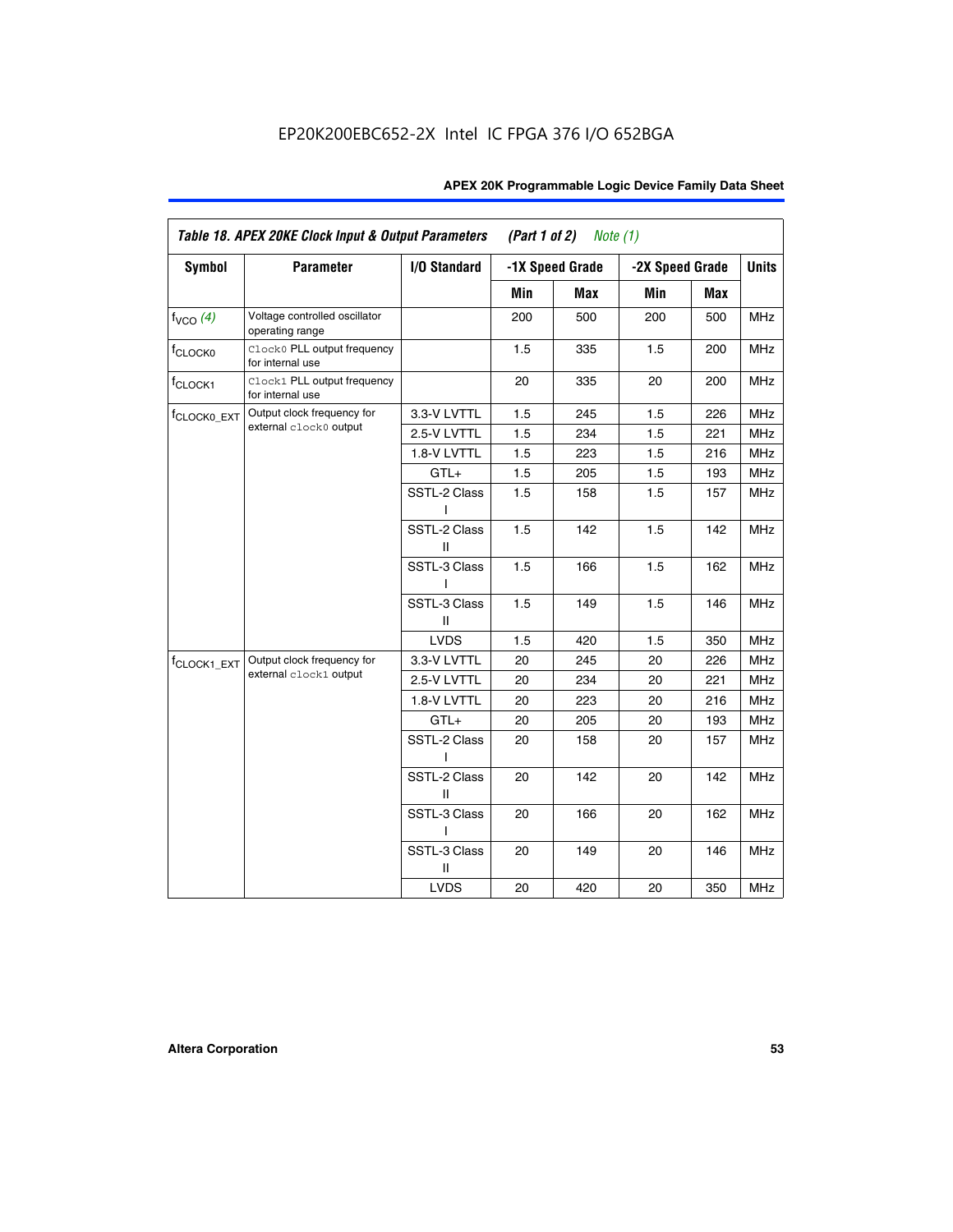| Table 18. APEX 20KE Clock Input & Output Parameters<br><i>(Part 2 of 2)</i><br>Note (1) |                       |                   |                 |     |                 |     |            |              |
|-----------------------------------------------------------------------------------------|-----------------------|-------------------|-----------------|-----|-----------------|-----|------------|--------------|
| <b>Symbol</b>                                                                           | <b>Parameter</b>      | I/O Standard      | -1X Speed Grade |     | -2X Speed Grade |     |            | <b>Units</b> |
|                                                                                         |                       |                   | Min             | Max | Min             | Max |            |              |
| $f_{IN}$                                                                                | Input clock frequency | 3.3-V LVTTL       | 1.5             | 290 | 1.5             | 257 | <b>MHz</b> |              |
|                                                                                         |                       | 2.5-V LVTTL       | 1.5             | 281 | 1.5             | 250 | <b>MHz</b> |              |
|                                                                                         |                       | 1.8-V LVTTL       | 1.5             | 272 | 1.5             | 243 | <b>MHz</b> |              |
|                                                                                         |                       | $GTL+$            | 1.5             | 303 | 1.5             | 261 | <b>MHz</b> |              |
|                                                                                         |                       | SSTL-2 Class      | 1.5             | 291 | 1.5             | 253 | <b>MHz</b> |              |
|                                                                                         |                       | SSTL-2 Class<br>Ш | 1.5             | 291 | 1.5             | 253 | <b>MHz</b> |              |
|                                                                                         |                       | SSTL-3 Class      | 1.5             | 300 | 1.5             | 260 | <b>MHz</b> |              |
|                                                                                         |                       | SSTL-3 Class<br>Ш | 1.5             | 300 | 1.5             | 260 | <b>MHz</b> |              |
|                                                                                         |                       | <b>LVDS</b>       | 1.5             | 420 | 1.5             | 350 | <b>MHz</b> |              |

### *Notes to Tables 17 and 18:*

(1) All input clock specifications must be met. The PLL may not lock onto an incoming clock if the clock specifications are not met, creating an erroneous clock within the device.

- (2) The maximum lock time is 40 µs or 2000 input clock cycles, whichever occurs first.
- (3) Before configuration, the PLL circuits are disable and powered down. During configuration, the PLLs are still disabled. The PLLs begin to lock once the device is in the user mode. If the clock enable feature is used, lock begins once the CLKLK\_ENA pin goes high in user mode.
- (4) The PLL VCO operating range is 200 MHz  $\eth$  f<sub>VCO</sub>  $\eth$  840 MHz for LVDS mode.

# **SignalTap Embedded Logic Analyzer**

APEX 20K devices include device enhancements to support the SignalTap embedded logic analyzer. By including this circuitry, the APEX 20K device provides the ability to monitor design operation over a period of time through the IEEE Std. 1149.1 (JTAG) circuitry; a designer can analyze internal logic at speed without bringing internal signals to the I/O pins. This feature is particularly important for advanced packages such as FineLine BGA packages because adding a connection to a pin during the debugging process can be difficult after a board is designed and manufactured.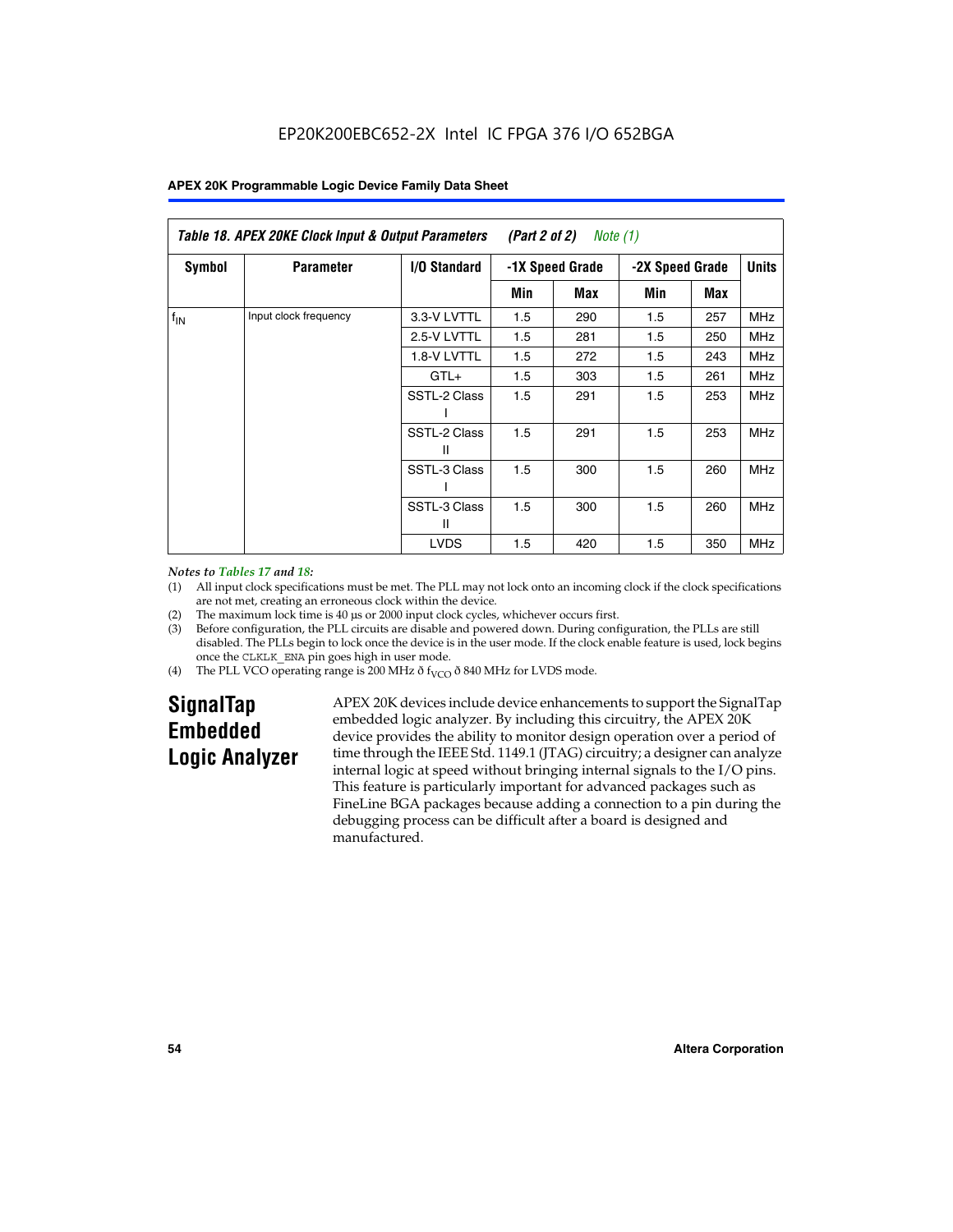# **IEEE Std. 1149.1 (JTAG) Boundary-Scan Support**

All APEX 20K devices provide JTAG BST circuitry that complies with the IEEE Std. 1149.1-1990 specification. JTAG boundary-scan testing can be performed before or after configuration, but not during configuration. APEX 20K devices can also use the JTAG port for configuration with the Quartus II software or with hardware using either Jam Files (**.jam**) or Jam Byte-Code Files (**.jbc**). Finally, APEX 20K devices use the JTAG port to monitor the logic operation of the device with the SignalTap embedded logic analyzer. APEX 20K devices support the JTAG instructions shown in Table 19. Although EP20K1500E devices support the JTAG BYPASS and SignalTap instructions, they do not support boundary-scan testing or the use of the JTAG port for configuration.

| <i><b>Table 19. APEX 20K JTAG Instructions</b></i> |                                                                                                                                                                                                                                            |  |  |  |
|----------------------------------------------------|--------------------------------------------------------------------------------------------------------------------------------------------------------------------------------------------------------------------------------------------|--|--|--|
| <b>JTAG Instruction</b>                            | <b>Description</b>                                                                                                                                                                                                                         |  |  |  |
| SAMPLE/PRELOAD                                     | Allows a snapshot of signals at the device pins to be captured and examined during<br>normal device operation, and permits an initial data pattern to be output at the device<br>pins. Also used by the SignalTap embedded logic analyzer. |  |  |  |
| <b>EXTEST</b>                                      | Allows the external circuitry and board-level interconnections to be tested by forcing a<br>test pattern at the output pins and capturing test results at the input pins.                                                                  |  |  |  |
| BYPASS (1)                                         | Places the 1-bit bypass register between the TDI and TDO pins, which allows the BST<br>data to pass synchronously through selected devices to adjacent devices during<br>normal device operation.                                          |  |  |  |
| <b>USERCODE</b>                                    | Selects the 32-bit USERCODE register and places it between the TDI and TDO pins,<br>allowing the USERCODE to be serially shifted out of TDO.                                                                                               |  |  |  |
| <b>IDCODE</b>                                      | Selects the IDCODE register and places it between TDI and TDO, allowing the<br>IDCODE to be serially shifted out of TDO.                                                                                                                   |  |  |  |
| <b>ICR Instructions</b>                            | Used when configuring an APEX 20K device via the JTAG port with a MasterBlaster™<br>or ByteBlasterMV™ download cable, or when using a Jam File or Jam Byte-Code File<br>via an embedded processor.                                         |  |  |  |
| SignalTap Instructions<br>(1)                      | Monitors internal device operation with the SignalTap embedded logic analyzer.                                                                                                                                                             |  |  |  |

 $\overline{\phantom{a}}$ 

# *Note to Table 19:*

(1) The EP20K1500E device supports the JTAG BYPASS instruction and the SignalTap instructions.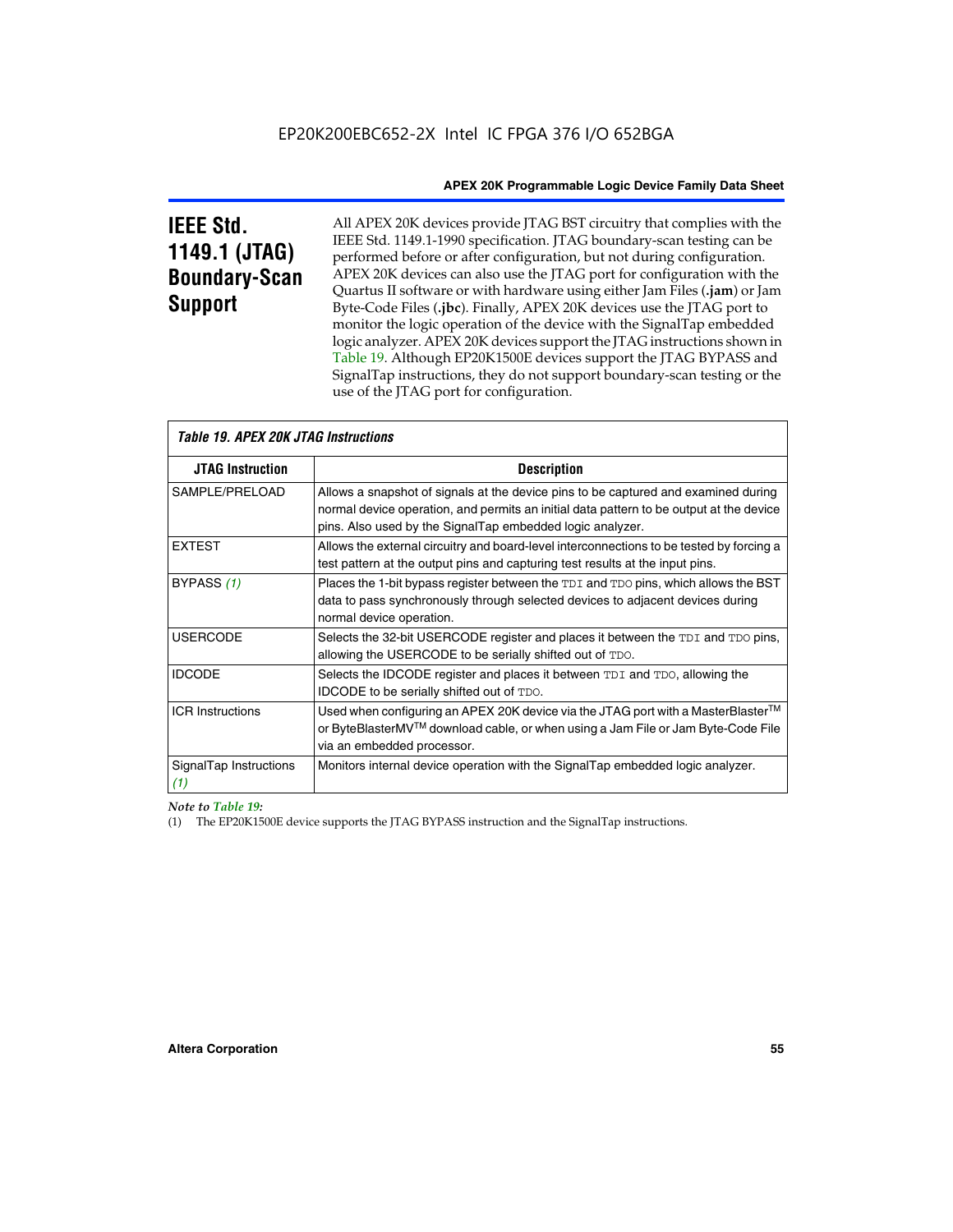The APEX 20K device instruction register length is 10 bits. The APEX 20K device USERCODE register length is 32 bits. Tables 20 and 21 show the boundary-scan register length and device IDCODE information for APEX 20K devices.

| Table 20. APEX 20K Boundary-Scan Register Length |                                      |  |  |  |
|--------------------------------------------------|--------------------------------------|--|--|--|
| <b>Device</b>                                    | <b>Boundary-Scan Register Length</b> |  |  |  |
| EP20K30E                                         | 420                                  |  |  |  |
| EP20K60E                                         | 624                                  |  |  |  |
| EP20K100                                         | 786                                  |  |  |  |
| EP20K100E                                        | 774                                  |  |  |  |
| EP20K160E                                        | 984                                  |  |  |  |
| EP20K200                                         | 1,176                                |  |  |  |
| EP20K200E                                        | 1,164                                |  |  |  |
| EP20K300E                                        | 1,266                                |  |  |  |
| EP20K400                                         | 1,536                                |  |  |  |
| EP20K400E                                        | 1,506                                |  |  |  |
| EP20K600E                                        | 1,806                                |  |  |  |
| EP20K1000E                                       | 2,190                                |  |  |  |
| EP20K1500E                                       | 1 $(1)$                              |  |  |  |

### *Note to Table 20:*

(1) This device does not support JTAG boundary scan testing.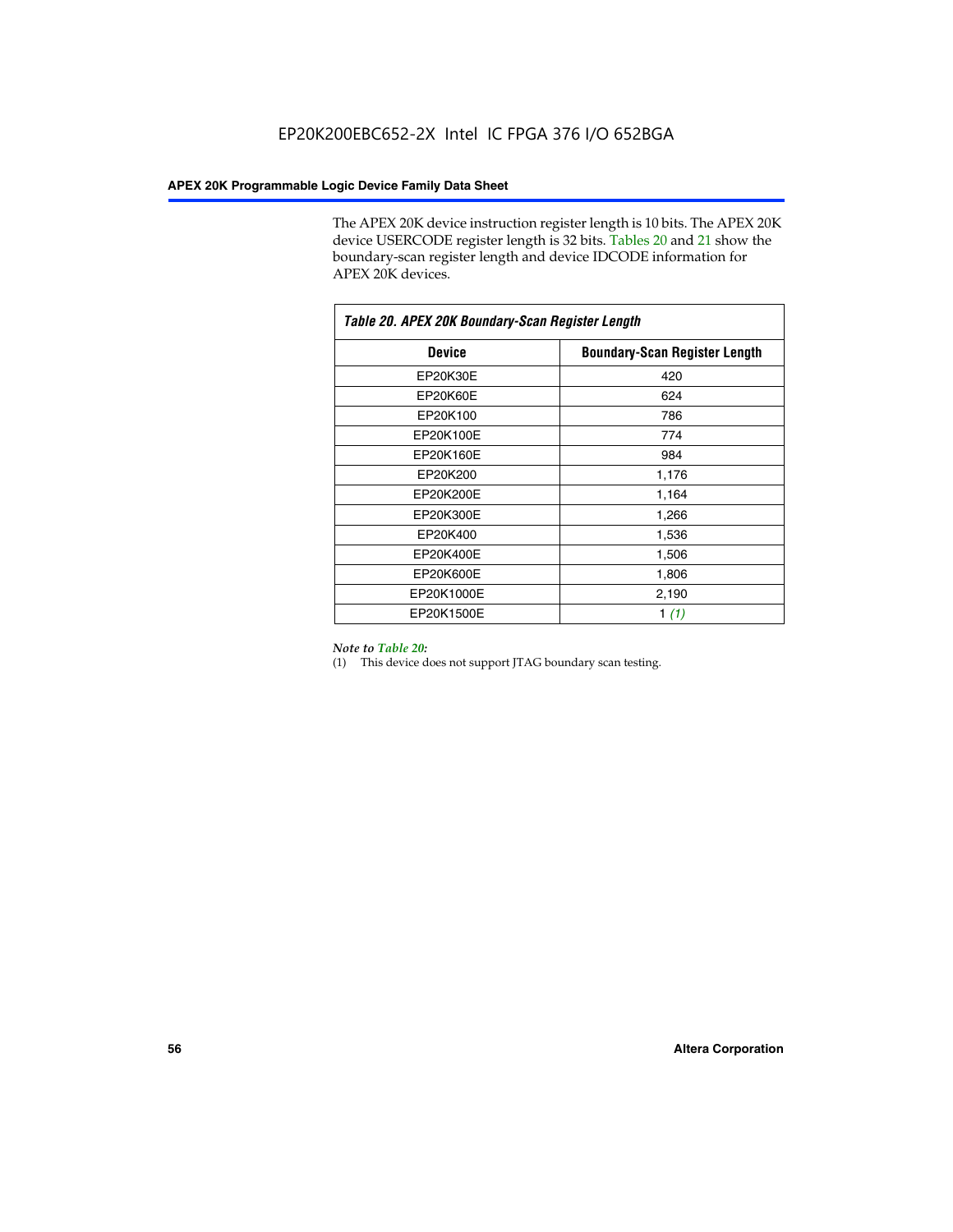| Table 21. 32-Bit APEX 20K Device IDCODE |                                          |                              |                                                  |                  |  |  |
|-----------------------------------------|------------------------------------------|------------------------------|--------------------------------------------------|------------------|--|--|
| <b>Device</b>                           | <b>IDCODE (32 Bits) <math>(1)</math></b> |                              |                                                  |                  |  |  |
|                                         | <b>Version</b><br>(4 Bits)               | Part Number (16 Bits)        | <b>Manufacturer</b><br><b>Identity (11 Bits)</b> | 1 (1 Bit)<br>(2) |  |  |
| EP20K30E                                | 0000                                     | 0000 0011 0000<br>1000       | 0110 1110<br>000                                 | 1                |  |  |
| EP20K60E                                | 0000                                     | 1000<br>0000 0110<br>0000    | 0110 1110<br>000                                 | 1                |  |  |
| EP20K100                                | 0000                                     | 0000<br>0100<br>0001 0110    | 000<br>0110 1110                                 | 1                |  |  |
| EP20K100E                               | 0000                                     | 1000<br>0001 0000<br>0000    | 0110 1110<br>000                                 | 1                |  |  |
| EP20K160E                               | 0000                                     | 0001 0110<br>0000<br>1000    | 000<br>0110 1110                                 | 1                |  |  |
| EP20K200                                | 0000                                     | 1000<br>0011 0010<br>0000    | 0110 1110<br>000                                 | 1                |  |  |
| EP20K200E                               | 0000                                     | 0010<br>0000<br>0000<br>1000 | 0110 1110<br>000                                 | 1                |  |  |
| EP20K300E                               | 0000                                     | 0011 0000<br>0000<br>1000    | 0110 1110<br>000                                 | 1                |  |  |
| EP20K400                                | 0000                                     | 0001<br>0110<br>0110<br>0100 | 0110 1110<br>000                                 | 1                |  |  |
| EP20K400E                               | 0000                                     | 0100<br>0000<br>0000<br>1000 | 0110 1110<br>000                                 | 1                |  |  |
| EP20K600E                               | 0000                                     | 1000<br>0110<br>0000<br>0000 | 0110 1110<br>000                                 | 1                |  |  |
| EP20K1000E                              | 0000                                     | 0000<br>0000<br>0000<br>1001 | 000<br>0110 1110                                 | 1                |  |  |

*Notes to Table 21:*

The most significant bit (MSB) is on the left.

(2) The IDCODE's least significant bit (LSB) is always 1.

# Figure 31 shows the timing requirements for the JTAG signals.





**Altera Corporation 57**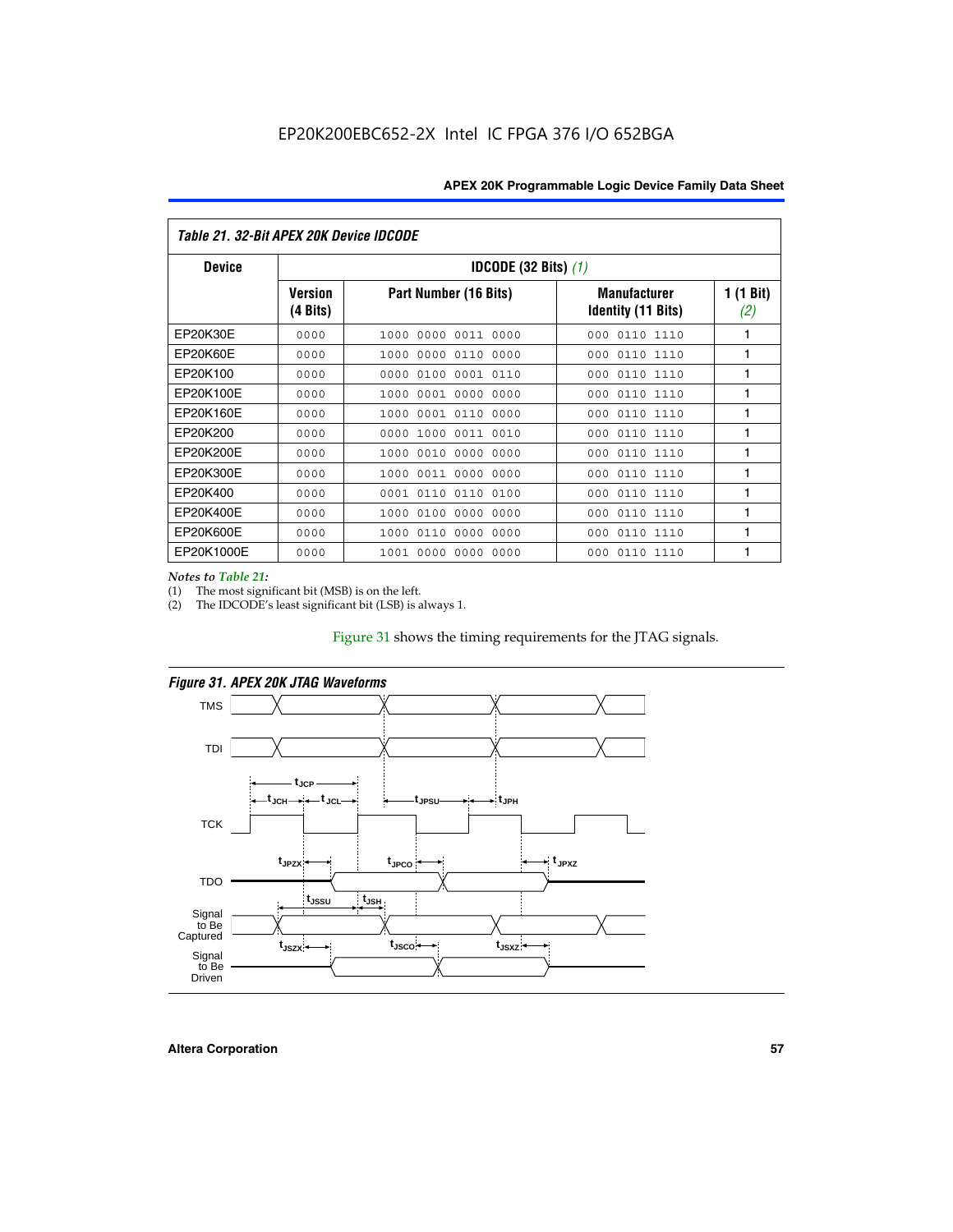Table 22 shows the JTAG timing parameters and values for APEX 20K devices.

|                   | TADIE ZZ. AFEA ZUN JTAU TIIIIIIU FAIAIIIEIEIS & VAIUES |     |            |      |  |  |
|-------------------|--------------------------------------------------------|-----|------------|------|--|--|
| Symbol            | Parameter                                              | Min | <b>Max</b> | Unit |  |  |
| $t_{JCP}$         | TCK clock period                                       | 100 |            | ns   |  |  |
| $t_{JCH}$         | TCK clock high time                                    | 50  |            | ns   |  |  |
| tjcl              | TCK clock low time                                     | 50  |            | ns   |  |  |
| t <sub>JPSU</sub> | JTAG port setup time                                   | 20  |            | ns   |  |  |
| t <sub>JPH</sub>  | JTAG port hold time                                    | 45  |            | ns   |  |  |
| <sup>t</sup> JPCO | JTAG port clock to output                              |     | 25         | ns   |  |  |
| t <sub>JPZX</sub> | JTAG port high impedance to valid output               |     | 25         | ns   |  |  |
| t <sub>JPXZ</sub> | JTAG port valid output to high impedance               |     | 25         | ns   |  |  |
| tussu             | Capture register setup time                            | 20  |            | ns   |  |  |
| $t_{\sf JSH}$     | Capture register hold time                             | 45  |            | ns   |  |  |
| t <sub>JSCO</sub> | Update register clock to output                        |     | 35         | ns   |  |  |
| t <sub>JSZX</sub> | Update register high impedance to valid output         |     | 35         | ns   |  |  |
| t <sub>JSXZ</sub> | Update register valid output to high impedance         |     | 35         | ns   |  |  |

*Table 22. APEX 20K JTAG Timing Parameters & Values*

For more information, see the following documents:

- *Application Note 39 (IEEE Std. 1149.1 (JTAG) Boundary-Scan Testing in Altera Devices)*
- Jam Programming & Test Language Specification

**Generic Testing** Each APEX 20K device is functionally tested. Complete testing of each configurable static random access memory (SRAM) bit and all logic functionality ensures 100% yield. AC test measurements for APEX 20K devices are made under conditions equivalent to those shown in Figure 32. Multiple test patterns can be used to configure devices during all stages of the production flow.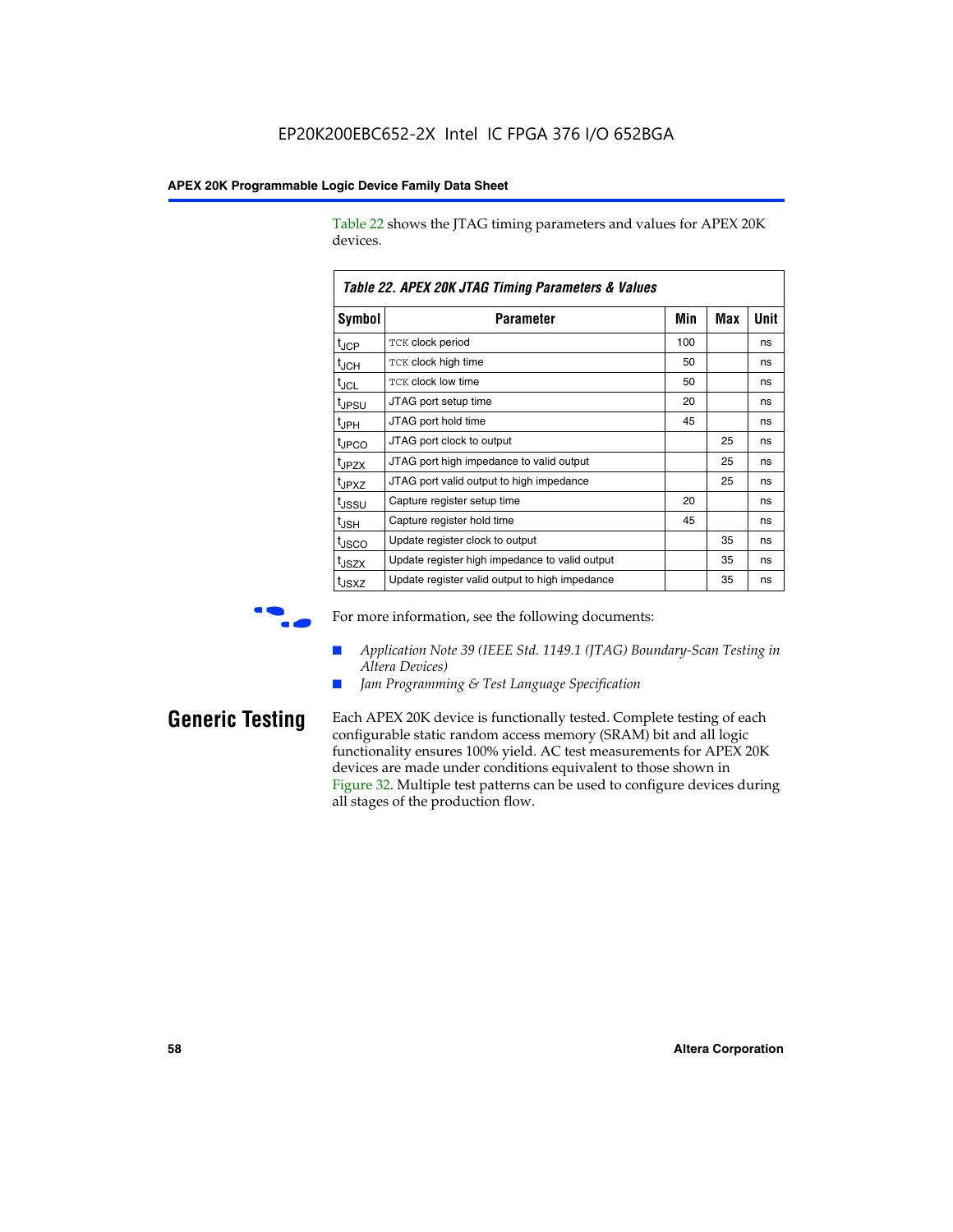

### *Note to Figure 32:*

(1) Power supply transients can affect AC measurements. Simultaneous transitions of multiple outputs should be avoided for accurate measurement. Threshold tests must not be performed under AC conditions. Large-amplitude, fast-groundcurrent transients normally occur as the device outputs discharge the load capacitances. When these transients flow through the parasitic inductance between the device ground pin and the test system ground, significant reductions in observable noise immunity can result.

# **Operating Conditions**

Tables 23 through 26 provide information on absolute maximum ratings, recommended operating conditions, DC operating conditions, and capacitance for 2.5-V APEX 20K devices.

|                           |                            |                                                   | $1.00100 + 1.011 + 1.001$ |      |              |
|---------------------------|----------------------------|---------------------------------------------------|---------------------------|------|--------------|
| <b>Symbol</b>             | <b>Parameter</b>           | <b>Conditions</b>                                 | Min                       | Max  | Unit         |
| $V_{\text{CCINT}}$        | Supply voltage             | With respect to ground $(3)$                      | $-0.5$                    | 3.6  | v            |
| V <sub>CCIO</sub>         |                            |                                                   | $-0.5$                    | 4.6  | $\vee$       |
| $V_1$                     | DC input voltage           |                                                   | $-2.0$                    | 5.75 | v            |
| $I_{\text{OUT}}$          | DC output current, per pin |                                                   | $-25$                     | 25   | mA           |
| $\mathsf{T}_{\text{STG}}$ | Storage temperature        | No bias                                           | $-65$                     | 150  | $^{\circ}$ C |
| Т <sub>АМВ</sub>          | Ambient temperature        | Under bias                                        | $-65$                     | 135  | $^{\circ}$ C |
| $T_{\rm J}$               | Junction temperature       | PQFP, RQFP, TQFP, and BGA packages,<br>under bias |                           | 135  | $^{\circ}$ C |
|                           |                            | Ceramic PGA packages, under bias                  |                           | 150  | $^{\circ}$ C |

| Table 23. APEX 20K 5.0-V Tolerant Device Absolute Maximum Ratings Notes (1), (2) |  |
|----------------------------------------------------------------------------------|--|
|----------------------------------------------------------------------------------|--|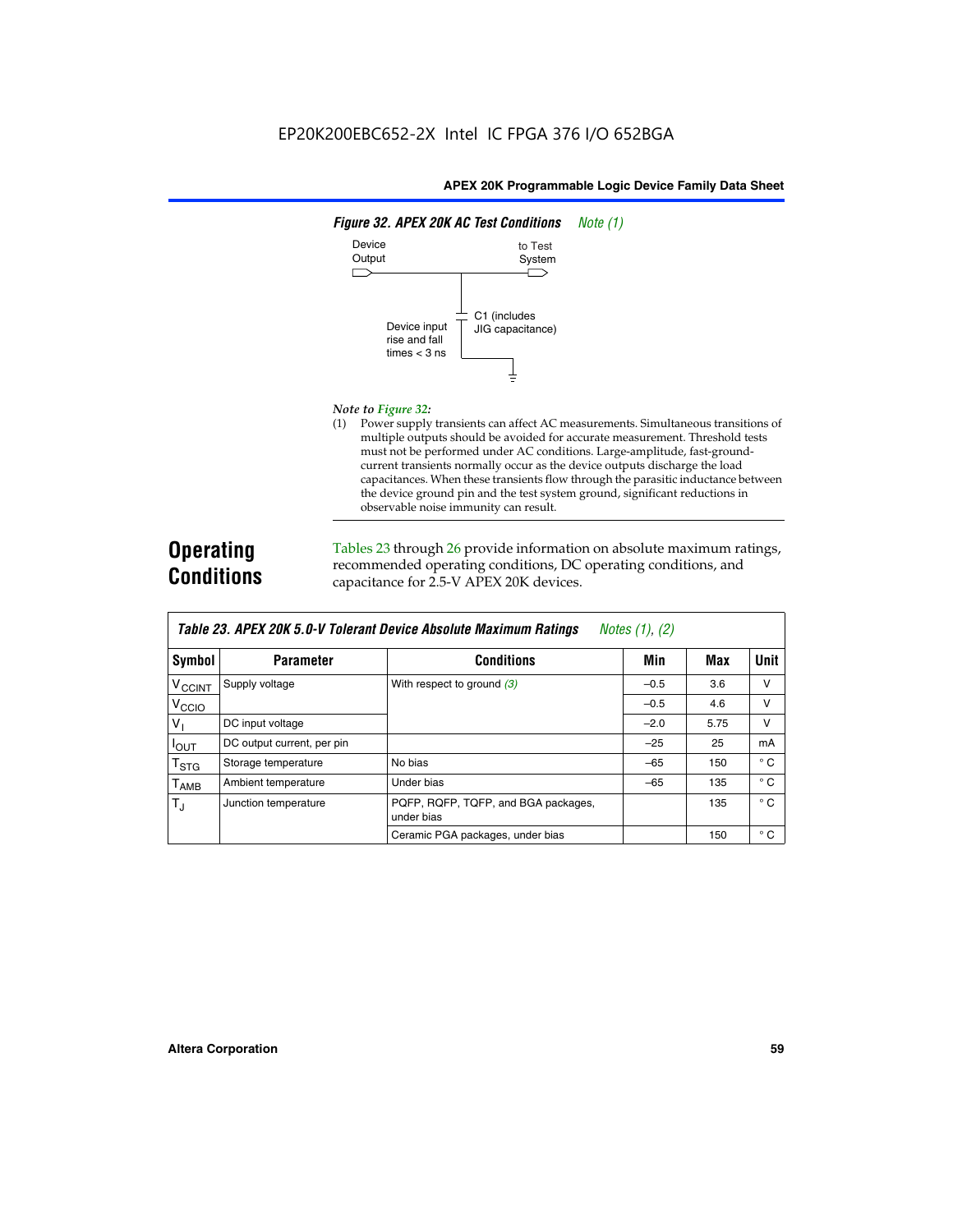# EP20K200EBC652-2X Intel IC FPGA 376 I/O 652BGA

# **APEX 20K Programmable Logic Device Family Data Sheet**

|                          | Table 24. APEX 20K 5.0-V Tolerant Device Recommended Operating Conditions<br><i>Note</i> $(2)$ |                    |                  |                  |              |  |
|--------------------------|------------------------------------------------------------------------------------------------|--------------------|------------------|------------------|--------------|--|
| Symbol                   | <b>Parameter</b>                                                                               | <b>Conditions</b>  | Min              | Max              | <b>Unit</b>  |  |
| <b>V<sub>CCINT</sub></b> | Supply voltage for internal logic<br>and input buffers                                         | $(4)$ , $(5)$      | 2.375<br>(2.375) | 2.625<br>(2.625) | $\vee$       |  |
| V <sub>CCIO</sub>        | Supply voltage for output buffers,<br>3.3-V operation                                          | (4), (5)           | 3.00(3.00)       | 3.60(3.60)       | $\vee$       |  |
|                          | Supply voltage for output buffers,<br>2.5-V operation                                          | (4), (5)           | 2.375<br>(2.375) | 2.625<br>(2.625) | $\vee$       |  |
| $V_1$                    | Input voltage                                                                                  | (3), (6)           | $-0.5$           | 5.75             | $\vee$       |  |
| $V_{\rm O}$              | Output voltage                                                                                 |                    | $\Omega$         | V <sub>CCO</sub> | $\vee$       |  |
| $T_{\rm J}$              | Junction temperature                                                                           | For commercial use | 0                | 85               | $^{\circ}$ C |  |
|                          |                                                                                                | For industrial use | $-40$            | 100              | $^{\circ}$ C |  |
| $t_{R}$                  | Input rise time                                                                                |                    |                  | 40               | ns           |  |
| $t_{\mathsf{F}}$         | Input fall time                                                                                |                    |                  | 40               | ns           |  |

|                 | Table 25. APEX 20K 5.0-V Tolerant Device DC Operating Conditions (Part 1 of 2) Notes (2), (7), (8) |                                                                        |                                          |     |                                          |              |  |  |
|-----------------|----------------------------------------------------------------------------------------------------|------------------------------------------------------------------------|------------------------------------------|-----|------------------------------------------|--------------|--|--|
| Symbol          | <b>Parameter</b>                                                                                   | <b>Conditions</b>                                                      | Min                                      | Typ | Max                                      | Unit         |  |  |
| $V_{\text{IH}}$ | High-level input voltage                                                                           |                                                                        | 1.7, $0.5 \times V_{\text{CCIO}}$<br>(9) |     | 5.75                                     | v            |  |  |
| $V_{\parallel}$ | Low-level input voltage                                                                            |                                                                        | $-0.5$                                   |     | 0.8, $0.3 \times V_{\text{CCIO}}$<br>(9) | $\vee$       |  |  |
| $V_{OH}$        | 3.3-V high-level TTL output<br>voltage                                                             | $I_{OH} = -8$ mA DC,<br>$V_{\text{CCIO}} = 3.00 V (10)$                | 2.4                                      |     |                                          | $\vee$       |  |  |
|                 | 3.3-V high-level CMOS output<br>voltage                                                            | $I_{OH} = -0.1$ mA DC,<br>$V_{\text{CCIO}} = 3.00 \text{ V} (10)$      | $V_{\text{CCIO}} - 0.2$                  |     |                                          | $\vee$       |  |  |
|                 | 3.3-V high-level PCI output voltage $ I_{OH} = -0.5$ mA DC,                                        | $V_{\text{CCIO}} = 3.00$ to 3.60 V<br>(10)                             | $0.9 \times V_{\text{CCIO}}$             |     |                                          | v            |  |  |
|                 | 2.5-V high-level output voltage                                                                    | $I_{OH} = -0.1$ mA DC,<br>$V_{\text{CCIO}} = 2.30 V (10)$              | 2.1                                      |     |                                          | $\mathsf{v}$ |  |  |
|                 |                                                                                                    | $I_{\text{OH}} = -1 \text{ mA DC},$<br>$V_{\text{CCIO}} = 2.30 V (10)$ | 2.0                                      |     |                                          | $\vee$       |  |  |
|                 |                                                                                                    | $I_{OH} = -2$ mA DC,<br>$V_{\text{CCIO}} = 2.30 V (10)$                | 1.7                                      |     |                                          | v            |  |  |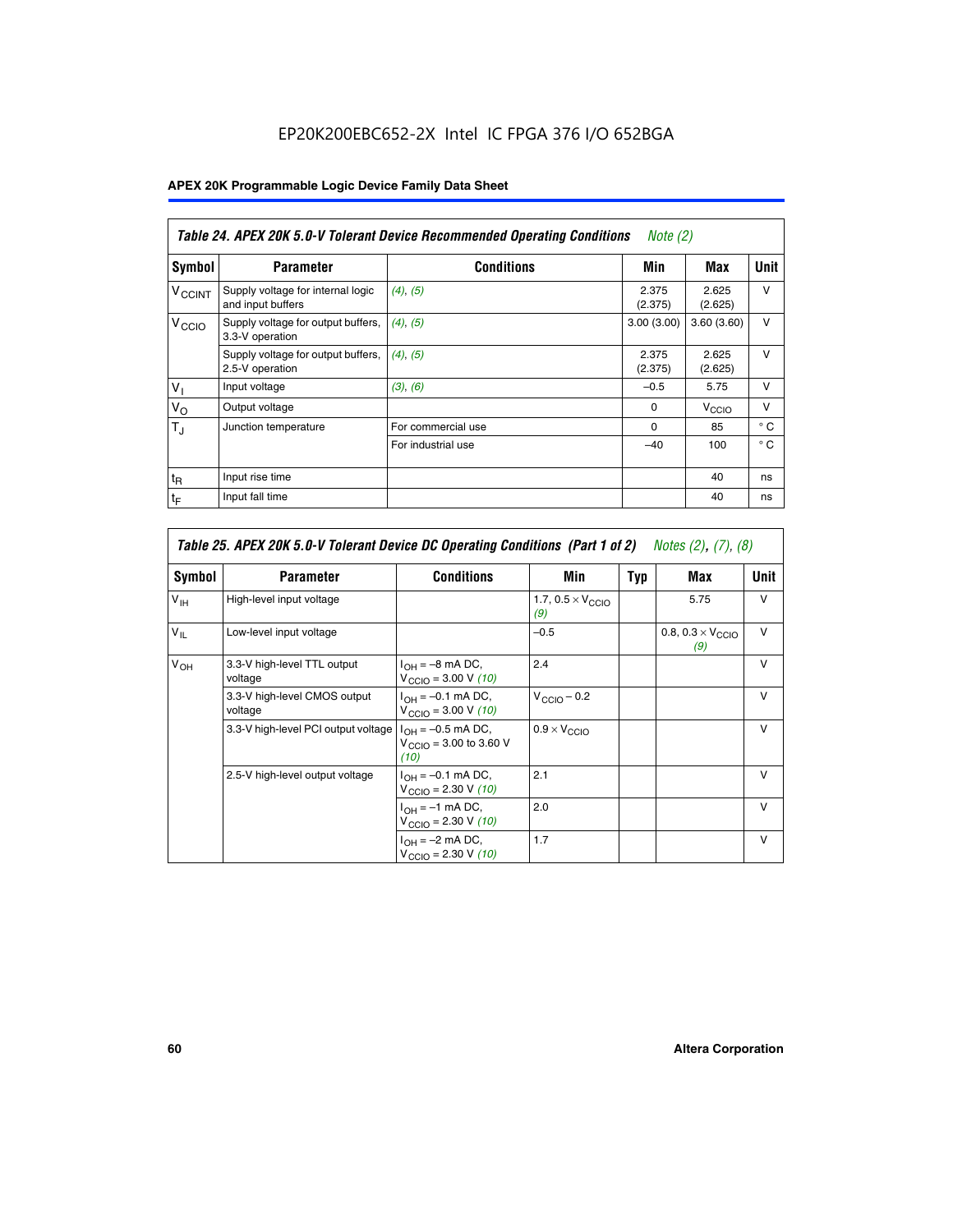|                   | Table 25. APEX 20K 5.0-V Tolerant Device DC Operating Conditions (Part 2 of 2) Notes (2), (7), (8) |                                                                                    |       |     |                              |        |  |
|-------------------|----------------------------------------------------------------------------------------------------|------------------------------------------------------------------------------------|-------|-----|------------------------------|--------|--|
| Symbol            | <b>Parameter</b>                                                                                   | <b>Conditions</b>                                                                  | Min   | Typ | Max                          | Unit   |  |
| $V_{OL}$          | 3.3-V low-level TTL output voltage                                                                 | $I_{\Omega}$ = 12 mA DC,<br>$V_{\text{CCIO}} = 3.00 V (11)$                        |       |     | 0.45                         | $\vee$ |  |
|                   | 3.3-V low-level CMOS output<br>voltage                                                             | $I_{\Omega I} = 0.1$ mA DC,<br>$V_{\text{CCIO}} = 3.00 V (11)$                     |       |     | 0.2                          | $\vee$ |  |
|                   | 3.3-V low-level PCI output voltage                                                                 | $I_{\Omega}$ = 1.5 mA DC,<br>$V_{CClO}$ = 3.00 to 3.60 V<br>(11)                   |       |     | $0.1 \times V_{\text{CCLO}}$ | $\vee$ |  |
|                   | 2.5-V low-level output voltage                                                                     | $I_{\Omega I} = 0.1$ mA DC,<br>$V_{\text{CCIO}} = 2.30 V (11)$                     |       |     | 0.2                          | $\vee$ |  |
|                   |                                                                                                    | $I_{\Omega}$ = 1 mA DC,<br>$V_{\text{CCIO}} = 2.30 V (11)$                         |       |     | 0.4                          | $\vee$ |  |
|                   |                                                                                                    | $I_{\Omega}$ = 2 mA DC,<br>$V_{\text{CCIO}} = 2.30 V (11)$                         |       |     | 0.7                          | $\vee$ |  |
| Τ,                | Input pin leakage current                                                                          | $V_1 = 5.75$ to $-0.5$ V                                                           | $-10$ |     | 10                           | μA     |  |
| $I_{OZ}$          | Tri-stated I/O pin leakage current                                                                 | $V_{\Omega}$ = 5.75 to -0.5 V                                                      | $-10$ |     | 10                           | μA     |  |
| $I_{CC0}$         | $V_{CC}$ supply current (standby)<br>(All ESBs in power-down mode)                                 | $V_1$ = ground, no load, no<br>toggling inputs, -1 speed<br>grade $(12)$           |       | 10  |                              | mA     |  |
|                   |                                                                                                    | $V_1$ = ground, no load, no<br>toggling inputs,<br>$-2$ , $-3$ speed grades $(12)$ |       | 5   |                              | mA     |  |
| R <sub>CONF</sub> | Value of I/O pin pull-up resistor                                                                  | $V_{\text{CCIO}} = 3.0 V (13)$                                                     | 20    |     | 50                           | W      |  |
|                   | before and during configuration                                                                    | $V_{\text{CCIO}} = 2.375 \text{ V} (13)$                                           | 30    |     | 80                           | W      |  |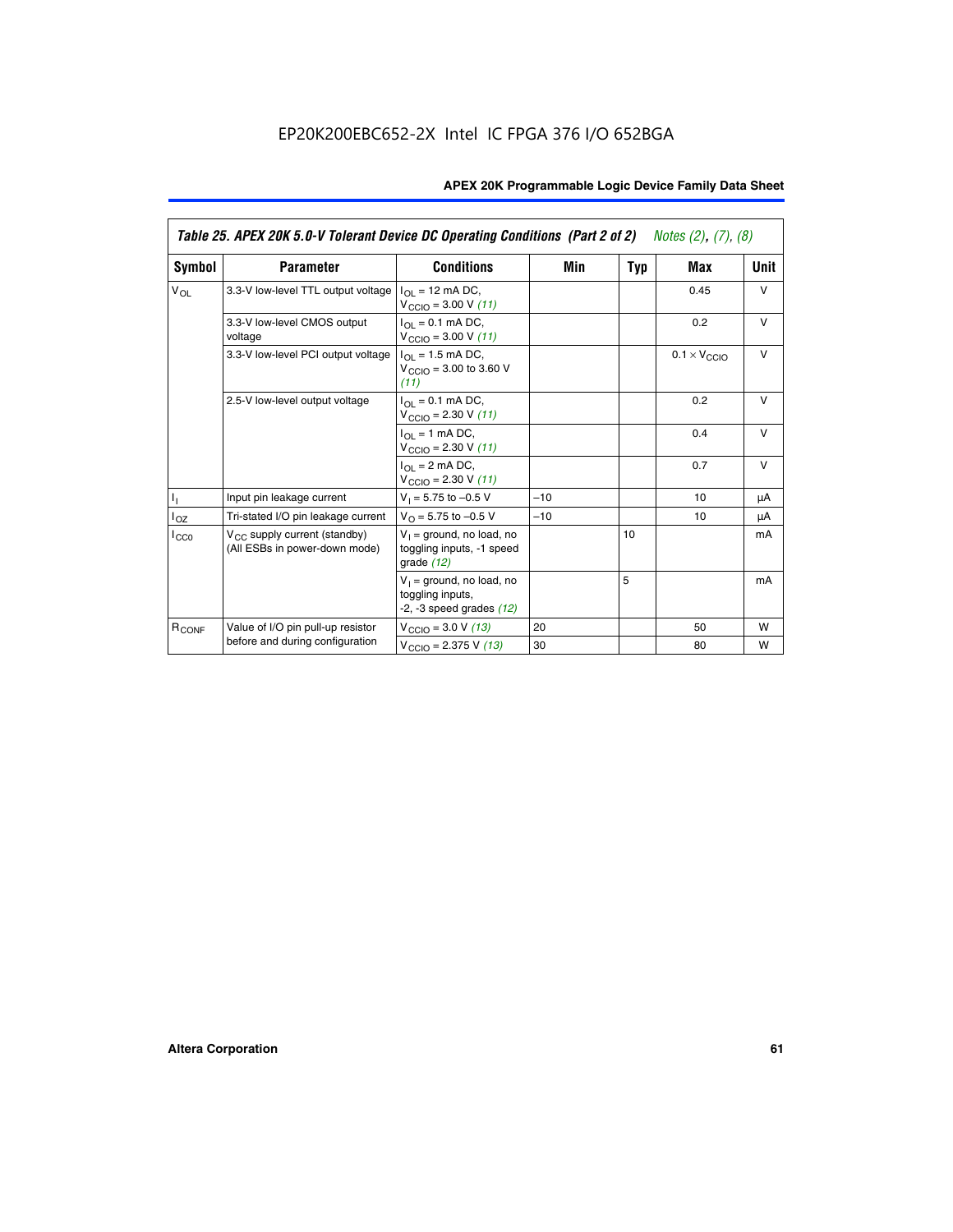|                    | Table 26. APEX 20K 5.0-V Tolerant Device Capacitance<br>Notes (2), (14) |                                     |     |     |      |  |
|--------------------|-------------------------------------------------------------------------|-------------------------------------|-----|-----|------|--|
| Symbol             | <b>Parameter</b>                                                        | <b>Conditions</b>                   | Min | Max | Unit |  |
| $C_{IN}$           | Input capacitance                                                       | $V_{1N} = 0 V$ , f = 1.0 MHz        |     | 8   | pF   |  |
| $C_{\text{INCLK}}$ | Input capacitance on dedicated<br>clock pin                             | $V_{IN} = 0 V$ , f = 1.0 MHz        |     | 12  | pF   |  |
| $C_{OUT}$          | Output capacitance                                                      | $V_{\text{OUT}} = 0 V, f = 1.0 MHz$ |     | 8   | pF   |  |

### *Notes to Tables 23 through 26:*

- (1) See the *Operating Requirements for Altera Devices Data Sheet*.
- (2) All APEX 20K devices are 5.0-V tolerant.
- (3) Minimum DC input is –0.5 V. During transitions, the inputs may undershoot to –2.0 V or overshoot to 5.75 V for input currents less than 100 mA and periods shorter than 20 ns.
- (4) Numbers in parentheses are for industrial-temperature-range devices.
- (5) Maximum  $V_{CC}$  rise time is 100 ms, and  $V_{CC}$  must rise monotonically.<br>(6) All pins, including dedicated inputs, clock I/O, and JTAG pins, may b
- All pins, including dedicated inputs, clock I/O, and JTAG pins, may be driven before  $V_{\text{CCINT}}$  and  $V_{\text{CCIO}}$  are powered.
- (7) Typical values are for  $T_A = 25^\circ$  C, V<sub>CCINT</sub> = 2.5 V, and V<sub>CCIO</sub> = 2.5 or 3.3 V.<br>(8) These values are specified in the APEX 20K device recommended operat
- These values are specified in the APEX 20K device recommended operating conditions, shown in Table 26 on page 62.
- (9) The APEX 20K input buffers are compatible with 2.5-V and 3.3-V (LVTTL and LVCMOS) signals. Additionally, the input buffers are 3.3-V PCI compliant when  $V_{\text{CCIO}}$  and  $V_{\text{CCINI}}$  meet the relationship shown in Figure 33 on page 68.
- (10) The  $I<sub>OH</sub>$  parameter refers to high-level TTL, PCI or CMOS output current.
- (11) The I<sub>OL</sub> parameter refers to low-level TTL, PCI, or CMOS output current. This parameter applies to open-drain pins as well as output pins.
- (12) This value is specified for normal device operation. The value may vary during power-up.
- (13) Pin pull-up resistance values will be lower if an external source drives the pin higher than  $V_{\text{CCIO}}$ .
- (14) Capacitance is sample-tested only.

Tables 27 through 30 provide information on absolute maximum ratings, recommended operating conditions, DC operating conditions, and capacitance for 1.8-V APEX 20KE devices.

|                             | Table 27. APEX 20KE Device Absolute Maximum Ratings<br>Note (1) |                                                   |        |     |              |  |  |
|-----------------------------|-----------------------------------------------------------------|---------------------------------------------------|--------|-----|--------------|--|--|
| Symbol                      | <b>Parameter</b>                                                | <b>Conditions</b>                                 | Min    | Max | Unit         |  |  |
| $V_{\text{CCINT}}$          | Supply voltage                                                  | With respect to ground (2)                        | $-0.5$ | 2.5 | v            |  |  |
| V <sub>CCIO</sub>           |                                                                 |                                                   | $-0.5$ | 4.6 | v            |  |  |
| $V_{1}$                     | DC input voltage                                                |                                                   | $-0.5$ | 4.6 | $\vee$       |  |  |
| $I_{OUT}$                   | DC output current, per pin                                      |                                                   | $-25$  | 25  | mA           |  |  |
| $\mathsf{T}_{\texttt{STG}}$ | Storage temperature                                             | No bias                                           | $-65$  | 150 | $^{\circ}$ C |  |  |
| Т <sub>АМВ</sub>            | Ambient temperature                                             | Under bias                                        | $-65$  | 135 | $^{\circ}$ C |  |  |
| $\mathsf{T}_{\text{d}}$     | Junction temperature                                            | PQFP, RQFP, TQFP, and BGA packages,<br>under bias |        | 135 | $^{\circ}$ C |  |  |
|                             |                                                                 | Ceramic PGA packages, under bias                  |        | 150 | $^{\circ}$ C |  |  |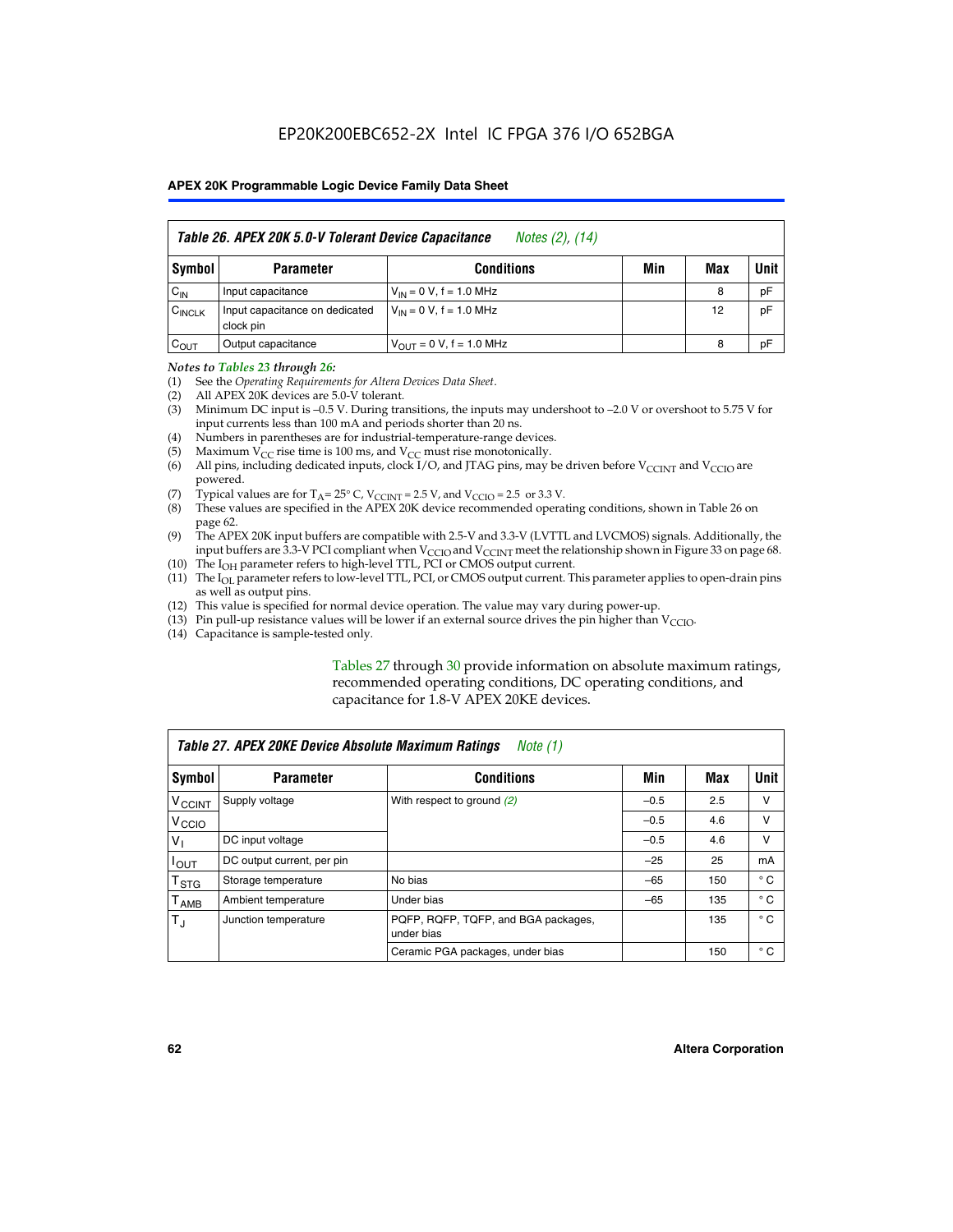|                          | <b>Table 28. APEX 20KE Device Recommended Operating Conditions</b> |                    |                  |                   |              |  |  |  |
|--------------------------|--------------------------------------------------------------------|--------------------|------------------|-------------------|--------------|--|--|--|
| <b>Symbol</b>            | <b>Parameter</b>                                                   | <b>Conditions</b>  | Min              | Max               | Unit         |  |  |  |
| <b>V<sub>CCINT</sub></b> | Supply voltage for internal logic and<br>input buffers             | (3), (4)           | 1.71(1.71)       | 1.89(1.89)        | $\vee$       |  |  |  |
| V <sub>CCIO</sub>        | Supply voltage for output buffers, 3.3-V<br>operation              | (3), (4)           | 3.00(3.00)       | 3.60(3.60)        | v            |  |  |  |
|                          | Supply voltage for output buffers, 2.5-V<br>operation              | (3), (4)           | 2.375<br>(2.375) | 2.625<br>(2.625)  | v            |  |  |  |
|                          | Supply voltage for output buffers, 1.8-V<br>operation              | (3), (4)           | 1.71(1.71)       | 1.89(1.89)        | v            |  |  |  |
| V <sub>1</sub>           | Input voltage                                                      | (5), (6)           | $-0.5$           | 4.0               | v            |  |  |  |
| $V_{\rm O}$              | Output voltage                                                     |                    | $\Omega$         | V <sub>CCIO</sub> | v            |  |  |  |
| $T_{\rm J}$              | Junction temperature                                               | For commercial use | 0                | 85                | $^{\circ}$ C |  |  |  |
|                          |                                                                    | For industrial use | $-40$            | 100               | ° C          |  |  |  |
| $t_{R}$                  | Input rise time                                                    |                    |                  | 40                | ns           |  |  |  |
| $t_{\mathsf{F}}$         | Input fall time                                                    |                    |                  | 40                | ns           |  |  |  |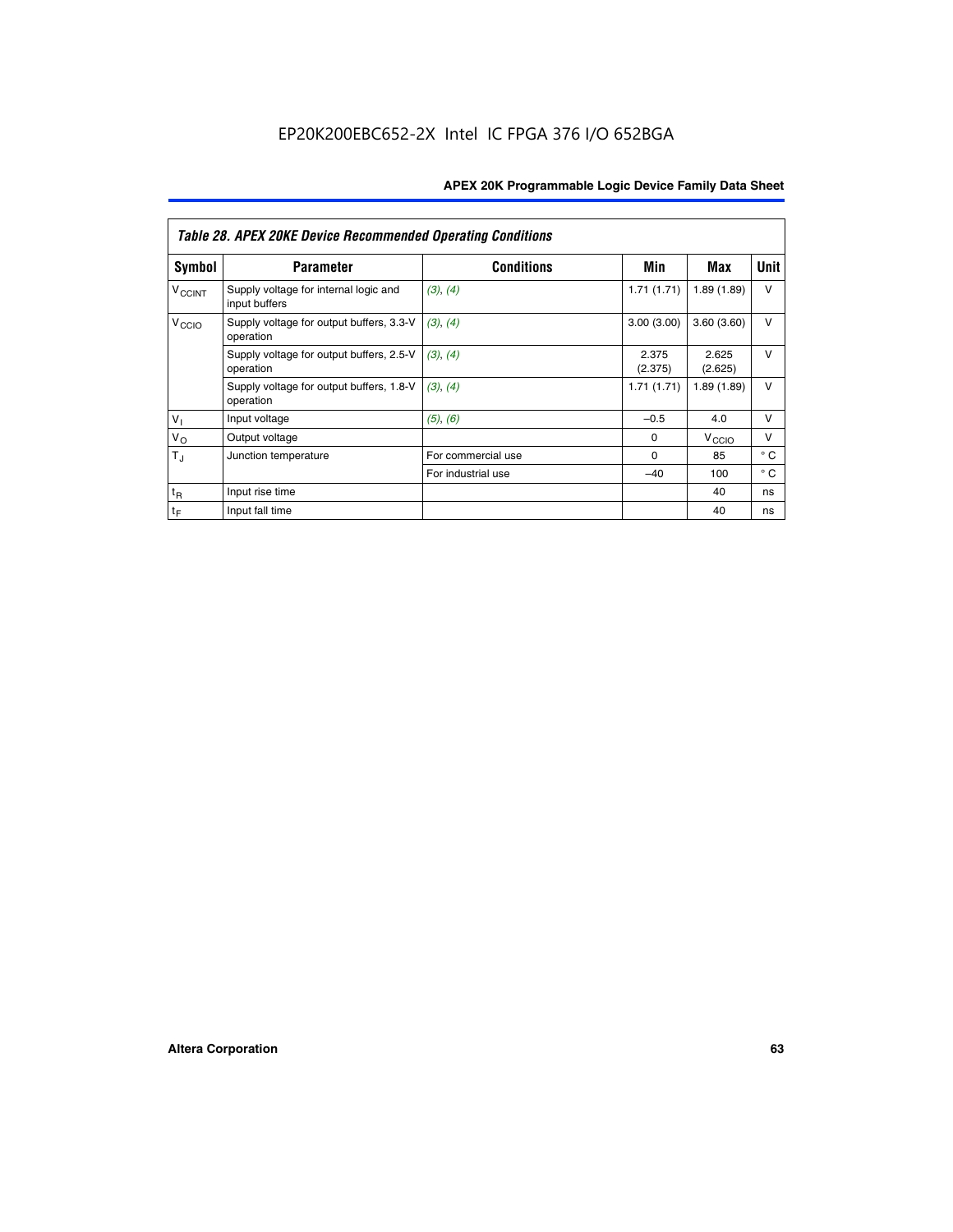# EP20K200EBC652-2X Intel IC FPGA 376 I/O 652BGA

# **APEX 20K Programmable Logic Device Family Data Sheet**

| <b>Symbol</b>              | <b>Parameter</b>                                                   | <b>Conditions</b>                                                                        | Min                                       | <b>Typ</b> | Max                                       | Unit      |
|----------------------------|--------------------------------------------------------------------|------------------------------------------------------------------------------------------|-------------------------------------------|------------|-------------------------------------------|-----------|
| $V_{\text{IH}}$            | High-level LVTTL, CMOS, or 3.3-V<br>PCI input voltage              |                                                                                          | 1.7, $0.5 \times V_{\text{CCIO}}$<br>(10) |            | 4.1                                       | V         |
| $\mathsf{V}_{\mathsf{IL}}$ | Low-level LVTTL, CMOS, or 3.3-V<br>PCI input voltage               |                                                                                          | $-0.5$                                    |            | 0.8, $0.3 \times V_{\text{CCIO}}$<br>(10) | $\vee$    |
| $V_{OH}$                   | 3.3-V high-level LVTTL output<br>voltage                           | $I_{OH} = -12$ mA DC,<br>$V_{\text{CCIO}} = 3.00 V (11)$                                 | 2.4                                       |            |                                           | v         |
|                            | 3.3-V high-level LVCMOS output<br>voltage                          | $I_{OH} = -0.1$ mA DC,<br>$V_{\text{CCIO}} = 3.00 V (11)$                                | $V_{\text{CGIO}} - 0.2$                   |            |                                           | v         |
|                            | 3.3-V high-level PCI output voltage $ I_{OH} = -0.5$ mA DC,        | $V_{\text{CGIO}} = 3.00$ to 3.60 V<br>(11)                                               | $0.9 \times V_{\text{CCIO}}$              |            |                                           | V         |
|                            | 2.5-V high-level output voltage                                    | $I_{OH} = -0.1$ mA DC,<br>$V_{\text{CCIO}} = 2.30 V (11)$                                | 2.1                                       |            |                                           | v         |
|                            |                                                                    | $I_{OH} = -1$ mA DC,<br>$V_{\text{CCIO}} = 2.30 V (11)$                                  | 2.0                                       |            |                                           | v         |
|                            |                                                                    | $I_{OH} = -2$ mA DC,<br>$V_{\text{CCIO}}$ = 2.30 V (11)                                  | 1.7                                       |            |                                           | V         |
| $V_{OL}$                   | 3.3-V low-level LVTTL output<br>voltage                            | $I_{\Omega}$ = 12 mA DC,<br>$V_{\text{CCIO}} = 3.00 V (12)$                              |                                           |            | 0.4                                       | v         |
|                            | 3.3-V low-level LVCMOS output<br>voltage                           | $I_{\Omega} = 0.1$ mA DC,<br>$V_{\text{CCIO}} = 3.00 V (12)$                             |                                           |            | 0.2                                       | $\vee$    |
|                            | 3.3-V low-level PCI output voltage                                 | $I_{\Omega}$ = 1.5 mA DC,<br>$V_{\text{CCIO}} = 3.00 \text{ to } 3.60 \text{ V}$<br>(12) |                                           |            | $0.1 \times V_{\text{CCIO}}$              | v         |
|                            | 2.5-V low-level output voltage                                     | $I_{\Omega} = 0.1$ mA DC,<br>$V_{\text{CCIO}}$ = 2.30 V (12)                             |                                           |            | 0.2                                       | V         |
|                            |                                                                    | $I_{\Omega} = 1$ mA DC,<br>$V_{\text{CCIO}}$ = 2.30 V (12)                               |                                           |            | 0.4                                       | v         |
|                            |                                                                    | $I_{OL}$ = 2 mA DC,<br>$V_{\text{CCIO}} = 2.30 V (12)$                                   |                                           |            | 0.7                                       | v         |
| ъ,                         | Input pin leakage current                                          | $V_1 = 4.1$ to -0.5 V (13)                                                               | $-10$                                     |            | 10                                        | μA        |
| $I_{OZ}$                   | Tri-stated I/O pin leakage current                                 | $V_O = 4.1$ to -0.5 V (13)                                                               | $-10$                                     |            | 10                                        | μA        |
| $I_{CC0}$                  | $V_{CC}$ supply current (standby)<br>(All ESBs in power-down mode) | $V_1$ = ground, no load, no<br>toggling inputs, -1 speed<br>grade                        |                                           | 10         |                                           | mA        |
|                            |                                                                    | $V_1$ = ground, no load, no<br>toggling inputs,<br>-2, -3 speed grades                   |                                           | 5          |                                           | mA        |
| R <sub>CONF</sub>          | Value of I/O pin pull-up resistor                                  | $V_{\text{CCIO}} = 3.0 V (14)$                                                           | 20                                        |            | 50                                        | $k\Omega$ |
|                            | before and during configuration                                    | $V_{\text{CGIO}} = 2.375 V (14)$                                                         | 30                                        |            | 80                                        | kΩ        |
|                            |                                                                    | $V_{\text{CCIO}} = 1.71 V (14)$                                                          | 60                                        |            | 150                                       | $k\Omega$ |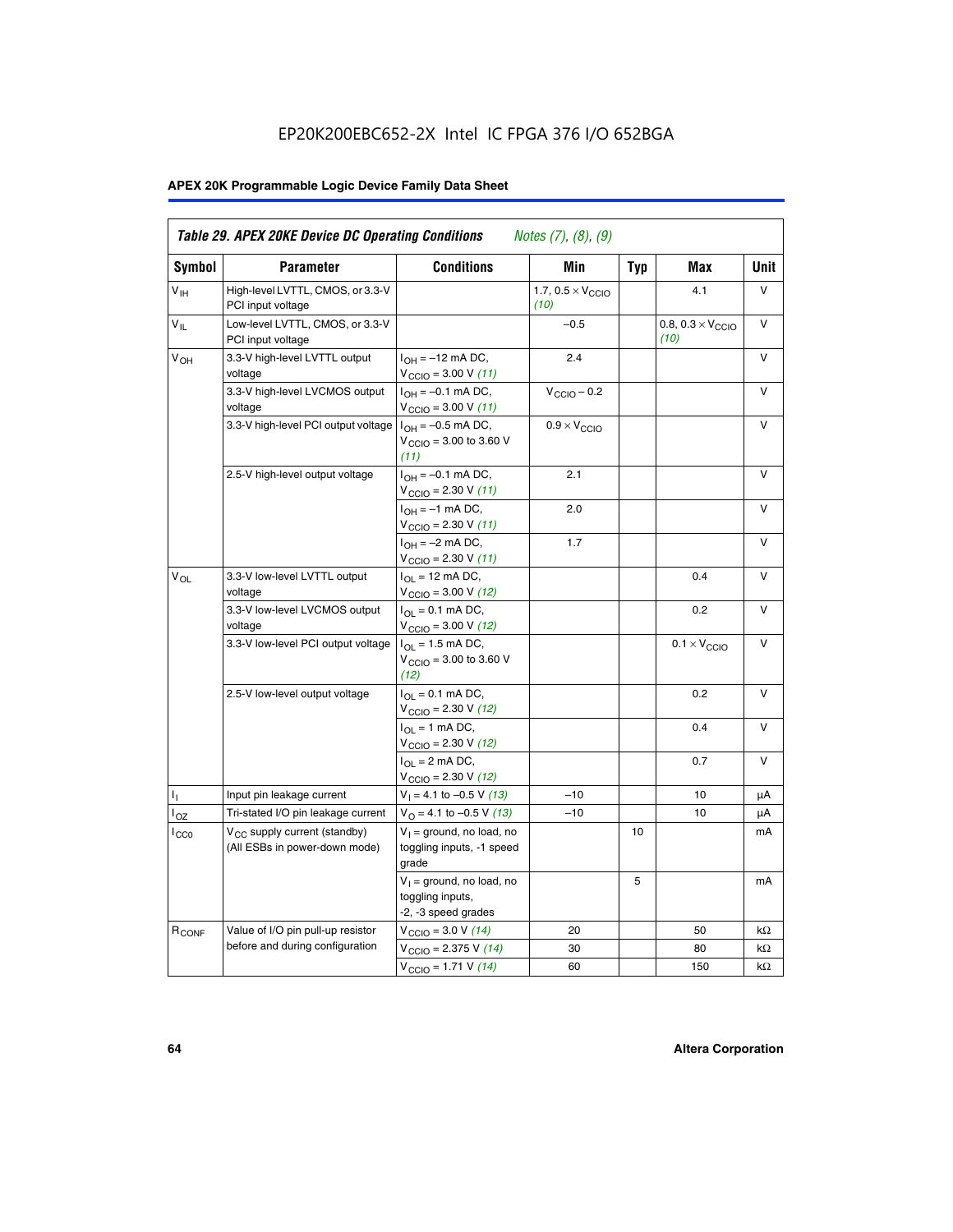**1 For DC Operating Specifications on APEX 20KE I/O standards,** please refer to *Application Note 117 (Using Selectable I/O Standards in Altera Devices).*

| Table 30. APEX 20KE Device Capacitance<br><i>Note</i> (15) |                                             |                                |     |     |      |
|------------------------------------------------------------|---------------------------------------------|--------------------------------|-----|-----|------|
| Symbol                                                     | <b>Parameter</b>                            | <b>Conditions</b>              | Min | Max | Unit |
| $C_{\text{IN}}$                                            | Input capacitance                           | $V_{IN} = 0 V$ , f = 1.0 MHz   |     | 8   | pF   |
| $C_{\text{INCLK}}$                                         | Input capacitance on<br>dedicated clock pin | $V_{IN} = 0 V$ , f = 1.0 MHz   |     | 12  | pF   |
| $C_{OUT}$                                                  | Output capacitance                          | $V_{OUIT} = 0 V$ , f = 1.0 MHz |     | 8   | рF   |

### *Notes to Tables 27 through 30:*

- (1) See the *Operating Requirements for Altera Devices Data Sheet*.
- (2) Minimum DC input is –0.5 V. During transitions, the inputs may undershoot to –2.0 V or overshoot to 5.75 V for input currents less than 100 mA and periods shorter than 20 ns.
- (3) Numbers in parentheses are for industrial-temperature-range devices.
- (4) Maximum  $V_{CC}$  rise time is 100 ms, and  $V_{CC}$  must rise monotonically.<br>(5) Minimum DC input is -0.5 V. During transitions, the inputs may und
- Minimum DC input is  $-0.5$  V. During transitions, the inputs may undershoot to  $-2.0$  V or overshoot to the voltage shown in the following table based on input duty cycle for input currents less than 100 mA. The overshoot is dependent upon duty cycle of the signal. The DC case is equivalent to 100% duty cycle.

| Vin  | Max. Duty Cycle |
|------|-----------------|
| 4.0V | 100% (DC)       |
| 4.1  | 90%             |
| 4.2  | 50%             |
| 4.3  | 30%             |
| .    |                 |

- 4.4  $17\%$ <br>4.5  $10\%$
- 10%
- (6) All pins, including dedicated inputs, clock, I/O, and JTAG pins, may be driven before  $V_{\text{CCINT}}$  and  $V_{\text{CCIO}}$  are powered.
- (7) Typical values are for  $T_A = 25^\circ$  C, V<sub>CCINT</sub> = 1.8 V, and V<sub>CCIO</sub> = 1.8 V, 2.5 V or 3.3 V.
- (8) These values are specified under the APEX 20KE device recommended operating conditions, shown in Table 24 on page 60.
- (9) Refer to *Application Note 117 (Using Selectable I/O Standards in Altera Devices)* for the V<sub>IH</sub>, V<sub>IL</sub>, V<sub>OH</sub>, V<sub>OL</sub>, and I<sub>I</sub> parameters when VCCIO = 1.8 V.
- (10) The APEX 20KE input buffers are compatible with 1.8-V, 2.5-V and 3.3-V (LVTTL and LVCMOS) signals. Additionally, the input buffers are 3.3-V PCI compliant. Input buffers also meet specifications for GTL+, CTT, AGP, SSTL-2, SSTL-3, and HSTL.
- (11) The  $I_{OH}$  parameter refers to high-level TTL, PCI, or CMOS output current.
- (12) The I<sub>OL</sub> parameter refers to low-level TTL, PCI, or CMOS output current. This parameter applies to open-drain pins as well as output pins.
- (13) This value is specified for normal device operation. The value may vary during power-up.
- (14) Pin pull-up resistance values will be lower if an external source drives the pin higher than  $V_{CCIO}$ .
- (15) Capacitance is sample-tested only.

Figure 33 shows the relationship between  $V_{\text{CCIO}}$  and  $V_{\text{CCINT}}$  for 3.3-V PCI compliance on APEX 20K devices.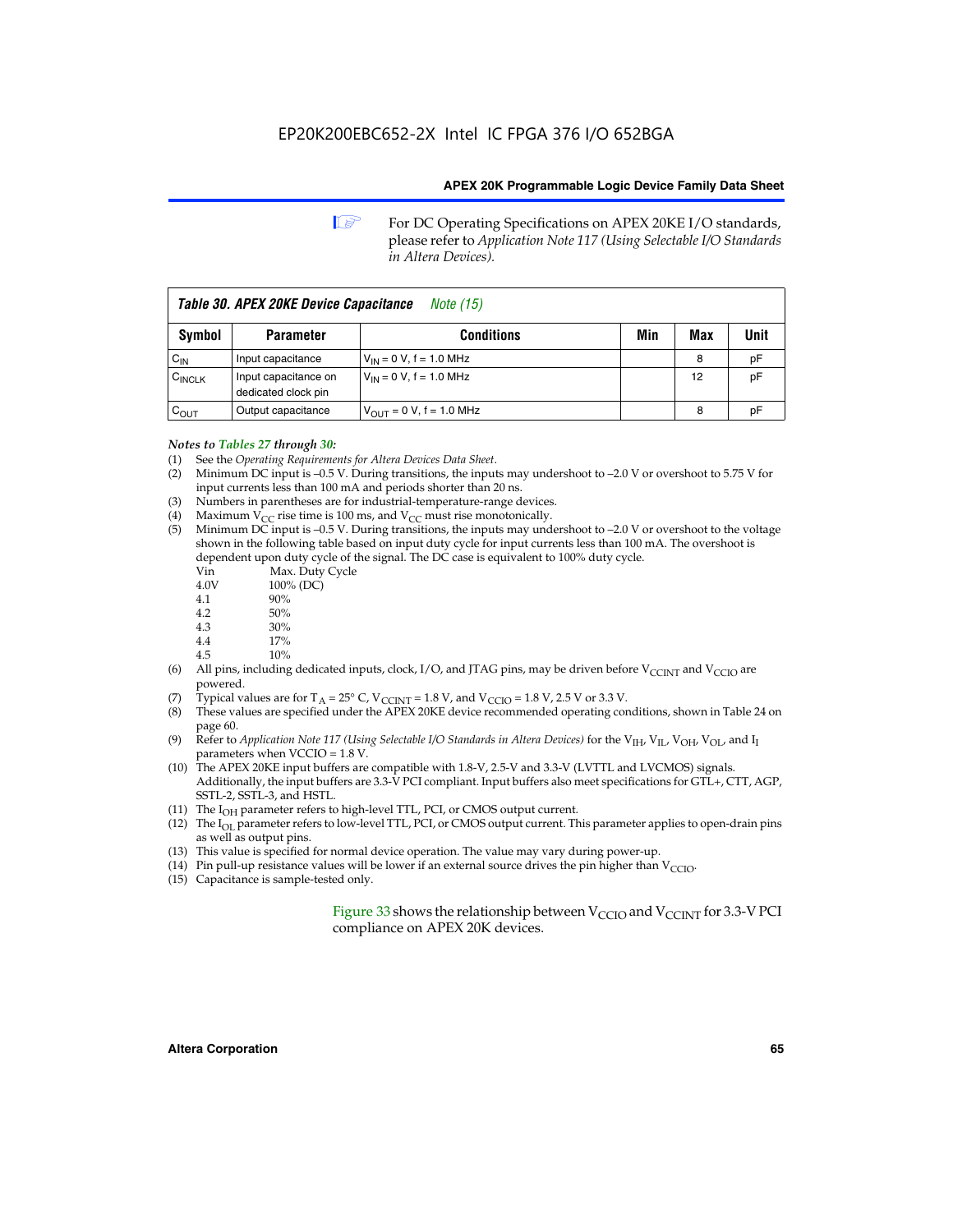

Figure 34 shows the typical output drive characteristics of APEX 20K devices with 3.3-V and 2.5-V V<sub>CCIO</sub>. The output driver is compatible with the 3.3-V *PCI Local Bus Specification, Revision 2.2* (when VCCIO pins are connected to 3.3 V). 5-V tolerant APEX 20K devices in the -1 speed grade are 5-V PCI compliant over all operating conditions.

*Figure 34. Output Drive Characteristics of APEX 20K Device Note (1)*





**66 Altera Corporation**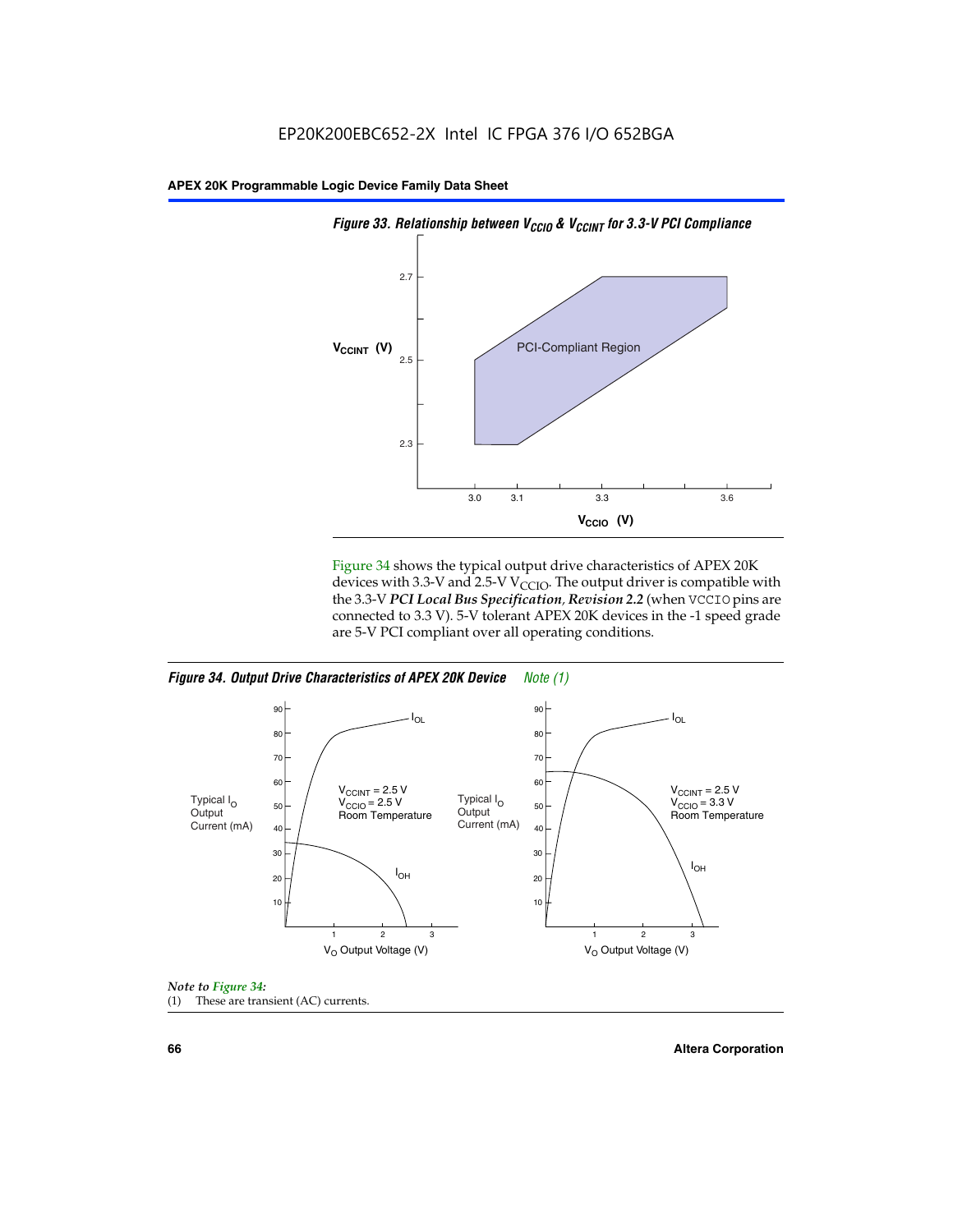

Figure 35 shows the output drive characteristics of APEX 20KE devices.

*Note to Figure 35:* (1) These are transient (AC) currents.

**Timing Model** The high-performance FastTrack and MegaLAB interconnect routing resources ensure predictable performance, accurate simulation, and accurate timing analysis. This predictable performance contrasts with that of FPGAs, which use a segmented connection scheme and therefore have unpredictable performance.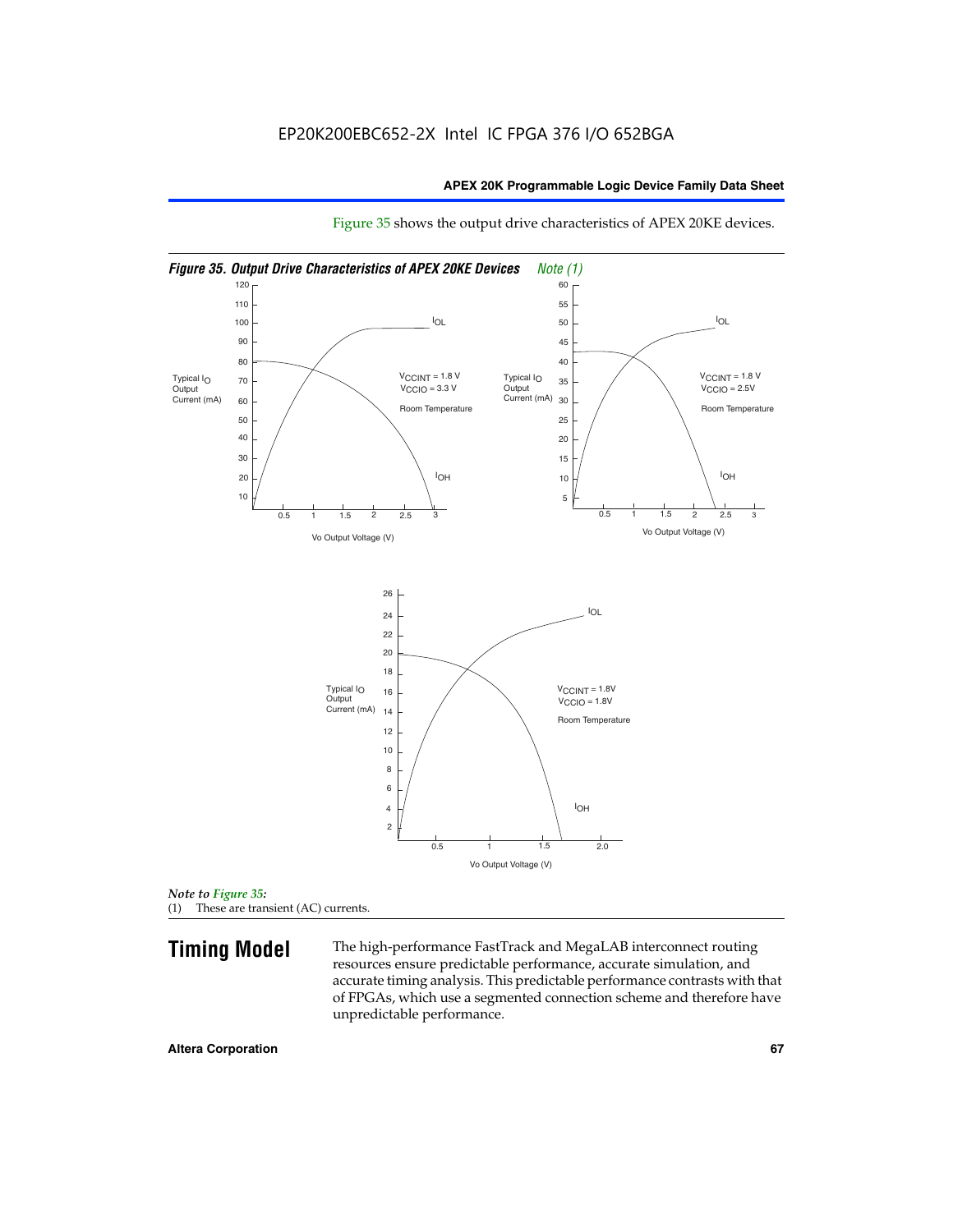All specifications are always representative of worst-case supply voltage and junction temperature conditions. All output-pin-timing specifications are reported for maximum driver strength.

Figure  $36$  shows the  $f_{MAX}$  timing model for APEX 20K devices.



Figure 37 shows the  $f_{MAX}$  timing model for APEX 20KE devices. These parameters can be used to estimate  $f_{MAX}$  for multiple levels of logic. Quartus II software timing analysis should be used for more accurate timing information.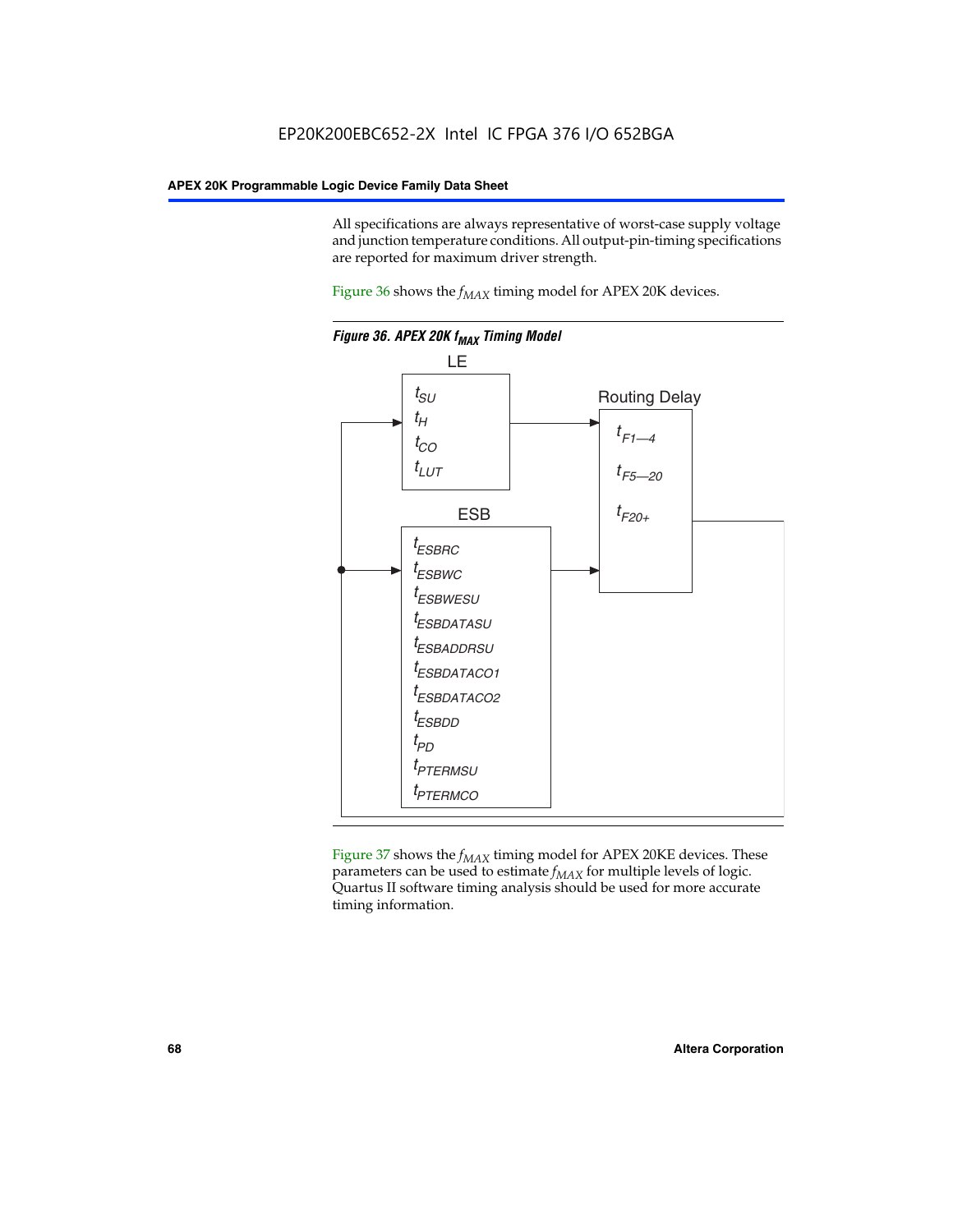

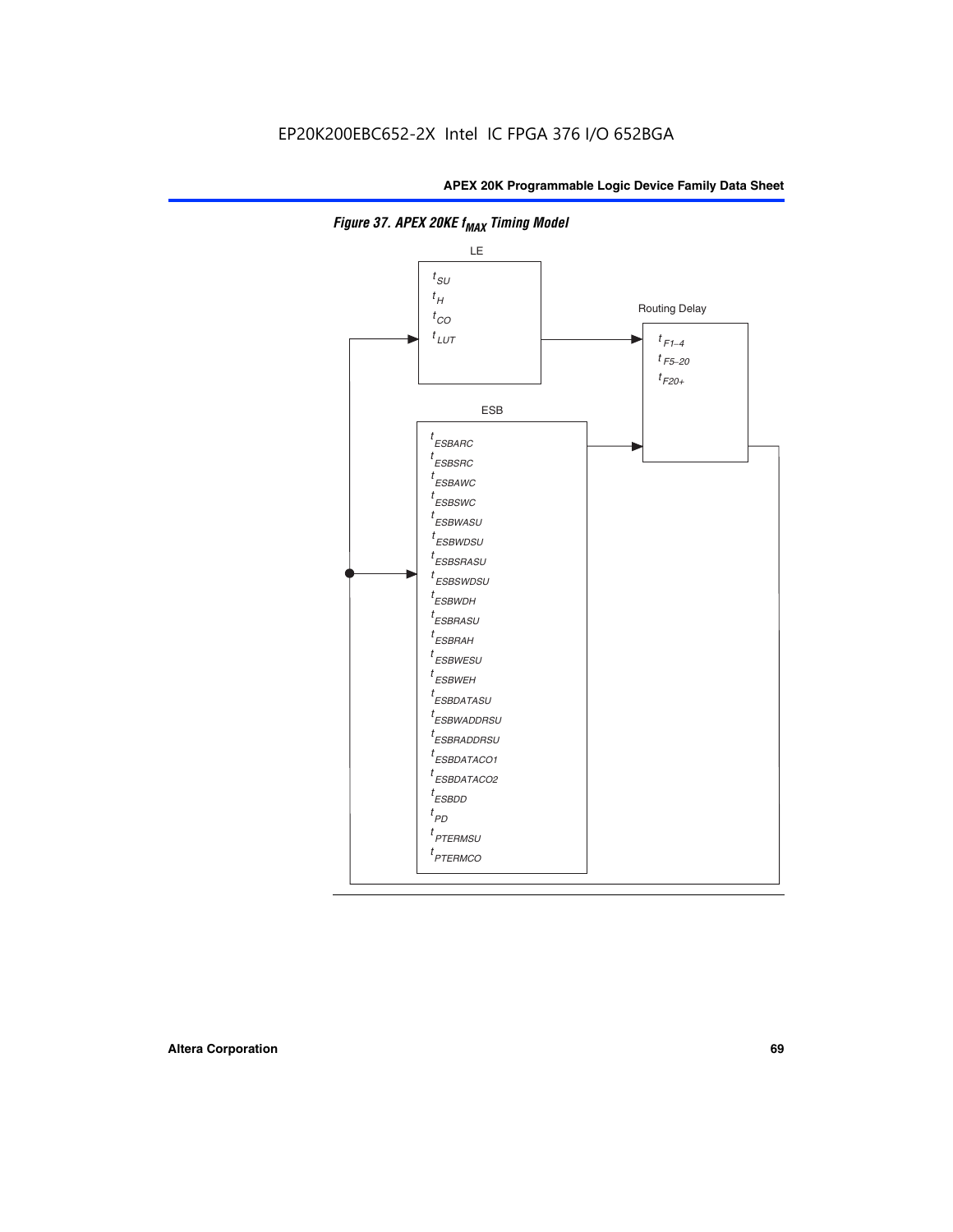Figures 38 and 39 show the asynchronous and synchronous timing waveforms, respectively, for the ESB macroparameters in Table 31.



*Figure 38. ESB Asynchronous Timing Waveforms*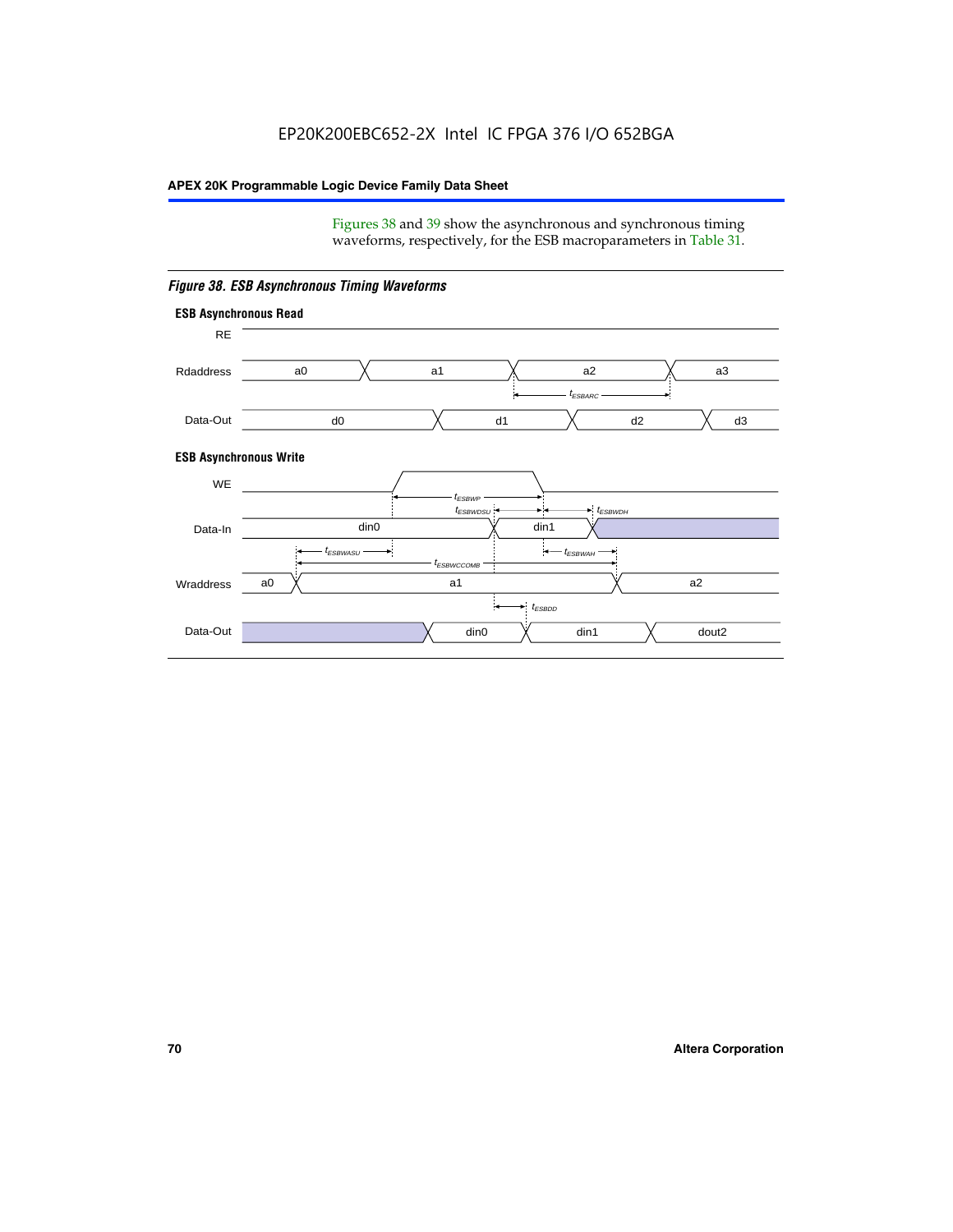# EP20K200EBC652-2X Intel IC FPGA 376 I/O 652BGA

# **APEX 20K Programmable Logic Device Family Data Sheet**



# *Figure 39. ESB Synchronous Timing Waveforms*

# **ESB Synchronous Write (ESB Output Registers Used)**



Figure 40 shows the timing model for bidirectional I/O pin timing.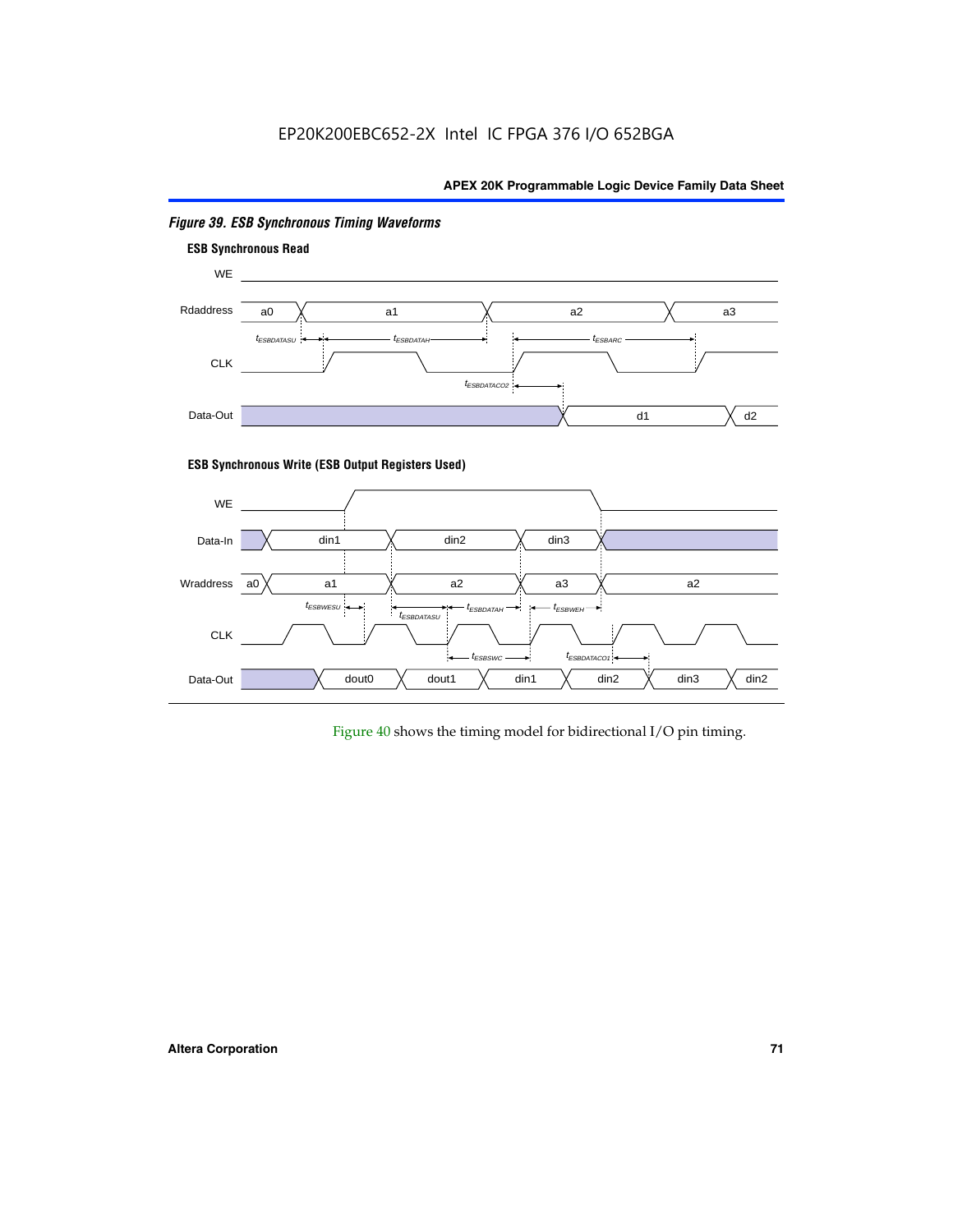

### *Figure 40. Synchronous Bidirectional Pin External Timing*

# *Notes to Figure 40:*

- The output enable and input registers are LE registers in the LAB adjacent to a bidirectional row pin. The output enable register is set with "Output Enable Routing= Signal-Pin" option in the Quartus II software.
- (2) The LAB adjacent input register is set with "Decrease Input Delay to Internal Cells= Off". This maintains a zero hold time for lab adjacent registers while giving a fast, position independent setup time. A faster setup time with zero hold time is possible by setting "Decrease Input Delay to Internal Cells= ON" and moving the input register farther away from the bidirectional pin. The exact position where zero hold occurs with the minimum setup time, varies with device density and speed grade.

Table 31 describes the  $f_{MAX}$  timing parameters shown in Figure 36 on page 68.

| Table 31. APEX 20K f <sub>MAX</sub> Timing Parameters<br>(Part 1 of 2) |                                                                |  |  |  |  |
|------------------------------------------------------------------------|----------------------------------------------------------------|--|--|--|--|
| Symbol                                                                 | <b>Parameter</b><br>LE register setup time before clock        |  |  |  |  |
| $t_{\text{SU}}$                                                        |                                                                |  |  |  |  |
| $t_H$                                                                  | LE register hold time after clock                              |  |  |  |  |
| $t_{CO}$                                                               | LE register clock-to-output delay                              |  |  |  |  |
| t <sub>LUT</sub>                                                       | LUT delay for data-in                                          |  |  |  |  |
| <sup>t</sup> ESBRC                                                     | ESB Asynchronous read cycle time                               |  |  |  |  |
| <sup>t</sup> ESBWC                                                     | ESB Asynchronous write cycle time                              |  |  |  |  |
| <sup>t</sup> ESBWESU                                                   | ESB WE setup time before clock when using input register       |  |  |  |  |
| <sup>t</sup> ESBDATASU                                                 | ESB data setup time before clock when using input register     |  |  |  |  |
| <sup>t</sup> ESBDATAH                                                  | ESB data hold time after clock when using input register       |  |  |  |  |
| <sup>t</sup> ESBADDRSU                                                 | ESB address setup time before clock when using input registers |  |  |  |  |
| ESBDATACO1                                                             | ESB clock-to-output delay when using output registers          |  |  |  |  |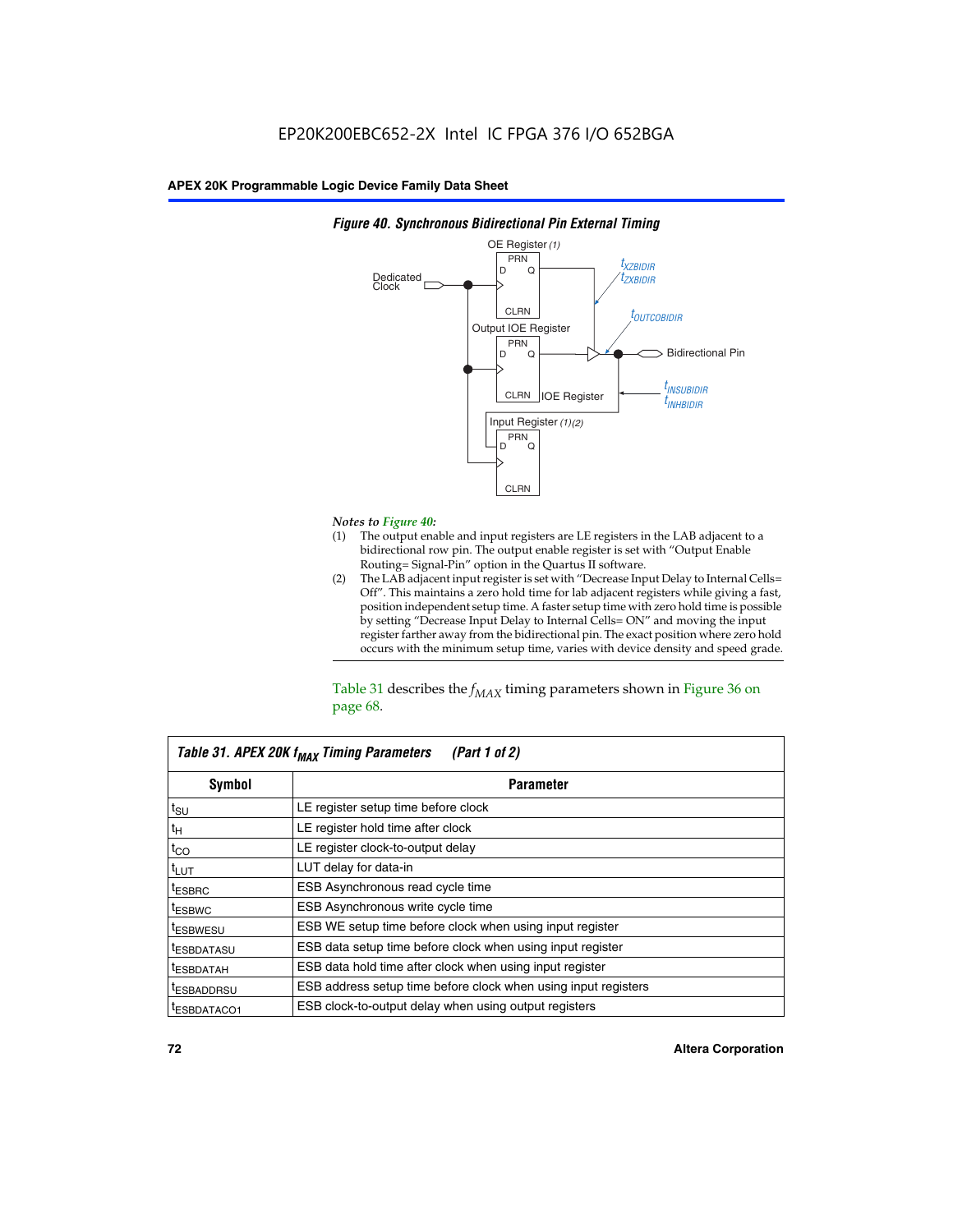| Table 31. APEX 20K f <sub>MAX</sub> Timing Parameters<br>(Part 2 of 2) |                                                    |  |  |  |  |
|------------------------------------------------------------------------|----------------------------------------------------|--|--|--|--|
| Symbol                                                                 | <b>Parameter</b>                                   |  |  |  |  |
| t <sub>ESBDATACO2</sub>                                                | ESB clock-to-output delay without output registers |  |  |  |  |
| <sup>t</sup> ESBDD                                                     | ESB data-in to data-out delay for RAM mode         |  |  |  |  |
| t <sub>PD</sub>                                                        | ESB macrocell input to non-registered output       |  |  |  |  |
| <sup>t</sup> PTERMSU                                                   | ESB macrocell register setup time before clock     |  |  |  |  |
| <sup>t</sup> PTERMCO                                                   | ESB macrocell register clock-to-output delay       |  |  |  |  |
| $t_{F1-4}$                                                             | Fanout delay using local interconnect              |  |  |  |  |
| $t_{F5-20}$                                                            | Fanout delay using MegaLab Interconnect            |  |  |  |  |
| $t_{F20+}$                                                             | Fanout delay using FastTrack Interconnect          |  |  |  |  |
| $t_{CH}$                                                               | Minimum clock high time from clock pin             |  |  |  |  |
| $t_{CL}$                                                               | Minimum clock low time from clock pin              |  |  |  |  |
| t <sub>CLRP</sub>                                                      | LE clear pulse width                               |  |  |  |  |
| t <sub>PREP</sub>                                                      | LE preset pulse width                              |  |  |  |  |
| <sup>t</sup> ESBCH                                                     | Clock high time                                    |  |  |  |  |
| <sup>t</sup> ESBCL                                                     | Clock low time                                     |  |  |  |  |
| <sup>t</sup> ESBWP                                                     | Write pulse width                                  |  |  |  |  |
| <sup>t</sup> ESBRP                                                     | Read pulse width                                   |  |  |  |  |

### Tables 32 and 33 describe APEX 20K external timing parameters.

| Table 32. APEX 20K External Timing Parameters<br>Note (1) |                                                         |  |  |  |  |
|-----------------------------------------------------------|---------------------------------------------------------|--|--|--|--|
| <b>Symbol</b>                                             | <b>Clock Parameter</b>                                  |  |  |  |  |
| <sup>t</sup> insu                                         | Setup time with global clock at IOE register            |  |  |  |  |
| $t_{INH}$                                                 | Hold time with global clock at IOE register             |  |  |  |  |
| <b>IOUTCO</b>                                             | Clock-to-output delay with global clock at IOE register |  |  |  |  |

| Table 33. APEX 20K External Bidirectional Timing Parameters<br>Note (1) |                                                                                                |              |  |  |  |
|-------------------------------------------------------------------------|------------------------------------------------------------------------------------------------|--------------|--|--|--|
| Symbol<br><b>Parameter</b>                                              |                                                                                                |              |  |  |  |
| <sup>I</sup> INSUBIDIR                                                  | Setup time for bidirectional pins with global clock at same-row or same-<br>column LE register |              |  |  |  |
| <sup>t</sup> INHBIDIR                                                   | Hold time for bidirectional pins with global clock at same-row or same-<br>column LE register  |              |  |  |  |
| <sup>t</sup> OUTCOBIDIR                                                 | Clock-to-output delay for bidirectional pins with global clock at IOE<br>register              | $C1 = 10 pF$ |  |  |  |
| <sup>T</sup> XZBIDIR                                                    | Synchronous IOE output buffer disable delay                                                    | $C1 = 10 pF$ |  |  |  |
| <sup>I</sup> ZXBIDIR                                                    | Synchronous IOE output buffer enable delay, slow slew rate $=$ off                             | $C1 = 10 pF$ |  |  |  |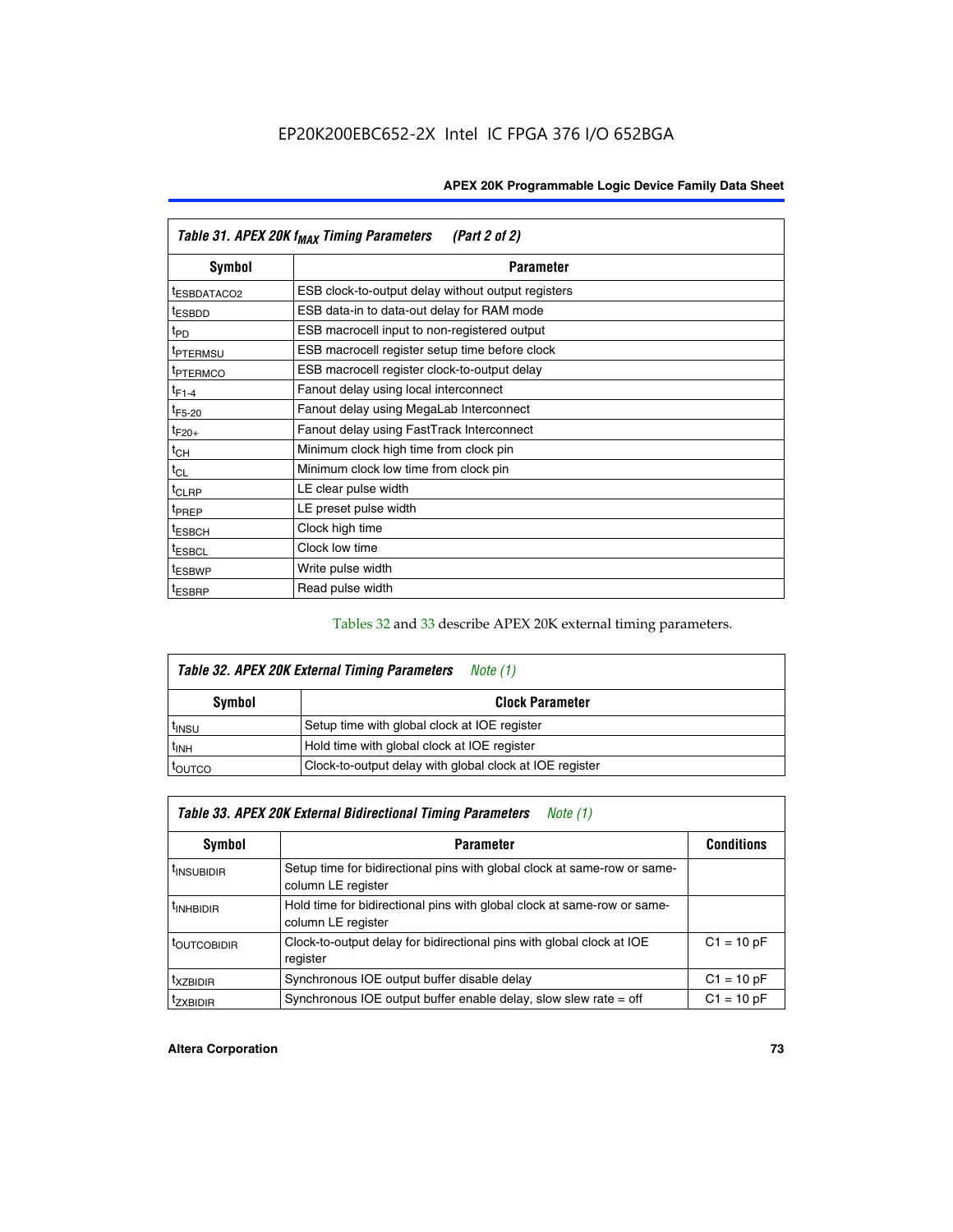#### *Note to Tables 32 and 33:*

(1) These timing parameters are sample-tested only.

Tables 34 through 37 show APEX 20KE LE, ESB, routing, and functional timing microparameters for the  $f_{MAX}$  timing model.

| <b>Table 34. APEX 20KE LE Timing Microparameters</b> |                                     |  |  |  |  |
|------------------------------------------------------|-------------------------------------|--|--|--|--|
| Symbol<br><b>Parameter</b>                           |                                     |  |  |  |  |
| t <sub>SU</sub>                                      | LE register setup time before clock |  |  |  |  |
| $t_H$                                                | LE register hold time after clock   |  |  |  |  |
| $t_{CO}$                                             | LE register clock-to-output delay   |  |  |  |  |
|                                                      | LUT delay for data-in to data-out   |  |  |  |  |

| Table 35. APEX 20KE ESB Timing Microparameters |                                                                        |  |  |  |
|------------------------------------------------|------------------------------------------------------------------------|--|--|--|
| Symbol                                         | <b>Parameter</b>                                                       |  |  |  |
| t <sub>ESBARC</sub>                            | ESB Asynchronous read cycle time                                       |  |  |  |
| <sup>t</sup> ESBSRC                            | <b>ESB Synchronous read cycle time</b>                                 |  |  |  |
| t <sub>ESBAWC</sub>                            | ESB Asynchronous write cycle time                                      |  |  |  |
| t <sub>ESBSWC</sub>                            | ESB Synchronous write cycle time                                       |  |  |  |
| tESBWASU                                       | ESB write address setup time with respect to WE                        |  |  |  |
| <sup>t</sup> ESBWAH                            | ESB write address hold time with respect to WE                         |  |  |  |
| t <sub>ESBWDSU</sub>                           | ESB data setup time with respect to WE                                 |  |  |  |
| <sup>t</sup> ESBWDH                            | ESB data hold time with respect to WE                                  |  |  |  |
| tESBRASU                                       | ESB read address setup time with respect to RE                         |  |  |  |
| t <sub>ESBRAH</sub>                            | ESB read address hold time with respect to RE                          |  |  |  |
| <sup>t</sup> ESBWESU                           | ESB WE setup time before clock when using input register               |  |  |  |
| <sup>t</sup> ESBWEH                            | ESB WE hold time after clock when using input register                 |  |  |  |
| <sup>t</sup> ESBDATASU                         | ESB data setup time before clock when using input register             |  |  |  |
| t <sub>ESBDATAH</sub>                          | ESB data hold time after clock when using input register               |  |  |  |
| <sup>t</sup> ESBWADDRSU                        | ESB write address setup time before clock when using input             |  |  |  |
|                                                | registers                                                              |  |  |  |
| tESBRADDRSU                                    | ESB read address setup time before clock when using input<br>registers |  |  |  |
| t <sub>ESBDATACO1</sub>                        | ESB clock-to-output delay when using output registers                  |  |  |  |
| t <sub>ESBDATACO2</sub>                        | ESB clock-to-output delay without output registers                     |  |  |  |
| $t_{ESBDD}$                                    | ESB data-in to data-out delay for RAM mode                             |  |  |  |
| $t_{PD}$                                       | ESB Macrocell input to non-registered output                           |  |  |  |
| t <sub>PTERMSU</sub>                           | ESB Macrocell register setup time before clock                         |  |  |  |
| t <sub>PTERMCO</sub>                           | ESB Macrocell register clock-to-output delay                           |  |  |  |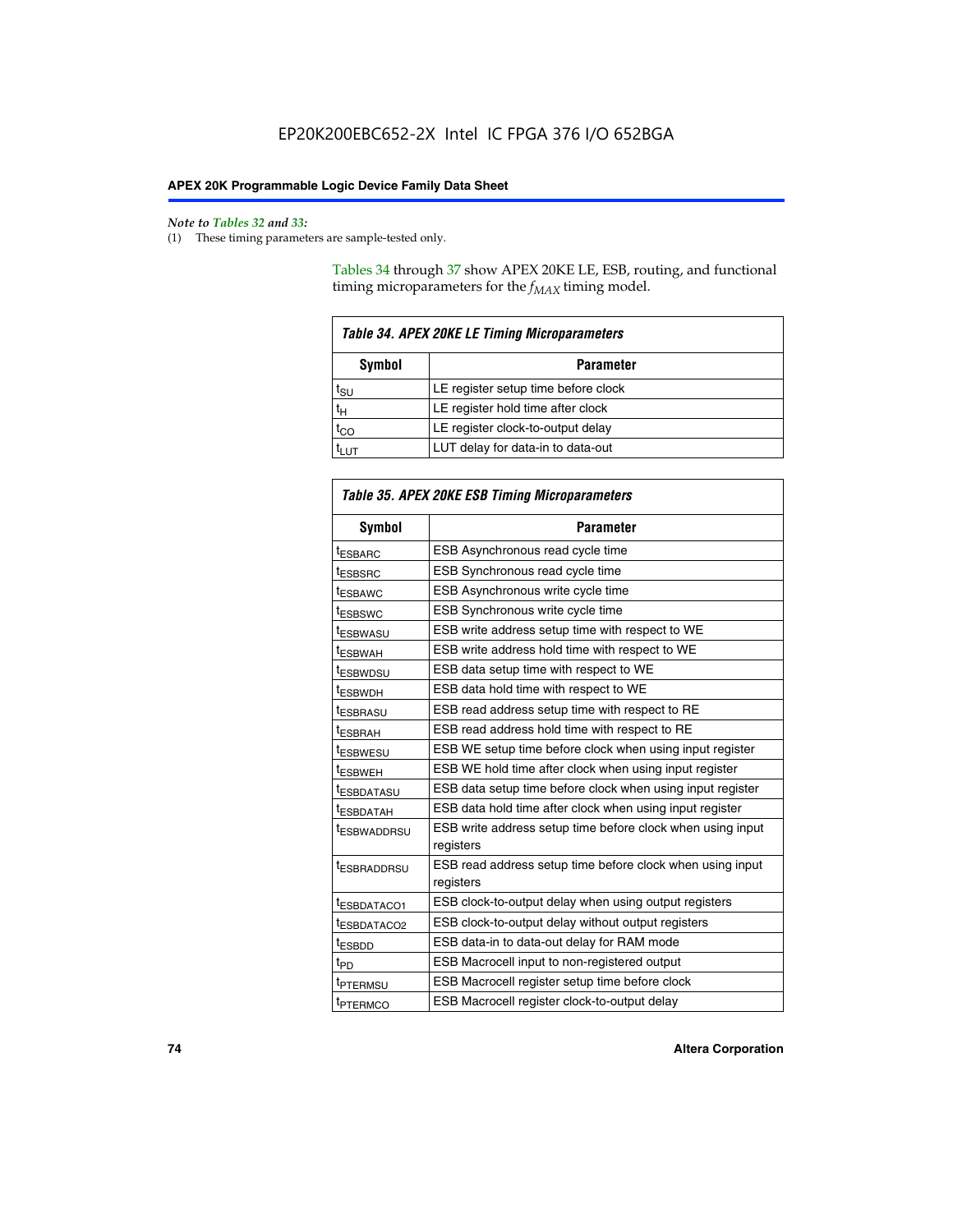| <b>Table 36. APEX 20KE Routing Timing Microparameters</b><br>Note (1) |                                                    |  |  |  |  |
|-----------------------------------------------------------------------|----------------------------------------------------|--|--|--|--|
| Symbol<br><b>Parameter</b>                                            |                                                    |  |  |  |  |
| $t_{F1-4}$                                                            | Fanout delay using Local Interconnect              |  |  |  |  |
| $t_{F5-20}$                                                           | Fanout delay estimate using MegaLab Interconnect   |  |  |  |  |
| $t_{F20+}$                                                            | Fanout delay estimate using FastTrack Interconnect |  |  |  |  |

#### *Note to Table 36:*

(1) These parameters are worst-case values for typical applications. Post-compilation timing simulation and timing analysis are required to determine actual worst-case performance.

| Symbol        | <b>Parameter</b>                       |
|---------------|----------------------------------------|
| <b>TCH</b>    | Minimum clock high time from clock pin |
| <b>TCL</b>    | Minimum clock low time from clock pin  |
| <b>TCLRP</b>  | LE clear Pulse Width                   |
| <b>TPREP</b>  | LE preset pulse width                  |
| <b>TESBCH</b> | Clock high time for ESB                |
| <b>TESBCL</b> | Clock low time for ESB                 |
| <b>TESBWP</b> | Write pulse width                      |
| <b>TESBRP</b> | Read pulse width                       |

### *Table 37. APEX 20KE Functional Timing Microparameters*

Tables 38 and 39 describe the APEX 20KE external timing parameters.

| Table 38. APEX 20KE External Timing Parameters<br>Note (1) |                                                                |              |  |  |  |
|------------------------------------------------------------|----------------------------------------------------------------|--------------|--|--|--|
| <b>Clock Parameter</b><br>Symbol<br><b>Conditions</b>      |                                                                |              |  |  |  |
| <sup>t</sup> insu                                          | Setup time with global clock at IOE input register             |              |  |  |  |
| $t_{\text{INH}}$                                           | Hold time with global clock at IOE input register              |              |  |  |  |
| toutco                                                     | Clock-to-output delay with global clock at IOE output register | $C1 = 10 pF$ |  |  |  |
| <sup>t</sup> INSUPLL                                       | Setup time with PLL clock at IOE input register                |              |  |  |  |
| <sup>t</sup> INHPLL                                        | Hold time with PLL clock at IOE input register                 |              |  |  |  |
| <sup>I</sup> OUTCOPLL                                      | Clock-to-output delay with PLL clock at IOE output register    | $C1 = 10 pF$ |  |  |  |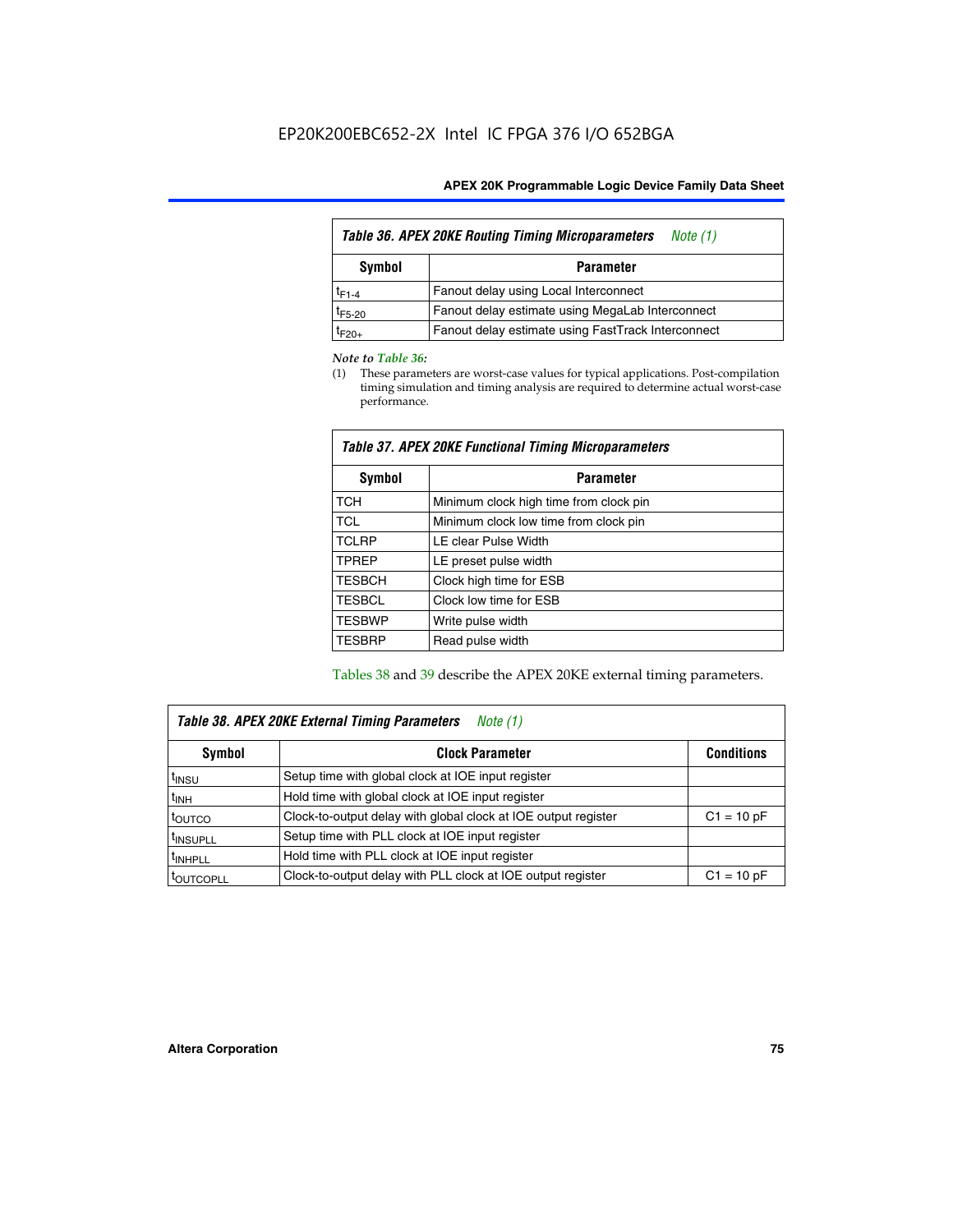| <b>Table 39. APEX 20KE External Bidirectional Timing Parameters</b><br>Note (1) |                                                                                                          |                   |  |  |  |  |
|---------------------------------------------------------------------------------|----------------------------------------------------------------------------------------------------------|-------------------|--|--|--|--|
| Symbol                                                                          | <b>Parameter</b>                                                                                         | <b>Conditions</b> |  |  |  |  |
| <sup>t</sup> INSUBIDIR                                                          | Setup time for bidirectional pins with global clock at LAB adjacent Input<br>Register                    |                   |  |  |  |  |
| <sup>t</sup> INHBIDIR                                                           | Hold time for bidirectional pins with global clock at LAB adjacent Input<br>Register                     |                   |  |  |  |  |
| <sup>t</sup> OUTCOBIDIR                                                         | $C1 = 10 pF$<br>Clock-to-output delay for bidirectional pins with global clock at IOE output<br>register |                   |  |  |  |  |
| <sup>t</sup> xzbidir                                                            | $C1 = 10 pF$<br>Synchronous Output Enable Register to output buffer disable delay                        |                   |  |  |  |  |
| <sup>t</sup> zxbidir                                                            | Synchronous Output Enable Register output buffer enable delay                                            | $C1 = 10 pF$      |  |  |  |  |
| <sup>I</sup> INSUBIDIRPLL                                                       | Setup time for bidirectional pins with PLL clock at LAB adjacent Input<br>Register                       |                   |  |  |  |  |
| <sup>t</sup> INHBIDIRPLL                                                        | Hold time for bidirectional pins with PLL clock at LAB adjacent Input<br>Register                        |                   |  |  |  |  |
| <sup>t</sup> OUTCOBIDIRPLL                                                      | Clock-to-output delay for bidirectional pins with PLL clock at IOE output<br>register                    | $C1 = 10 pF$      |  |  |  |  |
| <sup>t</sup> XZBIDIRPLL                                                         | Synchronous Output Enable Register to output buffer disable delay with<br><b>PLL</b>                     | $C1 = 10 pF$      |  |  |  |  |
| <sup>I</sup> ZXBIDIRPLL                                                         | Synchronous Output Enable Register output buffer enable delay with PLL                                   | $C1 = 10 pF$      |  |  |  |  |

*Note to Tables 38 and 39:*

(1) These timing parameters are sample-tested only.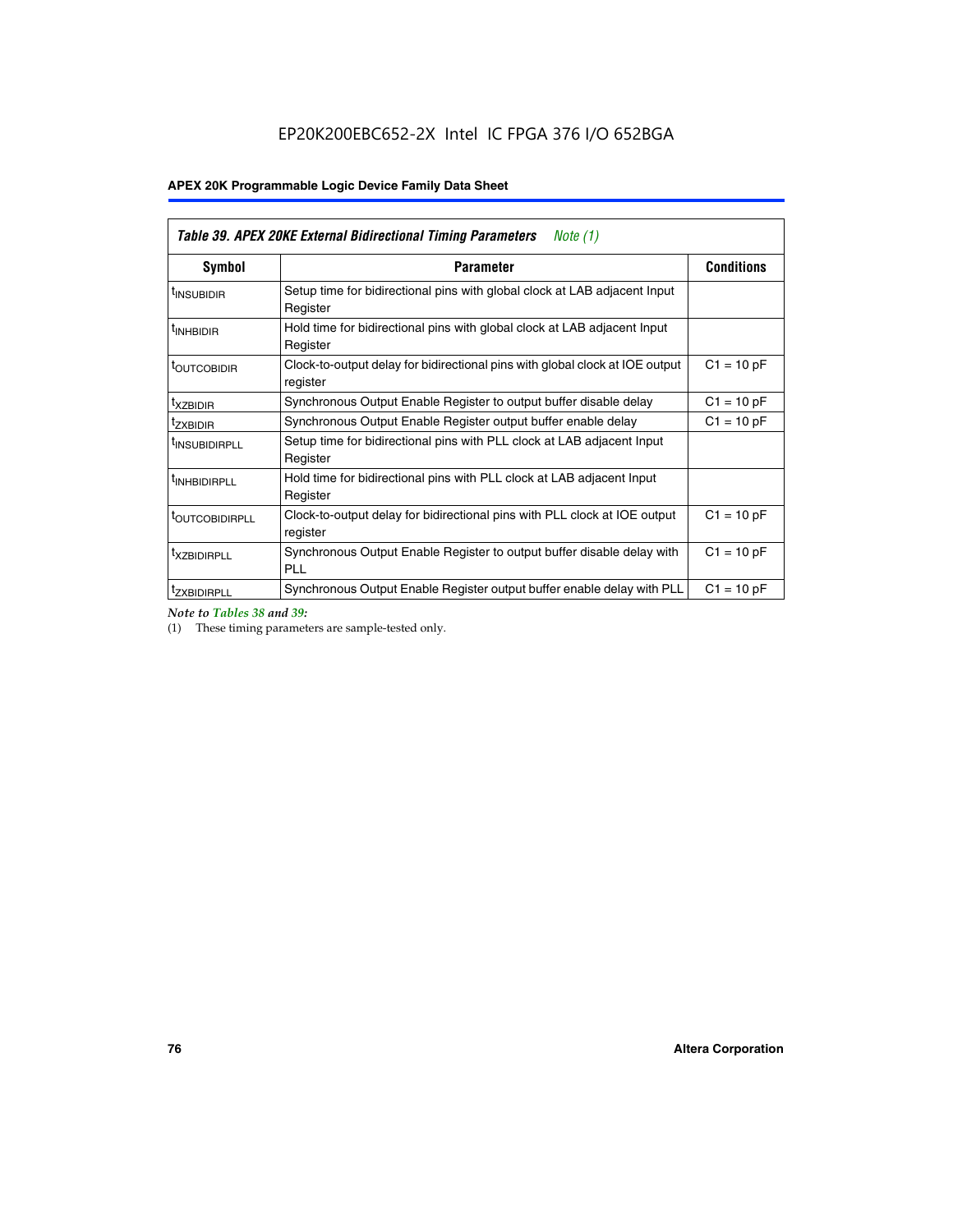Tables 40 through 42 show the **f<sub>MAX</sub>** timing parameters for EP20K100, EP20K200, and EP20K400 APEX 20K devices.

| Table 40. EP20K100 f <sub>MAX</sub> Timing Parameters |                |     |                |     |                |     |              |
|-------------------------------------------------------|----------------|-----|----------------|-----|----------------|-----|--------------|
| <b>Symbol</b>                                         | -1 Speed Grade |     | -2 Speed Grade |     | -3 Speed Grade |     | <b>Units</b> |
|                                                       | Min            | Max | Min            | Max | Min            | Max |              |
| $t_{\text{SU}}$                                       | 0.5            |     | 0.6            |     | 0.8            |     | ns           |
| $t_H$                                                 | 0.7            |     | 0.8            |     | 1.0            |     | ns           |
| $t_{CO}$                                              |                | 0.3 |                | 0.4 |                | 0.5 | ns           |
| $t_{LUT}$                                             |                | 0.8 |                | 1.0 |                | 1.3 | ns           |
| <sup>t</sup> ESBRC                                    |                | 1.7 |                | 2.1 |                | 2.4 | ns           |
| t <sub>ESBWC</sub>                                    |                | 5.7 |                | 6.9 |                | 8.1 | ns           |
| t <sub>ESBWESU</sub>                                  | 3.3            |     | 3.9            |     | 4.6            |     | ns           |
| <sup>t</sup> ESBDATASU                                | 2.2            |     | 2.7            |     | 3.1            |     | ns           |
| t <sub>ESBDATAH</sub>                                 | 0.6            |     | 0.8            |     | 0.9            |     | ns           |
| <sup>t</sup> ESBADDRSU                                | 2.4            |     | 2.9            |     | 3.3            |     | ns           |
| t <sub>ESBDATACO1</sub>                               |                | 1.3 |                | 1.6 |                | 1.8 | ns           |
| t <sub>ESBDATACO2</sub>                               |                | 2.6 |                | 3.1 |                | 3.6 | ns           |
| t <sub>ESBDD</sub>                                    |                | 2.5 |                | 3.3 |                | 3.6 | ns           |
| t <sub>PD</sub>                                       |                | 2.5 |                | 3.0 |                | 3.6 | ns           |
| <sup>t</sup> PTERMSU                                  | 2.3            |     | 2.6            |     | 3.2            |     | ns           |
| t <sub>PTERMCO</sub>                                  |                | 1.5 |                | 1.8 |                | 2.1 | ns           |
| $t_{F1-4}$                                            |                | 0.5 |                | 0.6 |                | 0.7 | ns           |
| $t_{F5-20}$                                           |                | 1.6 |                | 1.7 |                | 1.8 | ns           |
| $t_{F20+}$                                            |                | 2.2 |                | 2.2 |                | 2.3 | ns           |
| $t_{\mathsf{CH}}$                                     | 2.0            |     | 2.5            |     | 3.0            |     | ns           |
| $t_{CL}$                                              | 2.0            |     | 2.5            |     | 3.0            |     | ns           |
| t <sub>CLRP</sub>                                     | 0.3            |     | 0.4            |     | 0.4            |     | ns           |
| t <sub>PREP</sub>                                     | 0.5            |     | 0.5            |     | 0.5            |     | ns           |
| t <sub>ESBCH</sub>                                    | 2.0            |     | 2.5            |     | 3.0            |     | ns           |
| t <sub>ESBCL</sub>                                    | 2.0            |     | 2.5            |     | 3.0            |     | ns           |
| t <sub>ESBWP</sub>                                    | 1.6            |     | 1.9            |     | 2.2            |     | ns           |
| $t_{ESBRP}$                                           | 1.0            |     | 1.3            |     | 1.4            |     | ns           |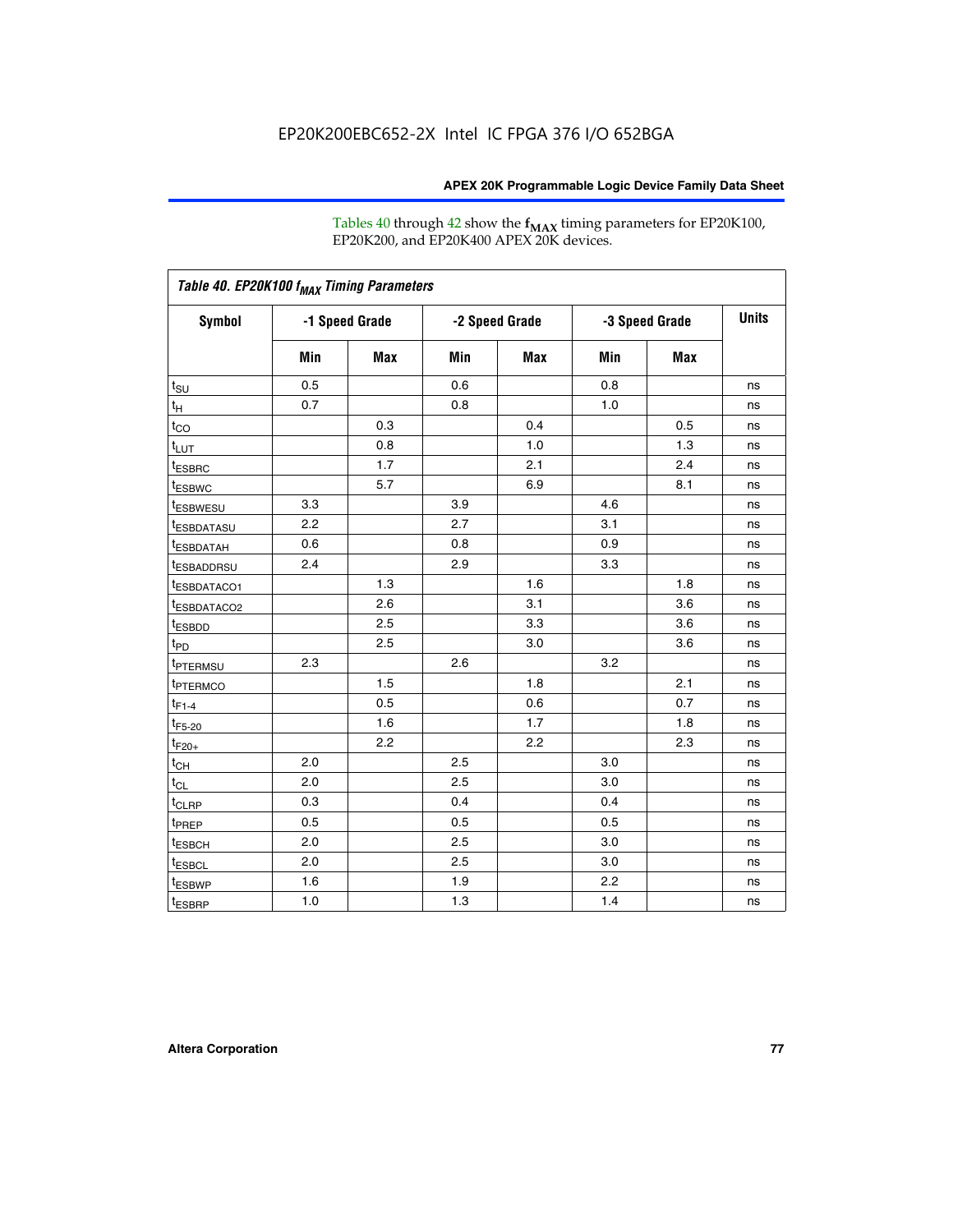| Table 41. EP20K200 f <sub>MAX</sub> Timing Parameters |                |     |     |                |     |                |    |
|-------------------------------------------------------|----------------|-----|-----|----------------|-----|----------------|----|
| <b>Symbol</b>                                         | -1 Speed Grade |     |     | -2 Speed Grade |     | -3 Speed Grade |    |
|                                                       | Min            | Max | Min | <b>Max</b>     | Min | Max            |    |
| $t_{\text{SU}}$                                       | 0.5            |     | 0.6 |                | 0.8 |                | ns |
| $t_H$                                                 | 0.7            |     | 0.8 |                | 1.0 |                | ns |
| $t_{CO}$                                              |                | 0.3 |     | 0.4            |     | 0.5            | ns |
| $t_{LUT}$                                             |                | 0.8 |     | 1.0            |     | 1.3            | ns |
| t <sub>ESBRC</sub>                                    |                | 1.7 |     | 2.1            |     | 2.4            | ns |
| t <sub>ESBWC</sub>                                    |                | 5.7 |     | 6.9            |     | 8.1            | ns |
| t <sub>ESBWESU</sub>                                  | 3.3            |     | 3.9 |                | 4.6 |                | ns |
| t <sub>esbdatasu</sub>                                | 2.2            |     | 2.7 |                | 3.1 |                | ns |
| t <sub>ESBDATAH</sub>                                 | 0.6            |     | 0.8 |                | 0.9 |                | ns |
| t <sub>ESBADDRSU</sub>                                | 2.4            |     | 2.9 |                | 3.3 |                | ns |
| <u>t<sub>ESBDATACO1</sub></u>                         |                | 1.3 |     | 1.6            |     | 1.8            | ns |
| <sup>t</sup> ESBDATACO2                               |                | 2.6 |     | 3.1            |     | 3.6            | ns |
| t <sub>ESBDD</sub>                                    |                | 2.5 |     | 3.3            |     | 3.6            | ns |
| t <sub>PD</sub>                                       |                | 2.5 |     | 3.0            |     | 3.6            | ns |
| t <sub>PTERMSU</sub>                                  | 2.3            |     | 2.7 |                | 3.2 |                | ns |
| t <sub>PTERMCO</sub>                                  |                | 1.5 |     | 1.8            |     | 2.1            | ns |
| $t_{F1-4}$                                            |                | 0.5 |     | 0.6            |     | 0.7            | ns |
| $t_{F5-20}$                                           |                | 1.6 |     | 1.7            |     | 1.8            | ns |
| $t_{F20+}$                                            |                | 2.2 |     | 2.2            |     | 2.3            | ns |
| $\textnormal{t}_{\textnormal{CH}}$                    | 2.0            |     | 2.5 |                | 3.0 |                | ns |
| $t_{CL}$                                              | 2.0            |     | 2.5 |                | 3.0 |                | ns |
| t <sub>CLRP</sub>                                     | 0.3            |     | 0.4 |                | 0.4 |                | ns |
| t <sub>PREP</sub>                                     | 0.4            |     | 0.5 |                | 0.5 |                | ns |
| t <sub>ESBCH</sub>                                    | 2.0            |     | 2.5 |                | 3.0 |                | ns |
| t <sub>ESBCL</sub>                                    | 2.0            |     | 2.5 |                | 3.0 |                | ns |
| t <sub>ESBWP</sub>                                    | 1.6            |     | 1.9 |                | 2.2 |                | ns |
| t <sub>ESBRP</sub>                                    | 1.0            |     | 1.3 |                | 1.4 |                | ns |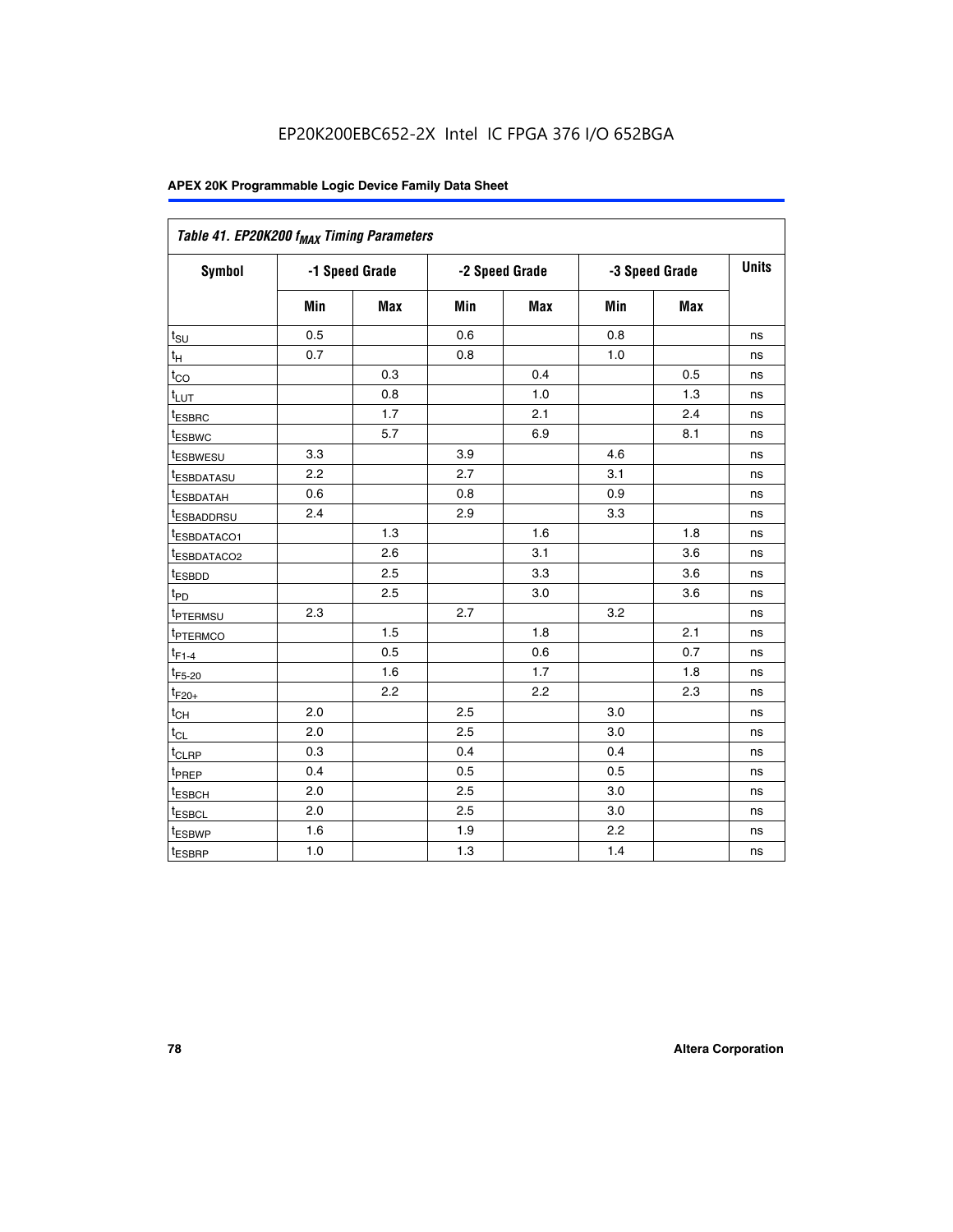| Table 42. EP20K400 f <sub>MAX</sub> Timing Parameters |     |                |     |                |     |                |              |  |  |  |  |
|-------------------------------------------------------|-----|----------------|-----|----------------|-----|----------------|--------------|--|--|--|--|
| <b>Symbol</b>                                         |     | -1 Speed Grade |     | -2 Speed Grade |     | -3 Speed Grade | <b>Units</b> |  |  |  |  |
|                                                       | Min | Max            | Min | Max            | Min | <b>Max</b>     |              |  |  |  |  |
| $t_{\text{SU}}$                                       | 0.1 |                | 0.3 |                | 0.6 |                | ns           |  |  |  |  |
| $t_H$                                                 | 0.5 |                | 0.8 |                | 0.9 |                | ns           |  |  |  |  |
| $t_{CO}$                                              |     | 0.1            |     | 0.4            |     | 0.6            | ns           |  |  |  |  |
| $t_{LUT}$                                             |     | 1.0            |     | 1.2            |     | 1.4            | ns           |  |  |  |  |
| t <sub>ESBRC</sub>                                    |     | 1.7            |     | 2.1            |     | 2.4            | ns           |  |  |  |  |
| <i>t</i> <sub>ESBWC</sub>                             |     | 5.7            |     | 6.9            |     | 8.1            | ns           |  |  |  |  |
| <i>t</i> ESBWESU                                      | 3.3 |                | 3.9 |                | 4.6 |                | ns           |  |  |  |  |
| <sup>t</sup> ESBDATASU                                | 2.2 |                | 2.7 |                | 3.1 |                | ns           |  |  |  |  |
| <b><i>ESBDATAH</i></b>                                | 0.6 |                | 0.8 |                | 0.9 |                | ns           |  |  |  |  |
| <sup>t</sup> ESBADDRSU                                | 2.4 |                | 2.9 |                | 3.3 |                | ns           |  |  |  |  |
| <sup>t</sup> ESBDATACO1                               |     | 1.3            |     | 1.6            |     | 1.8            | ns           |  |  |  |  |
| t <sub>ESBDATACO2</sub>                               |     | 2.5            |     | 3.1            |     | 3.6            | ns           |  |  |  |  |
| t <sub>ESBDD</sub>                                    |     | 2.5            |     | 3.3            |     | 3.6            | ns           |  |  |  |  |
| t <sub>PD</sub>                                       |     | 2.5            |     | 3.1            |     | 3.6            | ns           |  |  |  |  |
| t <sub>PTERMSU</sub>                                  | 1.7 |                | 2.1 |                | 2.4 |                | ns           |  |  |  |  |
| <sup>t</sup> PTERMCO                                  |     | 1.0            |     | 1.2            |     | 1.4            | ns           |  |  |  |  |
| $t_{F1-4}$                                            |     | 0.4            |     | 0.5            |     | 0.6            | ns           |  |  |  |  |
| $t_{F5-20}$                                           |     | 2.6            |     | 2.8            |     | 2.9            | ns           |  |  |  |  |
| $t_{F20+}$                                            |     | 3.7            |     | 3.8            |     | 3.9            | ns           |  |  |  |  |
| $t_{CH}$                                              | 2.0 |                | 2.5 |                | 3.0 |                | ns           |  |  |  |  |
| $t_{CL}$                                              | 2.0 |                | 2.5 |                | 3.0 |                | ns           |  |  |  |  |
| t <sub>CLRP</sub>                                     | 0.5 |                | 0.6 |                | 0.8 |                | ns           |  |  |  |  |
| t <sub>PREP</sub>                                     | 0.5 |                | 0.5 |                | 0.5 |                | ns           |  |  |  |  |
| t <sub>ESBCH</sub>                                    | 2.0 |                | 2.5 |                | 3.0 |                | ns           |  |  |  |  |
| t <sub>ESBCL</sub>                                    | 2.0 |                | 2.5 |                | 3.0 |                | ns           |  |  |  |  |
| t <sub>ESBWP</sub>                                    | 1.5 |                | 1.9 |                | 2.2 |                | ns           |  |  |  |  |
| t <sub>ESBRP</sub>                                    | 1.0 |                | 1.2 |                | 1.4 |                | ns           |  |  |  |  |

Tables 43 through 48 show the I/O external and external bidirectional timing parameter values for EP20K100, EP20K200, and EP20K400 APEX 20K devices.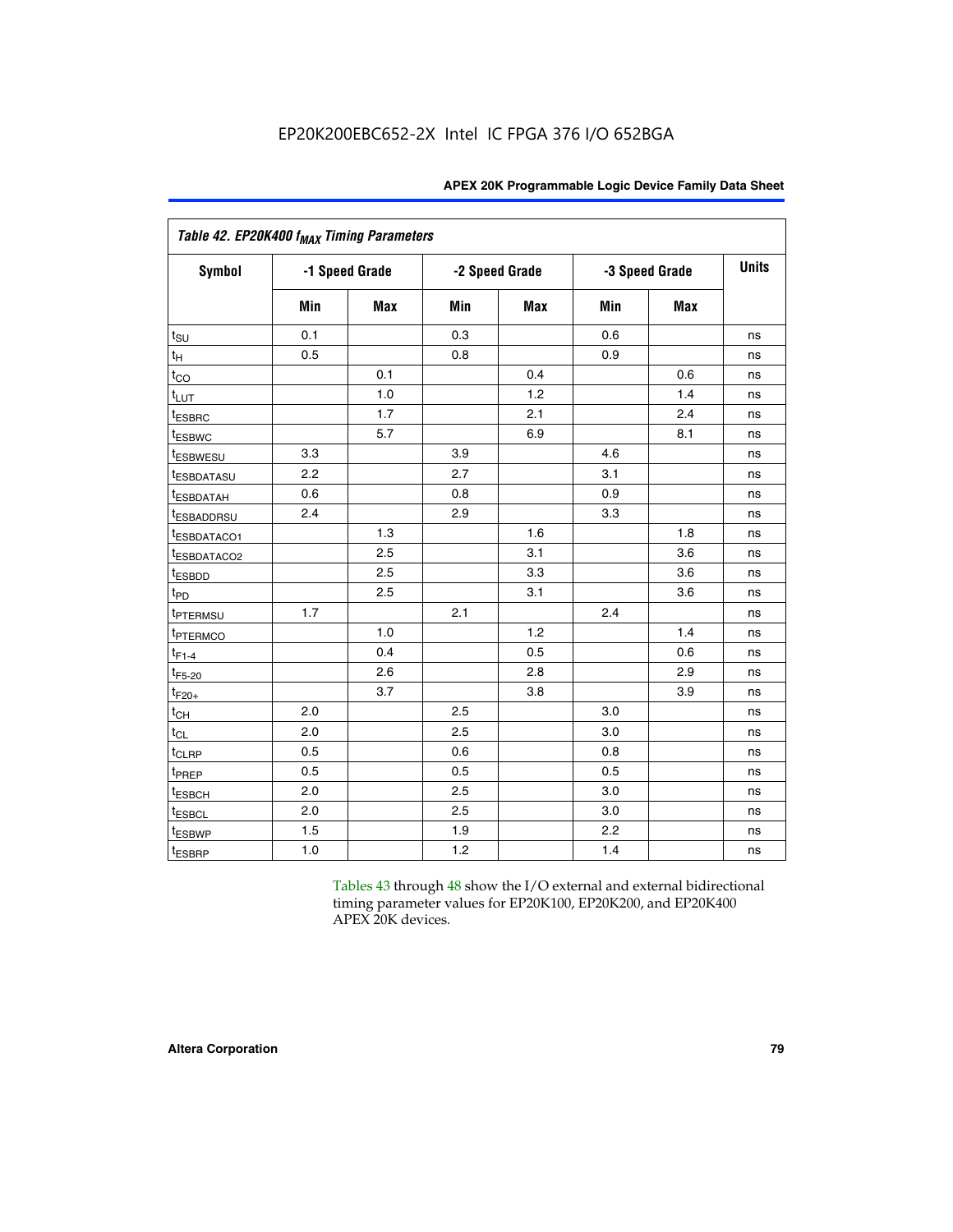| Table 43. EP20K100 External Timing Parameters |     |                |     |                |     |                |    |  |  |  |
|-----------------------------------------------|-----|----------------|-----|----------------|-----|----------------|----|--|--|--|
| Symbol                                        |     | -1 Speed Grade |     | -2 Speed Grade |     | -3 Speed Grade |    |  |  |  |
|                                               | Min | Max            | Min | <b>Max</b>     | Min | <b>Max</b>     |    |  |  |  |
| $t_{INSU}$ (1)                                | 2.3 |                | 2.8 |                | 3.2 |                | ns |  |  |  |
| $t_{INH}$ (1)                                 | 0.0 |                | 0.0 |                | 0.0 |                | ns |  |  |  |
| $t_{\text{OUTCO}}(1)$                         | 2.0 | 4.5            | 2.0 | 4.9            | 2.0 | 6.6            | ns |  |  |  |
| $t_{IN}$ su $(2)$                             | 1.1 |                | 1.2 |                |     |                | ns |  |  |  |
| $t_{INH}$ (2)                                 | 0.0 |                | 0.0 |                |     |                | ns |  |  |  |
| $t_{\text{OUTCO}}(2)$                         | 0.5 | 2.7            | 0.5 | 3.1            |     | 4.8            | ns |  |  |  |

|                                | <b>Table 44. EP20K100 External Bidirectional Timing Parameters</b> |                |     |                |     |                |    |  |  |  |  |  |
|--------------------------------|--------------------------------------------------------------------|----------------|-----|----------------|-----|----------------|----|--|--|--|--|--|
| Symbol                         |                                                                    | -1 Speed Grade |     | -2 Speed Grade |     | -3 Speed Grade |    |  |  |  |  |  |
|                                | Min                                                                | Max            | Min | Max            | Min | <b>Max</b>     |    |  |  |  |  |  |
| $t_{\text{INSUBIDIR}}(1)$      | 2.3                                                                |                | 2.8 |                | 3.2 |                | ns |  |  |  |  |  |
| $t_{INHBIDIR}$ (1)             | 0.0                                                                |                | 0.0 |                | 0.0 |                | ns |  |  |  |  |  |
| <sup>t</sup> OUTCOBIDIR<br>(1) | 2.0                                                                | 4.5            | 2.0 | 4.9            | 2.0 | 6.6            | ns |  |  |  |  |  |
| $t_{XZBIDIR}$ (1)              |                                                                    | 5.0            |     | 5.9            |     | 6.9            | ns |  |  |  |  |  |
| $t_{ZXBIDIR}$ (1)              |                                                                    | 5.0            |     | 5.9            |     | 6.9            | ns |  |  |  |  |  |
| $t_{INSUBIDIR}$ (2)            | 1.0                                                                |                | 1.2 |                |     |                | ns |  |  |  |  |  |
| $t_{INHBIDIR}$ (2)             | 0.0                                                                |                | 0.0 |                |     |                | ns |  |  |  |  |  |
| <sup>t</sup> OUTCOBIDIR<br>(2) | 0.5                                                                | 2.7            | 0.5 | 3.1            |     |                | ns |  |  |  |  |  |
| $t_{XZBIDIR}$ (2)              |                                                                    | 4.3            |     | 5.0            |     |                | ns |  |  |  |  |  |
| $t_{ZXBIDIR}$ (2)              |                                                                    | 4.3            |     | 5.0            |     |                | ns |  |  |  |  |  |

|                           | Table 45. EP20K200 External Timing Parameters |                |     |                |     |                |    |  |  |  |  |  |
|---------------------------|-----------------------------------------------|----------------|-----|----------------|-----|----------------|----|--|--|--|--|--|
| Symbol                    |                                               | -1 Speed Grade |     | -2 Speed Grade |     | -3 Speed Grade |    |  |  |  |  |  |
|                           | Min                                           | Max            | Min | Max            | Min | Max            |    |  |  |  |  |  |
| $t$ <sub>INSU</sub> $(1)$ | 1.9                                           |                | 2.3 |                | 2.6 |                | ns |  |  |  |  |  |
| $t_{INH}$ (1)             | 0.0                                           |                | 0.0 |                | 0.0 |                | ns |  |  |  |  |  |
| $t_{\text{OUTCO}}(1)$     | 2.0                                           | 4.6            | 2.0 | 5.6            | 2.0 | 6.8            | ns |  |  |  |  |  |
| $t_{\text{INSU}}(2)$      | 1.1                                           |                | 1.2 |                |     |                | ns |  |  |  |  |  |
| $t_{INH}$ (2)             | 0.0                                           |                | 0.0 |                |     |                | ns |  |  |  |  |  |
| $t_{\text{OUTCO}}$ (2)    | 0.5                                           | 2.7            | 0.5 | 3.1            |     |                | ns |  |  |  |  |  |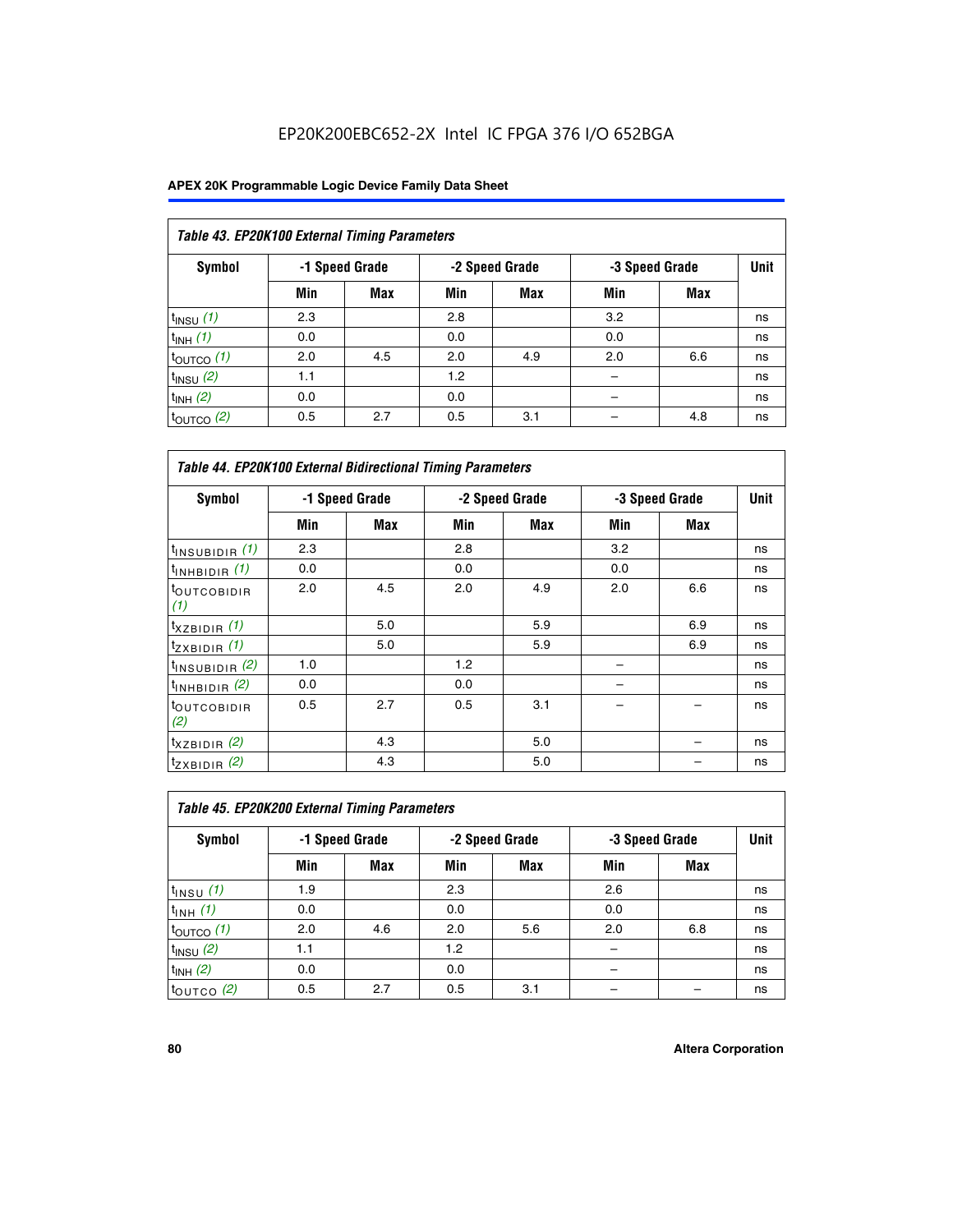|  | <b>APEX 20K Programmable Logic Device Family Data Sheet</b> |  |  |  |
|--|-------------------------------------------------------------|--|--|--|
|--|-------------------------------------------------------------|--|--|--|

| Table 46. EP20K200 External Bidirectional Timing Parameters |     |                |     |                |     |                |    |  |  |  |
|-------------------------------------------------------------|-----|----------------|-----|----------------|-----|----------------|----|--|--|--|
| Symbol                                                      |     | -1 Speed Grade |     | -2 Speed Grade |     | -3 Speed Grade |    |  |  |  |
|                                                             | Min | Max            | Min | <b>Max</b>     | Min | <b>Max</b>     |    |  |  |  |
| $t_{\text{INSUBIDIR}}(1)$                                   | 1.9 |                | 2.3 |                | 2.6 |                | ns |  |  |  |
| $t_{\text{INHBIDIR}}(1)$                                    | 0.0 |                | 0.0 |                | 0.0 |                | ns |  |  |  |
| $t_{\text{OUTCOBIDIR}}(1)$                                  | 2.0 | 4.6            | 2.0 | 5.6            | 2.0 | 6.8            | ns |  |  |  |
| $t_{XZBIDIR}$ (1)                                           |     | 5.0            |     | 5.9            |     | 6.9            | ns |  |  |  |
| $t_{ZXBIDIR}$ (1)                                           |     | 5.0            |     | 5.9            |     | 6.9            | ns |  |  |  |
| $t_{INSUBIDIR}$ (2)                                         | 1.1 |                | 1.2 |                |     |                | ns |  |  |  |
| $t_{INHBIDIR}$ (2)                                          | 0.0 |                | 0.0 |                |     |                | ns |  |  |  |
| $t_{\text{OUTCOBIDIR}}$ (2)                                 | 0.5 | 2.7            | 0.5 | 3.1            |     |                | ns |  |  |  |
| $t_{XZBIDIR}$ $(2)$                                         |     | 4.3            |     | 5.0            |     |                | ns |  |  |  |
| $t_{ZXBIDIR}$ (2)                                           |     | 4.3            |     | 5.0            |     |                | ns |  |  |  |

### *Table 47. EP20K400 External Timing Parameters*

| Symbol                |     | -1 Speed Grade |     | -2 Speed Grade |     | -3 Speed Grade |    |
|-----------------------|-----|----------------|-----|----------------|-----|----------------|----|
|                       | Min | <b>Max</b>     | Min | <b>Max</b>     | Min | <b>Max</b>     |    |
| $t_{INSU}$ (1)        | 1.4 |                | 1.8 |                | 2.0 |                | ns |
| $t_{INH}$ (1)         | 0.0 |                | 0.0 |                | 0.0 |                | ns |
| $t_{\text{OUTCO}}(1)$ | 2.0 | 4.9            | 2.0 | 6.1            | 2.0 | 7.0            | ns |
| $t_{INSU}$ (2)        | 0.4 |                | 1.0 |                |     |                | ns |
| $t_{INH}$ (2)         | 0.0 |                | 0.0 |                |     |                | ns |
| $t_{\text{OUTCO}}(2)$ | 0.5 | 3.1            | 0.5 | 4.1            |     |                | ns |

*Table 48. EP20K400 External Bidirectional Timing Parameters*

| Symbol                      | -1 Speed Grade |     | -2 Speed Grade |     |     | -3 Speed Grade | <b>Unit</b> |
|-----------------------------|----------------|-----|----------------|-----|-----|----------------|-------------|
|                             | Min            | Max | Min            | Max | Min | Max            |             |
| $t_{\text{INSUBIDIR}}(1)$   | 1.4            |     | 1.8            |     | 2.0 |                | ns          |
| $t_{INHBIDIR}$ (1)          | 0.0            |     | 0.0            |     | 0.0 |                | ns          |
| $t_{\text{OUTCOBIDIR}}(1)$  | 2.0            | 4.9 | 2.0            | 6.1 | 2.0 | 7.0            | ns          |
| $t_{XZBIDIR}$ (1)           |                | 7.3 |                | 8.9 |     | 10.3           | ns          |
| $t_{ZXBIDIR}$ (1)           |                | 7.3 |                | 8.9 |     | 10.3           | ns          |
| $t_{\text{INSUBIDIR}}(2)$   | 0.5            |     | 1.0            |     |     |                | ns          |
| $t_{INHBIDIR}$ (2)          | 0.0            |     | 0.0            |     |     |                | ns          |
| $t_{\text{OUTCOBIDIR}}$ (2) | 0.5            | 3.1 | 0.5            | 4.1 |     |                | ns          |
| $t_{XZBIDIR}$ (2)           |                | 6.2 |                | 7.6 |     |                | ns          |
| $t_{ZXBIDIR}$ (2)           |                | 6.2 |                | 7.6 |     |                | ns          |

#### **Altera Corporation 81**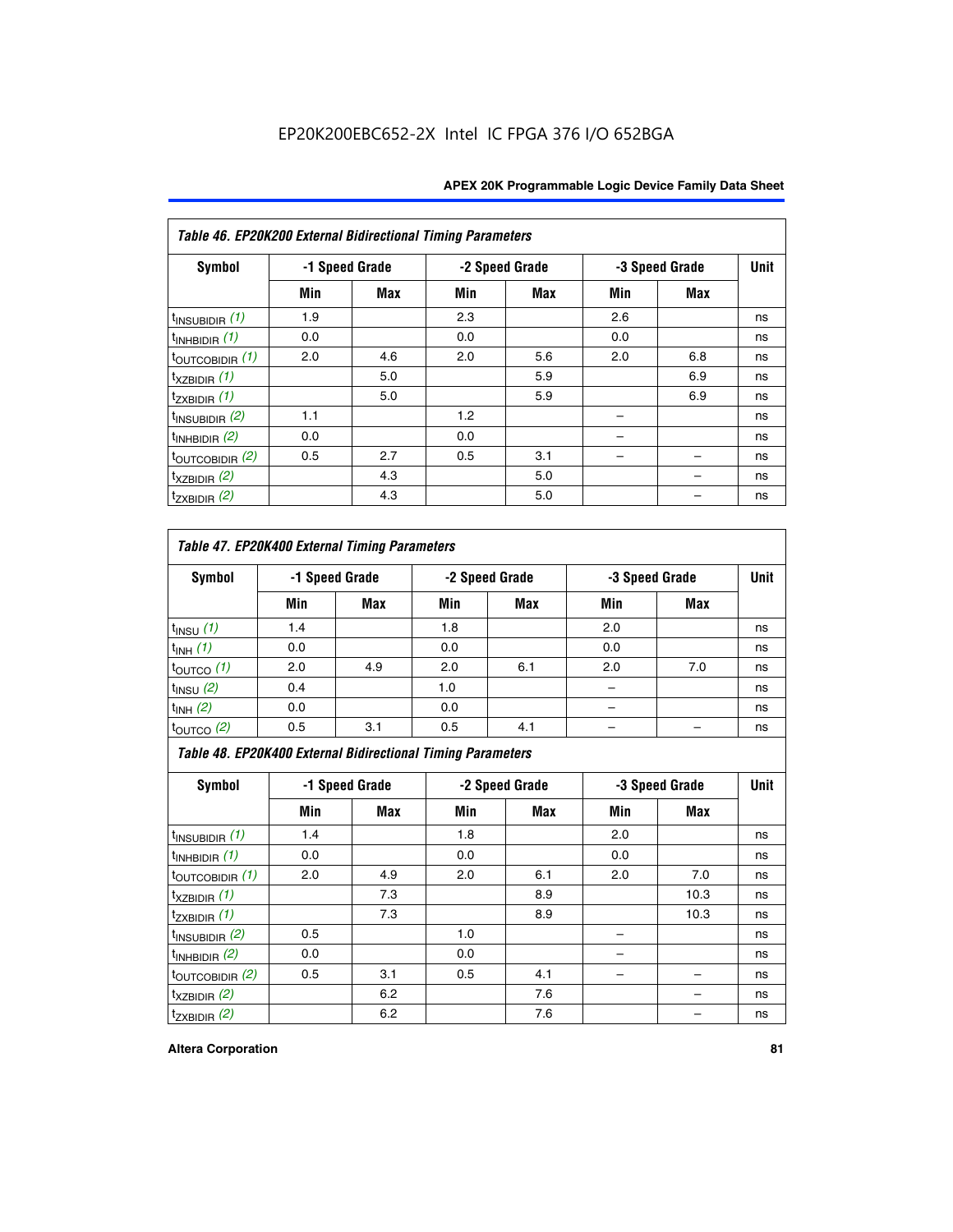#### *Notes to Tables 43 through 48:*

- (1) This parameter is measured without using ClockLock or ClockBoost circuits.
- (2) This parameter is measured using ClockLock or ClockBoost circuits.

Tables 49 through 54 describe  $f_{MAX}$  LE Timing Microparameters,  $f_{MAX}$ ESB Timing Microparameters, *f<sub>MAX</sub>* Routing Delays, Minimum Pulse Width Timing Parameters, External Timing Parameters, and External Bidirectional Timing Parameters for EP20K30E APEX 20KE devices.

| Table 49. EP20K30E f <sub>MAX</sub> LE Timing Microparameters |      |      |      |            |      |      |             |  |  |  |  |
|---------------------------------------------------------------|------|------|------|------------|------|------|-------------|--|--|--|--|
| <b>Symbol</b>                                                 | -1   |      | -2   |            | -3   |      | <b>Unit</b> |  |  |  |  |
|                                                               | Min  | Max  | Min  | <b>Max</b> | Min  | Max  |             |  |  |  |  |
| $t_{\text{SU}}$                                               | 0.01 |      | 0.02 |            | 0.02 |      | ns          |  |  |  |  |
| $t_H$                                                         | 0.11 |      | 0.16 |            | 0.23 |      | ns          |  |  |  |  |
| $t_{CO}$                                                      |      | 0.32 |      | 0.45       |      | 0.67 | ns          |  |  |  |  |
| $t_{LUT}$                                                     |      | 0.85 |      | 1.20       |      | 1.77 | ns          |  |  |  |  |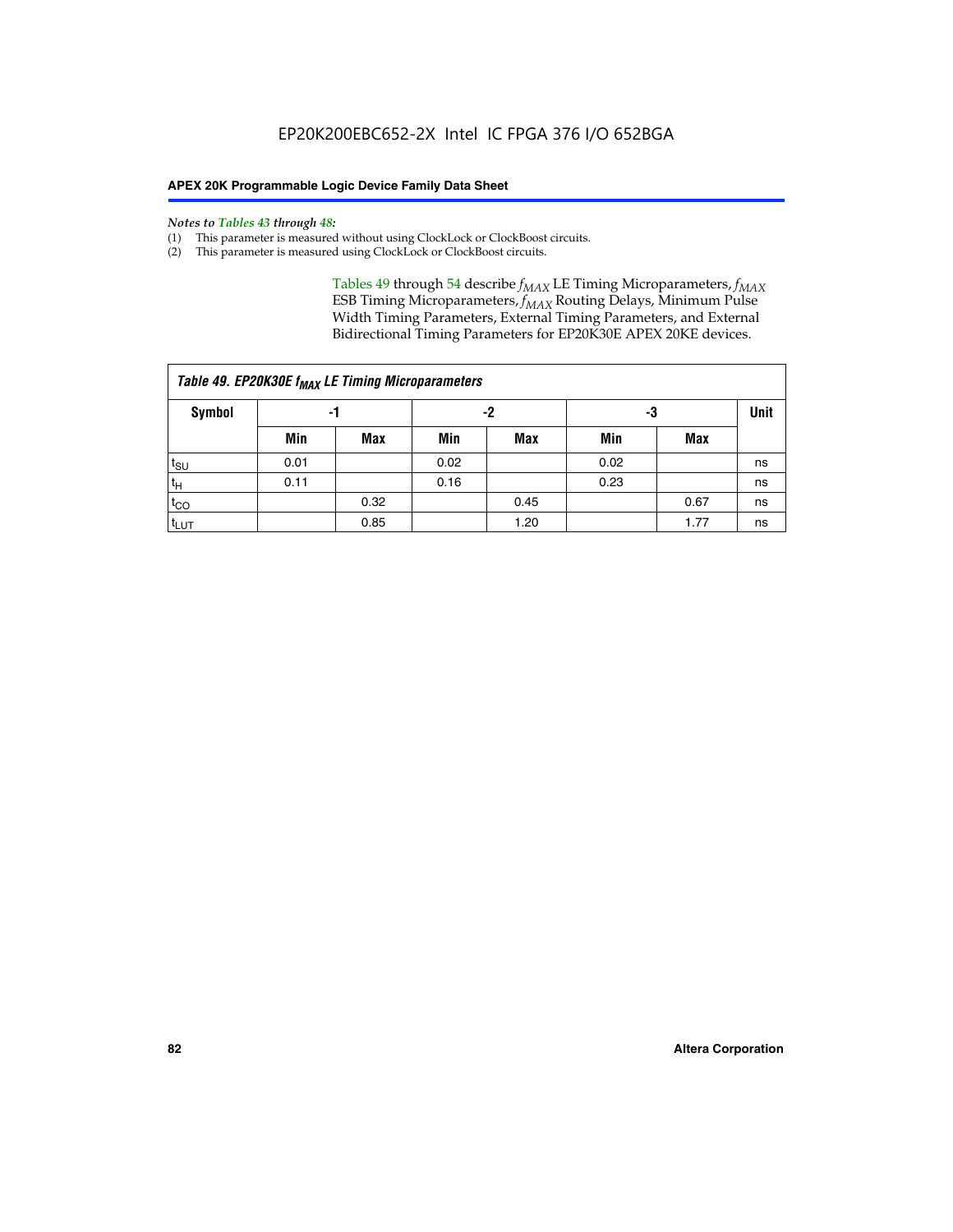| Table 50. EP20K30E f <sub>MAX</sub> ESB Timing Microparameters |      |            |      |            |      |            |             |
|----------------------------------------------------------------|------|------------|------|------------|------|------------|-------------|
| Symbol                                                         |      | $-1$       |      | $-2$       |      | -3         | <b>Unit</b> |
|                                                                | Min  | <b>Max</b> | Min  | <b>Max</b> | Min  | <b>Max</b> |             |
| <sup>t</sup> ESBARC                                            |      | 2.03       |      | 2.86       |      | 4.24       | ns          |
| <sup>t</sup> ESBSRC                                            |      | 2.58       |      | 3.49       |      | 5.02       | ns          |
| <sup>t</sup> ESBAWC                                            |      | 3.88       |      | 5.45       |      | 8.08       | ns          |
| t <sub>ESBSWC</sub>                                            |      | 4.08       |      | 5.35       |      | 7.48       | ns          |
| <sup>t</sup> ESBWASU                                           | 1.77 |            | 2.49 |            | 3.68 |            | ns          |
| <sup>t</sup> ESBWAH                                            | 0.00 |            | 0.00 |            | 0.00 |            | ns          |
| <sup>t</sup> ESBWDSU                                           | 1.95 |            | 2.74 |            | 4.05 |            | ns          |
| <sup>t</sup> ESBWDH                                            | 0.00 |            | 0.00 |            | 0.00 |            | ns          |
| <sup>t</sup> ESBRASU                                           | 1.96 |            | 2.75 |            | 4.07 |            | ns          |
| <sup>t</sup> ESBRAH                                            | 0.00 |            | 0.00 |            | 0.00 |            | ns          |
| <i>t</i> <sub>ESBWESU</sub>                                    | 1.80 |            | 2.73 |            | 4.28 |            | ns          |
| <sup>I</sup> ESBWEH                                            | 0.00 |            | 0.00 |            | 0.00 |            | ns          |
| t <sub>ESBDATASU</sub>                                         | 0.07 |            | 0.48 |            | 1.17 |            | ns          |
| <sup>t</sup> ESBDATAH                                          | 0.13 |            | 0.13 |            | 0.13 |            | ns          |
| <sup>t</sup> ESBWADDRSU                                        | 0.30 |            | 0.80 |            | 1.64 |            | ns          |
| <sup>I</sup> ESBRADDRSU                                        | 0.37 |            | 0.90 |            | 1.78 |            | ns          |
| ESBDATACO1                                                     |      | 1.11       |      | 1.32       |      | 1.67       | ns          |
| <sup>t</sup> ESBDATACO2                                        |      | 2.65       |      | 3.73       |      | 5.53       | ns          |
| <sup>t</sup> ESBDD                                             |      | 3.88       |      | 5.45       |      | 8.08       | ns          |
| t <sub>PD</sub>                                                |      | 1.91       |      | 2.69       |      | 3.98       | ns          |
| <sup>t</sup> PTERMSU                                           | 1.04 |            | 1.71 |            | 2.82 |            | ns          |
| t <sub>PTERMCO</sub>                                           |      | 1.13       |      | 1.34       |      | 1.69       | ns          |

### **Table 51. EP20K30E f<sub>MAX</sub> Routing Delays**

| Symbol      | - 1 |            | -2  |            | -3  |      | Unit |
|-------------|-----|------------|-----|------------|-----|------|------|
|             | Min | <b>Max</b> | Min | <b>Max</b> | Min | Max  |      |
| $t_{F1-4}$  |     | 0.24       |     | 0.27       |     | 0.31 | ns   |
| $t_{F5-20}$ |     | 1.03       |     | 1.14       |     | 1.30 | ns   |
| $t_{F20+}$  |     | 1.42       |     | 1.54       |     | 1.77 | ns   |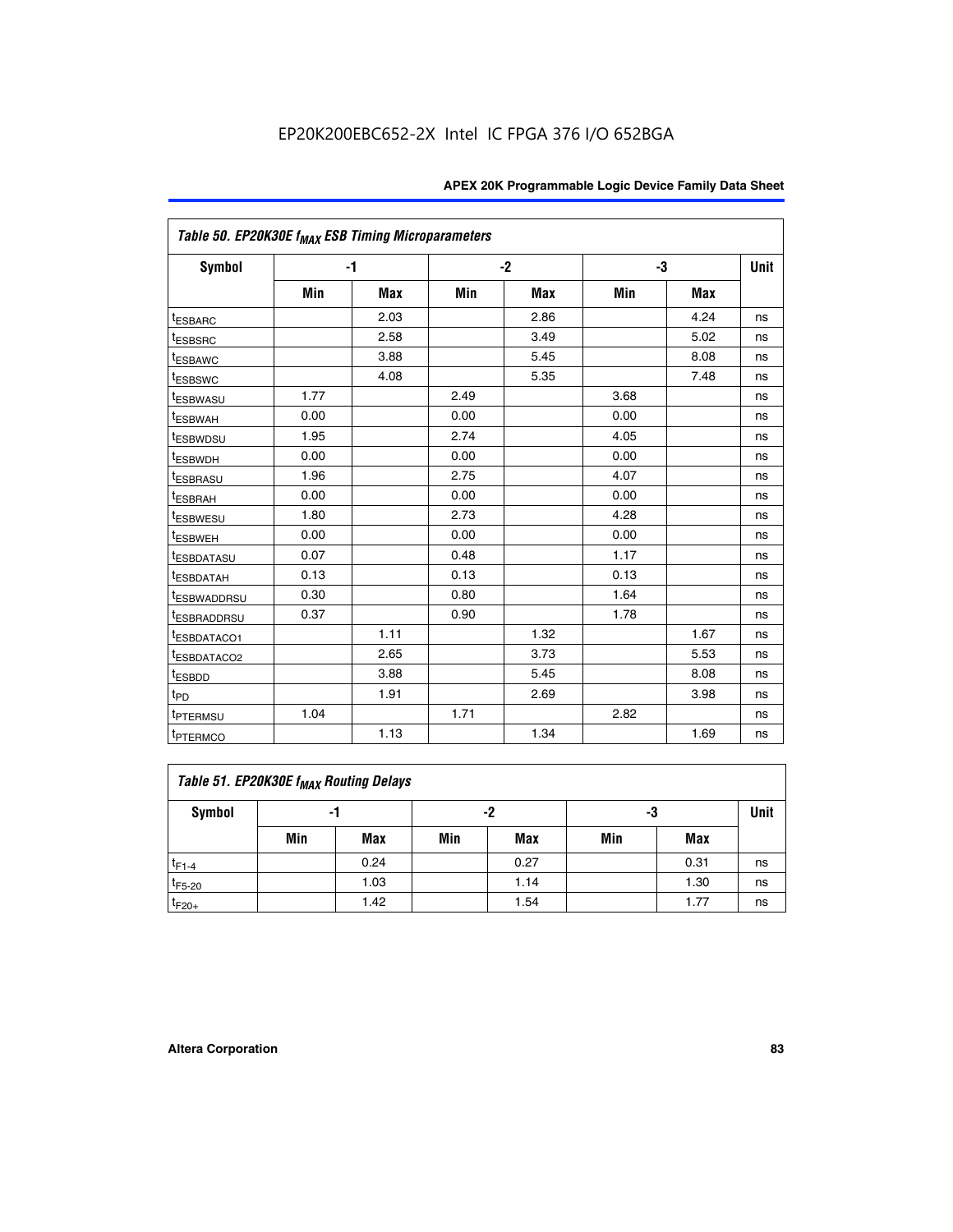### **APEX 20K Programmable Logic Device Family Data Sheet**

| Table 52. EP20K30E Minimum Pulse Width Timing Parameters |      |            |      |            |      |            |    |  |  |  |  |
|----------------------------------------------------------|------|------------|------|------------|------|------------|----|--|--|--|--|
| <b>Symbol</b>                                            | -1   |            |      | $-2$       | -3   |            |    |  |  |  |  |
|                                                          | Min  | <b>Max</b> | Min  | <b>Max</b> | Min  | <b>Max</b> |    |  |  |  |  |
| $t_{CH}$                                                 | 0.55 |            | 0.78 |            | 1.15 |            | ns |  |  |  |  |
| $t_{CL}$                                                 | 0.55 |            | 0.78 |            | 1.15 |            | ns |  |  |  |  |
| t <sub>CLRP</sub>                                        | 0.22 |            | 0.31 |            | 0.46 |            | ns |  |  |  |  |
| t <sub>PREP</sub>                                        | 0.22 |            | 0.31 |            | 0.46 |            | ns |  |  |  |  |
| <sup>t</sup> ESBCH                                       | 0.55 |            | 0.78 |            | 1.15 |            | ns |  |  |  |  |
| <sup>t</sup> ESBCL                                       | 0.55 |            | 0.78 |            | 1.15 |            | ns |  |  |  |  |
| <sup>t</sup> ESBWP                                       | 1.43 |            | 2.01 |            | 2.97 |            | ns |  |  |  |  |
| <sup>t</sup> ESBRP                                       | 1.15 |            | 1.62 |            | 2.39 |            | ns |  |  |  |  |

|                      | Table 53. EP20K30E External Timing Parameters |            |      |            |                |            |             |  |  |  |  |  |  |
|----------------------|-----------------------------------------------|------------|------|------------|----------------|------------|-------------|--|--|--|--|--|--|
| <b>Symbol</b>        | -1                                            |            |      | -2         |                | -3         | <b>Unit</b> |  |  |  |  |  |  |
|                      | Min                                           | <b>Max</b> | Min  | <b>Max</b> | Min            | <b>Max</b> |             |  |  |  |  |  |  |
| $t_{INSU}$           | 2.02                                          |            | 2.13 |            | 2.24           |            | ns          |  |  |  |  |  |  |
| $t_{\rm INH}$        | 0.00                                          |            | 0.00 |            | 0.00           |            | ns          |  |  |  |  |  |  |
| <b>t</b> outco       | 2.00                                          | 4.88       | 2.00 | 5.36       | 2.00           | 5.88       | ns          |  |  |  |  |  |  |
| <sup>t</sup> INSUPLL | 2.11                                          |            | 2.23 |            |                |            | ns          |  |  |  |  |  |  |
| <sup>t</sup> INHPLL  | 0.00                                          |            | 0.00 |            | $\blacksquare$ |            | ns          |  |  |  |  |  |  |
| <b>LOUTCOPLL</b>     | 0.50                                          | 2.60       | 0.50 | 2.88       | -              |            | ns          |  |  |  |  |  |  |

| Table 54. EP20K30E External Bidirectional Timing Parameters |      |      |      |      |                          |             |    |  |  |  |  |
|-------------------------------------------------------------|------|------|------|------|--------------------------|-------------|----|--|--|--|--|
| Symbol                                                      | -1   |      |      | $-2$ | -3                       | <b>Unit</b> |    |  |  |  |  |
|                                                             | Min  | Max  | Min  | Max  | Min                      | Max         |    |  |  |  |  |
| <sup>t</sup> INSUBIDIR                                      | 1.85 |      | 1.77 |      | 1.54                     |             | ns |  |  |  |  |
| <b>INHBIDIR</b>                                             | 0.00 |      | 0.00 |      | 0.00                     |             | ns |  |  |  |  |
| <b>LOUTCOBIDIR</b>                                          | 2.00 | 4.88 | 2.00 | 5.36 | 2.00                     | 5.88        | ns |  |  |  |  |
| <sup>T</sup> XZBIDIR                                        |      | 7.48 |      | 8.46 |                          | 9.83        | ns |  |  |  |  |
| <sup>t</sup> zxbidir                                        |      | 7.48 |      | 8.46 |                          | 9.83        | ns |  |  |  |  |
| <sup>I</sup> INSUBIDIRPLL                                   | 4.12 |      | 4.24 |      | $\overline{\phantom{0}}$ |             | ns |  |  |  |  |
| <b>INHBIDIRPLL</b>                                          | 0.00 |      | 0.00 |      |                          |             | ns |  |  |  |  |
| <b><i>COUTCOBIDIRPLL</i></b>                                | 0.50 | 2.60 | 0.50 | 2.88 |                          |             | ns |  |  |  |  |
| <sup>I</sup> XZBIDIRPLL                                     |      | 5.21 |      | 5.99 |                          |             | ns |  |  |  |  |
| <sup>I</sup> ZXBIDIRPLL                                     |      | 5.21 |      | 5.99 |                          |             | ns |  |  |  |  |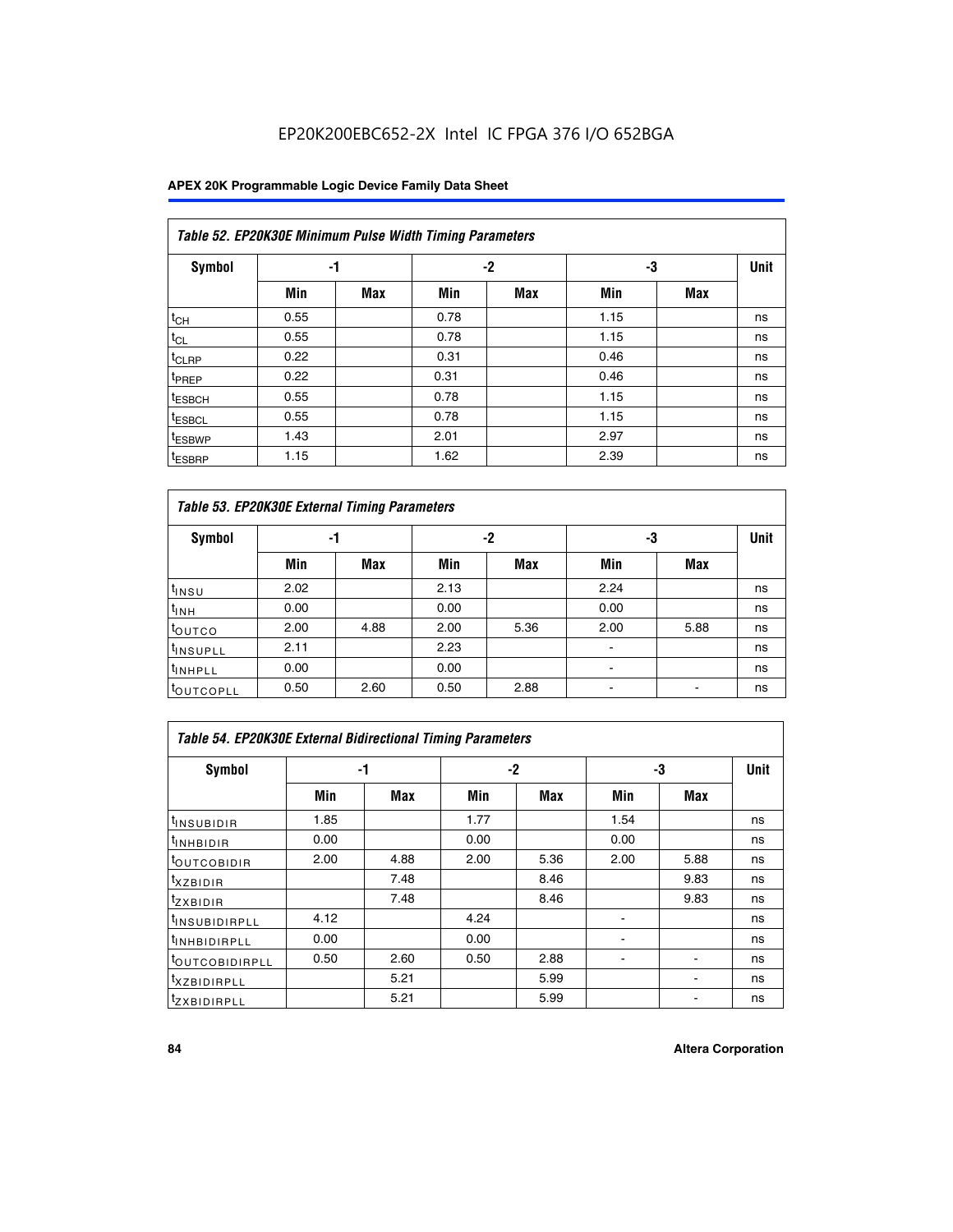Tables 55 through 60 describe *f<sub>MAX</sub>* LE Timing Microparameters, *f<sub>MAX</sub>* ESB Timing Microparameters, *f<sub>MAX</sub>* Routing Delays, Minimum Pulse Width Timing Parameters, External Timing Parameters, and External Bidirectional Timing Parameters for EP20K60E APEX 20KE devices.

| Table 55. EP20K60E f <sub>MAX</sub> LE Timing Microparameters |      |      |      |      |      |      |             |  |  |  |
|---------------------------------------------------------------|------|------|------|------|------|------|-------------|--|--|--|
| <b>Symbol</b>                                                 |      | -1   | -2   |      | -3   |      | <b>Unit</b> |  |  |  |
|                                                               | Min  | Max  | Min  | Max  | Min  | Max  |             |  |  |  |
| $t_{\text{SU}}$                                               | 0.17 |      | 0.15 |      | 0.16 |      | ns          |  |  |  |
| $t_H$                                                         | 0.32 |      | 0.33 |      | 0.39 |      | ns          |  |  |  |
| $t_{CO}$                                                      |      | 0.29 |      | 0.40 |      | 0.60 | ns          |  |  |  |
| t <sub>lut</sub>                                              |      | 0.77 |      | 1.07 |      | 1.59 | ns          |  |  |  |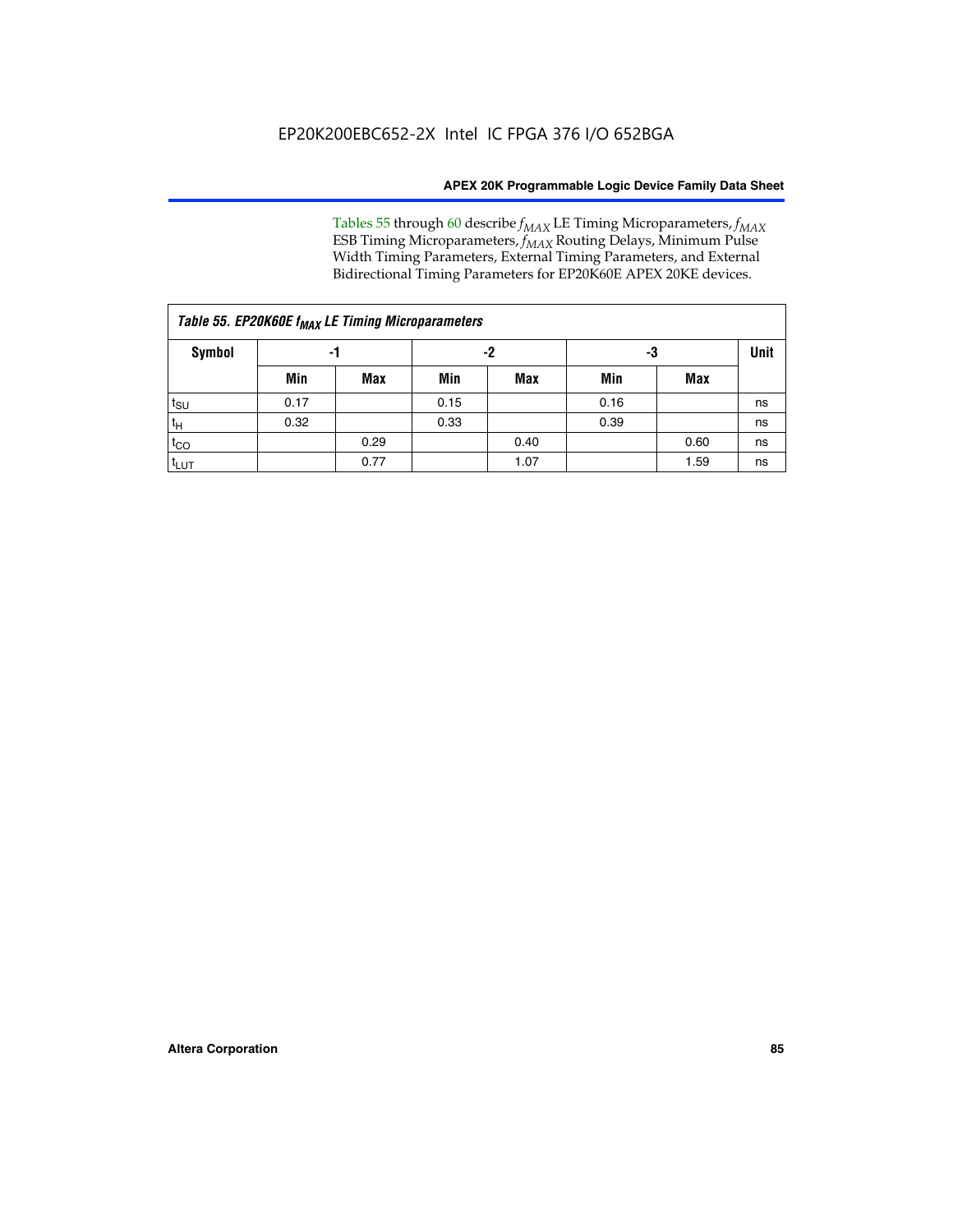| Table 56. EP20K60E f <sub>MAX</sub> ESB Timing Microparameters |      |            |      |            |      |            |             |
|----------------------------------------------------------------|------|------------|------|------------|------|------------|-------------|
| <b>Symbol</b>                                                  |      | $-1$       |      | $-2$       |      | -3         | <b>Unit</b> |
|                                                                | Min  | <b>Max</b> | Min  | <b>Max</b> | Min  | <b>Max</b> |             |
| <sup>t</sup> ESBARC                                            |      | 1.83       |      | 2.57       |      | 3.79       | ns          |
| t <sub>ESBSRC</sub>                                            |      | 2.46       |      | 3.26       |      | 4.61       | ns          |
| <sup>t</sup> ESBAWC                                            |      | 3.50       |      | 4.90       |      | 7.23       | ns          |
| <sup>t</sup> ESBSWC                                            |      | 3.77       |      | 4.90       |      | 6.79       | ns          |
| <sup>t</sup> ESBWASU                                           | 1.59 |            | 2.23 |            | 3.29 |            | ns          |
| <sup>t</sup> ESBWAH                                            | 0.00 |            | 0.00 |            | 0.00 |            | ns          |
| t <sub>ESBWDSU</sub>                                           | 1.75 |            | 2.46 |            | 3.62 |            | ns          |
| <sup>t</sup> ESBWDH                                            | 0.00 |            | 0.00 |            | 0.00 |            | ns          |
| t <sub>ESBRASU</sub>                                           | 1.76 |            | 2.47 |            | 3.64 |            | ns          |
| <sup>t</sup> ESBRAH                                            | 0.00 |            | 0.00 |            | 0.00 |            | ns          |
| t <sub>ESBWESU</sub>                                           | 1.68 |            | 2.49 |            | 3.87 |            | ns          |
| t <sub>ESBWEH</sub>                                            | 0.00 |            | 0.00 |            | 0.00 |            | ns          |
| <sup>t</sup> ESBDATASU                                         | 0.08 |            | 0.43 |            | 1.04 |            | ns          |
| t <sub>ESBDATAH</sub>                                          | 0.13 |            | 0.13 |            | 0.13 |            | ns          |
| <sup>t</sup> ESBWADDRSU                                        | 0.29 |            | 0.72 |            | 1.46 |            | ns          |
| <sup>t</sup> ESBRADDRSU                                        | 0.36 |            | 0.81 |            | 1.58 |            | ns          |
| <sup>I</sup> ESBDATACO1                                        |      | 1.06       |      | 1.24       |      | 1.55       | ns          |
| <sup>t</sup> ESBDATACO2                                        |      | 2.39       |      | 3.35       |      | 4.94       | ns          |
| <sup>t</sup> ESBDD                                             |      | 3.50       |      | 4.90       |      | 7.23       | ns          |
| t <sub>PD</sub>                                                |      | 1.72       |      | 2.41       |      | 3.56       | ns          |
| t <sub>PTERMSU</sub>                                           | 0.99 |            | 1.56 |            | 2.55 |            | ns          |
| t <sub>PTERMCO</sub>                                           |      | 1.07       |      | 1.26       |      | 1.08       | ns          |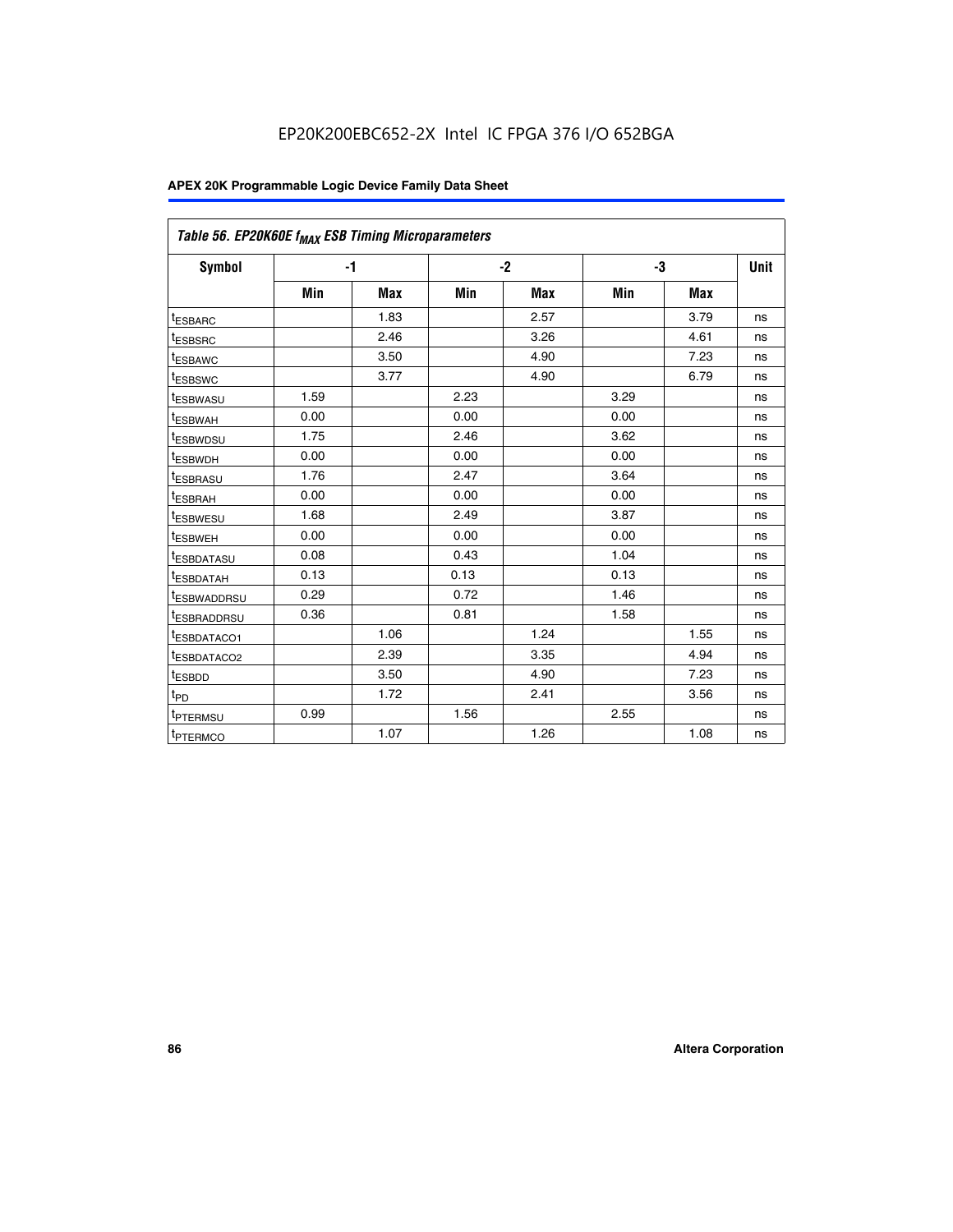| Table 57. EP20K60E f <sub>MAX</sub> Routing Delays |     |      |     |            |     |      |      |  |  |  |  |
|----------------------------------------------------|-----|------|-----|------------|-----|------|------|--|--|--|--|
| Symbol                                             |     | -1   | -2  |            | -3  |      | Unit |  |  |  |  |
|                                                    | Min | Max  | Min | <b>Max</b> | Min | Max  |      |  |  |  |  |
| $t_{F1-4}$                                         |     | 0.24 |     | 0.26       |     | 0.30 | ns   |  |  |  |  |
| $t_{F5-20}$                                        |     | 1.45 |     | 1.58       |     | 1.79 | ns   |  |  |  |  |
| $t_{F20+}$                                         |     | 1.96 |     | 2.14       |     | 2.45 | ns   |  |  |  |  |

|                    | Table 58. EP20K60E Minimum Pulse Width Timing Parameters |            |      |            |      |     |             |  |  |  |  |  |
|--------------------|----------------------------------------------------------|------------|------|------------|------|-----|-------------|--|--|--|--|--|
| Symbol             |                                                          | -1         |      | -2         |      | -3  | <b>Unit</b> |  |  |  |  |  |
|                    | Min                                                      | <b>Max</b> | Min  | <b>Max</b> | Min  | Max |             |  |  |  |  |  |
| $t_{CH}$           | 2.00                                                     |            | 2.50 |            | 2.75 |     | ns          |  |  |  |  |  |
| $t_{CL}$           | 2.00                                                     |            | 2.50 |            | 2.75 |     | ns          |  |  |  |  |  |
| $t_{CLRP}$         | 0.20                                                     |            | 0.28 |            | 0.41 |     | ns          |  |  |  |  |  |
| t <sub>PREP</sub>  | 0.20                                                     |            | 0.28 |            | 0.41 |     | ns          |  |  |  |  |  |
| t <sub>ESBCH</sub> | 2.00                                                     |            | 2.50 |            | 2.75 |     | ns          |  |  |  |  |  |
| $t_{ESBCL}$        | 2.00                                                     |            | 2.50 |            | 2.75 |     | ns          |  |  |  |  |  |
| t <sub>ESBWP</sub> | 1.29                                                     |            | 1.80 |            | 2.66 |     | ns          |  |  |  |  |  |
| t <sub>ESBRP</sub> | 1.04                                                     |            | 1.45 |            | 2.14 |     | ns          |  |  |  |  |  |

| Table 59. EP20K60E External Timing Parameters |      |      |      |      |      |      |      |  |  |  |  |
|-----------------------------------------------|------|------|------|------|------|------|------|--|--|--|--|
| Symbol                                        | -1   |      |      | -2   | -3   |      | Unit |  |  |  |  |
|                                               | Min  | Max  | Min  | Max  | Min  | Max  |      |  |  |  |  |
| $t_{INSU}$                                    | 2.03 |      | 2.12 |      | 2.23 |      | ns   |  |  |  |  |
| $t_{\mathsf{INH}}$                            | 0.00 |      | 0.00 |      | 0.00 |      | ns   |  |  |  |  |
| toutco                                        | 2.00 | 4.84 | 2.00 | 5.31 | 2.00 | 5.81 | ns   |  |  |  |  |
| <sup>t</sup> INSUPLL                          | 1.12 |      | 1.15 |      |      |      | ns   |  |  |  |  |
| <sup>t</sup> INHPLL                           | 0.00 |      | 0.00 |      | ۰    |      | ns   |  |  |  |  |
| toutcopll                                     | 0.50 | 3.37 | 0.50 | 3.69 |      |      | ns   |  |  |  |  |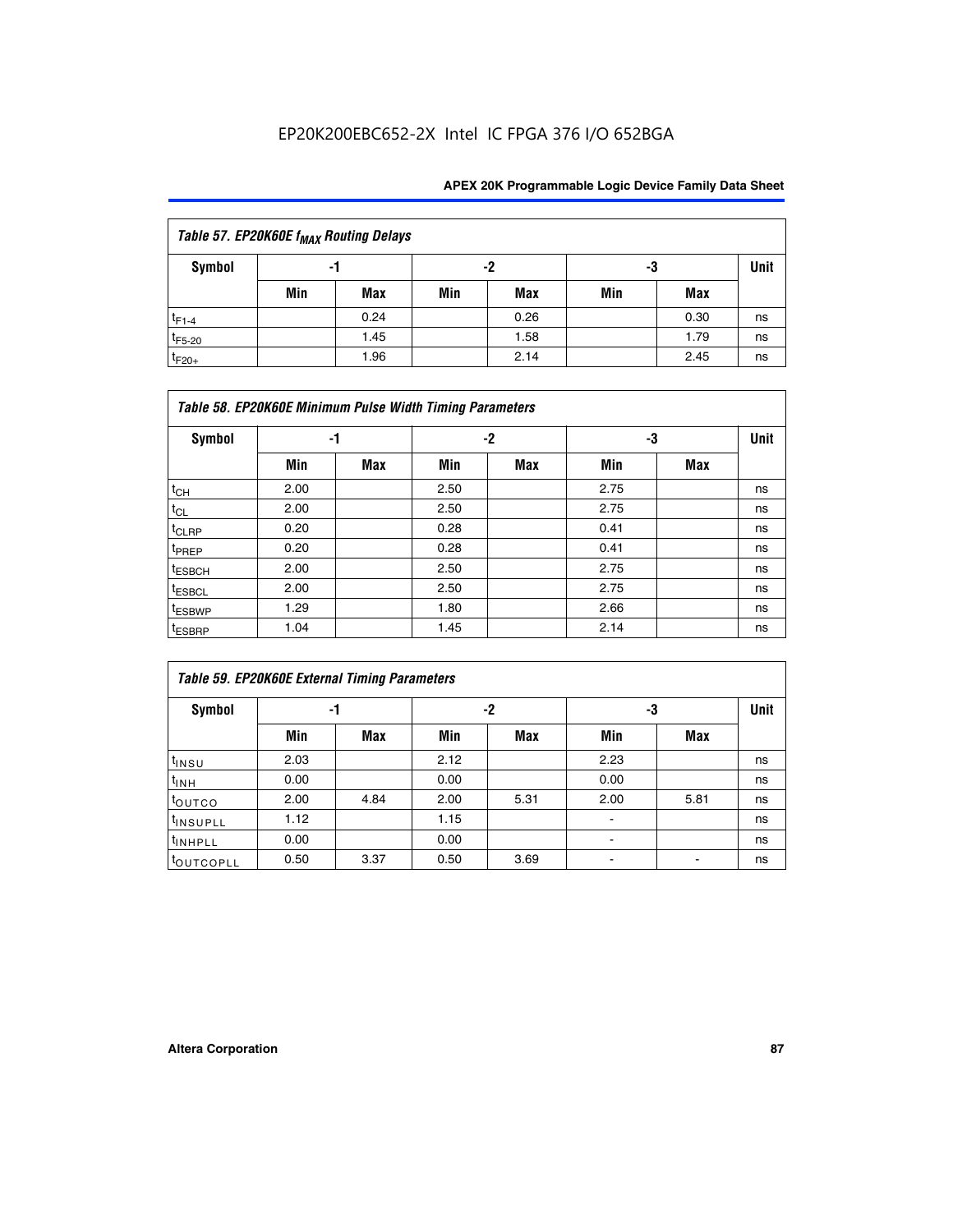| <b>Table 60. EP20K60E External Bidirectional Timing Parameters</b> |      |      |      |      |      |      |             |  |  |  |  |
|--------------------------------------------------------------------|------|------|------|------|------|------|-------------|--|--|--|--|
| Symbol                                                             | -1   |      | $-2$ |      |      | -3   | <b>Unit</b> |  |  |  |  |
|                                                                    | Min  | Max  | Min  | Max  | Min  | Max  |             |  |  |  |  |
| t <sub>INSUBIDIR</sub>                                             | 2.77 |      | 2.91 |      | 3.11 |      | ns          |  |  |  |  |
| <sup>t</sup> inhbidir                                              | 0.00 |      | 0.00 |      | 0.00 |      | ns          |  |  |  |  |
| <sup>t</sup> OUTCOBIDIR                                            | 2.00 | 4.84 | 2.00 | 5.31 | 2.00 | 5.81 | ns          |  |  |  |  |
| $t_{XZBIDIR}$                                                      |      | 6.47 |      | 7.44 |      | 8.65 | ns          |  |  |  |  |
| tzxbidir                                                           |      | 6.47 |      | 7.44 |      | 8.65 | ns          |  |  |  |  |
| <sup>t</sup> INSUBIDIRPLL                                          | 3.44 |      | 3.24 |      |      |      | ns          |  |  |  |  |
| <sup>t</sup> INHBIDIRPLL                                           | 0.00 |      | 0.00 |      |      |      | ns          |  |  |  |  |
| <sup>t</sup> OUTCOBIDIRPLL                                         | 0.50 | 3.37 | 0.50 | 3.69 |      |      | ns          |  |  |  |  |
| <sup>t</sup> xzbidirpll                                            |      | 5.00 |      | 5.82 |      |      | ns          |  |  |  |  |
| <sup>t</sup> zxbidirpll                                            |      | 5.00 |      | 5.82 |      |      | ns          |  |  |  |  |

Tables 61 through 66 describe  $f_{MAX}$  LE Timing Microparameters, *fMAX* ESB Timing Microparameters, *fMAX* Routing Delays, Minimum Pulse Width Timing Parameters, External Timing Parameters, and External Bidirectional Timing Parameters for EP20K100E APEX 20KE devices.

| Table 61. EP20K100E f <sub>MAX</sub> LE Timing Microparameters |      |      |      |            |      |            |             |  |  |  |  |
|----------------------------------------------------------------|------|------|------|------------|------|------------|-------------|--|--|--|--|
| <b>Symbol</b>                                                  |      | -1   |      | -2         |      | -3         | <b>Unit</b> |  |  |  |  |
|                                                                | Min  | Max  | Min  | <b>Max</b> | Min  | <b>Max</b> |             |  |  |  |  |
| t <sub>SU</sub>                                                | 0.25 |      | 0.25 |            | 0.25 |            | ns          |  |  |  |  |
| tμ                                                             | 0.25 |      | 0.25 |            | 0.25 |            | ns          |  |  |  |  |
| $t_{CO}$                                                       |      | 0.28 |      | 0.28       |      | 0.34       | ns          |  |  |  |  |
| t <sub>LUT</sub>                                               |      | 0.80 |      | 0.95       |      | 1.13       | ns          |  |  |  |  |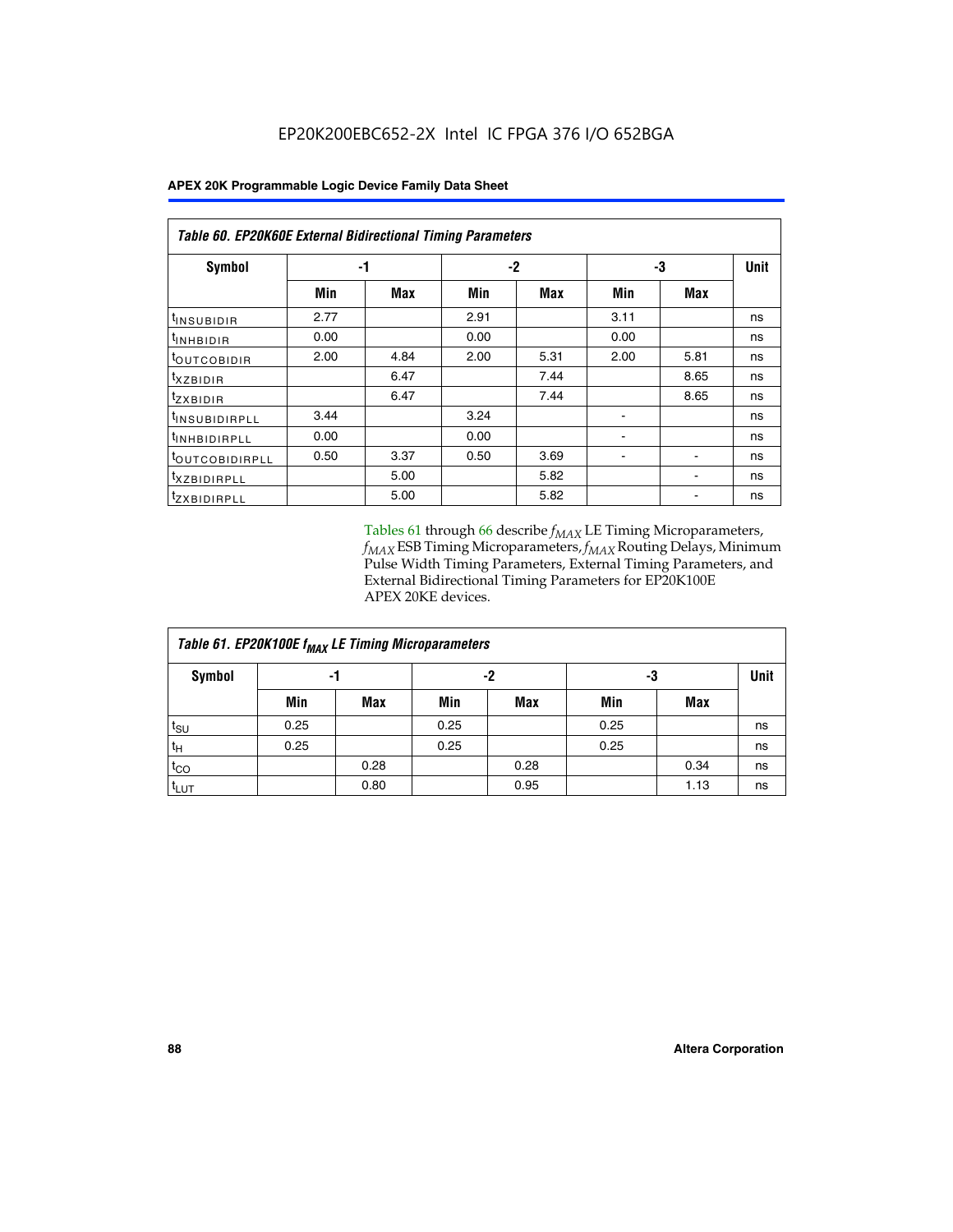| Table 62. EP20K100E f <sub>MAX</sub> ESB Timing Microparameters |         |            |         |      |         |            |             |
|-----------------------------------------------------------------|---------|------------|---------|------|---------|------------|-------------|
| <b>Symbol</b>                                                   |         | $-1$       |         | $-2$ |         | -3         | <b>Unit</b> |
|                                                                 | Min     | <b>Max</b> | Min     | Max  | Min     | <b>Max</b> |             |
| <sup>t</sup> ESBARC                                             |         | 1.61       |         | 1.84 |         | 1.97       | ns          |
| <sup>t</sup> ESBSRC                                             |         | 2.57       |         | 2.97 |         | 3.20       | ns          |
| <sup>t</sup> ESBAWC                                             |         | 0.52       |         | 4.09 |         | 4.39       | ns          |
| <sup>t</sup> ESBSWC                                             |         | 3.17       |         | 3.78 |         | 4.09       | ns          |
| <sup>t</sup> ESBWASU                                            | 0.56    |            | 6.41    |      | 0.63    |            | ns          |
| <sup>t</sup> ESBWAH                                             | 0.48    |            | 0.54    |      | 0.55    |            | ns          |
| <sup>t</sup> ESBWDSU                                            | 0.71    |            | 0.80    |      | 0.81    |            | ns          |
| t <sub>ESBWDH</sub>                                             | .048    |            | 0.54    |      | 0.55    |            | ns          |
| <sup>t</sup> ESBRASU                                            | 1.57    |            | 1.75    |      | 1.87    |            | ns          |
| t <sub>ESBRAH</sub>                                             | 0.00    |            | 0.00    |      | 0.20    |            | ns          |
| <b>ESBWESU</b>                                                  | 1.54    |            | 1.72    |      | 1.80    |            | ns          |
| t <sub>ESBWEH</sub>                                             | 0.00    |            | 0.00    |      | 0.00    |            | ns          |
| <sup>t</sup> ESBDATASU                                          | $-0.16$ |            | $-0.20$ |      | $-0.20$ |            | ns          |
| <sup>t</sup> ESBDATAH                                           | 0.13    |            | 0.13    |      | 0.13    |            | ns          |
| <sup>t</sup> ESBWADDRSU                                         | 0.12    |            | 0.08    |      | 0.13    |            | ns          |
| <sup>t</sup> ESBRADDRSU                                         | 0.17    |            | 0.15    |      | 0.19    |            | ns          |
| ESBDATACO1                                                      |         | 1.20       |         | 1.39 |         | 1.52       | ns          |
| <sup>t</sup> ESBDATACO2                                         |         | 2.54       |         | 2.99 |         | 3.22       | ns          |
| <sup>t</sup> ESBDD                                              |         | 3.06       |         | 3.56 |         | 3.85       | ns          |
| $t_{\mathsf{PD}}$                                               |         | 1.73       |         | 2.02 |         | 2.20       | ns          |
| t <sub>PTERMSU</sub>                                            | 1.11    |            | 1.26    |      | 1.38    |            | ns          |
| <sup>t</sup> PTERMCO                                            |         | 1.19       |         | 1.40 |         | 1.08       | ns          |

| Table 63. EP20K100E f <sub>MAX</sub> Routing Delays |                |      |     |            |     |      |    |  |  |  |
|-----------------------------------------------------|----------------|------|-----|------------|-----|------|----|--|--|--|
| Symbol                                              | -2<br>-3<br>-1 |      |     |            |     |      |    |  |  |  |
|                                                     | Min            | Max  | Min | <b>Max</b> | Min | Max  |    |  |  |  |
| $t_{F1-4}$                                          |                | 0.24 |     | 0.27       |     | 0.29 | ns |  |  |  |
| $t_{F5-20}$                                         |                | 1.04 |     | 1.26       |     | 1.52 | ns |  |  |  |
| $t_{F20+}$                                          |                | 1.12 |     | 1.36       |     | 1.86 | ns |  |  |  |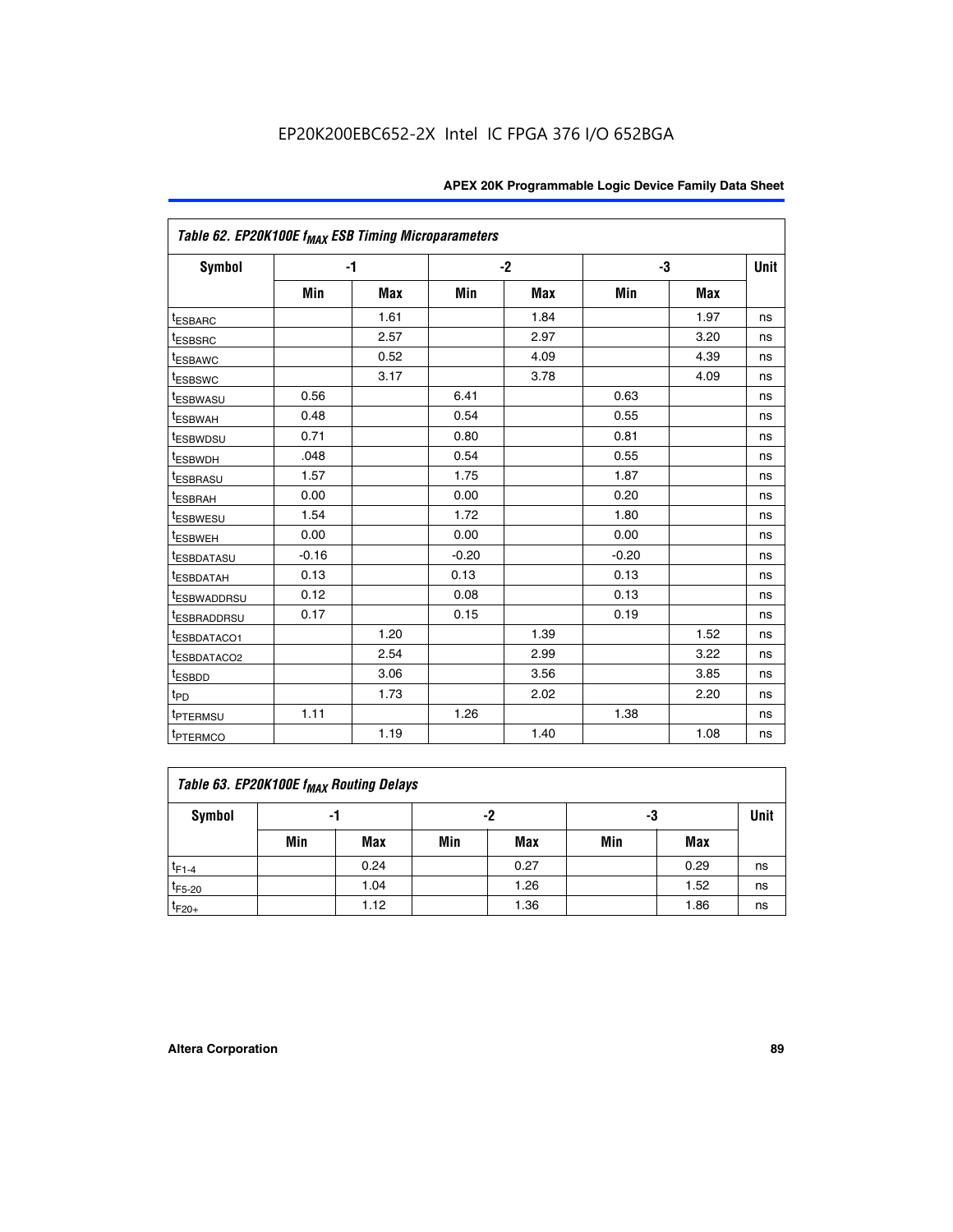### **APEX 20K Programmable Logic Device Family Data Sheet**

|                    | Table 64. EP20K100E Minimum Pulse Width Timing Parameters |            |      |            |      |            |             |  |  |  |  |  |
|--------------------|-----------------------------------------------------------|------------|------|------------|------|------------|-------------|--|--|--|--|--|
| <b>Symbol</b>      | -1                                                        |            |      | $-2$       | -3   |            | <b>Unit</b> |  |  |  |  |  |
|                    | Min                                                       | <b>Max</b> | Min  | <b>Max</b> | Min  | <b>Max</b> |             |  |  |  |  |  |
| $t_{CH}$           | 2.00                                                      |            | 2.00 |            | 2.00 |            | ns          |  |  |  |  |  |
| $t_{CL}$           | 2.00                                                      |            | 2.00 |            | 2.00 |            | ns          |  |  |  |  |  |
| t <sub>CLRP</sub>  | 0.20                                                      |            | 0.20 |            | 0.20 |            | ns          |  |  |  |  |  |
| t <sub>PREP</sub>  | 0.20                                                      |            | 0.20 |            | 0.20 |            | ns          |  |  |  |  |  |
| <sup>t</sup> ESBCH | 2.00                                                      |            | 2.00 |            | 2.00 |            | ns          |  |  |  |  |  |
| <sup>t</sup> ESBCL | 2.00                                                      |            | 2.00 |            | 2.00 |            | ns          |  |  |  |  |  |
| <sup>t</sup> ESBWP | 1.29                                                      |            | 1.53 |            | 1.66 |            | ns          |  |  |  |  |  |
| <sup>t</sup> ESBRP | 1.11                                                      |            | 1.29 |            | 1.41 |            | ns          |  |  |  |  |  |

|                      | Table 65. EP20K100E External Timing Parameters |            |      |            |                          |            |             |  |  |  |  |  |  |
|----------------------|------------------------------------------------|------------|------|------------|--------------------------|------------|-------------|--|--|--|--|--|--|
| <b>Symbol</b>        | -1                                             |            |      | -2         | -3                       |            | <b>Unit</b> |  |  |  |  |  |  |
|                      | Min                                            | <b>Max</b> | Min  | <b>Max</b> | Min                      | <b>Max</b> |             |  |  |  |  |  |  |
| t <sub>INSU</sub>    | 2.23                                           |            | 2.32 |            | 2.43                     |            | ns          |  |  |  |  |  |  |
| $t_{\rm INH}$        | 0.00                                           |            | 0.00 |            | 0.00                     |            | ns          |  |  |  |  |  |  |
| toutco               | 2.00                                           | 4.86       | 2.00 | 5.35       | 2.00                     | 5.84       | ns          |  |  |  |  |  |  |
| <sup>t</sup> INSUPLL | 1.58                                           |            | 1.66 |            |                          |            | ns          |  |  |  |  |  |  |
| <sup>t</sup> INHPLL  | 0.00                                           |            | 0.00 |            | $\overline{\phantom{a}}$ |            | ns          |  |  |  |  |  |  |
| <b>LOUTCOPLL</b>     | 0.50                                           | 2.96       | 0.50 | 3.29       | -                        |            | ns          |  |  |  |  |  |  |

|                              | <b>Table 66. EP20K100E External Bidirectional Timing Parameters</b> |      |      |      |                |      |      |  |  |  |  |
|------------------------------|---------------------------------------------------------------------|------|------|------|----------------|------|------|--|--|--|--|
| Symbol                       |                                                                     | -1   |      | $-2$ | -3             |      | Unit |  |  |  |  |
|                              | Min                                                                 | Max  | Min  | Max  | Min            | Max  |      |  |  |  |  |
| <sup>t</sup> INSUBIDIR       | 2.74                                                                |      | 2.96 |      | 3.19           |      | ns   |  |  |  |  |
| <b>TINHBIDIR</b>             | 0.00                                                                |      | 0.00 |      | 0.00           |      | ns   |  |  |  |  |
| <b>LOUTCOBIDIR</b>           | 2.00                                                                | 4.86 | 2.00 | 5.35 | 2.00           | 5.84 | ns   |  |  |  |  |
| <sup>T</sup> XZBIDIR         |                                                                     | 5.00 |      | 5.48 |                | 5.89 | ns   |  |  |  |  |
| <sup>T</sup> ZXBIDIR         |                                                                     | 5.00 |      | 5.48 |                | 5.89 | ns   |  |  |  |  |
| <sup>t</sup> INSUBIDIRPLL    | 4.64                                                                |      | 5.03 |      |                |      | ns   |  |  |  |  |
| <sup>I</sup> INHBIDIRPLL     | 0.00                                                                |      | 0.00 |      | $\blacksquare$ |      | ns   |  |  |  |  |
| <b><i>LOUTCOBIDIRPLL</i></b> | 0.50                                                                | 2.96 | 0.50 | 3.29 |                |      | ns   |  |  |  |  |
| <sup>T</sup> XZBIDIRPLL      |                                                                     | 3.10 |      | 3.42 |                |      | ns   |  |  |  |  |
| <sup>I</sup> ZXBIDIRPLL      |                                                                     | 3.10 |      | 3.42 |                |      | ns   |  |  |  |  |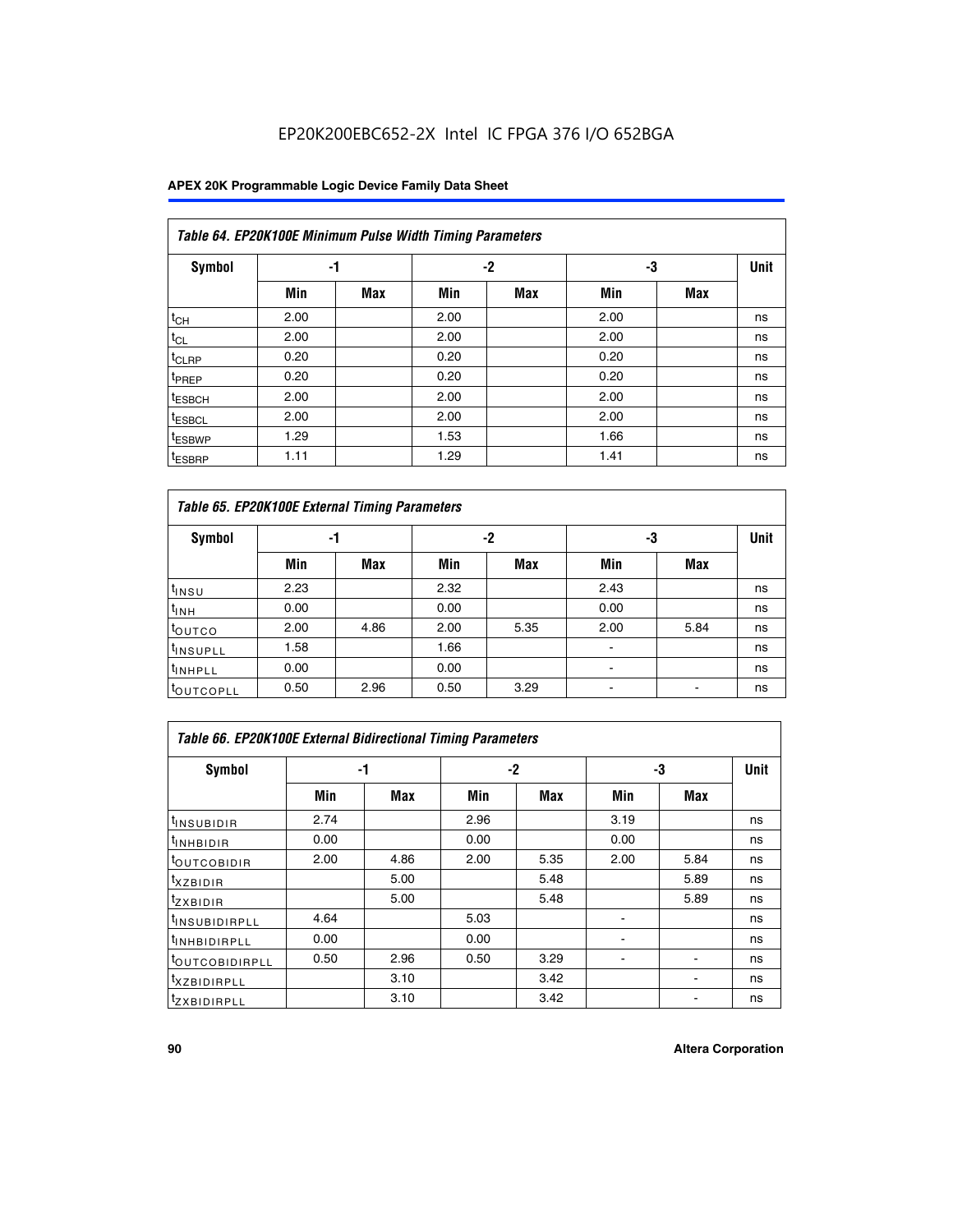Tables 67 through 72 describe *f<sub>MAX</sub>* LE Timing Microparameters, *f<sub>MAX</sub>* ESB Timing Microparameters, *f<sub>MAX</sub>* Routing Delays, Minimum Pulse Width Timing Parameters, External Timing Parameters, and External Bidirectional Timing Parameters for EP20K160E APEX 20KE devices.

|                  | Table 67. EP20K160E f <sub>MAX</sub> LE Timing Microparameters |            |      |            |      |      |             |  |  |  |  |  |
|------------------|----------------------------------------------------------------|------------|------|------------|------|------|-------------|--|--|--|--|--|
| <b>Symbol</b>    | -1                                                             |            |      | -2         | -3   |      | <b>Unit</b> |  |  |  |  |  |
|                  | Min                                                            | <b>Max</b> | Min  | <b>Max</b> | Min  | Max  |             |  |  |  |  |  |
| $t_{\text{SU}}$  | 0.22                                                           |            | 0.24 |            | 0.26 |      | ns          |  |  |  |  |  |
| $t_H$            | 0.22                                                           |            | 0.24 |            | 0.26 |      | ns          |  |  |  |  |  |
| $t_{CO}$         |                                                                | 0.25       |      | 0.31       |      | 0.35 | ns          |  |  |  |  |  |
| t <sub>LUT</sub> |                                                                | 0.69       |      | 0.88       |      | 1.12 | ns          |  |  |  |  |  |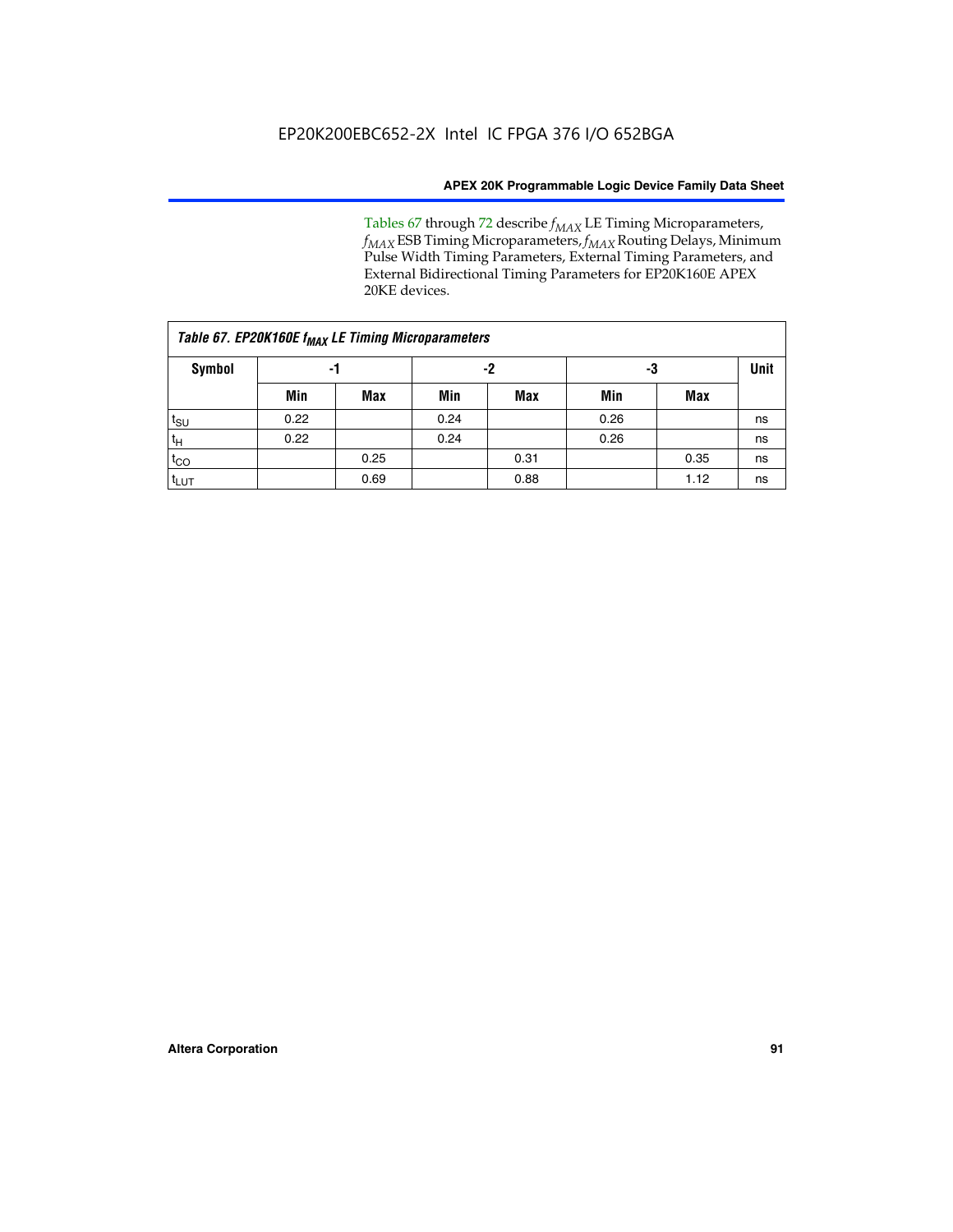| Table 68. EP20K160E f <sub>MAX</sub> ESB Timing Microparameters |         |            |         |            |      |      |      |
|-----------------------------------------------------------------|---------|------------|---------|------------|------|------|------|
| <b>Symbol</b>                                                   |         | $-1$       |         | $-2$       |      | -3   | Unit |
|                                                                 | Min     | <b>Max</b> | Min     | <b>Max</b> | Min  | Max  |      |
| <sup>t</sup> ESBARC                                             |         | 1.65       |         | 2.02       |      | 2.11 | ns   |
| t <sub>ESBSRC</sub>                                             |         | 2.21       |         | 2.70       |      | 3.11 | ns   |
| <sup>t</sup> ESBAWC                                             |         | 3.04       |         | 3.79       |      | 4.42 | ns   |
| t <sub>ESBSWC</sub>                                             |         | 2.81       |         | 3.56       |      | 4.10 | ns   |
| <sup>t</sup> ESBWASU                                            | 0.54    |            | 0.66    |            | 0.73 |      | ns   |
| <sup>t</sup> ESBWAH                                             | 0.36    |            | 0.45    |            | 0.47 |      | ns   |
| t <sub>ESBWDSU</sub>                                            | 0.68    |            | 0.81    |            | 0.94 |      | ns   |
| <sup>t</sup> ESBWDH                                             | 0.36    |            | 0.45    |            | 0.47 |      | ns   |
| t <sub>ESBRASU</sub>                                            | 1.58    |            | 1.87    |            | 2.06 |      | ns   |
| <sup>t</sup> ESBRAH                                             | 0.00    |            | 0.00    |            | 0.01 |      | ns   |
| <sup>t</sup> ESBWESU                                            | 1.41    |            | 1.71    |            | 2.00 |      | ns   |
| t <sub>ESBWEH</sub>                                             | 0.00    |            | 0.00    |            | 0.00 |      | ns   |
| t <sub>ESBDATASU</sub>                                          | $-0.02$ |            | $-0.03$ |            | 0.09 |      | ns   |
| t <sub>ESBDATAH</sub>                                           | 0.13    |            | 0.13    |            | 0.13 |      | ns   |
| t <sub>ESBWADDRSU</sub>                                         | 0.14    |            | 0.17    |            | 0.35 |      | ns   |
| <sup>t</sup> ESBRADDRSU                                         | 0.21    |            | 0.27    |            | 0.43 |      | ns   |
| <sup>I</sup> ESBDATACO1                                         |         | 1.04       |         | 1.30       |      | 1.46 | ns   |
| t <sub>ESBDATACO2</sub>                                         |         | 2.15       |         | 2.70       |      | 3.16 | ns   |
| <sup>t</sup> ESBDD                                              |         | 2.69       |         | 3.35       |      | 3.97 | ns   |
| $t_{\mathsf{PD}}$                                               |         | 1.55       |         | 1.93       |      | 2.29 | ns   |
| t <sub>PTERMSU</sub>                                            | 1.01    |            | 1.23    |            | 1.52 |      | ns   |
| t <sub>PTERMCO</sub>                                            |         | 1.06       |         | 1.32       |      | 1.04 | ns   |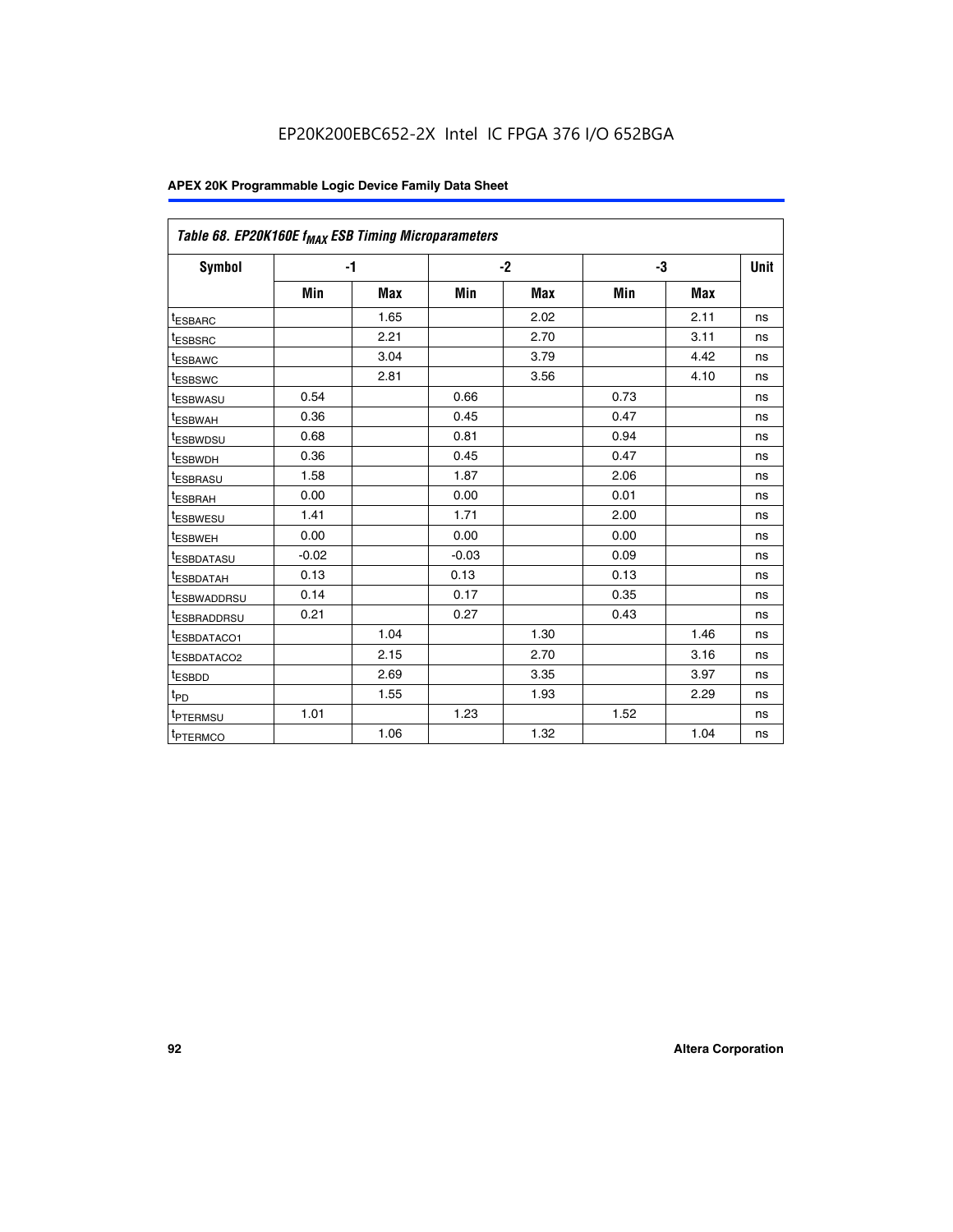| Table 69. EP20K160E f <sub>MAX</sub> Routing Delays |                |      |     |      |             |      |    |  |  |  |  |
|-----------------------------------------------------|----------------|------|-----|------|-------------|------|----|--|--|--|--|
| Symbol                                              | -2<br>-3<br>-1 |      |     |      | <b>Unit</b> |      |    |  |  |  |  |
|                                                     | Min            | Max  | Min | Max  | Min         | Max  |    |  |  |  |  |
| $t_{F1-4}$                                          |                | 0.25 |     | 0.26 |             | 0.28 | ns |  |  |  |  |
| $t_{F5-20}$                                         |                | 1.00 |     | 1.18 |             | 1.35 | ns |  |  |  |  |
| $t_{F20+}$                                          |                | 1.95 |     | 2.19 |             | 2.30 | ns |  |  |  |  |

|                    | Table 70. EP20K160E Minimum Pulse Width Timing Parameters |            |      |            |      |     |             |  |  |  |  |  |  |
|--------------------|-----------------------------------------------------------|------------|------|------------|------|-----|-------------|--|--|--|--|--|--|
| <b>Symbol</b>      |                                                           | -1         |      | $-2$       |      | -3  | <b>Unit</b> |  |  |  |  |  |  |
|                    | Min                                                       | <b>Max</b> | Min  | <b>Max</b> | Min  | Max |             |  |  |  |  |  |  |
| $t_{CH}$           | 1.34                                                      |            | 1.43 |            | 1.55 |     | ns          |  |  |  |  |  |  |
| $t_{CL}$           | 1.34                                                      |            | 1.43 |            | 1.55 |     | ns          |  |  |  |  |  |  |
| $t_{CLRP}$         | 0.18                                                      |            | 0.19 |            | 0.21 |     | ns          |  |  |  |  |  |  |
| t <sub>PREP</sub>  | 0.18                                                      |            | 0.19 |            | 0.21 |     | ns          |  |  |  |  |  |  |
| <sup>t</sup> ESBCH | 1.34                                                      |            | 1.43 |            | 1.55 |     | ns          |  |  |  |  |  |  |
| <sup>t</sup> ESBCL | 1.34                                                      |            | 1.43 |            | 1.55 |     | ns          |  |  |  |  |  |  |
| t <sub>ESBWP</sub> | 1.15                                                      |            | 1.45 |            | 1.73 |     | ns          |  |  |  |  |  |  |
| t <sub>ESBRP</sub> | 0.93                                                      |            | 1.15 |            | 1.38 |     | ns          |  |  |  |  |  |  |

|                      | Table 71. EP20K160E External Timing Parameters |      |      |      |                |      |      |  |  |  |  |  |
|----------------------|------------------------------------------------|------|------|------|----------------|------|------|--|--|--|--|--|
| Symbol               | -1                                             |      |      | -2   | -3             |      | Unit |  |  |  |  |  |
|                      | Min                                            | Max  | Min  | Max  | Min            | Max  |      |  |  |  |  |  |
| $t_{INSU}$           | 2.23                                           |      | 2.34 |      | 2.47           |      | ns   |  |  |  |  |  |
| $t_{INH}$            | 0.00                                           |      | 0.00 |      | 0.00           |      | ns   |  |  |  |  |  |
| toutco               | 2.00                                           | 5.07 | 2.00 | 5.59 | 2.00           | 6.13 | ns   |  |  |  |  |  |
| <sup>t</sup> INSUPLL | 2.12                                           |      | 2.07 |      | $\blacksquare$ |      | ns   |  |  |  |  |  |
| <sup>t</sup> INHPLL  | 0.00                                           |      | 0.00 |      | ۰              |      | ns   |  |  |  |  |  |
| toutcopll            | 0.50                                           | 3.00 | 0.50 | 3.35 |                |      | ns   |  |  |  |  |  |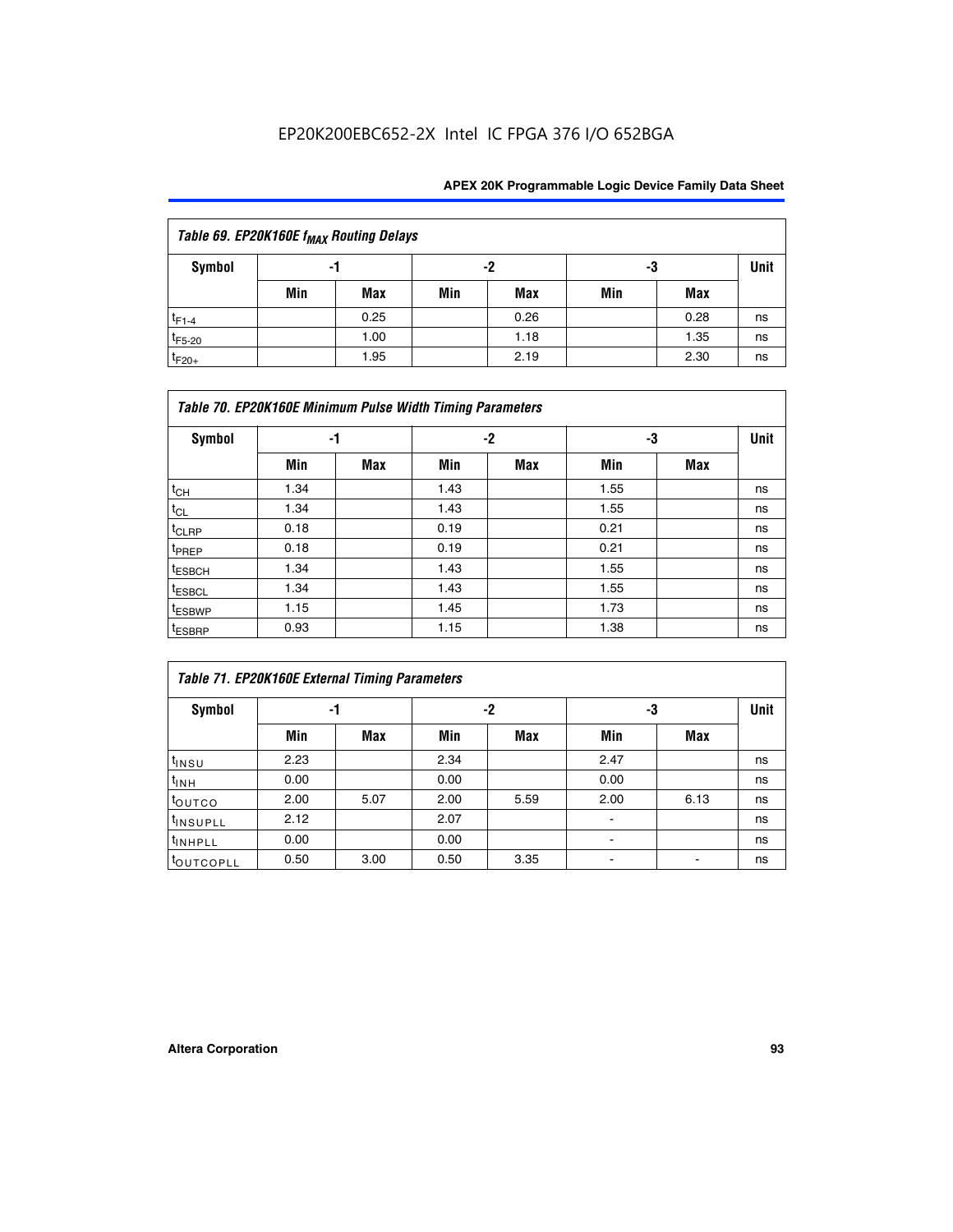|                                | Table 72. EP20K160E External Bidirectional Timing Parameters |      |      |      |      |      |             |  |  |  |  |
|--------------------------------|--------------------------------------------------------------|------|------|------|------|------|-------------|--|--|--|--|
| Symbol                         | -1                                                           |      |      | $-2$ |      | -3   | <b>Unit</b> |  |  |  |  |
|                                | Min                                                          | Max  | Min  | Max  | Min  | Max  |             |  |  |  |  |
| <sup>t</sup> INSUB <u>IDIR</u> | 2.86                                                         |      | 3.24 |      | 3.54 |      | ns          |  |  |  |  |
| <b>UNHBIDIR</b>                | 0.00                                                         |      | 0.00 |      | 0.00 |      | ns          |  |  |  |  |
| <b>LOUTCOBIDIR</b>             | 2.00                                                         | 5.07 | 2.00 | 5.59 | 2.00 | 6.13 | ns          |  |  |  |  |
| KZBIDIR                        |                                                              | 7.43 |      | 8.23 |      | 8.58 | ns          |  |  |  |  |
| <sup>t</sup> zxbidir           |                                                              | 7.43 |      | 8.23 |      | 8.58 | ns          |  |  |  |  |
| <sup>t</sup> INSUBIDIRPLL      | 4.93                                                         |      | 5.48 |      |      |      | ns          |  |  |  |  |
| <sup>I</sup> INHBIDIRPLL       | 0.00                                                         |      | 0.00 |      | ۰    |      | ns          |  |  |  |  |
| <b><i>LOUTCOBIDIRPLL</i></b>   | 0.50                                                         | 3.00 | 0.50 | 3.35 |      |      | ns          |  |  |  |  |
| <sup>T</sup> XZBIDIRPLL        |                                                              | 5.36 |      | 5.99 |      |      | ns          |  |  |  |  |
| <sup>t</sup> ZXBIDIRPLL        |                                                              | 5.36 |      | 5.99 |      |      | ns          |  |  |  |  |

Tables 73 through 78 describe  $f_{MAX}$  LE Timing Microparameters,  $f_{MAX}$ ESB Timing Microparameters, *f<sub>MAX</sub>* Routing Delays, Minimum Pulse Width Timing Parameters, External Timing Parameters, and External Bidirectional Timing Parameters for EP20K200E APEX 20KE devices.

| Table 73. EP20K200E f <sub>MAX</sub> LE Timing Microparameters |      |      |      |      |      |             |    |  |  |  |  |
|----------------------------------------------------------------|------|------|------|------|------|-------------|----|--|--|--|--|
| <b>Symbol</b>                                                  |      | -1   |      | -2   | -3   | <b>Unit</b> |    |  |  |  |  |
|                                                                | Min  | Max  | Min  | Max  | Min  | Max         |    |  |  |  |  |
| $t_{\text{SU}}$                                                | 0.23 |      | 0.24 |      | 0.26 |             | ns |  |  |  |  |
| tμ                                                             | 0.23 |      | 0.24 |      | 0.26 |             | ns |  |  |  |  |
| $t_{CO}$                                                       |      | 0.26 |      | 0.31 |      | 0.36        | ns |  |  |  |  |
| t <sub>LUT</sub>                                               |      | 0.70 |      | 0.90 |      | 1.14        | ns |  |  |  |  |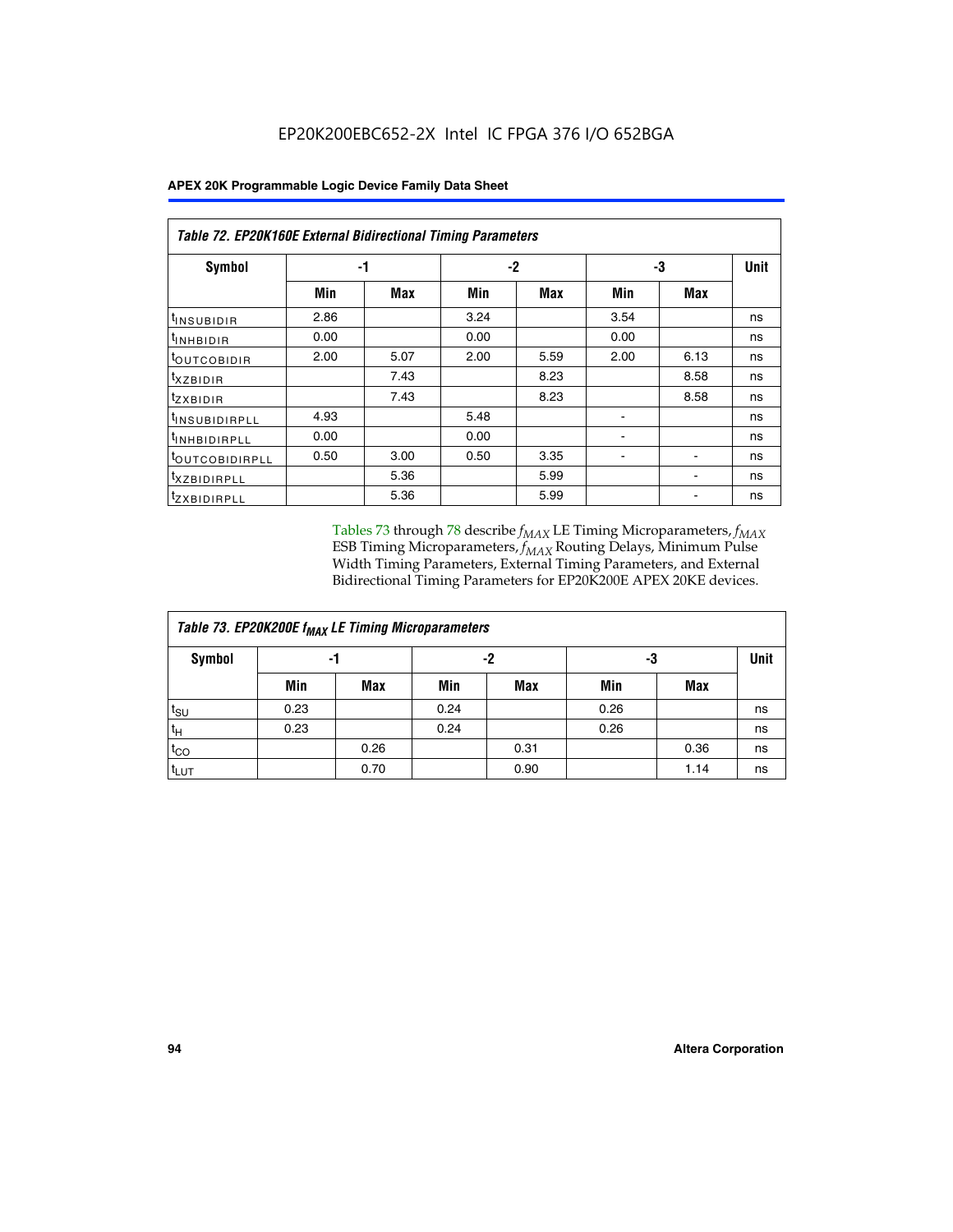| Table 74. EP20K200E f <sub>MAX</sub> ESB Timing Microparameters |         |            |         |            |      |      |    |
|-----------------------------------------------------------------|---------|------------|---------|------------|------|------|----|
| <b>Symbol</b>                                                   |         | $-1$       |         | $-2$       |      | -3   |    |
|                                                                 | Min     | <b>Max</b> | Min     | <b>Max</b> | Min  | Max  |    |
| <sup>t</sup> ESBARC                                             |         | 1.68       |         | 2.06       |      | 2.24 | ns |
| <sup>t</sup> ESBSRC                                             |         | 2.27       |         | 2.77       |      | 3.18 | ns |
| t <sub>ESBAWC</sub>                                             |         | 3.10       |         | 3.86       |      | 4.50 | ns |
| <sup>t</sup> ESBSWC                                             |         | 2.90       |         | 3.67       |      | 4.21 | ns |
| t <sub>ESBWASU</sub>                                            | 0.55    |            | 0.67    |            | 0.74 |      | ns |
| <sup>t</sup> ESBWAH                                             | 0.36    |            | 0.46    |            | 0.48 |      | ns |
| <sup>t</sup> ESBWDSU                                            | 0.69    |            | 0.83    |            | 0.95 |      | ns |
| t <sub>ESBWDH</sub>                                             | 0.36    |            | 0.46    |            | 0.48 |      | ns |
| <sup>t</sup> ESBRASU                                            | 1.61    |            | 1.90    |            | 2.09 |      | ns |
| <sup>t</sup> ESBRAH                                             | 0.00    |            | 0.00    |            | 0.01 |      | ns |
| <sup>t</sup> ESBWESU                                            | 1.42    |            | 1.71    |            | 2.01 |      | ns |
| <sup>I</sup> ESBWEH                                             | 0.00    |            | 0.00    |            | 0.00 |      | ns |
| t <sub>ESBDATASU</sub>                                          | $-0.06$ |            | $-0.07$ |            | 0.05 |      | ns |
| <sup>t</sup> ESBDATAH                                           | 0.13    |            | 0.13    |            | 0.13 |      | ns |
| <sup>t</sup> ESBWADDRSU                                         | 0.11    |            | 0.13    |            | 0.31 |      | ns |
| <sup>I</sup> ESBRADDRSU                                         | 0.18    |            | 0.23    |            | 0.39 |      | ns |
| <sup>I</sup> ESBDATACO1                                         |         | 1.09       |         | 1.35       |      | 1.51 | ns |
| <sup>t</sup> ESBDATACO2                                         |         | 2.19       |         | 2.75       |      | 3.22 | ns |
| <sup>t</sup> ESBDD                                              |         | 2.75       |         | 3.41       |      | 4.03 | ns |
| t <sub>PD</sub>                                                 |         | 1.58       |         | 1.97       |      | 2.33 | ns |
| t <sub>PTERMSU</sub>                                            | 1.00    |            | 1.22    |            | 1.51 |      | ns |
| t <sub>PTERMCO</sub>                                            |         | 1.10       |         | 1.37       |      | 1.09 | ns |

| Table 75. EP20K200E f <sub>MAX</sub> Routing Delays |     |      |     |      |     |      |             |  |  |  |
|-----------------------------------------------------|-----|------|-----|------|-----|------|-------------|--|--|--|
| Symbol                                              |     | -1   |     | -2   | -3  |      | <b>Unit</b> |  |  |  |
|                                                     | Min | Max  | Min | Max  | Min | Max  |             |  |  |  |
| $t_{F1-4}$                                          |     | 0.25 |     | 0.27 |     | 0.29 | ns          |  |  |  |
| $t_{F5-20}$                                         |     | 1.02 |     | 1.20 |     | 1.41 | ns          |  |  |  |
| $t_{F20+}$                                          |     | 1.99 |     | 2.23 |     | 2.53 | ns          |  |  |  |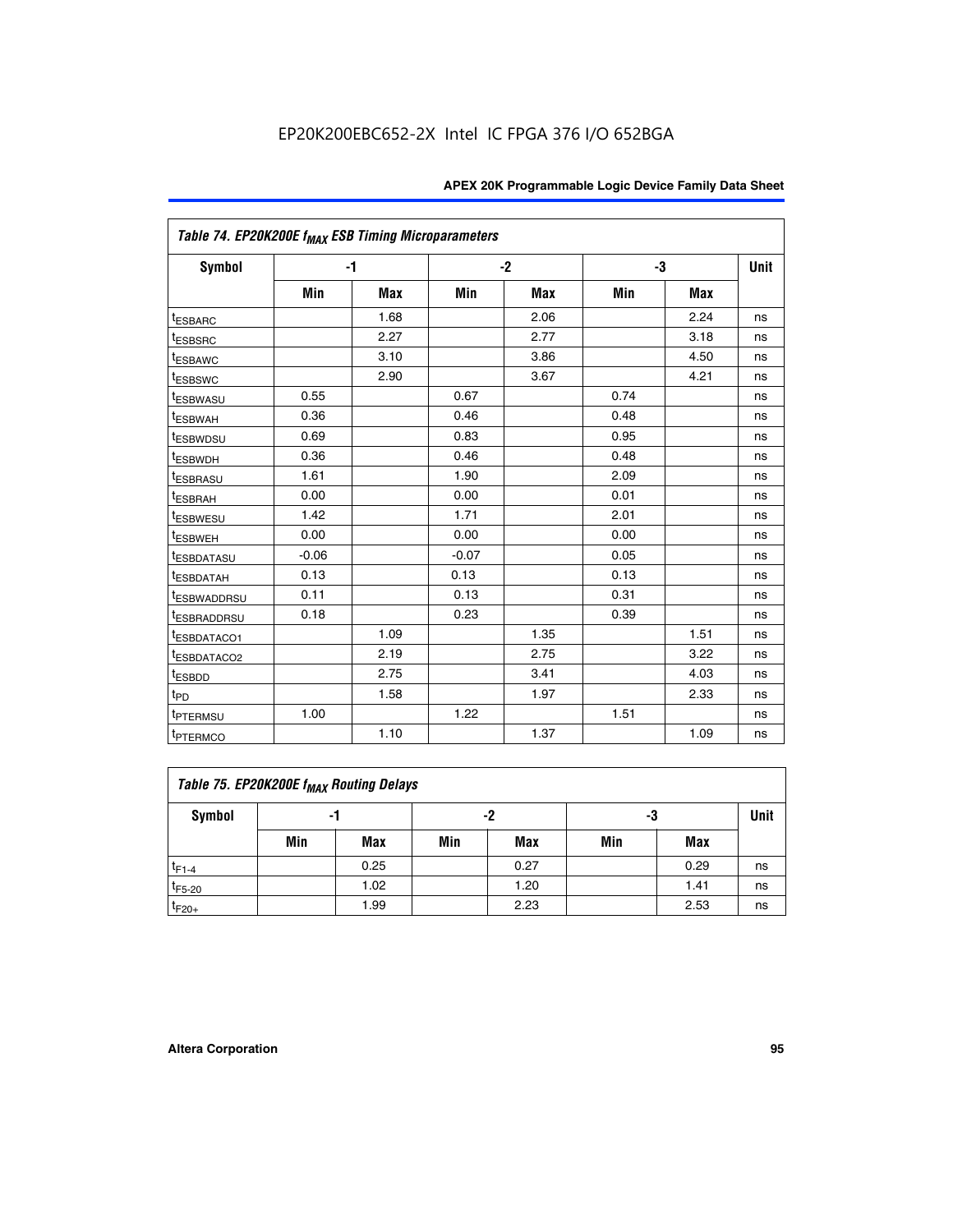|                    | Table 76. EP20K200E Minimum Pulse Width Timing Parameters |            |      |            |      |            |             |  |  |  |  |  |
|--------------------|-----------------------------------------------------------|------------|------|------------|------|------------|-------------|--|--|--|--|--|
| <b>Symbol</b>      | -1                                                        |            | $-2$ |            | -3   |            | <b>Unit</b> |  |  |  |  |  |
|                    | Min                                                       | <b>Max</b> | Min  | <b>Max</b> | Min  | <b>Max</b> |             |  |  |  |  |  |
| $t_{CH}$           | 1.36                                                      |            | 2.44 |            | 2.65 |            | ns          |  |  |  |  |  |
| $t_{CL}$           | 1.36                                                      |            | 2.44 |            | 2.65 |            | ns          |  |  |  |  |  |
| $t_{CLRP}$         | 0.18                                                      |            | 0.19 |            | 0.21 |            | ns          |  |  |  |  |  |
| t <sub>PREP</sub>  | 0.18                                                      |            | 0.19 |            | 0.21 |            | ns          |  |  |  |  |  |
| <sup>t</sup> ESBCH | 1.36                                                      |            | 2.44 |            | 2.65 |            | ns          |  |  |  |  |  |
| <sup>t</sup> ESBCL | 1.36                                                      |            | 2.44 |            | 2.65 |            | ns          |  |  |  |  |  |
| t <sub>ESBWP</sub> | 1.18                                                      |            | 1.48 |            | 1.76 |            | ns          |  |  |  |  |  |
| <sup>t</sup> ESBRP | 0.95                                                      |            | 1.17 |            | 1.41 |            | ns          |  |  |  |  |  |

|                       | Table 77. EP20K200E External Timing Parameters |            |      |            |      |      |             |  |  |  |  |  |  |
|-----------------------|------------------------------------------------|------------|------|------------|------|------|-------------|--|--|--|--|--|--|
| <b>Symbol</b>         | -1                                             |            |      | -2         |      | -3   | <b>Unit</b> |  |  |  |  |  |  |
|                       | Min                                            | <b>Max</b> | Min  | <b>Max</b> | Min  | Max  |             |  |  |  |  |  |  |
| t <sub>INSU</sub>     | 2.24                                           |            | 2.35 |            | 2.47 |      | ns          |  |  |  |  |  |  |
| $t_{\text{INH}}$      | 0.00                                           |            | 0.00 |            | 0.00 |      | ns          |  |  |  |  |  |  |
| toutco                | 2.00                                           | 5.12       | 2.00 | 5.62       | 2.00 | 6.11 | ns          |  |  |  |  |  |  |
| <sup>t</sup> INSUPLL  | 2.13                                           |            | 2.07 |            |      |      | ns          |  |  |  |  |  |  |
| <sup>t</sup> INHPLL   | 0.00                                           |            | 0.00 |            | -    |      | ns          |  |  |  |  |  |  |
| <sup>I</sup> OUTCOPLL | 0.50                                           | 3.01       | 0.50 | 3.36       |      |      | ns          |  |  |  |  |  |  |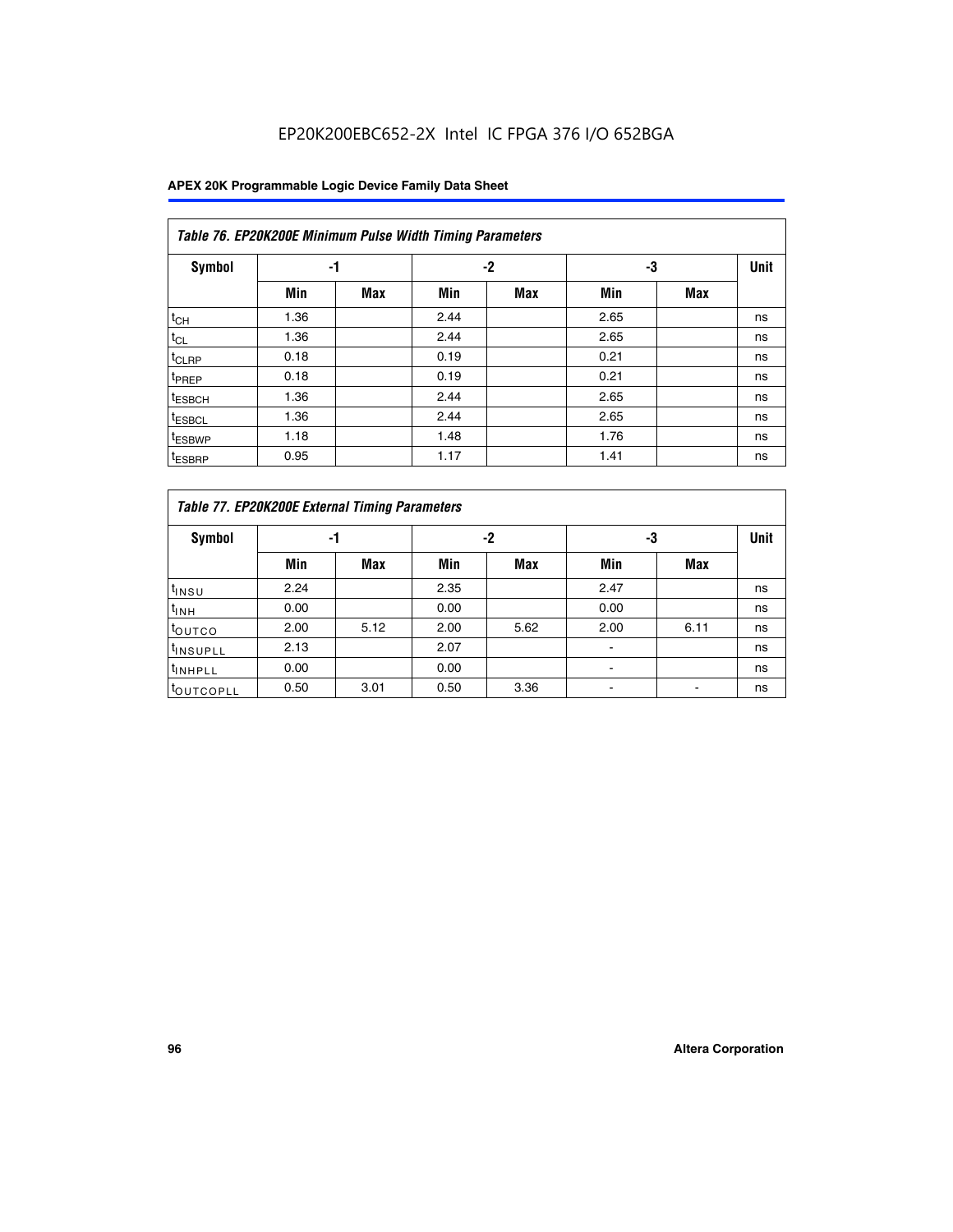| Table 78. EP20K200E External Bidirectional Timing Parameters |      |      |      |      |      |             |    |  |  |  |  |
|--------------------------------------------------------------|------|------|------|------|------|-------------|----|--|--|--|--|
| Symbol                                                       | -1   |      | $-2$ |      | -3   | <b>Unit</b> |    |  |  |  |  |
|                                                              | Min  | Max  | Min  | Max  | Min  | Max         |    |  |  |  |  |
| $t_{INSUBIDIR}$                                              | 2.81 |      | 3.19 |      | 3.54 |             | ns |  |  |  |  |
| $t_{INHBIDIR}$                                               | 0.00 |      | 0.00 |      | 0.00 |             | ns |  |  |  |  |
| t <sub>OUTCOBIDIR</sub>                                      | 2.00 | 5.12 | 2.00 | 5.62 | 2.00 | 6.11        | ns |  |  |  |  |
| <i>txzbidir</i>                                              |      | 7.51 |      | 8.32 |      | 8.67        | ns |  |  |  |  |
| tzxbidir                                                     |      | 7.51 |      | 8.32 |      | 8.67        | ns |  |  |  |  |
| <sup>t</sup> INSUBIDIRPLL                                    | 3.30 |      | 3.64 |      |      |             | ns |  |  |  |  |
| t <sub>INHBIDIRPLL</sub>                                     | 0.00 |      | 0.00 |      |      |             | ns |  |  |  |  |
| <sup>t</sup> OUTCOBIDIRPLL                                   | 0.50 | 3.01 | 0.50 | 3.36 |      |             | ns |  |  |  |  |
| <i>txzBIDIRPLL</i>                                           |      | 5.40 |      | 6.05 |      |             | ns |  |  |  |  |
| tzxBIDIRPLL                                                  |      | 5.40 |      | 6.05 |      |             | ns |  |  |  |  |

Tables 79 through 84 describe  $f_{MAX}$  LE Timing Microparameters,  $f_{MAX}$ ESB Timing Microparameters, *f<sub>MAX</sub>* Routing Delays, Minimum Pulse Width Timing Parameters, External Timing Parameters, and External Bidirectional Timing Parameters for EP20K300E APEX 20KE devices.

| Table 79. EP20K300E f <sub>MAX</sub> LE Timing Microparameters |      |            |      |            |      |            |             |  |  |  |  |
|----------------------------------------------------------------|------|------------|------|------------|------|------------|-------------|--|--|--|--|
| <b>Symbol</b>                                                  |      | -1         | -2   |            | -3   |            | <b>Unit</b> |  |  |  |  |
|                                                                | Min  | <b>Max</b> | Min  | <b>Max</b> | Min  | <b>Max</b> |             |  |  |  |  |
| $t_{\text{SU}}$                                                | 0.16 |            | 0.17 |            | 0.18 |            | ns          |  |  |  |  |
| $t_H$                                                          | 0.31 |            | 0.33 |            | 0.38 |            | ns          |  |  |  |  |
| $t_{CO}$                                                       |      | 0.28       |      | 0.38       |      | 0.51       | ns          |  |  |  |  |
| $t_{LUT}$                                                      |      | 0.79       |      | 1.07       |      | 1.43       | ns          |  |  |  |  |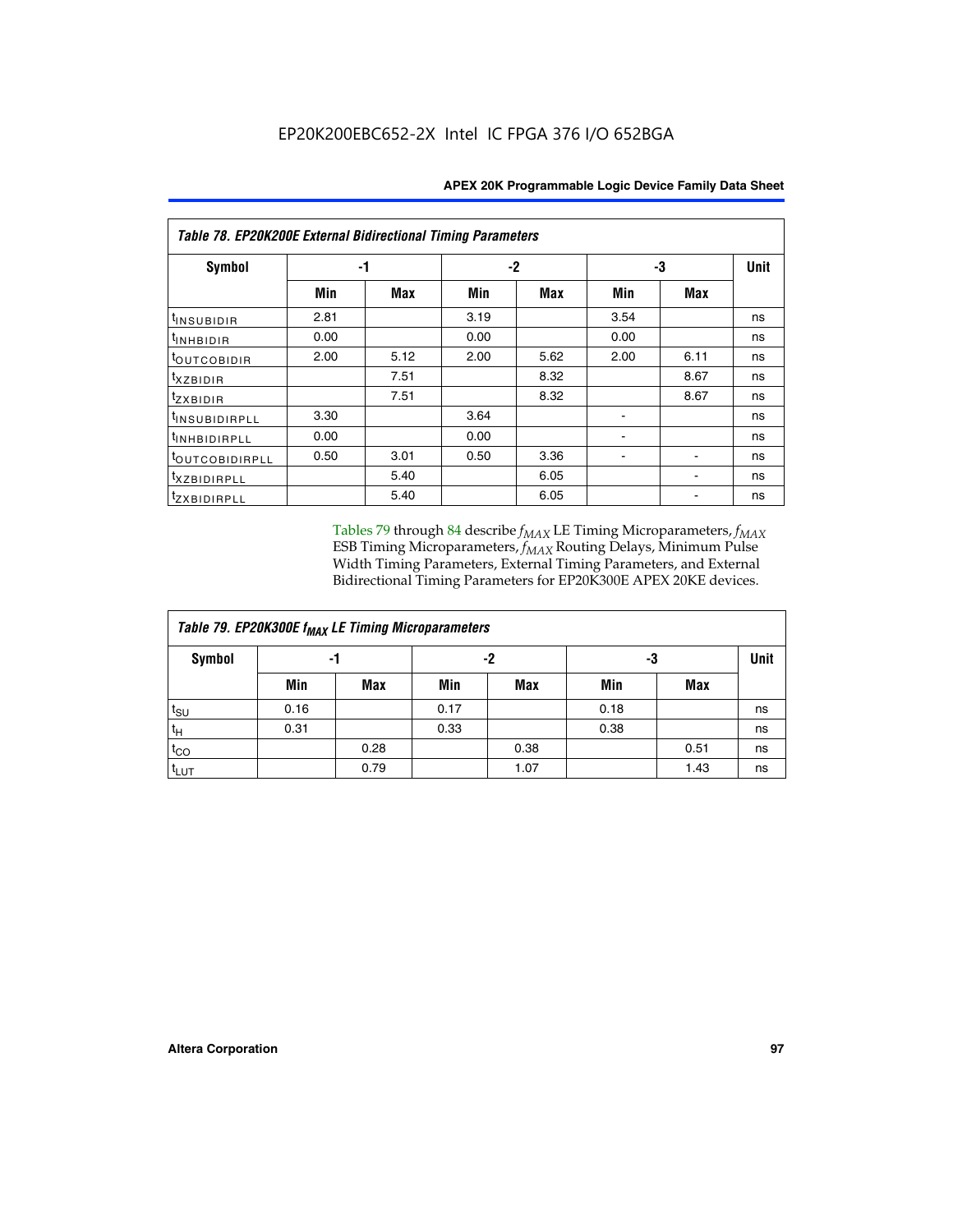| Table 80. EP20K300E f <sub>MAX</sub> ESB Timing Microparameters |      |      |      |      |      |      |      |
|-----------------------------------------------------------------|------|------|------|------|------|------|------|
| <b>Symbol</b>                                                   |      | $-1$ |      | $-2$ |      | -3   | Unit |
|                                                                 | Min  | Max  | Min  | Max  | Min  | Max  |      |
| <sup>t</sup> ESBARC                                             |      | 1.79 |      | 2.44 |      | 3.25 | ns   |
| t <sub>ESBSRC</sub>                                             |      | 2.40 |      | 3.12 |      | 4.01 | ns   |
| t <sub>ESBAWC</sub>                                             |      | 3.41 |      | 4.65 |      | 6.20 | ns   |
| <sup>t</sup> ESBSWC                                             |      | 3.68 |      | 4.68 |      | 5.93 | ns   |
| t <sub>ESBWASU</sub>                                            | 1.55 |      | 2.12 |      | 2.83 |      | ns   |
| t <sub>ESBWAH</sub>                                             | 0.00 |      | 0.00 |      | 0.00 |      | ns   |
| <sup>t</sup> ESBWDSU                                            | 1.71 |      | 2.33 |      | 3.11 |      | ns   |
| <sup>t</sup> ESBWDH                                             | 0.00 |      | 0.00 |      | 0.00 |      | ns   |
| t <sub>ESBRASU</sub>                                            | 1.72 |      | 2.34 |      | 3.13 |      | ns   |
| <sup>t</sup> ESBRAH                                             | 0.00 |      | 0.00 |      | 0.00 |      | ns   |
| t <sub>ESBWESU</sub>                                            | 1.63 |      | 2.36 |      | 3.28 |      | ns   |
| <sup>t</sup> ESBWEH                                             | 0.00 |      | 0.00 |      | 0.00 |      | ns   |
| <sup>t</sup> ESBDATASU                                          | 0.07 |      | 0.39 |      | 0.80 |      | ns   |
| <sup>t</sup> ESBDATAH                                           | 0.13 |      | 0.13 |      | 0.13 |      | ns   |
| <sup>t</sup> ESBWADDRSU                                         | 0.27 |      | 0.67 |      | 1.17 |      | ns   |
| tESBRADDRSU                                                     | 0.34 |      | 0.75 |      | 1.28 |      | ns   |
| <sup>I</sup> ESBDATACO1                                         |      | 1.03 |      | 1.20 |      | 1.40 | ns   |
| <sup>t</sup> ESBDATACO2                                         |      | 2.33 |      | 3.18 |      | 4.24 | ns   |
| <sup>t</sup> ESBDD                                              |      | 3.41 |      | 4.65 |      | 6.20 | ns   |
| t <sub>PD</sub>                                                 |      | 1.68 |      | 2.29 |      | 3.06 | ns   |
| t <sub>PTERMSU</sub>                                            | 0.96 |      | 1.48 |      | 2.14 |      | ns   |
| t <sub>PTERMCO</sub>                                            |      | 1.05 |      | 1.22 |      | 1.42 | ns   |

| Table 81. EP20K300E f <sub>MAX</sub> Routing Delays |     |      |     |            |     |      |      |  |  |  |
|-----------------------------------------------------|-----|------|-----|------------|-----|------|------|--|--|--|
| Symbol                                              | -1  |      | -2  |            | -3  |      | Unit |  |  |  |
|                                                     | Min | Max  | Min | <b>Max</b> | Min | Max  |      |  |  |  |
| $t_{F1-4}$                                          |     | 0.22 |     | 0.24       |     | 0.26 | ns   |  |  |  |
| $t_{F5-20}$                                         |     | 1.33 |     | 1.43       |     | 1.58 | ns   |  |  |  |
| $t_{F20+}$                                          |     | 3.63 |     | 3.93       |     | 4.35 | ns   |  |  |  |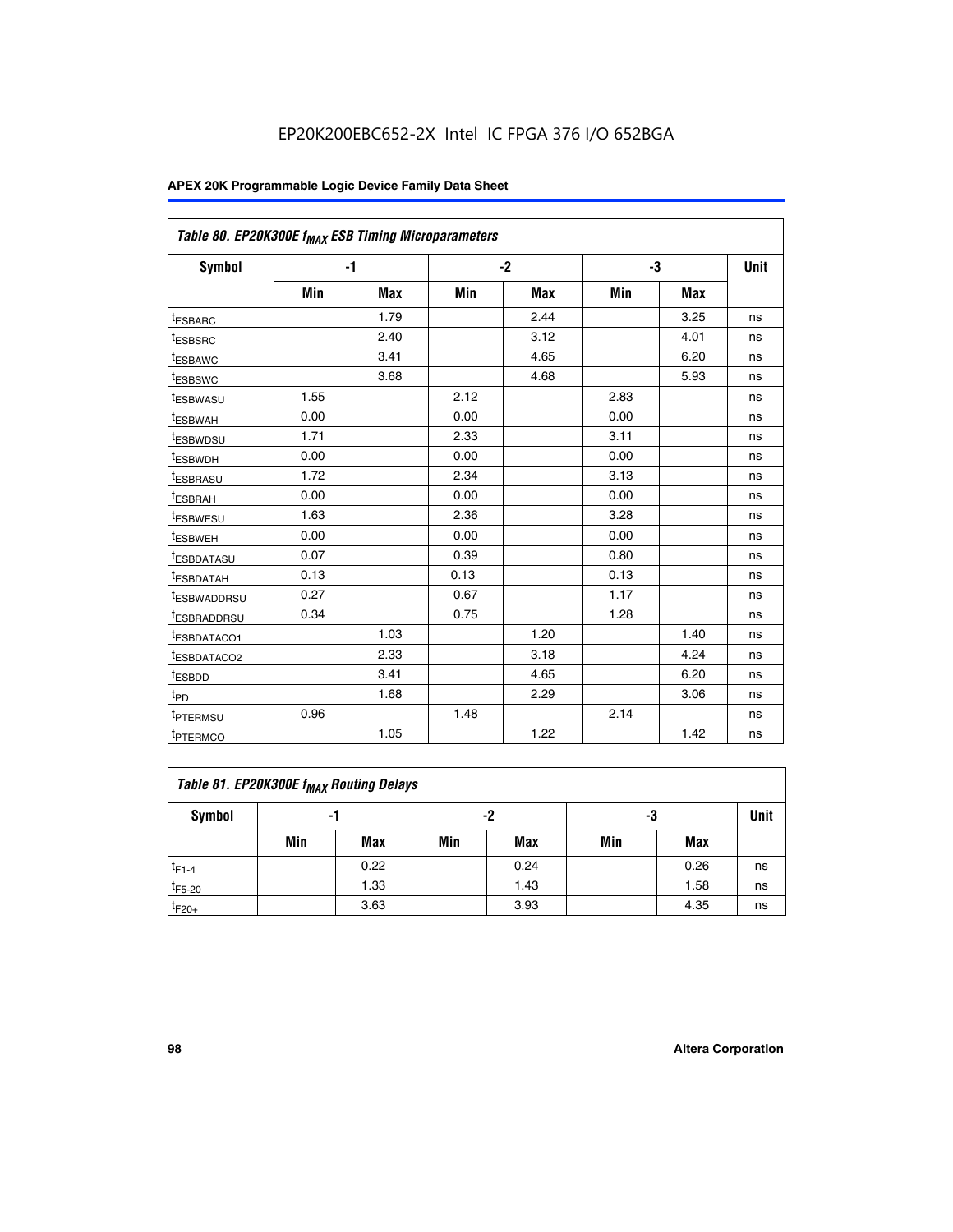|                    | Table 82. EP20K300E Minimum Pulse Width Timing Parameters |            |      |            |      |            |             |  |  |  |  |  |
|--------------------|-----------------------------------------------------------|------------|------|------------|------|------------|-------------|--|--|--|--|--|
| <b>Symbol</b>      |                                                           | -1         |      | $-2$       | -3   |            | <b>Unit</b> |  |  |  |  |  |
|                    | Min                                                       | <b>Max</b> | Min  | <b>Max</b> | Min  | <b>Max</b> |             |  |  |  |  |  |
| $t_{CH}$           | 1.25                                                      |            | 1.43 |            | 1.67 |            | ns          |  |  |  |  |  |
| $t_{CL}$           | 1.25                                                      |            | 1.43 |            | 1.67 |            | ns          |  |  |  |  |  |
| t <sub>CLRP</sub>  | 0.19                                                      |            | 0.26 |            | 0.35 |            | ns          |  |  |  |  |  |
| t <sub>PREP</sub>  | 0.19                                                      |            | 0.26 |            | 0.35 |            | ns          |  |  |  |  |  |
| <sup>t</sup> ESBCH | 1.25                                                      |            | 1.43 |            | 1.67 |            | ns          |  |  |  |  |  |
| <sup>t</sup> ESBCL | 1.25                                                      |            | 1.43 |            | 1.67 |            | ns          |  |  |  |  |  |
| <sup>t</sup> ESBWP | 1.25                                                      |            | 1.71 |            | 2.28 |            | ns          |  |  |  |  |  |
| <sup>t</sup> ESBRP | 1.01                                                      |            | 1.38 |            | 1.84 |            | ns          |  |  |  |  |  |

| Table 83. EP20K300E External Timing Parameters |      |      |      |      |      |            |             |  |  |  |  |  |
|------------------------------------------------|------|------|------|------|------|------------|-------------|--|--|--|--|--|
| Symbol                                         |      | -1   |      | -2   |      | -3         | <b>Unit</b> |  |  |  |  |  |
|                                                | Min  | Max  | Min  | Max  | Min  | <b>Max</b> |             |  |  |  |  |  |
| t <sub>INSU</sub>                              | 2.31 |      | 2.44 |      | 2.57 |            | ns          |  |  |  |  |  |
| $t_{INH}$                                      | 0.00 |      | 0.00 |      | 0.00 |            | ns          |  |  |  |  |  |
| toutco                                         | 2.00 | 5.29 | 2.00 | 5.82 | 2.00 | 6.24       | ns          |  |  |  |  |  |
| <sup>t</sup> INSUPLL                           | 1.76 |      | 1.85 |      |      |            | ns          |  |  |  |  |  |
| <sup>t</sup> INHPLL                            | 0.00 |      | 0.00 |      | -    |            | ns          |  |  |  |  |  |
| <sup>t</sup> OUTCOPLL                          | 0.50 | 2.65 | 0.50 | 2.95 |      |            | ns          |  |  |  |  |  |

| Table 84. EP20K300E External Bidirectional Timing Parameters |      |      |      |      |      |             |    |  |  |  |
|--------------------------------------------------------------|------|------|------|------|------|-------------|----|--|--|--|
| Symbol                                                       |      | -1   | -2   |      | -3   | <b>Unit</b> |    |  |  |  |
|                                                              | Min  | Max  | Min  | Max  | Min  | Max         |    |  |  |  |
| <sup>t</sup> INSUBIDIR                                       | 2.77 |      | 2.85 |      | 3.11 |             | ns |  |  |  |
| <b>TINHBIDIR</b>                                             | 0.00 |      | 0.00 |      | 0.00 |             | ns |  |  |  |
| <sup>t</sup> OUTCOBIDIR                                      | 2.00 | 5.29 | 2.00 | 5.82 | 2.00 | 6.24        | ns |  |  |  |
| KZBIDIR                                                      |      | 7.59 |      | 8.30 |      | 9.09        | ns |  |  |  |
| $t_{Z}$ <i>x</i> BIDIR                                       |      | 7.59 |      | 8.30 |      | 9.09        | ns |  |  |  |
| <sup>I</sup> INSUBIDIRPLL                                    | 2.50 |      | 2.76 |      |      |             | ns |  |  |  |
| <sup>t</sup> INHBIDIRPLL                                     | 0.00 |      | 0.00 |      |      |             | ns |  |  |  |
| <b><i>LOUTCOBIDIRPLL</i></b>                                 | 0.50 | 2.65 | 0.50 | 2.95 |      |             | ns |  |  |  |
| <sup>T</sup> XZBIDIRPLL                                      |      | 5.00 |      | 5.43 |      |             | ns |  |  |  |
| <sup>t</sup> ZXBIDIRPLL                                      |      | 5.00 |      | 5.43 |      |             | ns |  |  |  |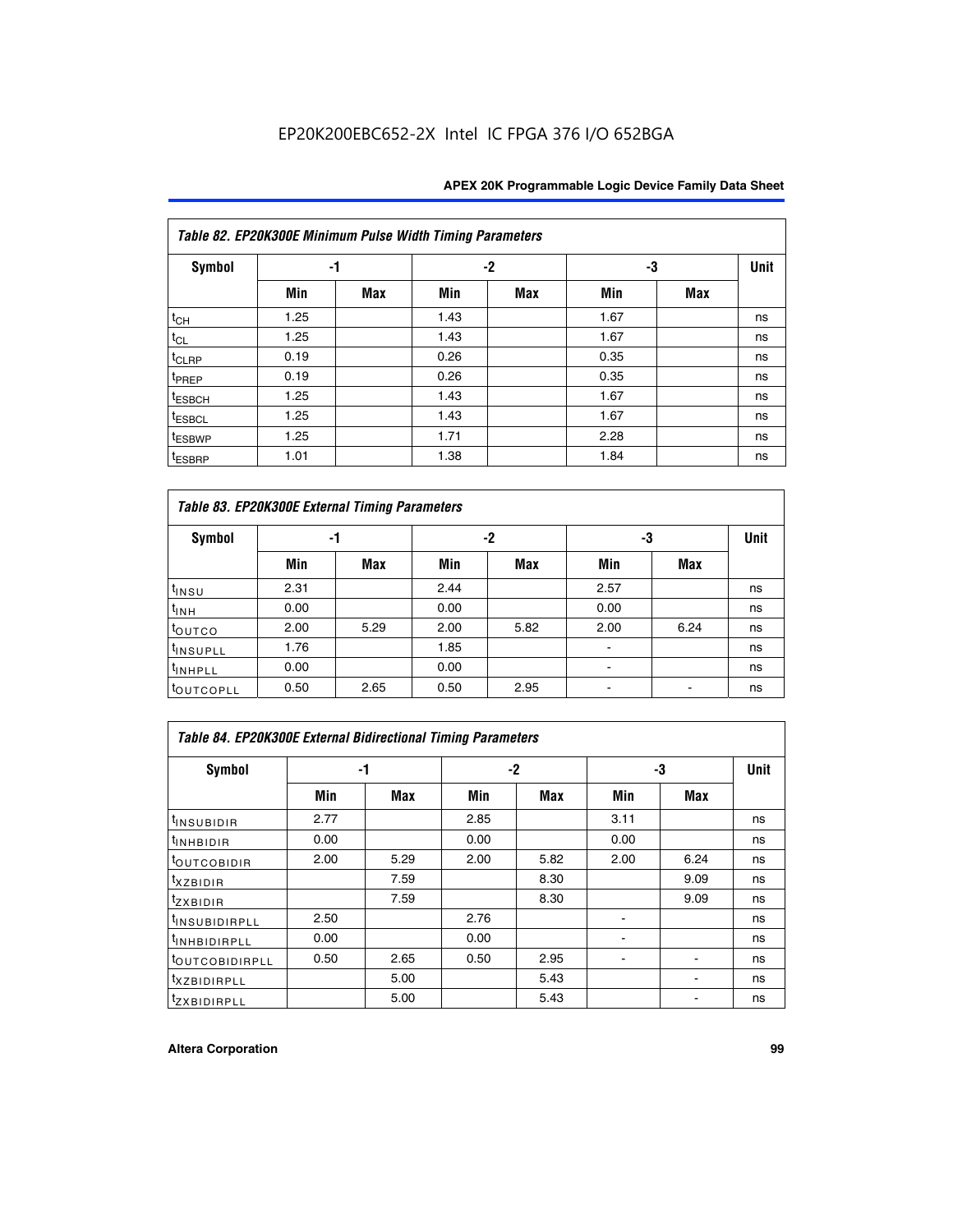Tables 85 through 90 describe  $f_{MAX}$  LE Timing Microparameters,  $f_{MAX}$ ESB Timing Microparameters, *f<sub>MAX</sub>* Routing Delays, Minimum Pulse Width Timing Parameters, External Timing Parameters, and External Bidirectional Timing Parameters for EP20K400E APEX 20KE devices.

|                    | Table 85. EP20K400E f <sub>MAX</sub> LE Timing Microparameters |            |                |            |                |      |      |  |  |  |  |  |
|--------------------|----------------------------------------------------------------|------------|----------------|------------|----------------|------|------|--|--|--|--|--|
| Symbol             | -1 Speed Grade                                                 |            | -2 Speed Grade |            | -3 Speed Grade |      | Unit |  |  |  |  |  |
|                    | Min                                                            | <b>Max</b> | Min            | <b>Max</b> | Min            | Max  |      |  |  |  |  |  |
| $t_{\text{SU}}$    | 0.23                                                           |            | 0.23           |            | 0.23           |      | ns   |  |  |  |  |  |
| $t_H$              | 0.23                                                           |            | 0.23           |            | 0.23           |      | ns   |  |  |  |  |  |
| $t_{CO}$           |                                                                | 0.25       |                | 0.29       |                | 0.32 | ns   |  |  |  |  |  |
| ι <sup>t</sup> ιυτ |                                                                | 0.70       |                | 0.83       |                | 1.01 | ns   |  |  |  |  |  |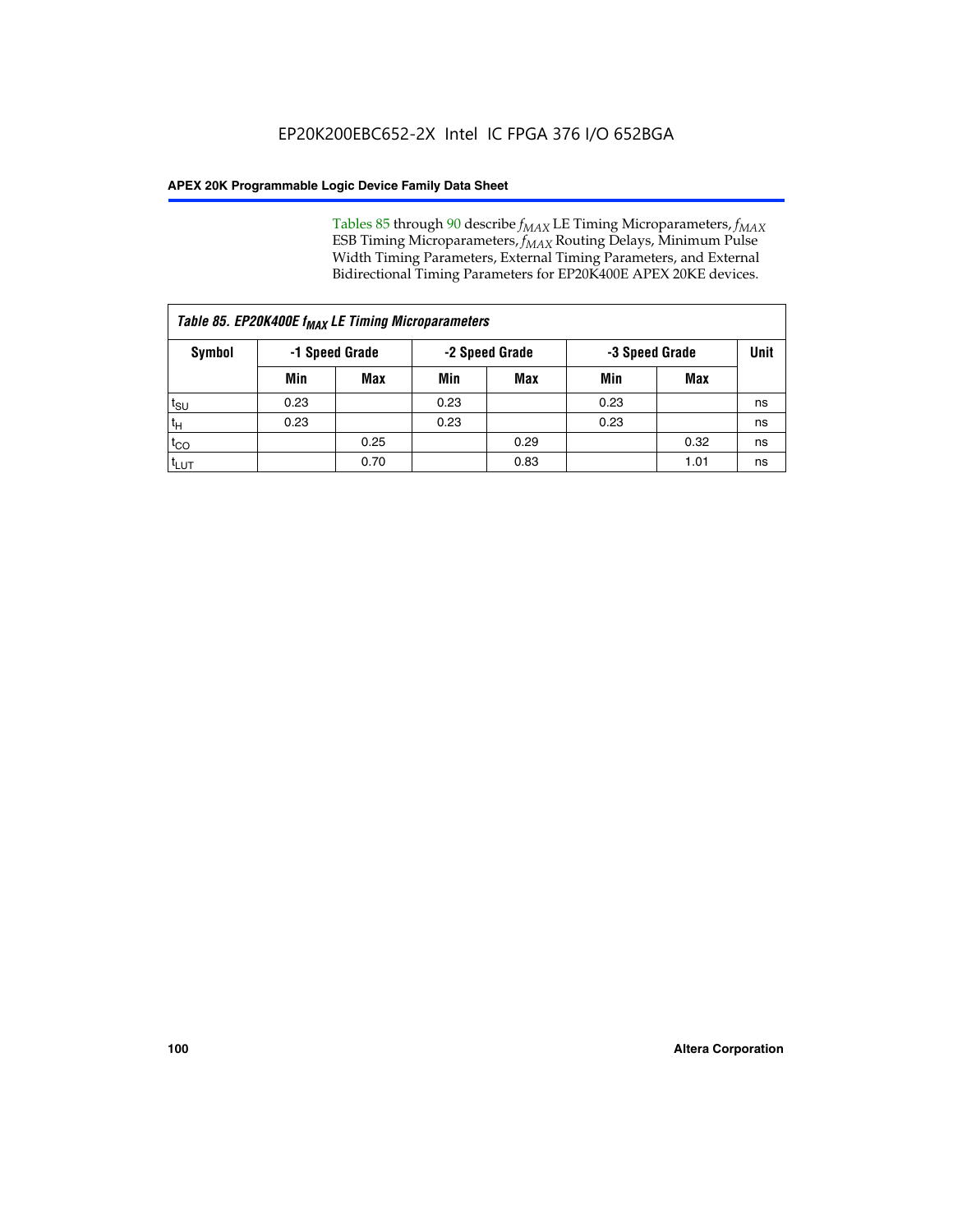| Table 86. EP20K400E f <sub>MAX</sub> ESB Timing Microparameters |         |                |         |                |         |                |      |
|-----------------------------------------------------------------|---------|----------------|---------|----------------|---------|----------------|------|
| <b>Symbol</b>                                                   |         | -1 Speed Grade |         | -2 Speed Grade |         | -3 Speed Grade | Unit |
|                                                                 | Min     | <b>Max</b>     | Min     | Max            | Min     | <b>Max</b>     |      |
| <b>tESBARC</b>                                                  |         | 1.67           |         | 1.91           |         | 1.99           | ns   |
| <sup>t</sup> ESBSRC                                             |         | 2.30           |         | 2.66           |         | 2.93           | ns   |
| <sup>t</sup> ESBAWC                                             |         | 3.09           |         | 3.58           |         | 3.99           | ns   |
| <sup>t</sup> ESBSWC                                             |         | 3.01           |         | 3.65           |         | 4.05           | ns   |
| <sup>t</sup> ESBWASU                                            | 0.54    |                | 0.63    |                | 0.65    |                | ns   |
| t <sub>ESBWAH</sub>                                             | 0.36    |                | 0.43    |                | 0.42    |                | ns   |
| <sup>t</sup> ESBWDSU                                            | 0.69    |                | 0.77    |                | 0.84    |                | ns   |
| <sup>I</sup> ESBWDH                                             | 0.36    |                | 0.43    |                | 0.42    |                | ns   |
| t <sub>ESBRASU</sub>                                            | 1.61    |                | 1.77    |                | 1.86    |                | ns   |
| t <sub>ESBRAH</sub>                                             | 0.00    |                | 0.00    |                | 0.01    |                | ns   |
| <sup>t</sup> ESBWESU                                            | 1.35    |                | 1.47    |                | 1.61    |                | ns   |
| t <sub>ESBWEH</sub>                                             | 0.00    |                | 0.00    |                | 0.00    |                | ns   |
| <sup>I</sup> ESBDATASU                                          | $-0.18$ |                | $-0.30$ |                | $-0.27$ |                | ns   |
| <b>ESBDATAH</b>                                                 | 0.13    |                | 0.13    |                | 0.13    |                | ns   |
| <sup>T</sup> ESBWADDRSU                                         | $-0.02$ |                | $-0.11$ |                | $-0.03$ |                | ns   |
| <sup>T</sup> ESBRADDRSU                                         | 0.06    |                | $-0.01$ |                | $-0.05$ |                | ns   |
| <sup>t</sup> ESBDATACO1                                         |         | 1.16           |         | 1.40           |         | 1.54           | ns   |
| <sup>t</sup> ESBDATACO2                                         |         | 2.18           |         | 2.55           |         | 2.85           | ns   |
| <sup>t</sup> ESBDD                                              |         | 2.73           |         | 3.17           |         | 3.58           | ns   |
| $t_{P\underline{D}}$                                            |         | 1.57           |         | 1.83           |         | 2.07           | ns   |
| t <sub>PTERMSU</sub>                                            | 0.92    |                | 0.99    |                | 1.18    |                | ns   |
| <sup>t</sup> PTERMCO                                            |         | 1.18           |         | 1.43           |         | 1.17           | ns   |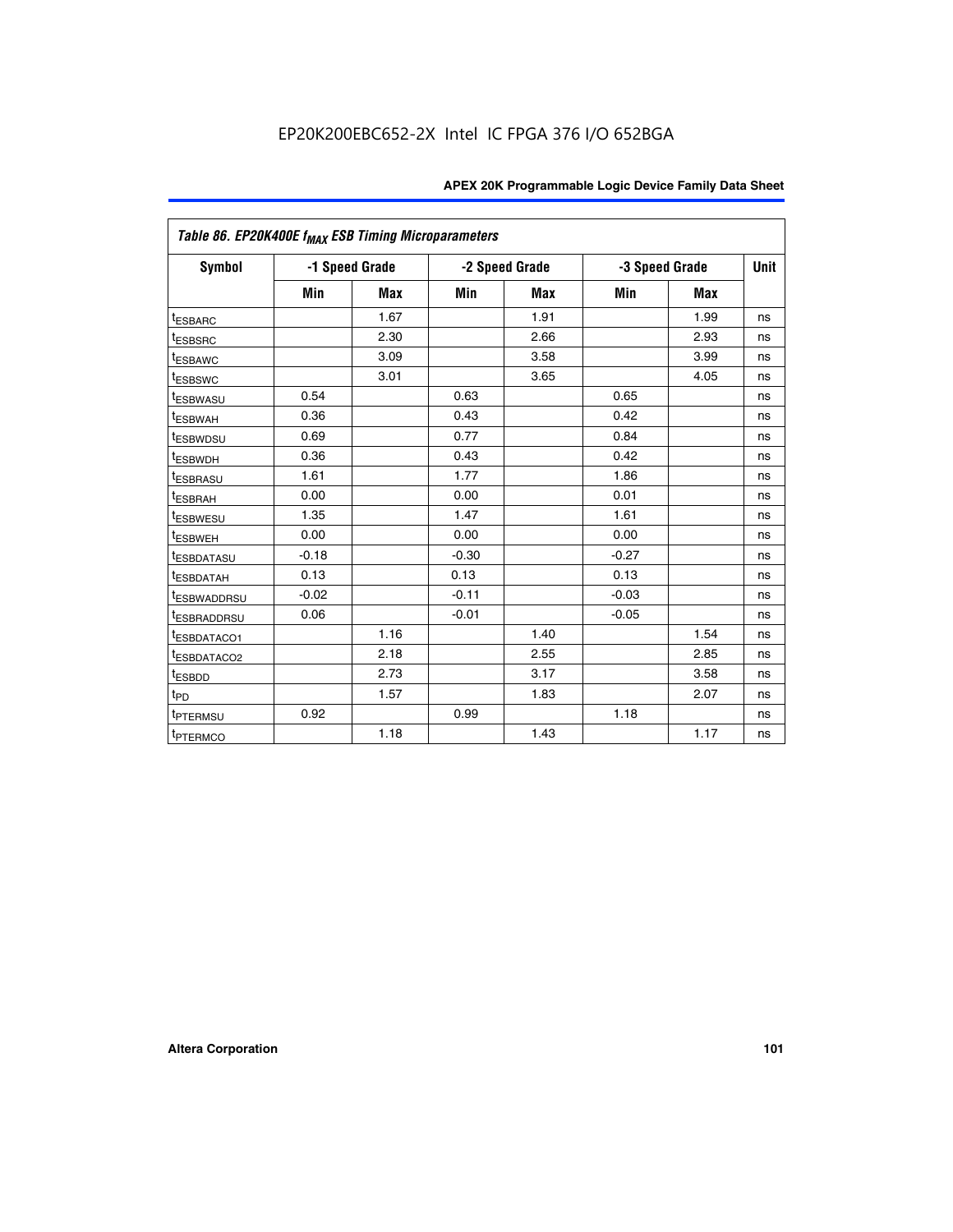| Table 87. EP20K400E f <sub>MAX</sub> Routing Delays |     |                |     |                |     |                |             |  |  |  |  |
|-----------------------------------------------------|-----|----------------|-----|----------------|-----|----------------|-------------|--|--|--|--|
| Symbol                                              |     | -1 Speed Grade |     | -2 Speed Grade |     | -3 Speed Grade | <b>Unit</b> |  |  |  |  |
|                                                     | Min | <b>Max</b>     | Min | Max            | Min | Max            |             |  |  |  |  |
| $t_{F1-4}$                                          |     | 0.25           |     | 0.25           |     | 0.26           | ns          |  |  |  |  |
| $t_{F5-20}$                                         |     | 1.01           |     | 1.12           |     | 1.25           | ns          |  |  |  |  |
| $t_{F20+}$                                          |     | 3.71           |     | 3.92           |     | 4.17           | ns          |  |  |  |  |

|                    | Table 88. EP20K400E Minimum Pulse Width Timing Parameters |                |      |                |      |                |             |  |  |  |  |  |
|--------------------|-----------------------------------------------------------|----------------|------|----------------|------|----------------|-------------|--|--|--|--|--|
| Symbol             |                                                           | -1 Speed Grade |      | -2 Speed Grade |      | -3 Speed Grade | <b>Unit</b> |  |  |  |  |  |
|                    | Min                                                       | <b>Max</b>     | Min  | Max            | Min  | Max            |             |  |  |  |  |  |
| $t_{CH}$           | 1.36                                                      |                | 2.22 |                | 2.35 |                | ns          |  |  |  |  |  |
| $t_{CL}$           | 1.36                                                      |                | 2.26 |                | 2.35 |                | ns          |  |  |  |  |  |
| t <sub>CLRP</sub>  | 0.18                                                      |                | 0.18 |                | 0.19 |                | ns          |  |  |  |  |  |
| <sup>t</sup> PREP  | 0.18                                                      |                | 0.18 |                | 0.19 |                | ns          |  |  |  |  |  |
| <sup>t</sup> ESBCH | 1.36                                                      |                | 2.26 |                | 2.35 |                | ns          |  |  |  |  |  |
| <sup>t</sup> ESBCL | 1.36                                                      |                | 2.26 |                | 2.35 |                | ns          |  |  |  |  |  |
| <sup>t</sup> ESBWP | 1.17                                                      |                | 1.38 |                | 1.56 |                | ns          |  |  |  |  |  |
| $t_{ESBRP}$        | 0.94                                                      |                | 1.09 |                | 1.25 |                | ns          |  |  |  |  |  |

| Table 89. EP20K400E External Timing Parameters |       |                |      |                |                          |                |             |  |  |  |  |
|------------------------------------------------|-------|----------------|------|----------------|--------------------------|----------------|-------------|--|--|--|--|
| Symbol                                         |       | -1 Speed Grade |      | -2 Speed Grade |                          | -3 Speed Grade | <b>Unit</b> |  |  |  |  |
|                                                | Min   | Max            | Min  | <b>Max</b>     | Min                      | Max            |             |  |  |  |  |
| t <sub>INSU</sub>                              | 2.51  |                | 2.64 |                | 2.77                     |                | ns          |  |  |  |  |
| $t_{INH}$                                      | 0.00  |                | 0.00 |                | 0.00                     |                | ns          |  |  |  |  |
| toutco                                         | 2.00  | 5.25           | 2.00 | 5.79           | 2.00                     | 6.32           | ns          |  |  |  |  |
| <sup>t</sup> INSUPLL                           | 3.221 |                | 3.38 |                |                          |                | ns          |  |  |  |  |
| I <sup>t</sup> INHPLL                          | 0.00  |                | 0.00 |                | $\overline{\phantom{0}}$ |                | ns          |  |  |  |  |
| toutcopll                                      | 0.50  | 2.25           | 0.50 | 2.45           |                          |                | ns          |  |  |  |  |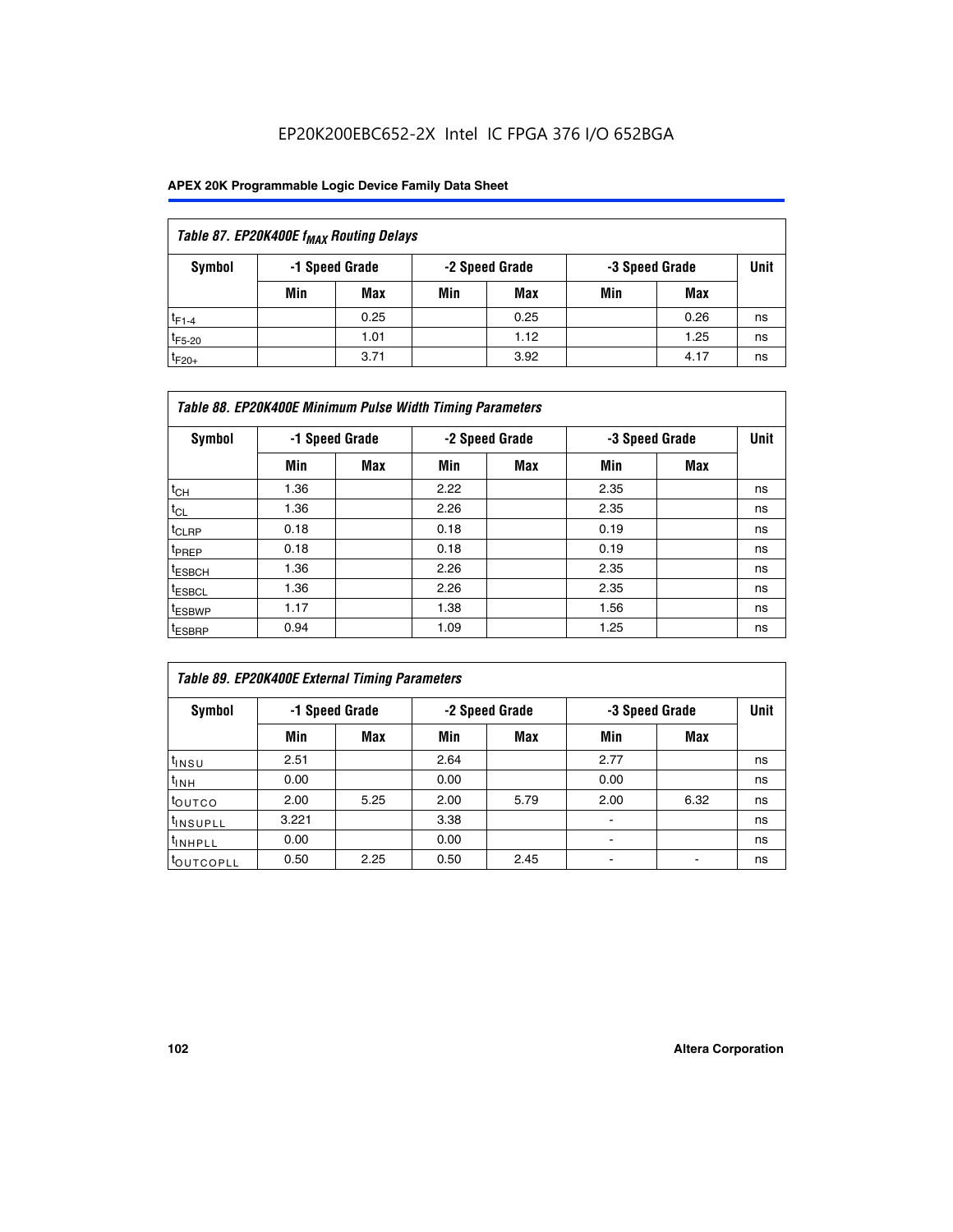| <b>Table 90. EP20K400E External Bidirectional Timing Parameters</b> |      |                |                |      |                |             |    |  |  |  |  |
|---------------------------------------------------------------------|------|----------------|----------------|------|----------------|-------------|----|--|--|--|--|
| Symbol                                                              |      | -1 Speed Grade | -2 Speed Grade |      | -3 Speed Grade | <b>Unit</b> |    |  |  |  |  |
|                                                                     | Min  | <b>Max</b>     | Min            | Max  | Min            | Max         |    |  |  |  |  |
| tINSUBIDIR                                                          | 2.93 |                | 3.23           |      | 3.44           |             | ns |  |  |  |  |
| t <sub>INHBIDIR</sub>                                               | 0.00 |                | 0.00           |      | 0.00           |             | ns |  |  |  |  |
| t <sub>outcobidir</sub>                                             | 2.00 | 5.25           | 2.00           | 5.79 | 2.00           | 6.32        | ns |  |  |  |  |
| <i>txzbidir</i>                                                     |      | 5.95           |                | 6.77 |                | 7.12        | ns |  |  |  |  |
| tzxbidir                                                            |      | 5.95           |                | 6.77 |                | 7.12        | ns |  |  |  |  |
| <sup>t</sup> INSUBIDIRPLL                                           | 4.31 |                | 4.76           |      |                |             | ns |  |  |  |  |
| t <sub>INHBIDIRPLL</sub>                                            | 0.00 |                | 0.00           |      |                |             | ns |  |  |  |  |
| <sup>t</sup> OUTCOBIDIRPLL                                          | 0.50 | 2.25           | 0.50           | 2.45 |                |             | ns |  |  |  |  |
| <i>txzBIDIRPLL</i>                                                  |      | 2.94           |                | 3.43 |                |             | ns |  |  |  |  |
| tzxBIDIRPLL                                                         |      | 2.94           |                | 3.43 |                |             | ns |  |  |  |  |

Tables 91 through 96 describe  $f_{MAX}$  LE Timing Microparameters,  $f_{MAX}$ ESB Timing Microparameters, *f<sub>MAX</sub>* Routing Delays, Minimum Pulse Width Timing Parameters, External Timing Parameters, and External Bidirectional Timing Parameters for EP20K600E APEX 20KE devices.

| Table 91. EP20K600E f <sub>MAX</sub> LE Timing Microparameters |      |                |                |            |                |      |             |  |  |  |  |
|----------------------------------------------------------------|------|----------------|----------------|------------|----------------|------|-------------|--|--|--|--|
| Symbol                                                         |      | -1 Speed Grade | -2 Speed Grade |            | -3 Speed Grade |      | <b>Unit</b> |  |  |  |  |
|                                                                | Min  | <b>Max</b>     | Min            | <b>Max</b> | Min            | Max  |             |  |  |  |  |
| $t_{\text{SU}}$                                                | 0.16 |                | 0.16           |            | 0.17           |      | ns          |  |  |  |  |
| $t_H$                                                          | 0.29 |                | 0.33           |            | 0.37           |      | ns          |  |  |  |  |
| $t_{CO}$                                                       |      | 0.65           |                | 0.38       |                | 0.49 | ns          |  |  |  |  |
| <sup>t</sup> LUT                                               |      | 0.70           |                | 1.00       |                | 1.30 | ns          |  |  |  |  |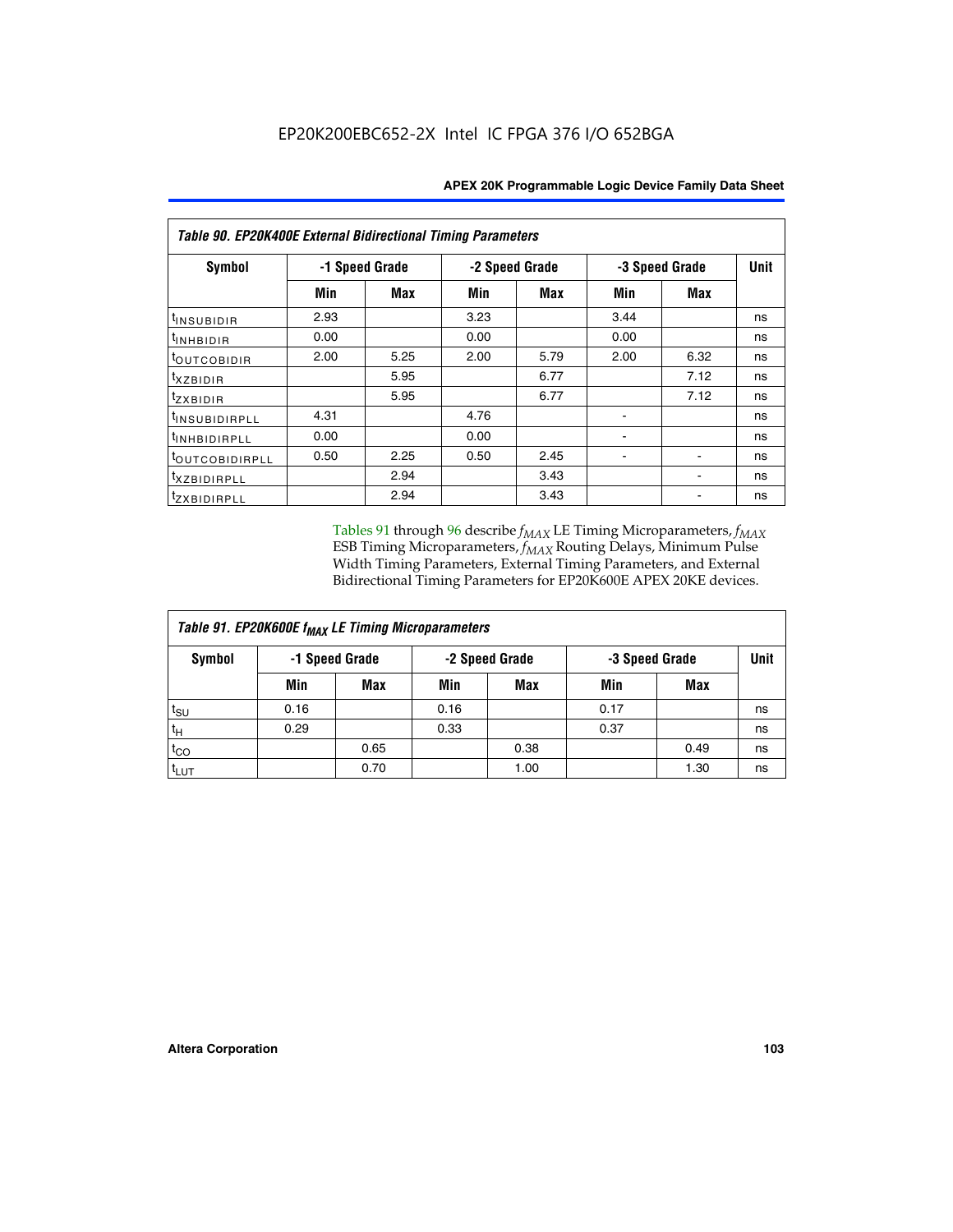| Table 92. EP20K600E f <sub>MAX</sub> ESB Timing Microparameters |         |                |      |                |      |                |             |
|-----------------------------------------------------------------|---------|----------------|------|----------------|------|----------------|-------------|
| <b>Symbol</b>                                                   |         | -1 Speed Grade |      | -2 Speed Grade |      | -3 Speed Grade | <b>Unit</b> |
|                                                                 | Min     | <b>Max</b>     | Min  | <b>Max</b>     | Min  | <b>Max</b>     |             |
| t <sub>ESBARC</sub>                                             |         | 1.67           |      | 2.39           |      | 3.11           | ns          |
| t <sub>ESBSRC</sub>                                             |         | 2.27           |      | 3.07           |      | 3.86           | ns          |
| <sup>t</sup> ESBAWC                                             |         | 3.19           |      | 4.56           |      | 5.93           | ns          |
| t <sub>ESBSWC</sub>                                             |         | 3.51           |      | 4.62           |      | 5.72           | ns          |
| <sup>t</sup> ESBWASU                                            | 1.46    |                | 2.08 |                | 2.70 |                | ns          |
| t <sub>ESBWAH</sub>                                             | 0.00    |                | 0.00 |                | 0.00 |                | ns          |
| t <sub>ESBWDSU</sub>                                            | 1.60    |                | 2.29 |                | 2.97 |                | ns          |
| <sup>t</sup> ESBWDH                                             | 0.00    |                | 0.00 |                | 0.00 |                | ns          |
| <sup>t</sup> ESBRASU                                            | 1.61    |                | 2.30 |                | 2.99 |                | ns          |
| t <sub>ESBRAH</sub>                                             | 0.00    |                | 0.00 |                | 0.00 |                | ns          |
| t <sub>ESBWESU</sub>                                            | 1.49    |                | 2.30 |                | 3.11 |                | ns          |
| <sup>t</sup> ESBWEH                                             | 0.00    |                | 0.00 |                | 0.00 |                | ns          |
| <sup>t</sup> ESBDATASU                                          | $-0.01$ |                | 0.35 |                | 0.71 |                | ns          |
| <sup>t</sup> ESBDATAH                                           | 0.13    |                | 0.13 |                | 0.13 |                | ns          |
| <sup>t</sup> ESBWADDRSU                                         | 0.19    |                | 0.62 |                | 1.06 |                | ns          |
| <sup>t</sup> ESBRADDRSU                                         | 0.25    |                | 0.71 |                | 1.17 |                | ns          |
| <sup>I</sup> ESBDATACO1                                         |         | 1.01           |      | 1.19           |      | 1.37           | ns          |
| <sup>t</sup> ESBDATACO2                                         |         | 2.18           |      | 3.12           |      | 4.05           | ns          |
| <sup>t</sup> ESBDD                                              |         | 3.19           |      | 4.56           |      | 5.93           | ns          |
| t <sub>PD</sub>                                                 |         | 1.57           |      | 2.25           |      | 2.92           | ns          |
| <b>TPTERMSU</b>                                                 | 0.85    |                | 1.43 |                | 2.01 |                | ns          |
| t <sub>PTERMCO</sub>                                            |         | 1.03           |      | 1.21           |      | 1.39           | ns          |

| Table 93. EP20K600E f <sub>MAX</sub> Routing Delays |                |      |     |                |     |                |      |  |  |  |  |
|-----------------------------------------------------|----------------|------|-----|----------------|-----|----------------|------|--|--|--|--|
| Symbol                                              | -1 Speed Grade |      |     | -2 Speed Grade |     | -3 Speed Grade | Unit |  |  |  |  |
|                                                     | Min            | Max  | Min | Max            | Min | Max            |      |  |  |  |  |
| $t_{F1-4}$                                          |                | 0.22 |     | 0.25           |     | 0.26           | ns   |  |  |  |  |
| $t_{F5-20}$                                         |                | 1.26 |     | 1.39           |     | 1.52           | ns   |  |  |  |  |
| $t_{F20+}$                                          |                | 3.51 |     | 3.88           |     | 4.26           | ns   |  |  |  |  |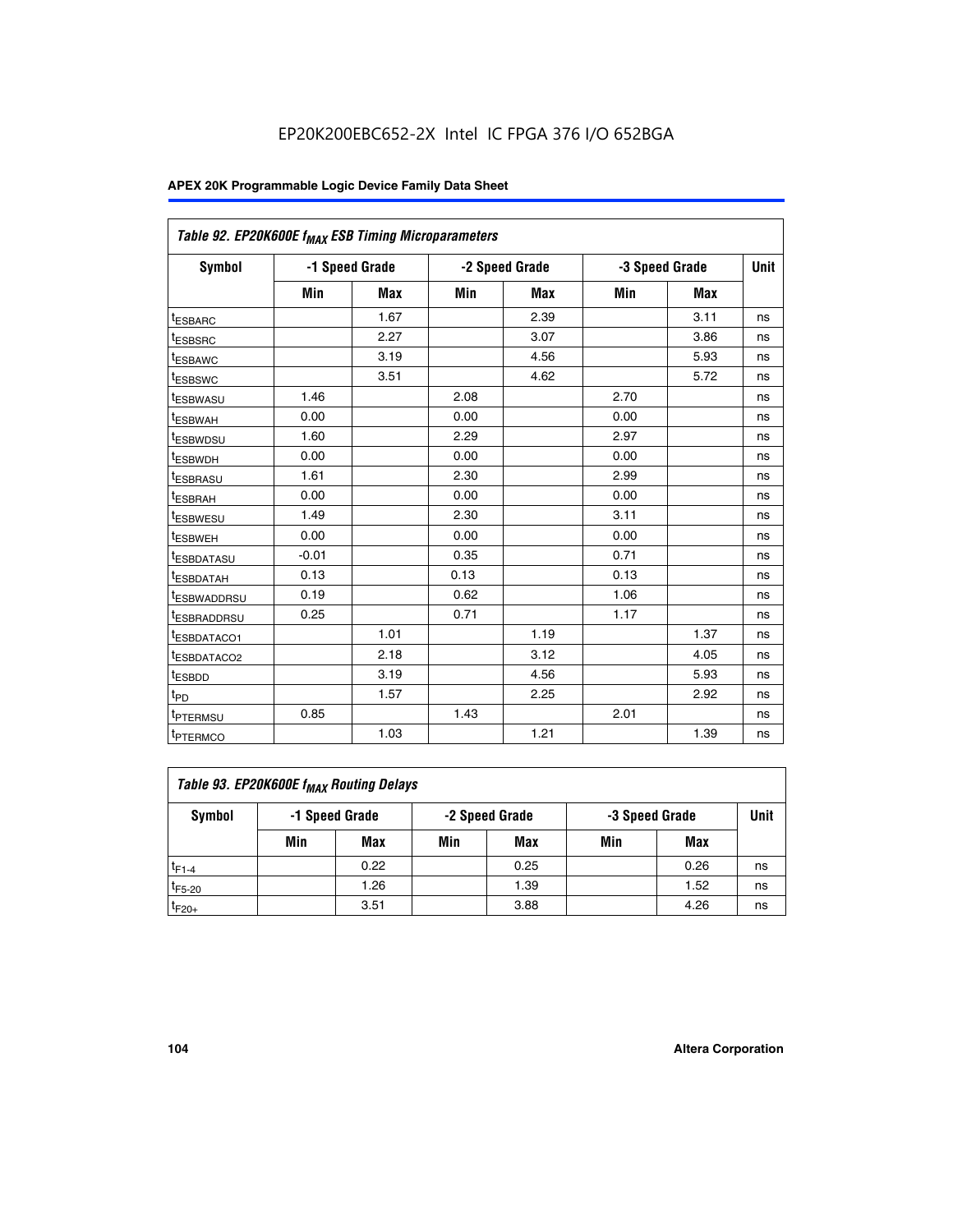|                    | Table 94. EP20K600E Minimum Pulse Width Timing Parameters |                |      |                |                |            |             |  |  |  |  |  |
|--------------------|-----------------------------------------------------------|----------------|------|----------------|----------------|------------|-------------|--|--|--|--|--|
| <b>Symbol</b>      |                                                           | -1 Speed Grade |      | -2 Speed Grade | -3 Speed Grade |            | <b>Unit</b> |  |  |  |  |  |
|                    | Min                                                       | Max            | Min  | Max            | Min            | <b>Max</b> |             |  |  |  |  |  |
| $t_{CH}$           | 2.00                                                      |                | 2.50 |                | 2.75           |            | ns          |  |  |  |  |  |
| $t_{CL}$           | 2.00                                                      |                | 2.50 |                | 2.75           |            | ns          |  |  |  |  |  |
| $t_{CLRP}$         | 0.18                                                      |                | 0.26 |                | 0.34           |            | ns          |  |  |  |  |  |
| t <sub>PREP</sub>  | 0.18                                                      |                | 0.26 |                | 0.34           |            | ns          |  |  |  |  |  |
| <sup>t</sup> ESBCH | 2.00                                                      |                | 2.50 |                | 2.75           |            | ns          |  |  |  |  |  |
| <sup>t</sup> ESBCL | 2.00                                                      |                | 2.50 |                | 2.75           |            | ns          |  |  |  |  |  |
| <sup>t</sup> ESBWP | 1.17                                                      |                | 1.68 |                | 2.18           |            | ns          |  |  |  |  |  |
| <sup>t</sup> ESBRP | 0.95                                                      |                | 1.35 |                | 1.76           |            | ns          |  |  |  |  |  |

|                      | Table 95. EP20K600E External Timing Parameters |                |      |                |                          |                |    |  |  |  |  |  |
|----------------------|------------------------------------------------|----------------|------|----------------|--------------------------|----------------|----|--|--|--|--|--|
| Symbol               |                                                | -1 Speed Grade |      | -2 Speed Grade |                          | -3 Speed Grade |    |  |  |  |  |  |
|                      | Min                                            | Max            | Min  | Max            | Min                      | <b>Max</b>     |    |  |  |  |  |  |
| t <sub>insu</sub>    | 2.74                                           |                | 2.74 |                | 2.87                     |                | ns |  |  |  |  |  |
| $t_{INH}$            | 0.00                                           |                | 0.00 |                | 0.00                     |                | ns |  |  |  |  |  |
| toutco               | 2.00                                           | 5.51           | 2.00 | 6.06           | 2.00                     | 6.61           | ns |  |  |  |  |  |
| <sup>t</sup> INSUPLL | 1.86                                           |                | 1.96 |                |                          |                | ns |  |  |  |  |  |
| <sup>t</sup> INHPLL  | 0.00                                           |                | 0.00 |                | $\overline{\phantom{a}}$ |                | ns |  |  |  |  |  |
| <b>LOUTCOPLL</b>     | 0.50                                           | 2.62           | 0.50 | 2.91           |                          |                | ns |  |  |  |  |  |

| <b>Table 96. EP20K600E External Bidirectional Timing Parameters</b> |                |            |      |                |                |                              |    |  |  |  |
|---------------------------------------------------------------------|----------------|------------|------|----------------|----------------|------------------------------|----|--|--|--|
| Symbol                                                              | -1 Speed Grade |            |      | -2 Speed Grade | -3 Speed Grade | <b>Unit</b>                  |    |  |  |  |
|                                                                     | Min            | <b>Max</b> | Min  | Max            | Min            | <b>Max</b>                   |    |  |  |  |
| t <sub>INSUBIDIR</sub>                                              | 0.64           |            | 0.98 |                | 1.08           |                              | ns |  |  |  |
| $t_{\rm INHBIDIR}$                                                  | 0.00           |            | 0.00 |                | 0.00           |                              | ns |  |  |  |
| <sup>t</sup> OUTCOBIDIR                                             | 2.00           | 5.51       | 2.00 | 6.06           | 2.00           | 6.61                         | ns |  |  |  |
| $txz$ BIDIR                                                         |                | 6.10       |      | 6.74           |                | 7.10                         | ns |  |  |  |
| $t_{Z}$ <i>x</i> BIDIR                                              |                | 6.10       |      | 6.74           |                | 7.10                         | ns |  |  |  |
| <sup>t</sup> INSUBIDIRPLL                                           | 2.26           |            | 2.68 |                |                |                              | ns |  |  |  |
| <sup>t</sup> INHBIDIRPLL                                            | 0.00           |            | 0.00 |                |                |                              | ns |  |  |  |
| <b><i>LOUTCOBIDIRPLL</i></b>                                        | 0.50           | 2.62       | 0.50 | 2.91           |                |                              | ns |  |  |  |
| <sup>t</sup> xzbidirpll                                             |                | 3.21       |      | 3.59           |                | $\qquad \qquad \blacksquare$ | ns |  |  |  |
| <i>t</i> zxBIDIRPLL                                                 |                | 3.21       |      | 3.59           |                |                              | ns |  |  |  |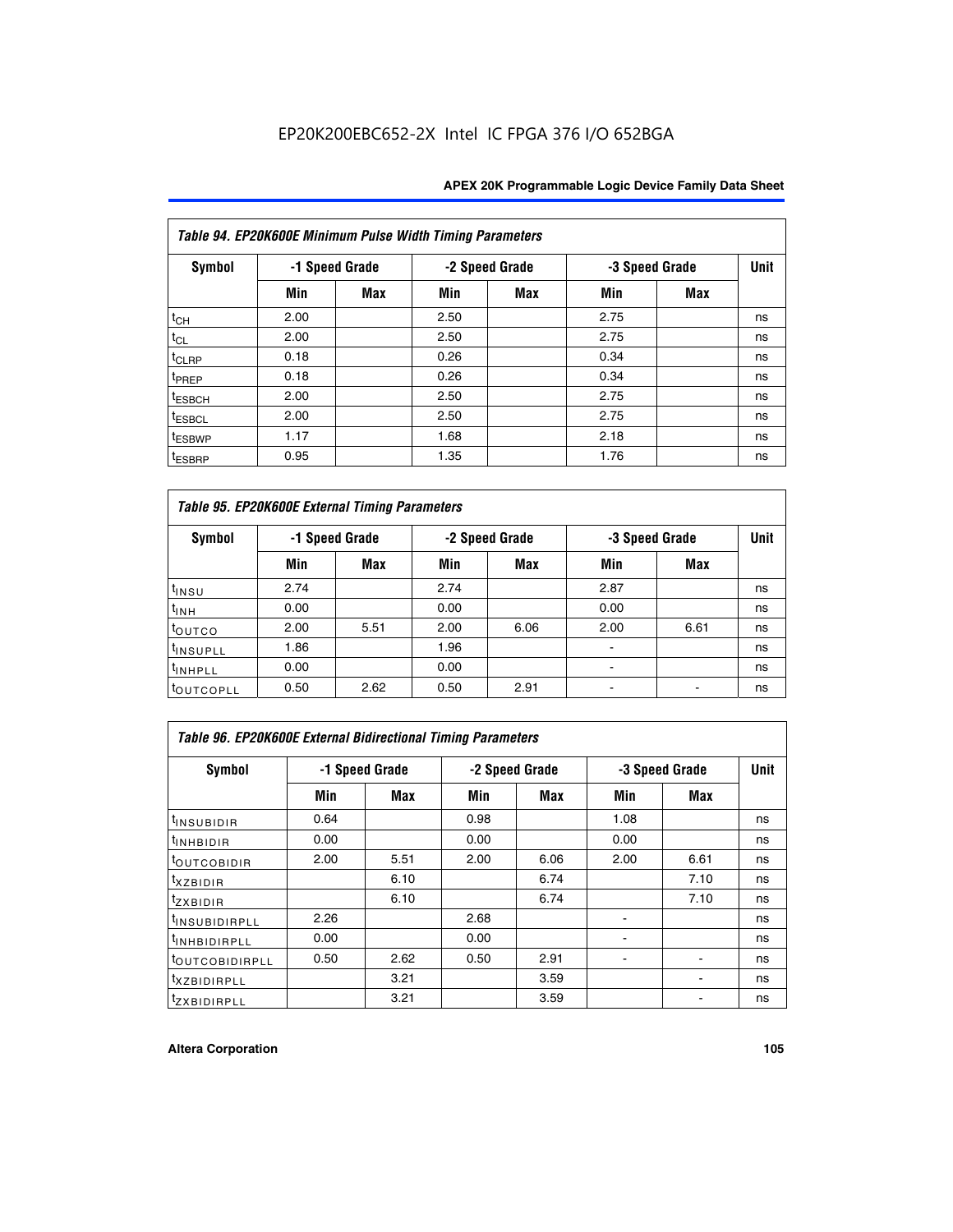Tables 97 through 102 describe  $f_{MAX}$  LE Timing Microparameters,  $f_{MAX}$ ESB Timing Microparameters, *f<sub>MAX</sub>* Routing Delays, Minimum Pulse Width Timing Parameters, External Timing Parameters, and External Bidirectional Timing Parameters for EP20K1000E APEX 20KE devices.

|                    | Table 97. EP20K1000E f <sub>MAX</sub> LE Timing Microparameters |            |                |            |                |      |      |  |  |  |  |  |
|--------------------|-----------------------------------------------------------------|------------|----------------|------------|----------------|------|------|--|--|--|--|--|
| Symbol             | -1 Speed Grade                                                  |            | -2 Speed Grade |            | -3 Speed Grade |      | Unit |  |  |  |  |  |
|                    | Min                                                             | <b>Max</b> | Min            | <b>Max</b> | Min            | Max  |      |  |  |  |  |  |
| $t_{\text{SU}}$    | 0.25                                                            |            | 0.25           |            | 0.25           |      | ns   |  |  |  |  |  |
| $t_H$              | 0.25                                                            |            | 0.25           |            | 0.25           |      | ns   |  |  |  |  |  |
| $t_{CO}$           |                                                                 | 0.28       |                | 0.32       |                | 0.33 | ns   |  |  |  |  |  |
| ι <sup>t</sup> ιυτ |                                                                 | 0.80       |                | 0.95       |                | 1.13 | ns   |  |  |  |  |  |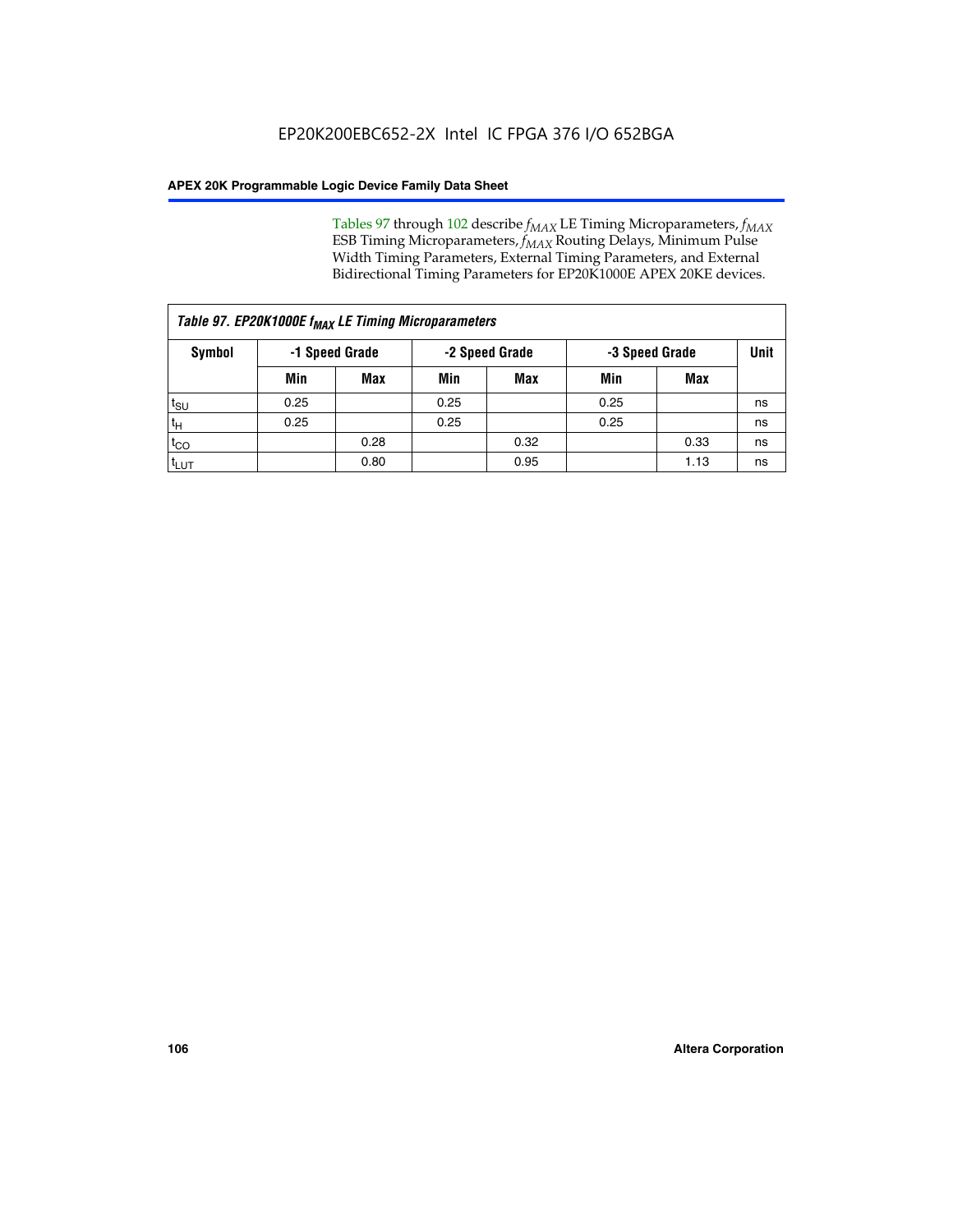|                         | Table 98. EP20K1000E f <sub>MAX</sub> ESB Timing Microparameters |                |      |                |                |            |             |  |  |  |  |
|-------------------------|------------------------------------------------------------------|----------------|------|----------------|----------------|------------|-------------|--|--|--|--|
| <b>Symbol</b>           |                                                                  | -1 Speed Grade |      | -2 Speed Grade | -3 Speed Grade |            | <b>Unit</b> |  |  |  |  |
|                         | Min                                                              | <b>Max</b>     | Min  | <b>Max</b>     | Min            | <b>Max</b> |             |  |  |  |  |
| <sup>t</sup> ESBARC     |                                                                  | 1.78           |      | 2.02           |                | 1.95       | ns          |  |  |  |  |
| <i><b>LESBSRC</b></i>   |                                                                  | 2.52           |      | 2.91           |                | 3.14       | ns          |  |  |  |  |
| <sup>t</sup> ESBAWC     |                                                                  | 3.52           |      | 4.11           |                | 4.40       | ns          |  |  |  |  |
| t <sub>ESBSWC</sub>     |                                                                  | 3.23           |      | 3.84           |                | 4.16       | ns          |  |  |  |  |
| t <sub>ESBWASU</sub>    | 0.62                                                             |                | 0.67 |                | 0.61           |            | ns          |  |  |  |  |
| <sup>t</sup> ESBWAH     | 0.41                                                             |                | 0.55 |                | 0.55           |            | ns          |  |  |  |  |
| t <sub>ESBWDSU</sub>    | 0.77                                                             |                | 0.79 |                | 0.81           |            | ns          |  |  |  |  |
| <sup>t</sup> ESBWDH     | 0.41                                                             |                | 0.55 |                | 0.55           |            | ns          |  |  |  |  |
| t <sub>ESBRASU</sub>    | 1.74                                                             |                | 1.92 |                | 1.85           |            | ns          |  |  |  |  |
| t <sub>ESBRAH</sub>     | 0.00                                                             |                | 0.01 |                | 0.23           |            | ns          |  |  |  |  |
| <sup>t</sup> ESBWESU    | 2.07                                                             |                | 2.28 |                | 2.41           |            | ns          |  |  |  |  |
| t <sub>ESBWEH</sub>     | 0.00                                                             |                | 0.00 |                | 0.00           |            | ns          |  |  |  |  |
| <sup>t</sup> ESBDATASU  | 0.25                                                             |                | 0.27 |                | 0.29           |            | ns          |  |  |  |  |
| <sup>t</sup> ESBDATAH   | 0.13                                                             |                | 0.13 |                | 0.13           |            | ns          |  |  |  |  |
| <sup>t</sup> ESBWADDRSU | 0.11                                                             |                | 0.04 |                | 0.11           |            | ns          |  |  |  |  |
| <sup>T</sup> ESBRADDRSU | 0.14                                                             |                | 0.11 |                | 0.16           |            | ns          |  |  |  |  |
| <sup>t</sup> ESBDATACO1 |                                                                  | 1.29           |      | 1.50           |                | 1.63       | ns          |  |  |  |  |
| <sup>t</sup> ESBDATACO2 |                                                                  | 2.55           |      | 2.99           |                | 3.22       | ns          |  |  |  |  |
| <sup>t</sup> ESBDD      |                                                                  | 3.12           |      | 3.57           |                | 3.85       | ns          |  |  |  |  |
| $t_{\text{PD}}$         |                                                                  | 1.84           |      | 2.13           |                | 2.32       | ns          |  |  |  |  |
| t <sub>PTERMSU</sub>    | 1.08                                                             |                | 1.19 |                | 1.32           |            | ns          |  |  |  |  |
| <sup>t</sup> PTERMCO    |                                                                  | 1.31           |      | 1.53           |                | 1.66       | ns          |  |  |  |  |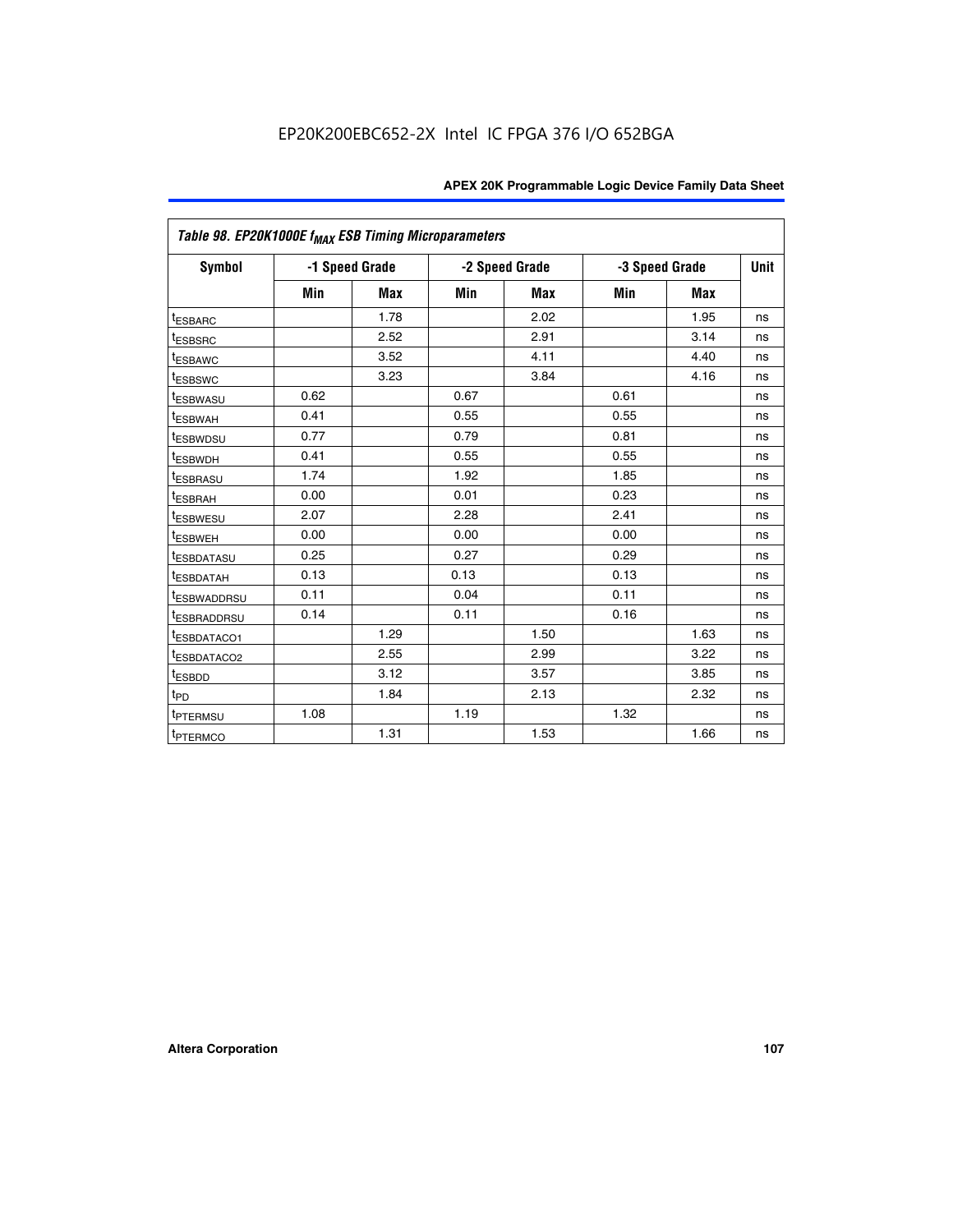## EP20K200EBC652-2X Intel IC FPGA 376 I/O 652BGA

## **APEX 20K Programmable Logic Device Family Data Sheet**

| Table 99. EP20K1000E f <sub>MAX</sub> Routing Delays |                                                    |            |     |      |     |      |    |  |  |  |  |
|------------------------------------------------------|----------------------------------------------------|------------|-----|------|-----|------|----|--|--|--|--|
| Symbol                                               | -1 Speed Grade<br>-2 Speed Grade<br>-3 Speed Grade |            |     |      |     |      |    |  |  |  |  |
|                                                      | Min                                                | <b>Max</b> | Min | Max  | Min | Max  |    |  |  |  |  |
| $t_{F1-4}$                                           |                                                    | 0.27       |     | 0.27 |     | 0.27 | ns |  |  |  |  |
| $t_{F5-20}$                                          |                                                    | 1.45       |     | 1.63 |     | 1.75 | ns |  |  |  |  |
| $t_{F20+}$                                           |                                                    | 4.15       |     | 4.33 |     | 4.97 | ns |  |  |  |  |

|                    | Table 100. EP20K1000E Minimum Pulse Width Timing Parameters |                |      |                |      |                |             |  |  |  |  |  |
|--------------------|-------------------------------------------------------------|----------------|------|----------------|------|----------------|-------------|--|--|--|--|--|
| Symbol             |                                                             | -1 Speed Grade |      | -2 Speed Grade |      | -3 Speed Grade | <b>Unit</b> |  |  |  |  |  |
|                    | Min                                                         | <b>Max</b>     | Min  | Max            | Min  | Max            |             |  |  |  |  |  |
| $t_{CH}$           | 1.25                                                        |                | 1.43 |                | 1.67 |                | ns          |  |  |  |  |  |
| $t_{CL}$           | 1.25                                                        |                | 1.43 |                | 1.67 |                | ns          |  |  |  |  |  |
| t <sub>CLRP</sub>  | 0.20                                                        |                | 0.20 |                | 0.20 |                | ns          |  |  |  |  |  |
| <sup>t</sup> PREP  | 0.20                                                        |                | 0.20 |                | 0.20 |                | ns          |  |  |  |  |  |
| <sup>t</sup> ESBCH | 1.25                                                        |                | 1.43 |                | 1.67 |                | ns          |  |  |  |  |  |
| <sup>t</sup> ESBCL | 1.25                                                        |                | 1.43 |                | 1.67 |                | ns          |  |  |  |  |  |
| <sup>t</sup> ESBWP | 1.28                                                        |                | 1.51 |                | 1.65 |                | ns          |  |  |  |  |  |
| <sup>t</sup> ESBRP | 1.11                                                        |                | 1.29 |                | 1.41 |                | ns          |  |  |  |  |  |

| Table 101. EP20K1000E External Timing Parameters |                |      |      |                |                          |      |             |  |  |  |  |  |
|--------------------------------------------------|----------------|------|------|----------------|--------------------------|------|-------------|--|--|--|--|--|
| Symbol                                           | -1 Speed Grade |      |      | -2 Speed Grade | -3 Speed Grade           |      | <b>Unit</b> |  |  |  |  |  |
|                                                  | Min            | Max  | Min  | <b>Max</b>     | Min                      | Max  |             |  |  |  |  |  |
| t <sub>INSU</sub>                                | 2.70           |      | 2.84 |                | 2.97                     |      | ns          |  |  |  |  |  |
| $t_{INH}$                                        | 0.00           |      | 0.00 |                | 0.00                     |      | ns          |  |  |  |  |  |
| toutco                                           | 2.00           | 5.75 | 2.00 | 6.33           | 2.00                     | 6.90 | ns          |  |  |  |  |  |
| <sup>t</sup> INSUPLL                             | 1.64           |      | 2.09 |                | ۰                        |      | ns          |  |  |  |  |  |
| I <sup>t</sup> INHPLL                            | 0.00           |      | 0.00 |                | $\overline{\phantom{a}}$ |      | ns          |  |  |  |  |  |
| toutcopll                                        | 0.50           | 2.25 | 0.50 | 2.99           | -                        |      | ns          |  |  |  |  |  |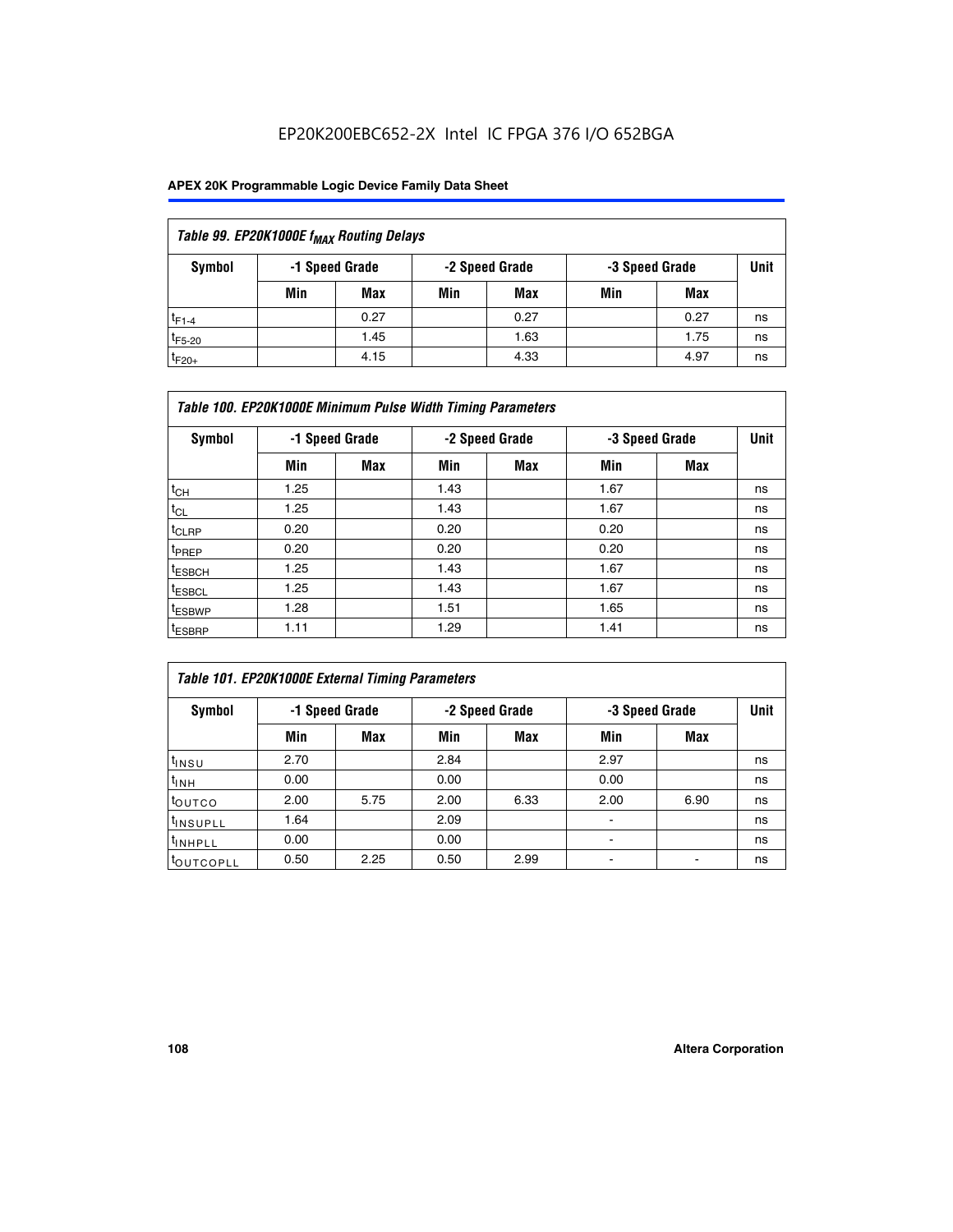| Table 102. EP20K1000E External Bidirectional Timing Parameters |      |                |      |                |      |                |             |  |  |  |
|----------------------------------------------------------------|------|----------------|------|----------------|------|----------------|-------------|--|--|--|
| Symbol                                                         |      | -1 Speed Grade |      | -2 Speed Grade |      | -3 Speed Grade | <b>Unit</b> |  |  |  |
|                                                                | Min  | Max            | Min  | Max            | Min  | <b>Max</b>     |             |  |  |  |
| $t_{INSUBIDIR}$                                                | 3.22 |                | 3.33 |                | 3.51 |                | ns          |  |  |  |
| t <sub>INHBIDIR</sub>                                          | 0.00 |                | 0.00 |                | 0.00 |                | ns          |  |  |  |
| t <sub>OUTCOBIDIR</sub>                                        | 2.00 | 5.75           | 2.00 | 6.33           | 2.00 | 6.90           | ns          |  |  |  |
| <i>txzbidir</i>                                                |      | 6.31           |      | 7.09           |      | 7.76           | ns          |  |  |  |
| tzxbidir                                                       |      | 6.31           |      | 7.09           |      | 7.76           | ns          |  |  |  |
| tINSUBIDIRPLL                                                  | 3.25 |                | 3.26 |                |      |                | ns          |  |  |  |
| tINHBIDIRPLL                                                   | 0.00 |                | 0.00 |                |      |                | ns          |  |  |  |
| tout COBIDIRPLL                                                | 0.50 | 2.25           | 0.50 | 2.99           |      |                | ns          |  |  |  |
| <sup>t</sup> xzbidirpll                                        |      | 2.81           |      | 3.80           |      |                | ns          |  |  |  |
| tzxBIDIRPLL                                                    |      | 2.81           |      | 3.80           |      |                | ns          |  |  |  |

Tables 103 through 108 describe  $f_{MAX}$  LE Timing Microparameters,  $f_{MAX}$ ESB Timing Microparameters, *f<sub>MAX</sub>* Routing Delays, Minimum Pulse Width Timing Parameters, External Timing Parameters, and External Bidirectional Timing Parameters for EP20K1500E APEX 20KE devices.

| Table 103. EP20K1500E f <sub>MAX</sub> LE Timing Microparameters |      |                |                |            |      |                |             |  |  |  |  |
|------------------------------------------------------------------|------|----------------|----------------|------------|------|----------------|-------------|--|--|--|--|
| Symbol                                                           |      | -1 Speed Grade | -2 Speed Grade |            |      | -3 Speed Grade | <b>Unit</b> |  |  |  |  |
|                                                                  | Min  | <b>Max</b>     | Min            | <b>Max</b> | Min  | Max            |             |  |  |  |  |
| $t_{\sf SU}$                                                     | 0.25 |                | 0.25           |            | 0.25 |                | ns          |  |  |  |  |
| $t_H$                                                            | 0.25 |                | 0.25           |            | 0.25 |                | ns          |  |  |  |  |
| $t_{CO}$                                                         |      | 0.28           |                | 0.32       |      | 0.33           | ns          |  |  |  |  |
| t <sub>lut</sub>                                                 |      | 0.80           |                | 0.95       |      | 1.13           | ns          |  |  |  |  |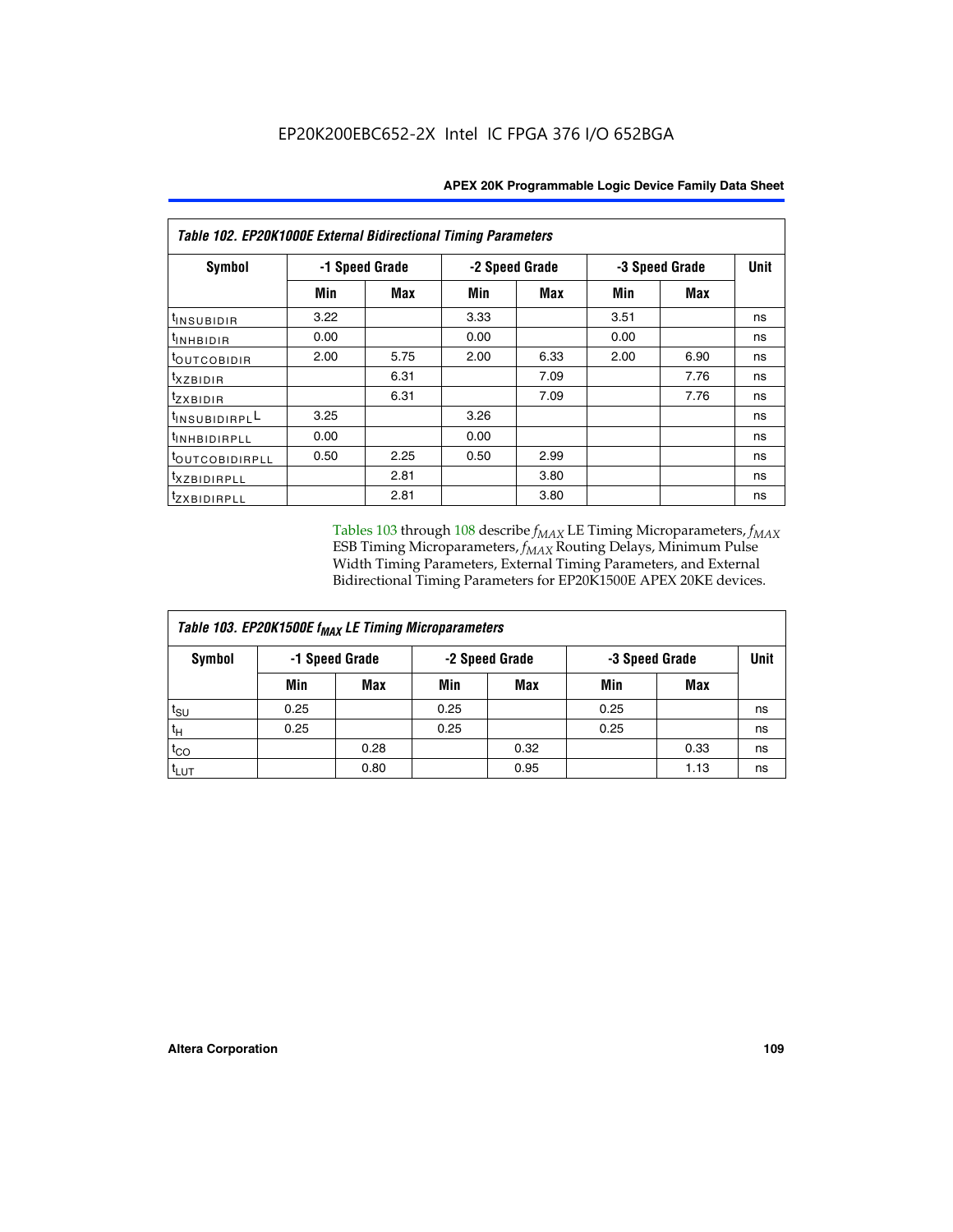|                         | Table 104. EP20K1500E f <sub>MAX</sub> ESB Timing Microparameters |            |            |                |      |                |             |  |  |  |  |  |
|-------------------------|-------------------------------------------------------------------|------------|------------|----------------|------|----------------|-------------|--|--|--|--|--|
| <b>Symbol</b>           | -1 Speed Grade                                                    |            |            | -2 Speed Grade |      | -3 Speed Grade | <b>Unit</b> |  |  |  |  |  |
|                         | Min                                                               | <b>Max</b> | <b>Min</b> | Max            | Min  | Max            |             |  |  |  |  |  |
| <sup>t</sup> ESBARC     |                                                                   | 1.78       |            | 2.02           |      | 1.95           | ns          |  |  |  |  |  |
| t <sub>ESBSRC</sub>     |                                                                   | 2.52       |            | 2.91           |      | 3.14           | ns          |  |  |  |  |  |
| <sup>t</sup> ESBAWC     |                                                                   | 3.52       |            | 4.11           |      | 4.40           | ns          |  |  |  |  |  |
| t <sub>ESBSWC</sub>     |                                                                   | 3.23       |            | 3.84           |      | 4.16           | ns          |  |  |  |  |  |
| t <sub>ESBWASU</sub>    | 0.62                                                              |            | 0.67       |                | 0.61 |                | ns          |  |  |  |  |  |
| t <sub>ESBWAH</sub>     | 0.41                                                              |            | 0.55       |                | 0.55 |                | ns          |  |  |  |  |  |
| <sup>t</sup> ESBWDSU    | 0.77                                                              |            | 0.79       |                | 0.81 |                | ns          |  |  |  |  |  |
| t <sub>ESBWDH</sub>     | 0.41                                                              |            | 0.55       |                | 0.55 |                | ns          |  |  |  |  |  |
| <sup>t</sup> ESBRASU    | 1.74                                                              |            | 1.92       |                | 1.85 |                | ns          |  |  |  |  |  |
| <sup>t</sup> ESBRAH     | 0.00                                                              |            | 0.01       |                | 0.23 |                | ns          |  |  |  |  |  |
| <sup>t</sup> ESBWESU    | 2.07                                                              |            | 2.28       |                | 2.41 |                | ns          |  |  |  |  |  |
| <sup>t</sup> ESBWEH     | 0.00                                                              |            | 0.00       |                | 0.00 |                | ns          |  |  |  |  |  |
| <sup>t</sup> ESBDATASU  | 0.25                                                              |            | 0.27       |                | 0.29 |                | ns          |  |  |  |  |  |
| <sup>t</sup> ESBDATAH   | 0.13                                                              |            | 0.13       |                | 0.13 |                | ns          |  |  |  |  |  |
| <sup>t</sup> ESBWADDRSU | 0.11                                                              |            | 0.04       |                | 0.11 |                | ns          |  |  |  |  |  |
| t <sub>ESBRADDRSU</sub> | 0.14                                                              |            | 0.11       |                | 0.16 |                | ns          |  |  |  |  |  |
| <sup>I</sup> ESBDATACO1 |                                                                   | 1.29       |            | 1.50           |      | 1.63           | ns          |  |  |  |  |  |
| <sup>t</sup> ESBDATACO2 |                                                                   | 2.55       |            | 2.99           |      | 3.22           | ns          |  |  |  |  |  |
| <sup>t</sup> ESBDD      |                                                                   | 3.12       |            | 3.57           |      | 3.85           | ns          |  |  |  |  |  |
| t <sub>PD</sub>         |                                                                   | 1.84       |            | 2.13           |      | 2.32           | ns          |  |  |  |  |  |
| t <sub>PTERMSU</sub>    | 1.08                                                              |            | 1.19       |                | 1.32 |                | ns          |  |  |  |  |  |
| t <sub>PTERMCO</sub>    |                                                                   | 1.31       |            | 1.53           |      | 1.66           | ns          |  |  |  |  |  |

| Table 105. EP20K1500E f <sub>MAX</sub> Routing Delays |                                                    |      |     |      |     |      |    |  |  |  |
|-------------------------------------------------------|----------------------------------------------------|------|-----|------|-----|------|----|--|--|--|
| Symbol                                                | -1 Speed Grade<br>-2 Speed Grade<br>-3 Speed Grade |      |     |      |     |      |    |  |  |  |
|                                                       | Min                                                | Max  | Min | Max  | Min | Max  |    |  |  |  |
| $t_{F1-4}$                                            |                                                    | 0.28 |     | 0.28 |     | 0.28 | ns |  |  |  |
| $t_{F5-20}$                                           |                                                    | 1.36 |     | 1.50 |     | 1.62 | ns |  |  |  |
| $t_{F20+}$                                            |                                                    | 4.43 |     | 4.48 |     | 5.07 | ns |  |  |  |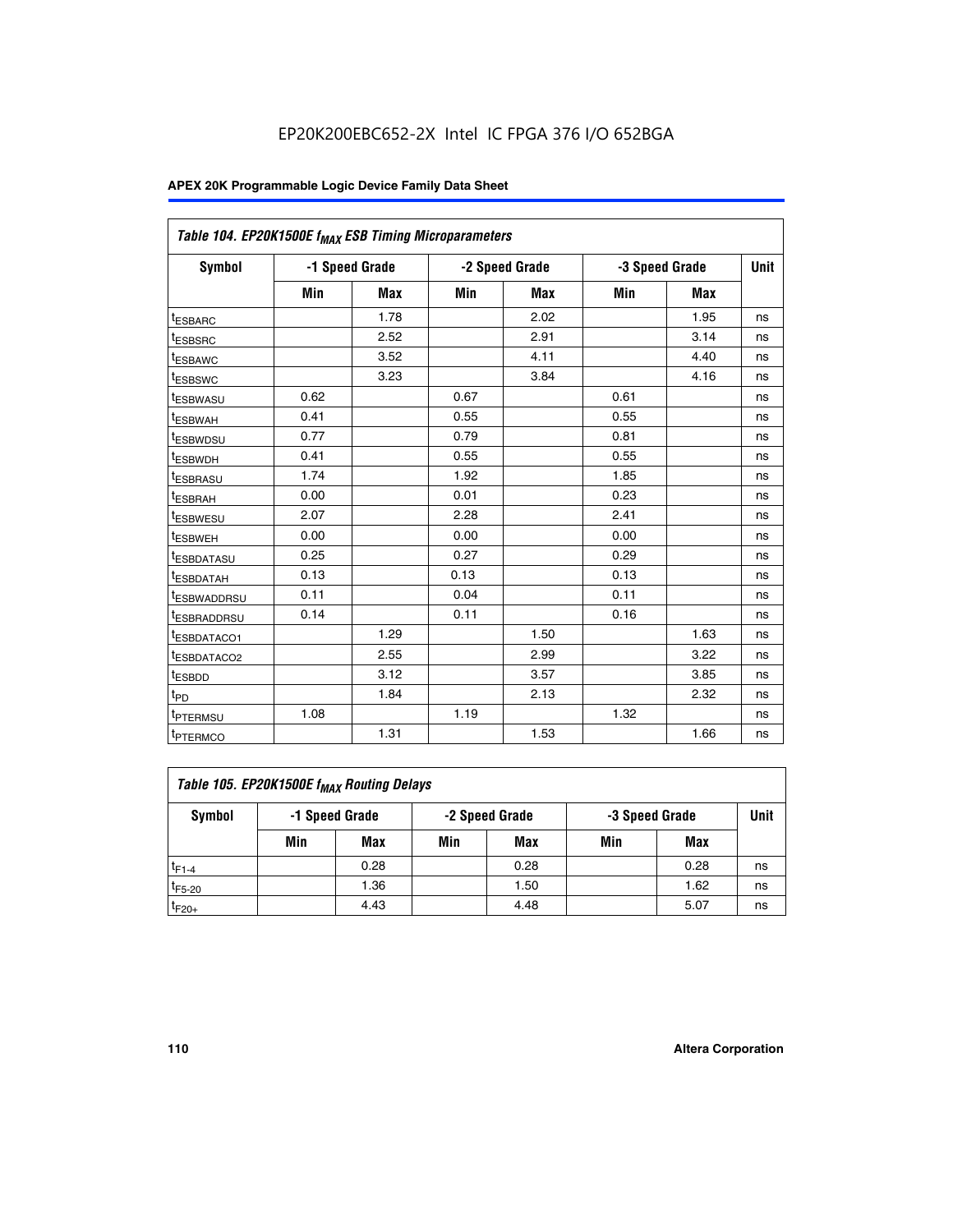|                    | Table 106. EP20K1500E Minimum Pulse Width Timing Parameters |                |      |                |                |            |             |  |  |  |  |  |  |
|--------------------|-------------------------------------------------------------|----------------|------|----------------|----------------|------------|-------------|--|--|--|--|--|--|
| Symbol             |                                                             | -1 Speed Grade |      | -2 Speed Grade | -3 Speed Grade |            | <b>Unit</b> |  |  |  |  |  |  |
|                    | Min                                                         | <b>Max</b>     | Min  | Max            | Min            | <b>Max</b> |             |  |  |  |  |  |  |
| $t_{CH}$           | 1.25                                                        |                | 1.43 |                | 1.67           |            | ns          |  |  |  |  |  |  |
| $t_{CL}$           | 1.25                                                        |                | 1.43 |                | 1.67           |            | ns          |  |  |  |  |  |  |
| t <sub>CLRP</sub>  | 0.20                                                        |                | 0.20 |                | 0.20           |            | ns          |  |  |  |  |  |  |
| <sup>t</sup> PREP  | 0.20                                                        |                | 0.20 |                | 0.20           |            | ns          |  |  |  |  |  |  |
| <sup>t</sup> ESBCH | 1.25                                                        |                | 1.43 |                | 1.67           |            | ns          |  |  |  |  |  |  |
| <sup>t</sup> ESBCL | 1.25                                                        |                | 1.43 |                | 1.67           |            | ns          |  |  |  |  |  |  |
| <sup>t</sup> ESBWP | 1.28                                                        |                | 1.51 |                | 1.65           |            | ns          |  |  |  |  |  |  |
| <sup>t</sup> ESBRP | 1.11                                                        |                | 1.29 |                | 1.41           |            | ns          |  |  |  |  |  |  |

|                       | Table 107. EP20K1500E External Timing Parameters |      |      |                |                          |                |             |  |  |  |  |  |  |
|-----------------------|--------------------------------------------------|------|------|----------------|--------------------------|----------------|-------------|--|--|--|--|--|--|
| Symbol                | -1 Speed Grade                                   |      |      | -2 Speed Grade |                          | -3 Speed Grade | <b>Unit</b> |  |  |  |  |  |  |
|                       | Min                                              | Max  | Min  | <b>Max</b>     | Min                      | Max            |             |  |  |  |  |  |  |
| t <sub>insu</sub>     | 3.09                                             |      | 3.30 |                | 3.58                     |                | ns          |  |  |  |  |  |  |
| $t_{INH}$             | 0.00                                             |      | 0.00 |                | 0.00                     |                | ns          |  |  |  |  |  |  |
| toutco                | 2.00                                             | 6.18 | 2.00 | 6.81           | 2.00                     | 7.36           | ns          |  |  |  |  |  |  |
| <sup>t</sup> INSUPLL  | 1.94                                             |      | 2.08 |                |                          |                | ns          |  |  |  |  |  |  |
| <sup>t</sup> INHPLL   | 0.00                                             |      | 0.00 |                | $\overline{\phantom{0}}$ |                | ns          |  |  |  |  |  |  |
| <sup>t</sup> OUTCOPLL | 0.50                                             | 2.67 | 0.50 | 2.99           |                          |                | ns          |  |  |  |  |  |  |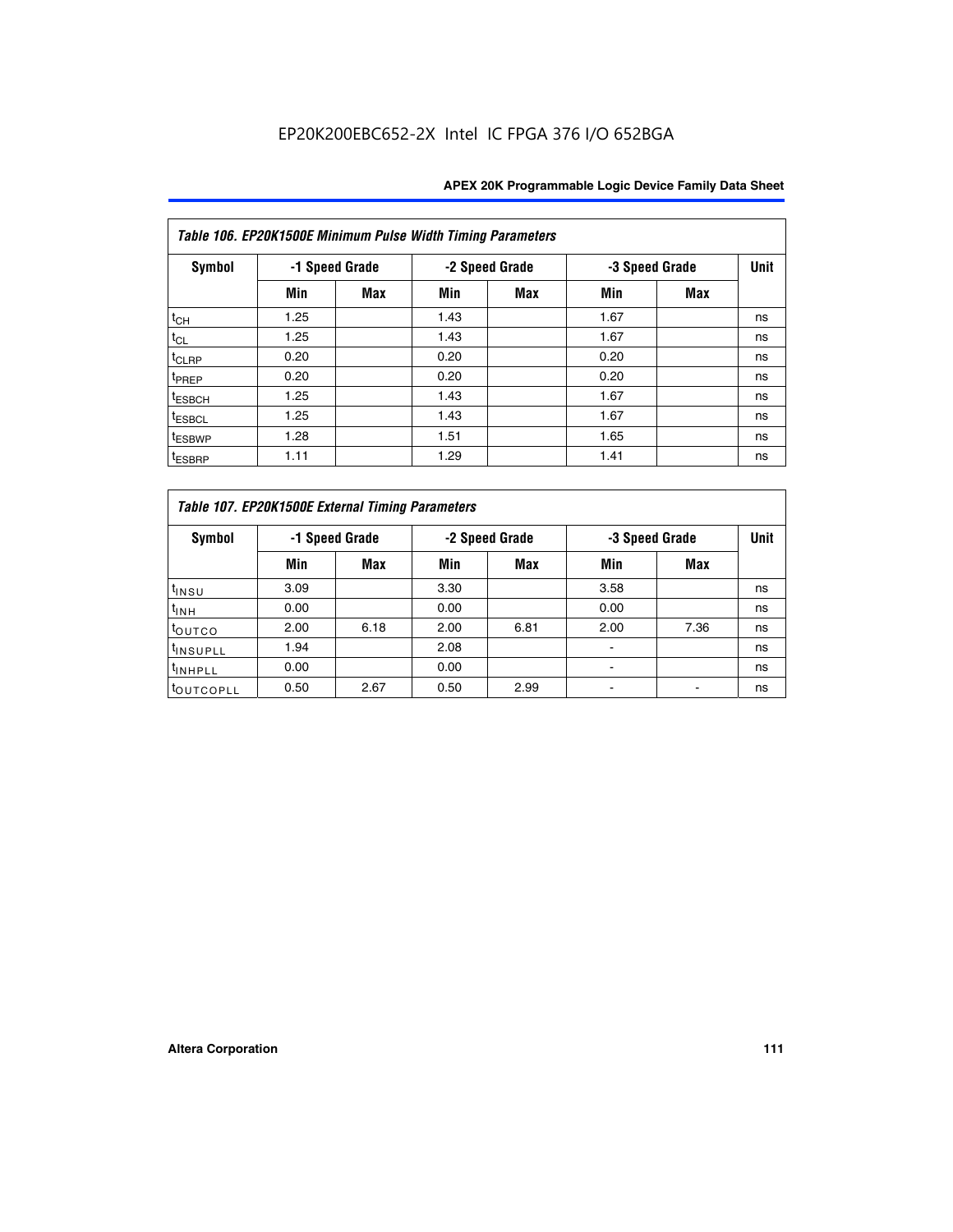| Table 108. EP20K1500E External Bidirectional Timing Parameters |                |      |      |                |      |                |      |
|----------------------------------------------------------------|----------------|------|------|----------------|------|----------------|------|
| Symbol                                                         | -1 Speed Grade |      |      | -2 Speed Grade |      | -3 Speed Grade | Unit |
|                                                                | Min            | Max  | Min  | Max            | Min  | Max            |      |
| <sup>t</sup> INSUBIDIR                                         | 3.47           |      | 3.68 |                | 3.99 |                | ns   |
| $t_{\rm INHBIDIR}$                                             | 0.00           |      | 0.00 |                | 0.00 |                | ns   |
| <sup>t</sup> OUTCOBIDIR                                        | 2.00           | 6.18 | 2.00 | 6.81           | 2.00 | 7.36           | ns   |
| $t_{XZBIDIR}$                                                  |                | 6.91 |      | 7.62           |      | 8.38           | ns   |
| tzxbidir                                                       |                | 6.91 |      | 7.62           |      | 8.38           | ns   |
| <sup>t</sup> INSUBIDIRPLL                                      | 3.05           |      | 3.26 |                |      |                | ns   |
| <sup>t</sup> INHBIDIRPLL                                       | 0.00           |      | 0.00 |                |      |                | ns   |
| <sup>t</sup> OUTCOBIDIRPLL                                     | 0.50           | 2.67 | 0.50 | 2.99           |      |                | ns   |
| <sup>t</sup> XZBIDIRPLL                                        |                | 3.41 |      | 3.80           |      |                | ns   |
| <sup>t</sup> zxbidirpll                                        |                | 3.41 |      | 3.80           |      |                | ns   |

Tables 109 and 110 show selectable I/O standard input and output delays for APEX 20KE devices. If you select an I/O standard input or output delay other than LVCMOS, add or subtract the selected speed grade to or from the LVCMOS value.

| Table 109. Selectable I/O Standard Input Delays |                |         |     |                |     |                |     |  |  |  |
|-------------------------------------------------|----------------|---------|-----|----------------|-----|----------------|-----|--|--|--|
| <b>Symbol</b>                                   | -1 Speed Grade |         |     | -2 Speed Grade |     | -3 Speed Grade |     |  |  |  |
|                                                 | Min            | Max     | Min | Max            | Min | Max            | Min |  |  |  |
| <b>LVCMOS</b>                                   |                | 0.00    |     | 0.00           |     | 0.00           | ns  |  |  |  |
| <b>LVTTL</b>                                    |                | 0.00    |     | 0.00           |     | 0.00           | ns  |  |  |  |
| 2.5V                                            |                | 0.00    |     | 0.04           |     | 0.05           | ns  |  |  |  |
| 1.8V                                            |                | $-0.11$ |     | 0.03           |     | 0.04           | ns  |  |  |  |
| PCI                                             |                | 0.01    |     | 0.09           |     | 0.10           | ns  |  |  |  |
| $GTL+$                                          |                | $-0.24$ |     | $-0.23$        |     | $-0.19$        | ns  |  |  |  |
| SSTL-3 Class I                                  |                | $-0.32$ |     | $-0.21$        |     | $-0.47$        | ns  |  |  |  |
| SSTL-3 Class II                                 |                | $-0.08$ |     | 0.03           |     | $-0.23$        | ns  |  |  |  |
| SSTL-2 Class I                                  |                | $-0.17$ |     | $-0.06$        |     | $-0.32$        | ns  |  |  |  |
| SSTL-2 Class II                                 |                | $-0.16$ |     | $-0.05$        |     | $-0.31$        | ns  |  |  |  |
| <b>LVDS</b>                                     |                | $-0.12$ |     | $-0.12$        |     | $-0.12$        | ns  |  |  |  |
| <b>CTT</b>                                      |                | 0.00    |     | 0.00           |     | 0.00           | ns  |  |  |  |
| <b>AGP</b>                                      |                | 0.00    |     | 0.00           |     | 0.00           | ns  |  |  |  |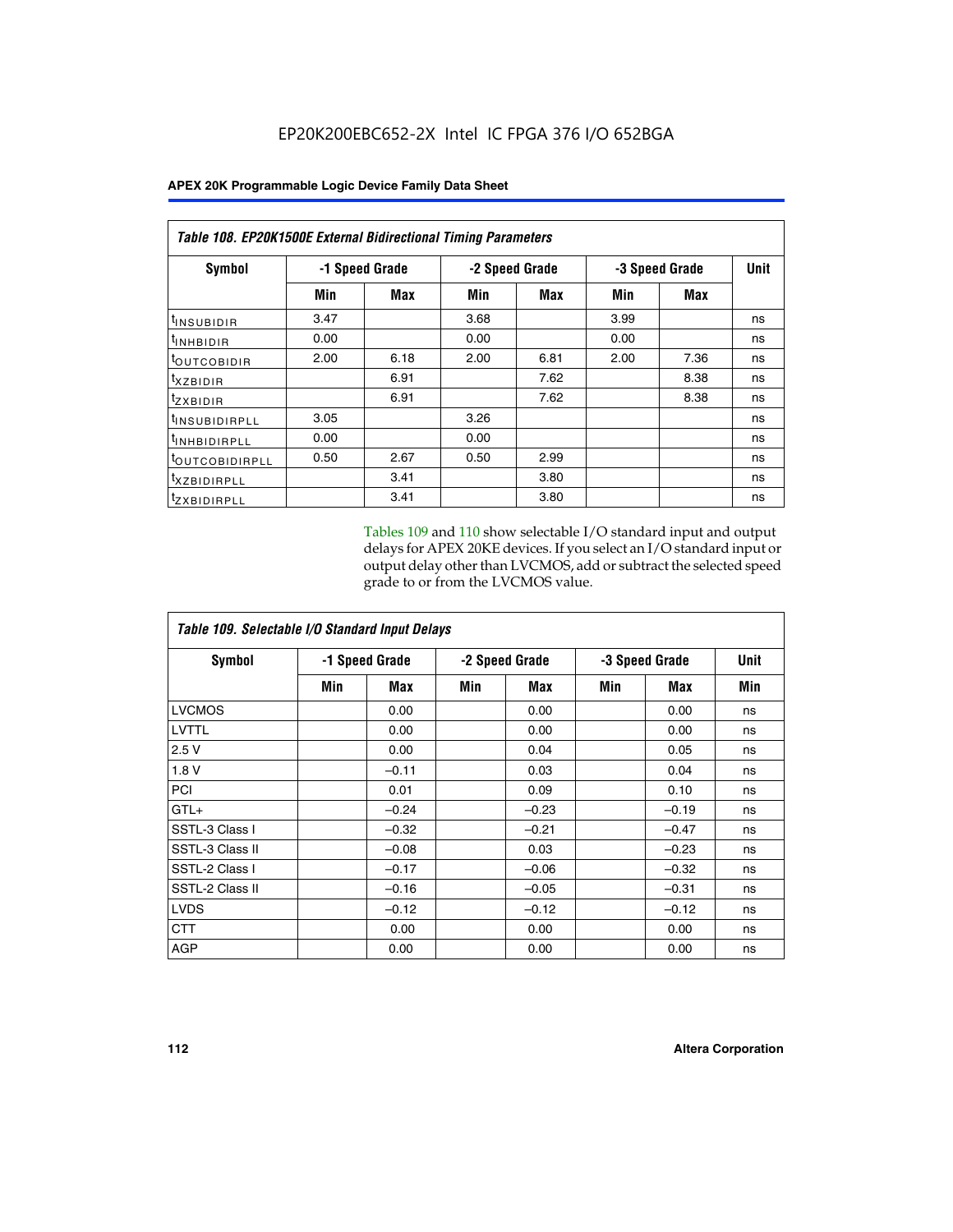| Table 110. Selectable I/O Standard Output Delays |                |         |                |         |     |                |      |  |  |  |  |
|--------------------------------------------------|----------------|---------|----------------|---------|-----|----------------|------|--|--|--|--|
| Symbol                                           | -1 Speed Grade |         | -2 Speed Grade |         |     | -3 Speed Grade | Unit |  |  |  |  |
|                                                  | Min            | Max     | Min            | Max     | Min | Max            | Min  |  |  |  |  |
| <b>LVCMOS</b>                                    |                | 0.00    |                | 0.00    |     | 0.00           | ns   |  |  |  |  |
| LVTTL                                            |                | 0.00    |                | 0.00    |     | 0.00           | ns   |  |  |  |  |
| 2.5V                                             |                | 0.00    |                | 0.09    |     | 0.10           | ns   |  |  |  |  |
| 1.8 V                                            |                | 2.49    |                | 2.98    |     | 3.03           | ns   |  |  |  |  |
| PCI                                              |                | $-0.03$ |                | 0.17    |     | 0.16           | ns   |  |  |  |  |
| $GTL+$                                           |                | 0.75    |                | 0.75    |     | 0.76           | ns   |  |  |  |  |
| SSTL-3 Class I                                   |                | 1.39    |                | 1.51    |     | 1.50           | ns   |  |  |  |  |
| SSTL-3 Class II                                  |                | 1.11    |                | 1.23    |     | 1.23           | ns   |  |  |  |  |
| SSTL-2 Class I                                   |                | 1.35    |                | 1.48    |     | 1.47           | ns   |  |  |  |  |
| SSTL-2 Class II                                  |                | 1.00    |                | 1.12    |     | 1.12           | ns   |  |  |  |  |
| <b>LVDS</b>                                      |                | $-0.48$ |                | $-0.48$ |     | $-0.48$        | ns   |  |  |  |  |
| <b>CTT</b>                                       |                | 0.00    |                | 0.00    |     | 0.00           | ns   |  |  |  |  |
| <b>AGP</b>                                       |                | 0.00    |                | 0.00    |     | 0.00           | ns   |  |  |  |  |

# **Power Consumption**

To estimate device power consumption, use the interactive power calculator on the Altera web site at **http://www.altera.com**.

# **Configuration & Operation**

The APEX 20K architecture supports several configuration schemes. This section summarizes the device operating modes and available device configuration schemes.

## **Operating Modes**

The APEX architecture uses SRAM configuration elements that require configuration data to be loaded each time the circuit powers up. The process of physically loading the SRAM data into the device is called configuration. During initialization, which occurs immediately after configuration, the device resets registers, enables I/O pins, and begins to operate as a logic device. The I/O pins are tri-stated during power-up, and before and during configuration. Together, the configuration and initialization processes are called *command mode*; normal device operation is called *user mode*.

Before and during device configuration, all I/O pins are pulled to  $V_{\text{CCTO}}$ by a built-in weak pull-up resistor.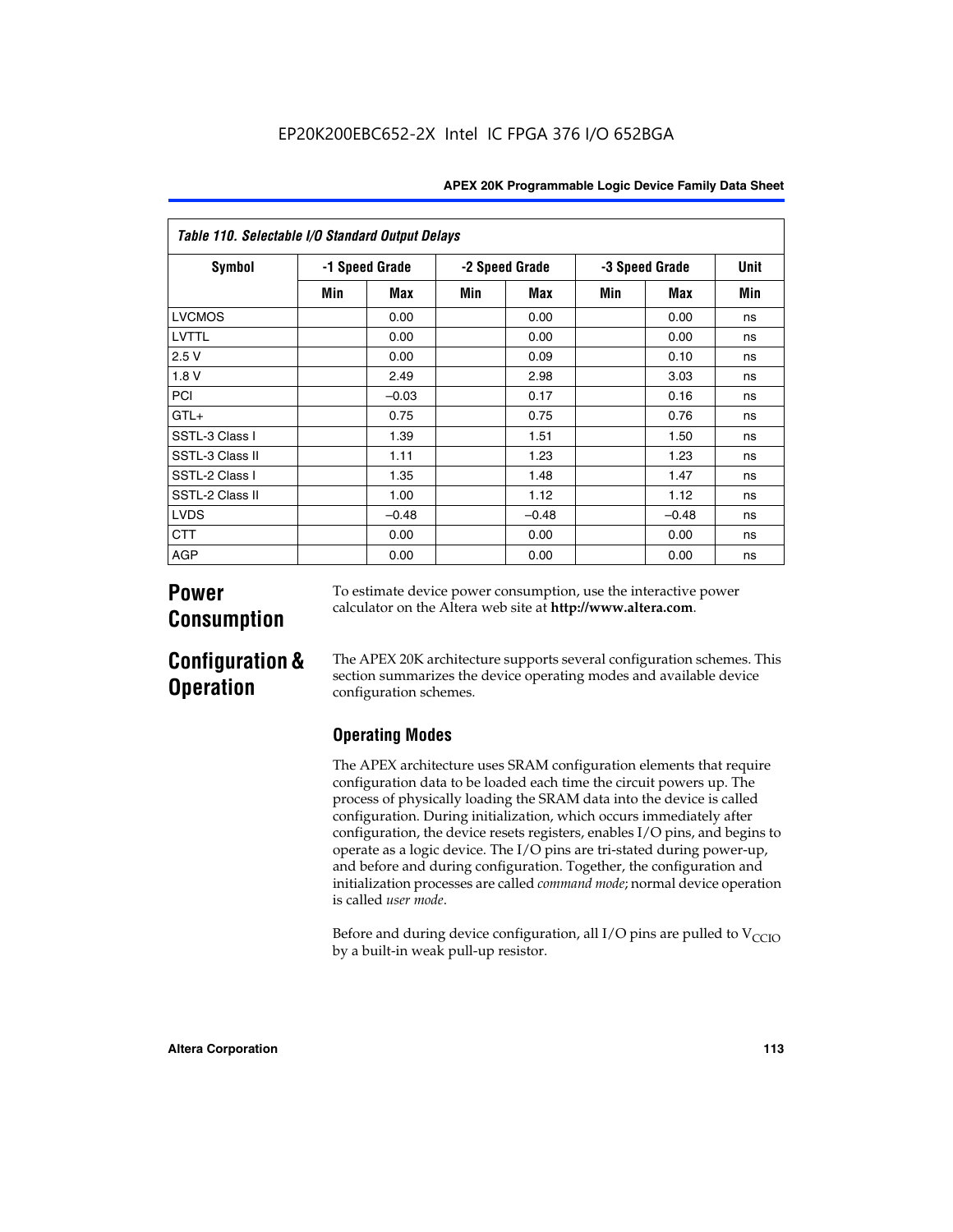SRAM configuration elements allow APEX 20K devices to be reconfigured in-circuit by loading new configuration data into the device. Real-time reconfiguration is performed by forcing the device into command mode with a device pin, loading different configuration data, reinitializing the device, and resuming usermode operation. In-field upgrades can be performed by distributing new configuration files.

## **Configuration Schemes**

The configuration data for an APEX 20K device can be loaded with one of five configuration schemes (see Table 111), chosen on the basis of the target application. An EPC2 or EPC16 configuration device, intelligent controller, or the JTAG port can be used to control the configuration of an APEX 20K device. When a configuration device is used, the system can configure automatically at system power-up.

Multiple APEX 20K devices can be configured in any of five configuration schemes by connecting the configuration enable (nCE) and configuration enable output (nCEO) pins on each device.

| <b>Table 111. Data Sources for Configuration</b> |                                                                                             |
|--------------------------------------------------|---------------------------------------------------------------------------------------------|
| <b>Configuration Scheme</b>                      | Data Source                                                                                 |
| Configuration device                             | EPC1, EPC2, EPC16 configuration devices                                                     |
| Passive serial (PS)                              | MasterBlaster or ByteBlasterMV download cable or serial data source                         |
| Passive parallel asynchronous (PPA)              | Parallel data source                                                                        |
| Passive parallel synchronous (PPS)               | Parallel data source                                                                        |
| <b>JTAG</b>                                      | MasterBlaster or ByteBlasterMV download cable or a microprocessor<br>with a Jam or JBC File |



**For more information on configuration, see Application Note 116** *(Configuring APEX 20K, FLEX 10K, & FLEX 6000 Devices.)*

**Device Pin-Outs** See the Altera web site **(http://www.altera.com)** or the *Altera Digital Library* for pin-out information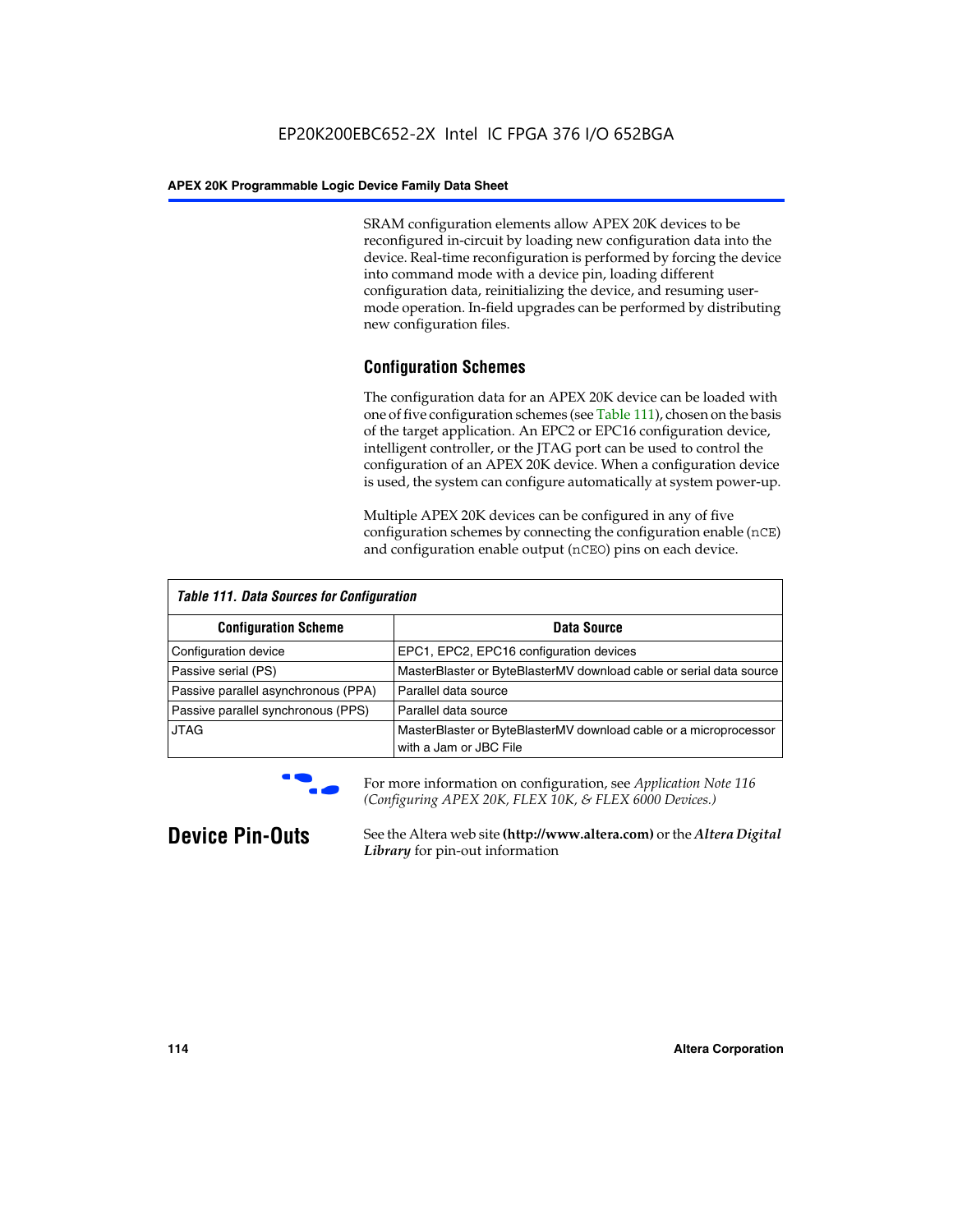### **Revision History** The information contained in the *APEX 20K Programmable Logic Device Family Data Sheet* version 5.1 supersedes information published in previous versions.

## **Version 5.1**

*APEX 20K Programmable Logic Device Family Data Sheet* version 5.1 contains the following changes:

- In version 5.0, the VI input voltage spec was updated in Table 28 on page 63.
- In version 5.0, *Note* (5) to Tables 27 through 30 was revised.
- Added *Note* (2) to Figure 21 on page 33.

## **Version 5.0**

*APEX 20K Programmable Logic Device Family Data Sheet* version 5.0 contains the following changes:

- Updated Tables 23 through 26. Removed 2.5-V operating condition tables because all APEX 20K devices are now 5.0-V tolerant.
- Updated conditions in Tables 33, 38 and 39.
- Updated data for t<sub>ESBDATAH</sub> parameter.

## **Version 4.3**

*APEX 20K Programmable Logic Device Family Data Sheet* version 4.3 contains the following changes:

- Updated Figure 20.
- Updated *Note (2)* to Table 13.
- Updated notes to Tables 27 through 30.

## **Version 4.2**

*APEX 20K Programmable Logic Device Family Data Sheet* version 4.2 contains the following changes:

- Updated Figure 29.
- Updated *Note (1)* to Figure 29.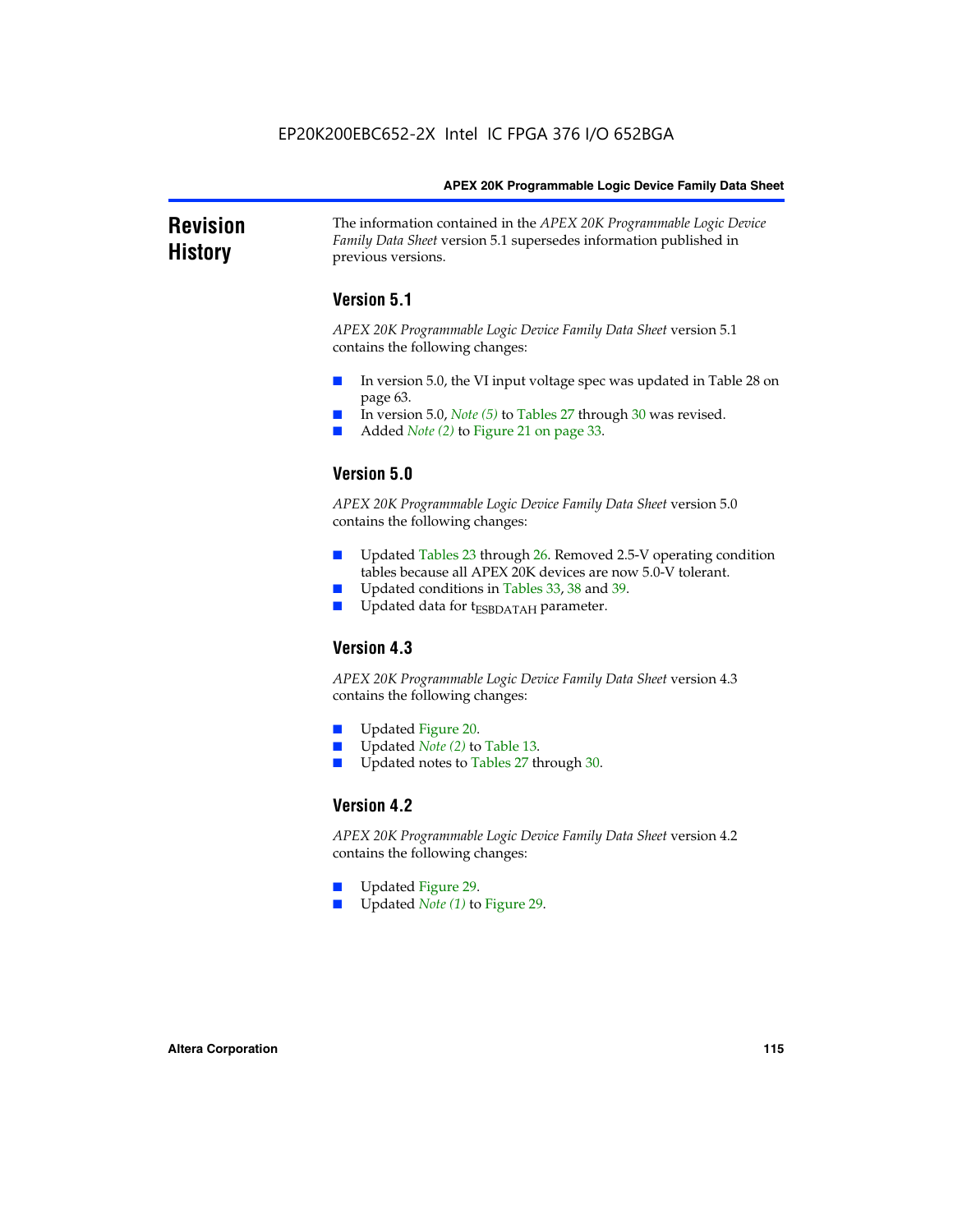## **Version 4.1**

*APEX 20K Programmable Logic Device Family Data Sheet* version 4.1 contains the following changes:

- *t<sub>ESBWEH</sub>* added to Figure 37 and Tables 35, 50, 56, 62, 68, 74, 86, 92, 97, and 104.
- Updated EP20K300E device internal and external timing numbers in Tables 79 through 84.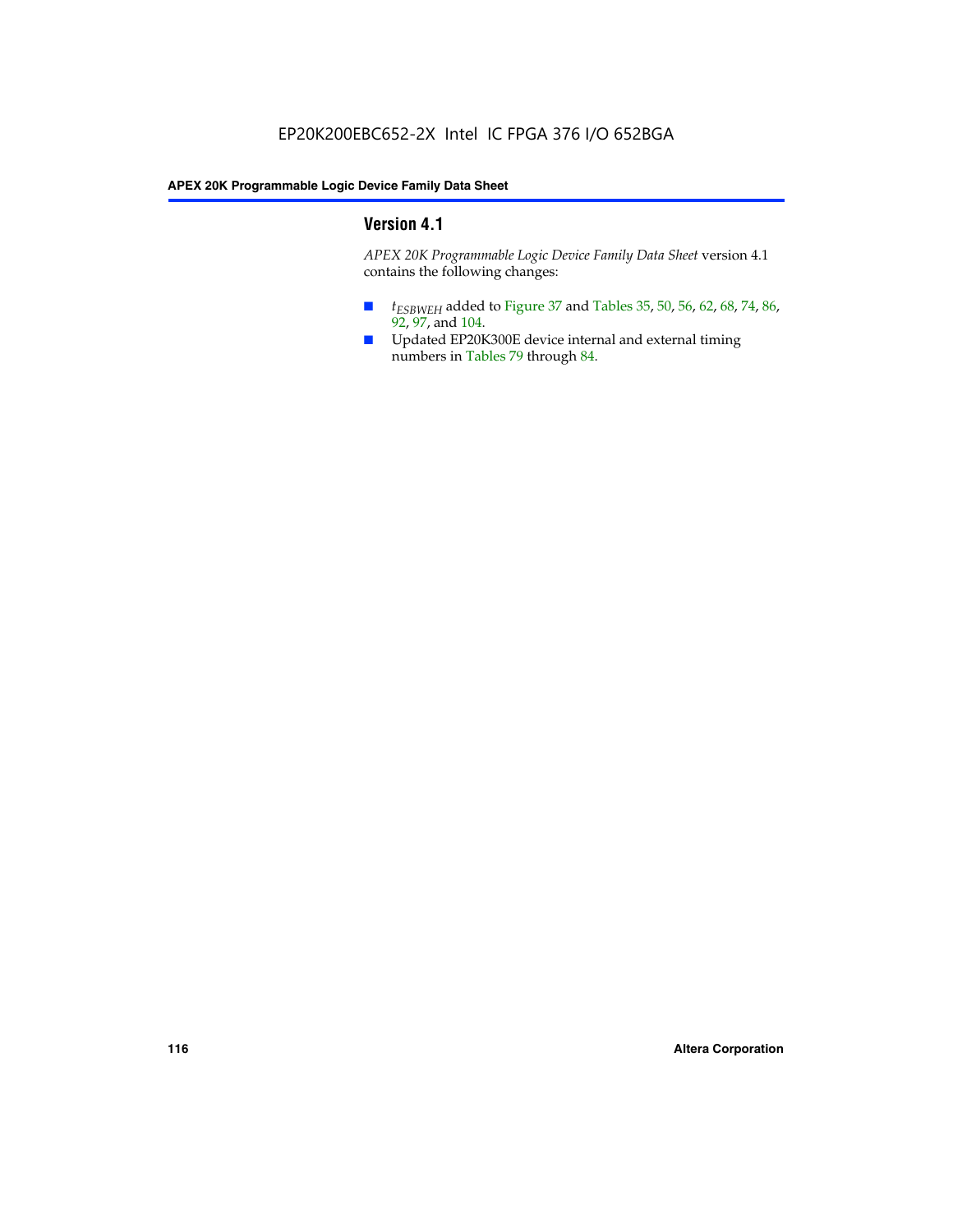

101 Innovation Drive San Jose, CA 95134 (408) 544-7000 http://www.altera.com Applications Hotline: (800) 800-EPLD Customer Marketing: (408) 544-7104 Literature Services: lit\_req@altera.com

Copyright © 2004 Altera Corporation. All rights reserved. Altera, The Programmable Solutions Company, the stylized Altera logo, specific device designations, and all other words and logos that are identified as trademarks and/or service marks are, unless noted otherwise, the trademarks and service marks of Altera Corporation in the U.S. and other countries. All other product or service names are the property of their respective holders. Altera products are protected under numerous U.S. and foreign patents and pending applications, mask work rights, and copyrights. Altera warrants performance of its semiconductor products to current specifications in accordance with Altera's standard warranty, but reserves the right to make changes

to any products and services at any time without notice. Altera assumes no responsibility or liability arising out of the application or use of any information, product, or service described herein except as expressly agreed to in writing by Altera Corporation. Altera customers are advised to obtain the latest version of device specifications before relying on any published information and before placing orders for products or services.



**117 Altera Corporation**